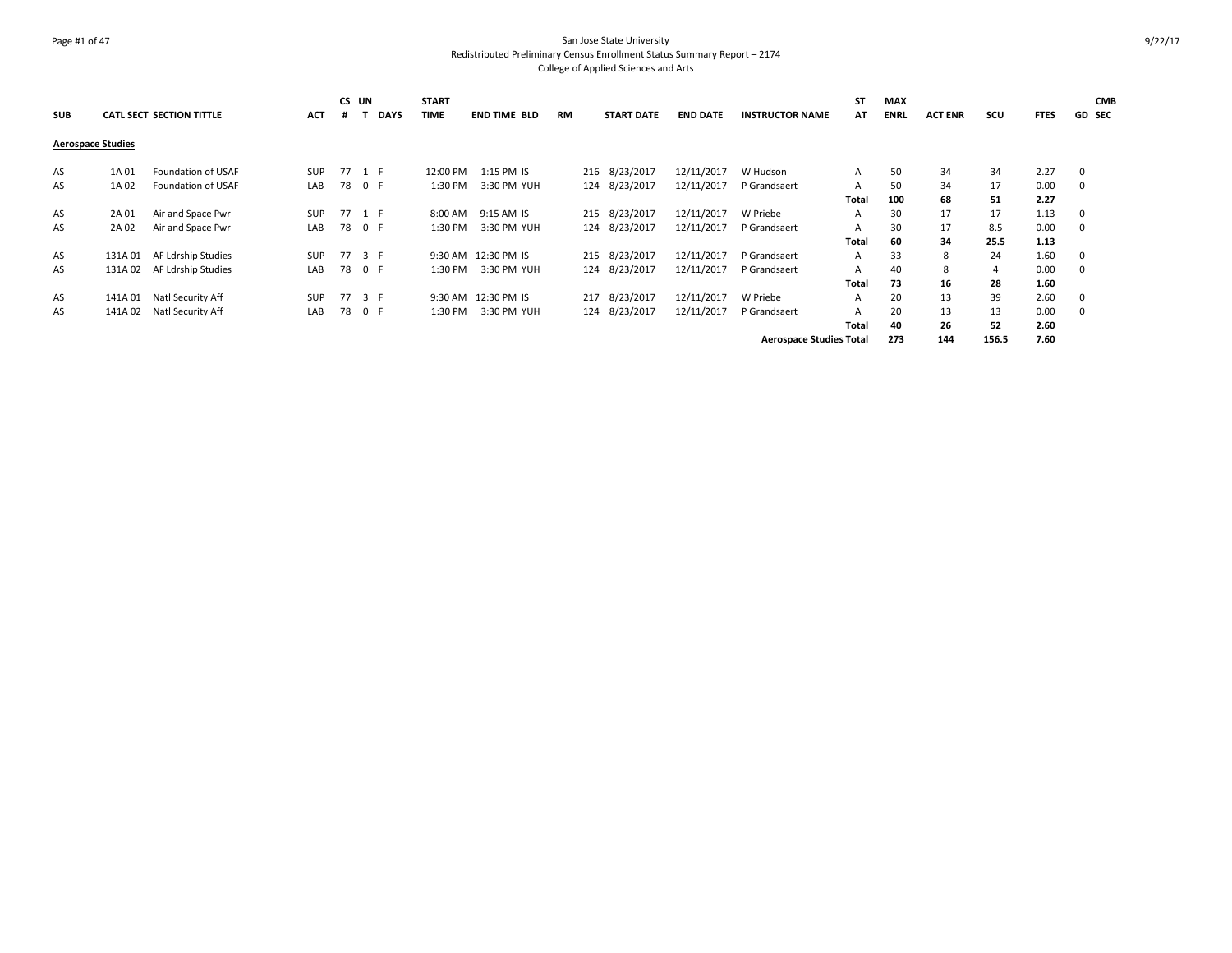# Page #2 of 47 San Jose State University Redistributed Preliminary Census Enrollment Status Summary Report – 2174

College of Applied Sciences and Arts

| <b>SUB</b> | <b>CATL SECT SECTION TITTLE</b>                  | <b>ACT</b> | CS UN | <b>DAYS</b> | <b>START</b><br><b>TIME</b> | <b>END TIME BLD</b> | <b>RM</b> | <b>START DATE</b> | <b>END DATE</b> | <b>INSTRUCTOR NAME</b>                      | ST<br>AT | <b>MAX</b><br><b>ENRL</b> | <b>ACT ENR</b> | SCU | <b>FTES</b> | <b>CMB</b><br><b>GD SEC</b> |
|------------|--------------------------------------------------|------------|-------|-------------|-----------------------------|---------------------|-----------|-------------------|-----------------|---------------------------------------------|----------|---------------------------|----------------|-----|-------------|-----------------------------|
|            | <b>Applied Sciences &amp; Arts - All College</b> |            |       |             |                             |                     |           |                   |                 |                                             |          |                           |                |     |             |                             |
| APSC       | 198ITL 80 Internat Exper Sem                     | <b>SEM</b> | 51    | TBA         |                             |                     |           | 8/23/2017         | 12/11/2017      | L Andonian                                  |          | 30                        | 29             | 29  | 2.15        | 13                          |
|            |                                                  |            |       |             |                             |                     |           |                   |                 |                                             | Total    | 30                        | 29             | 29  | 2.15        |                             |
|            |                                                  |            |       |             |                             |                     |           |                   |                 | Applied Sciences & Arts - All College Total |          | 30                        | 29             | 29  | 2.15        |                             |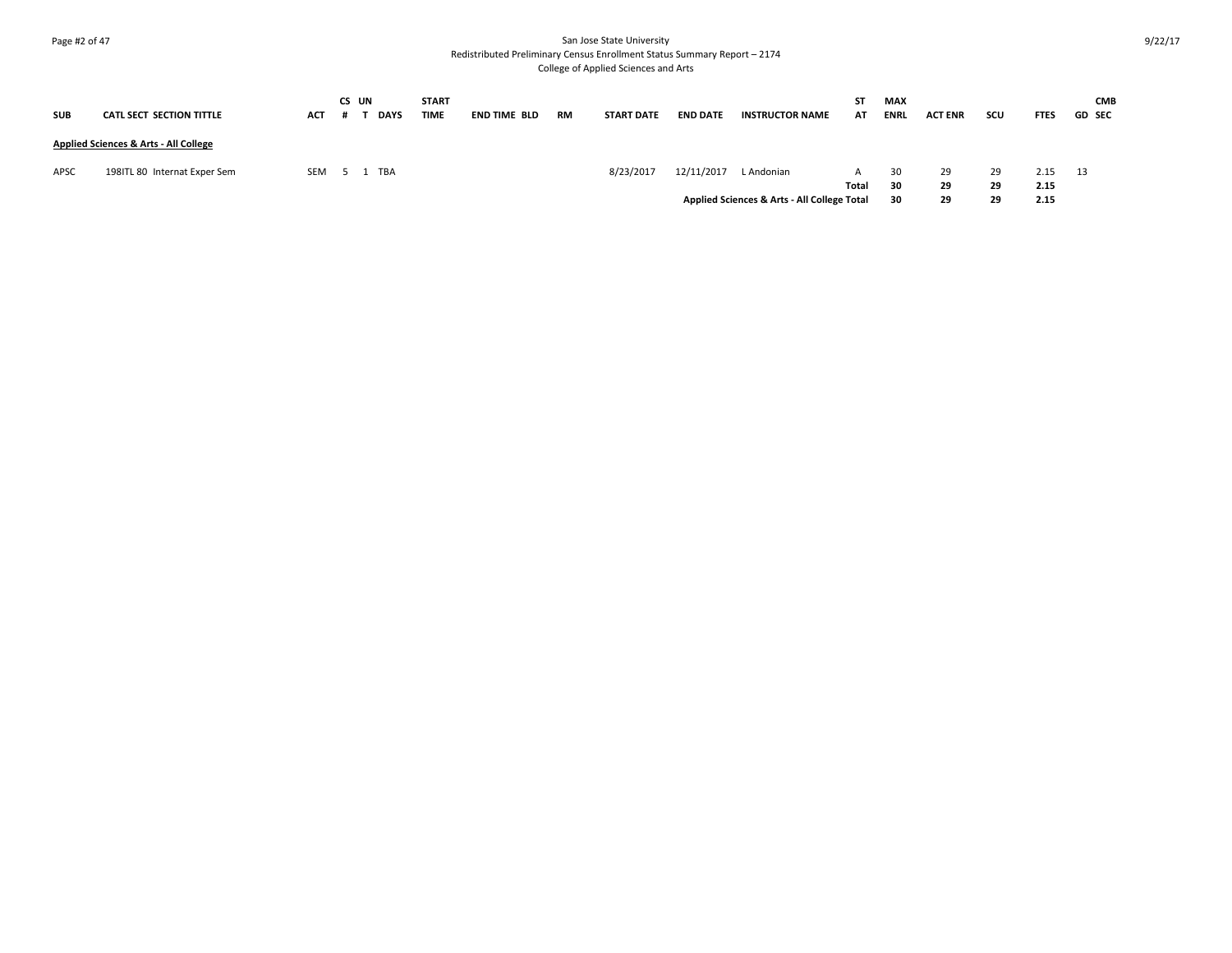### Page #3 of 47 San Jose State University Redistributed Preliminary Census Enrollment Status Summary Report – 2174 College of Applied Sciences and Arts

|                           |                                 |            | CS UN          |                         |                | <b>START</b> |                        |           |                   |                 |                        | ST             | <b>MAX</b>  |                |                |             |                              | <b>CMB</b> |  |
|---------------------------|---------------------------------|------------|----------------|-------------------------|----------------|--------------|------------------------|-----------|-------------------|-----------------|------------------------|----------------|-------------|----------------|----------------|-------------|------------------------------|------------|--|
| <b>SUB</b>                | <b>CATL SECT SECTION TITTLE</b> | ACT        | #              |                         | T DAYS         | <b>TIME</b>  | <b>END TIME BLD</b>    | <b>RM</b> | <b>START DATE</b> | <b>END DATE</b> | <b>INSTRUCTOR NAME</b> | AT             | <b>ENRL</b> | <b>ACT ENR</b> | scu            | <b>FTES</b> | GD SEC                       |            |  |
|                           |                                 |            |                |                         |                |              |                        |           |                   |                 |                        |                |             |                |                |             |                              |            |  |
| <b>Health Professions</b> |                                 |            |                |                         |                |              |                        |           |                   |                 |                        |                |             |                |                |             |                              |            |  |
| <b>HPRF</b>               | 100W 01 Writing Workshop        | SEM        | $\overline{4}$ | 3 TR                    |                |              | 9:00 AM 10:15 AM SPXC  |           | 152 8/23/2017     | 12/11/2017      | N Williams             | Α              | 25          | 0              | $\mathbf 0$    | 0.00        | $\mathbf{0}$<br>C            |            |  |
| <b>NUFS</b>               | 100W 01 Writing Workshop        | SEM        | $\overline{4}$ | $\overline{\mathbf{3}}$ | TR             |              | 9:00 AM 10:15 AM SPXC  | 152       | 8/23/2017         | 12/11/2017      | N Williams             | Α              | $\mathbf 0$ | $\overline{0}$ | $\mathbf 0$    | 0.00        | $\mathbf{0}$<br>C            |            |  |
| <b>NURS</b>               | 100W 01 Writing Workshop        | <b>SEM</b> | $\overline{4}$ | $\overline{\mathbf{3}}$ | <b>TR</b>      |              | 9:00 AM 10:15 AM SPXC  |           | 152 8/23/2017     | 12/11/2017      | N Williams             | $\overline{A}$ | $\mathbf 0$ | $\Omega$       | $\mathbf{0}$   | 0.00        | $\mathbf{0}$<br><sub>c</sub> |            |  |
| OCTH                      | 100W 01 Writing Workshop        | SEM        | $\overline{4}$ | $\overline{\mathbf{3}}$ | TR             |              | 9:00 AM 10:15 AM SPXC  |           | 152 8/23/2017     | 12/11/2017      | N Williams             | Α              | $\mathbf 0$ | $\Omega$       | $\mathbf{0}$   | 0.00        | $\mathbf{0}$<br>$\mathsf{C}$ |            |  |
| <b>HPRF</b>               | 100W 02 Writing Workshop        | SEM        | 4              | $\overline{\mathbf{3}}$ | TR             |              | 10:30 AM 11:45 AM SPXC |           | 152 8/23/2017     | 12/11/2017      | N Williams             | Α              | 25          | $\overline{0}$ | $\mathbf 0$    | 0.00        | 0 <sub>c</sub>               |            |  |
| <b>NUFS</b>               | 100W 02 Writing Workshop        | <b>SEM</b> | 4              | $\overline{\mathbf{3}}$ | <b>TR</b>      |              | 10:30 AM 11:45 AM SPXC |           | 152 8/23/2017     | 12/11/2017      | N Williams             | A              | $\Omega$    | $\Omega$       | $\mathbf{0}$   | 0.00        | $\mathbf{0}$<br>C            |            |  |
| <b>NURS</b>               | 100W 02 Writing Workshop        | SEM        | 4              | $\overline{\mathbf{3}}$ | TR             |              | 10:30 AM 11:45 AM SPXC |           | 152 8/23/2017     | 12/11/2017      | N Williams             | $\overline{A}$ | $\mathbf 0$ | $\overline{0}$ | $\mathbf{0}$   | 0.00        | $\mathbf{0}$<br>$\mathsf{C}$ |            |  |
| OCTH                      | 100W 02 Writing Workshop        | SEM        | 4              | $\overline{3}$          | TR             |              | 10:30 AM 11:45 AM SPXC |           | 152 8/23/2017     | 12/11/2017      | N Williams             | Α              | $\mathbf 0$ | $\Omega$       | $\mathbf{0}$   | 0.00        | $\mathbf{0}$<br>$\mathsf{C}$ |            |  |
| <b>HPRF</b>               | 100W 03 Writing Workshop        | SEM        | 4              | $\overline{\mathbf{3}}$ | TR             | 1:30 PM      | 2:45 PM SPXC           |           | 152 8/23/2017     | 12/11/2017      | N Williams             | Α              | 25          | $\Omega$       | $\mathbf{0}$   | 0.00        | $\mathbf{0}$<br>C            |            |  |
| <b>NUFS</b>               | 100W 03 Writing Workshop        | SEM        | 4              | 3                       | <b>TR</b>      | 1:30 PM      | 2:45 PM SPXC           |           | 152 8/23/2017     | 12/11/2017      | N Williams             | $\overline{A}$ | $\mathbf 0$ | $\Omega$       | $\mathbf 0$    | 0.00        | $\mathbf{0}$<br>$\mathsf{C}$ |            |  |
| <b>NURS</b>               | 100W 03 Writing Workshop        | SEM        | $\overline{4}$ | $\overline{\mathbf{3}}$ | TR             | 1:30 PM      | 2:45 PM SPXC           |           | 152 8/23/2017     | 12/11/2017      | N Williams             | A              | 0           | $\Omega$       | $\Omega$       | 0.00        | $\mathbf{0}$<br>C            |            |  |
| OCTH                      | 100W 03 Writing Workshop        | SEM        | 4              | $\overline{\mathbf{3}}$ | TR             | 1:30 PM      | 2:45 PM SPXC           |           | 152 8/23/2017     | 12/11/2017      | N Williams             | $\overline{A}$ | $\mathbf 0$ | $\Omega$       | $\mathbf{0}$   | 0.00        | $\mathbf{0}$<br>C            |            |  |
| <b>HPRF</b>               | 100W 04 Writing Workshop        | SEM        | 4              | $\overline{\mathbf{3}}$ | MW             | 1:30 PM      | 2:45 PM SPXC           |           | 152 8/23/2017     | 12/11/2017      | M Bondi                | Α              | 25          | $\Omega$       | $\mathbf 0$    | 0.00        | $\mathbf{0}$<br>$\mathsf{C}$ |            |  |
| <b>NUFS</b>               |                                 | SEM        |                | $\overline{\mathbf{3}}$ | MW             | 1:30 PM      | 2:45 PM SPXC           |           | 152 8/23/2017     | 12/11/2017      | M Bondi                | $\overline{A}$ | $\mathbf 0$ | $\Omega$       | $\mathbf{0}$   | 0.00        | 0 <sub>c</sub>               |            |  |
|                           | 100W 04 Writing Workshop        |            | 4              |                         |                |              |                        |           |                   |                 |                        |                | $\mathbf 0$ | $\Omega$       | $\mathbf{0}$   |             | $\mathbf{0}$                 |            |  |
| <b>NURS</b>               | 100W 04 Writing Workshop        | SEM        | 4              | 3                       | MW             | 1:30 PM      | 2:45 PM SPXC           | 152       | 8/23/2017         | 12/11/2017      | M Bondi                | Α              |             |                |                | 0.00        | C                            |            |  |
| <b>OCTH</b>               | 100W 04 Writing Workshop        | SEM        | $\overline{4}$ | 3                       | <b>MW</b><br>F | 1:30 PM      | 2:45 PM SPXC           |           | 152 8/23/2017     | 12/11/2017      | M Bondi                | $\overline{A}$ | $\Omega$    | $\Omega$       | $\mathbf{0}$   | 0.00        | $\mathbf{0}$<br>C            |            |  |
| <b>HPRF</b>               | 100W 05 Writing Workshop        | SEM        | 4              | $\overline{3}$          |                |              | 9:00 AM 11:45 AM SPXC  |           | 152 8/23/2017     | 12/11/2017      | S Rivera               | $\overline{A}$ | 25          | $\Omega$       | $\mathbf 0$    | 0.00        | $\mathbf{0}$<br>$\mathsf{C}$ |            |  |
| <b>NUFS</b>               | 100W 05 Writing Workshop        | SEM        | $\overline{4}$ | 3 F                     |                |              | 9:00 AM 11:45 AM SPXC  |           | 152 8/23/2017     | 12/11/2017      | S Rivera               | A              | $\Omega$    | $\Omega$       | $\Omega$       | 0.00        | $\mathbf 0$<br>C             |            |  |
| <b>NURS</b>               | 100W 05 Writing Workshop        | SEM        | 4              | 3 F                     |                |              | 9:00 AM 11:45 AM SPXC  |           | 152 8/23/2017     | 12/11/2017      | S Rivera               | $\overline{A}$ | $\mathbf 0$ | $\Omega$       | $\mathbf{0}$   | 0.00        | $0-$                         |            |  |
| OCTH                      | 100W 05 Writing Workshop        | SEM        | 4              | 3 F                     |                |              | 9:00 AM 11:45 AM SPXC  |           | 152 8/23/2017     | 12/11/2017      | S Rivera               | $\overline{A}$ | $\Omega$    | $\Omega$       | $\mathbf 0$    | 0.00        | $\mathbf{0}$<br>$\mathsf{C}$ |            |  |
| <b>HPRF</b>               | 100W 06 Writing Workshop        | SEM        | 4              | $3 \, M$                |                | 3:00 PM      | 5:45 PM SPXC           |           | 152 8/23/2017     | 12/11/2017      | M Bondi                | $\overline{A}$ | 25          | $\Omega$       | $\mathbf{0}$   | 0.00        | $\mathbf{0}$<br>$\mathsf{C}$ |            |  |
| <b>NUFS</b>               | 100W 06 Writing Workshop        | SEM        | 4              | $3 \, M$                |                | 3:00 PM      | 5:45 PM SPXC           | 152       | 8/23/2017         | 12/11/2017      | M Bondi                | $\overline{A}$ | $\mathbf 0$ | $\Omega$       | $\mathbf{0}$   | 0.00        | 0 <sub>c</sub>               |            |  |
| <b>NURS</b>               | 100W 06 Writing Workshop        | SEM        | 4              | $3 \, M$                |                | 3:00 PM      | 5:45 PM SPXC           |           | 152 8/23/2017     | 12/11/2017      | M Bondi                | $\overline{A}$ | $\Omega$    | $\overline{0}$ | $\mathbf{0}$   | 0.00        | $\mathbf{0}$<br>$\mathsf{C}$ |            |  |
| OCTH                      | 100W 06 Writing Workshop        | SEM        | 4              | $3 \, M$                |                | 3:00 PM      | 5:45 PM SPXC           |           | 152 8/23/2017     | 12/11/2017      | M Bondi                | $\overline{A}$ | $\mathbf 0$ | $\Omega$       | $\mathbf{0}$   | 0.00        | $\mathbf{0}$<br>C            |            |  |
| <b>HPRF</b>               | 100W 07 Writing Workshop        | SEM        | $\overline{4}$ | 3 <sub>1</sub>          |                | 3:00 PM      | 5:45 PM SPXC           |           | 152 8/23/2017     | 12/11/2017      | N Clinch               | A              | 25          | $\Omega$       | $\Omega$       | 0.00        | $\overline{0}$<br>C          |            |  |
| <b>NUFS</b>               | 100W 07 Writing Workshop        | SEM        | 4              | 3 <sub>1</sub>          |                | 3:00 PM      | 5:45 PM SPXC           |           | 152 8/23/2017     | 12/11/2017      | N Clinch               | Α              | $\mathbf 0$ | $\overline{0}$ | $\mathbf{0}$   | 0.00        | $\mathbf{0}$<br>$\mathsf{C}$ |            |  |
| <b>NURS</b>               | 100W 07 Writing Workshop        | SEM        | 4              | 3 <sub>1</sub>          |                | 3:00 PM      | 5:45 PM SPXC           |           | 152 8/23/2017     | 12/11/2017      | N Clinch               | $\overline{A}$ | $\Omega$    | $\Omega$       | $\mathbf 0$    | 0.00        | $\mathbf{0}$<br>C            |            |  |
| OCTH                      | 100W 07 Writing Workshop        | SEM        | $\overline{4}$ | 3 <sub>7</sub>          |                | 3:00 PM      | 5:45 PM SPXC           |           | 152 8/23/2017     | 12/11/2017      | N Clinch               | $\overline{A}$ | $\Omega$    | $\Omega$       | $\mathbf{0}$   | 0.00        | $0-$                         |            |  |
| <b>HPRF</b>               | 100W 08 Writing Workshop        | SEM        | 4              | $\overline{\mathbf{3}}$ | TR             | 12:00 PM     | 1:15 PM SPXC           | 152       | 8/23/2017         | 12/11/2017      | N Williams             | Α              | 25          | $\Omega$       | $\mathbf 0$    | 0.00        | $\mathbf{0}$<br>C            |            |  |
| <b>NUFS</b>               | 100W 08 Writing Workshop        | SEM        | 4              | 3                       | TR             | 12:00 PM     | 1:15 PM SPXC           |           | 152 8/23/2017     | 12/11/2017      | N Williams             | $\overline{A}$ | $\mathbf 0$ | $\Omega$       | $\mathbf{0}$   | 0.00        | $\mathbf{0}$<br>C            |            |  |
| <b>NURS</b>               | 100W 08 Writing Workshop        | SEM        | 4              | $\overline{\mathbf{3}}$ | TR             | 12:00 PM     | 1:15 PM SPXC           |           | 152 8/23/2017     | 12/11/2017      | N Williams             | $\overline{A}$ | $\mathbf 0$ | $\Omega$       | $\mathbf{0}$   | 0.00        | $\mathbf{0}$<br>$\mathsf{C}$ |            |  |
| <b>OCTH</b>               | 100W 08 Writing Workshop        | SEM        | $\overline{4}$ | 3                       | <b>TR</b>      | 12:00 PM     | 1:15 PM SPXC           |           | 152 8/23/2017     | 12/11/2017      | N Williams             | $\overline{A}$ | $\Omega$    | $\Omega$       | $\mathbf{0}$   | 0.00        | $\mathbf{0}$<br><sub>c</sub> |            |  |
| <b>HPRF</b>               | 100W 09 Writing Workshop        | SEM        | 4              | $\overline{\mathbf{3}}$ | MW             |              | 9:00 AM 10:15 AM SPXC  |           | 152 8/23/2017     | 12/11/2017      | A Petty                | Α              | 25          | 0              | $\mathbf 0$    | 0.00        | $0-$                         |            |  |
| <b>NUFS</b>               | 100W 09 Writing Workshop        | SEM        | 4              | 3                       | MW             |              | 9:00 AM 10:15 AM SPXC  |           | 152 8/23/2017     | 12/11/2017      | A Petty                | $\overline{A}$ | $\mathbf 0$ | $\Omega$       | $\mathbf{0}$   | 0.00        | $\mathbf{0}$<br>$\mathsf{C}$ |            |  |
| <b>NURS</b>               | 100W 09 Writing Workshop        | SEM        | $\overline{4}$ | $\overline{\mathbf{3}}$ | <b>MW</b>      |              | 9:00 AM 10:15 AM SPXC  |           | 152 8/23/2017     | 12/11/2017      | A Petty                | $\overline{A}$ | $\Omega$    | $\Omega$       | $\Omega$       | 0.00        | $\mathbf{0}$<br><sub>c</sub> |            |  |
| <b>OCTH</b>               | 100W 09 Writing Workshop        | SEM        | 4              | $\overline{\mathbf{3}}$ | <b>MW</b>      |              | 9:00 AM 10:15 AM SPXC  |           | 152 8/23/2017     | 12/11/2017      | A Petty                | $\overline{A}$ | 0           | $\overline{0}$ | $\mathbf 0$    | 0.00        | $\mathbf{0}$<br><sub>c</sub> |            |  |
| <b>HPRF</b>               | 100W 12 Writing Workshop        | SEM        |                | $\overline{3}$          |                |              |                        |           |                   |                 |                        | X              | $\Omega$    | $\Omega$       | $\Omega$       | 0.00        | $\Omega$                     |            |  |
| HS                        | 100W 12 Writing Workshop        | <b>SEM</b> |                | 3                       |                |              |                        |           |                   |                 |                        | X              | $\Omega$    | $\Omega$       | $\mathbf 0$    | 0.00        | $\Omega$                     |            |  |
| <b>NUFS</b>               | 100W 12 Writing Workshop        | SEM        |                | 3                       |                |              |                        |           |                   |                 |                        | X              | $\mathbf 0$ | 0              | $\overline{0}$ | 0.00        | $\mathbf 0$                  |            |  |
| <b>NURS</b>               | 100W 12 Writing Workshop        | <b>SEM</b> |                | 3                       |                |              |                        |           |                   |                 |                        | Χ              | $\Omega$    | 0              | $\Omega$       | 0.00        | $\mathbf 0$                  |            |  |
| OCTH                      | 100W 12 Writing Workshop        | <b>SEM</b> |                | $\overline{3}$          |                |              |                        |           |                   |                 |                        | X              | $\mathbf 0$ | $\Omega$       | $\mathbf 0$    | 0.00        | $\mathbf 0$                  |            |  |
| <b>HPRF</b>               | 100W 13 Writing Workshop        | SEM        | $\overline{4}$ | $\overline{\mathbf{3}}$ | TBA            |              |                        |           | 8/23/2017         | 12/11/2017      | A Petty                | Α              | 25          | 6              | 18             | 1.20        | $\mathbf{0}$<br>C            |            |  |
| нs                        | 100W 13 Writing Workshop        | <b>SEM</b> | 4              | 3                       | <b>TBA</b>     |              |                        |           | 8/23/2017         | 12/11/2017      | A Petty                | $\overline{A}$ | 0           | $\overline{0}$ | $\mathbf 0$    | 0.00        | $\mathbf{0}$<br>C            |            |  |
| <b>NUFS</b>               | 100W 13 Writing Workshop        | SEM        | 4              | 3                       | <b>TBA</b>     |              |                        |           | 8/23/2017         | 12/11/2017      | A Petty                | $\overline{A}$ | $\Omega$    | $\Omega$       | $\mathbf{0}$   | 0.00        | $\mathbf{0}$<br>C            |            |  |
| <b>NURS</b>               | 100W 13 Writing Workshop        | SEM        | 4              | $\overline{\mathbf{3}}$ | TBA            |              |                        |           | 8/23/2017         | 12/11/2017      | A Petty                | $\overline{A}$ | $\Omega$    | $\Omega$       | $\mathbf 0$    | 0.00        | $\mathbf{0}$<br>$\mathsf{C}$ |            |  |
| OCTH                      | 100W 13 Writing Workshop        | SEM        | 4              | 3                       | TBA            |              |                        |           | 8/23/2017         | 12/11/2017      | A Petty                | Α              | 0           | $\Omega$       | $\mathbf{0}$   | 0.00        | $\mathbf 0$<br>C             |            |  |
| <b>HPRF</b>               | 100W 80 Writing Workshop        | SEM        | 4              | 3                       | <b>TBA</b>     |              |                        |           | 8/23/2017         | 12/11/2017      | M Duphily              | Α              | 25          | 0              | $\mathbf{0}$   | 0.00        | 0 <sub>c</sub>               |            |  |
| <b>NUFS</b>               | 100W 80 Writing Workshop        | <b>SEM</b> | 4              | 3                       | TBA            |              |                        |           | 8/23/2017         | 12/11/2017      | M Duphily              | $\overline{A}$ | $\mathbf 0$ | $\Omega$       | $\mathbf{0}$   | 0.00        | $\mathbf{0}$<br>$\mathsf{C}$ |            |  |
| <b>NURS</b>               | 100W 80 Writing Workshop        | SEM        | 4              | $\overline{\mathbf{3}}$ | <b>TBA</b>     |              |                        |           | 8/23/2017         | 12/11/2017      | M Duphily              | Α              | $\Omega$    | $\Omega$       | $\Omega$       | 0.00        | $\mathbf 0$<br>C             |            |  |
| OCTH                      | 100W 80 Writing Workshop        | SEM        | $\overline{4}$ | $\overline{\mathbf{3}}$ | TBA            |              |                        |           | 8/23/2017         | 12/11/2017      | M Duphily              | $\overline{A}$ | $\Omega$    | $\Omega$       | $\Omega$       | 0.00        | $\mathbf{0}$<br><sub>c</sub> |            |  |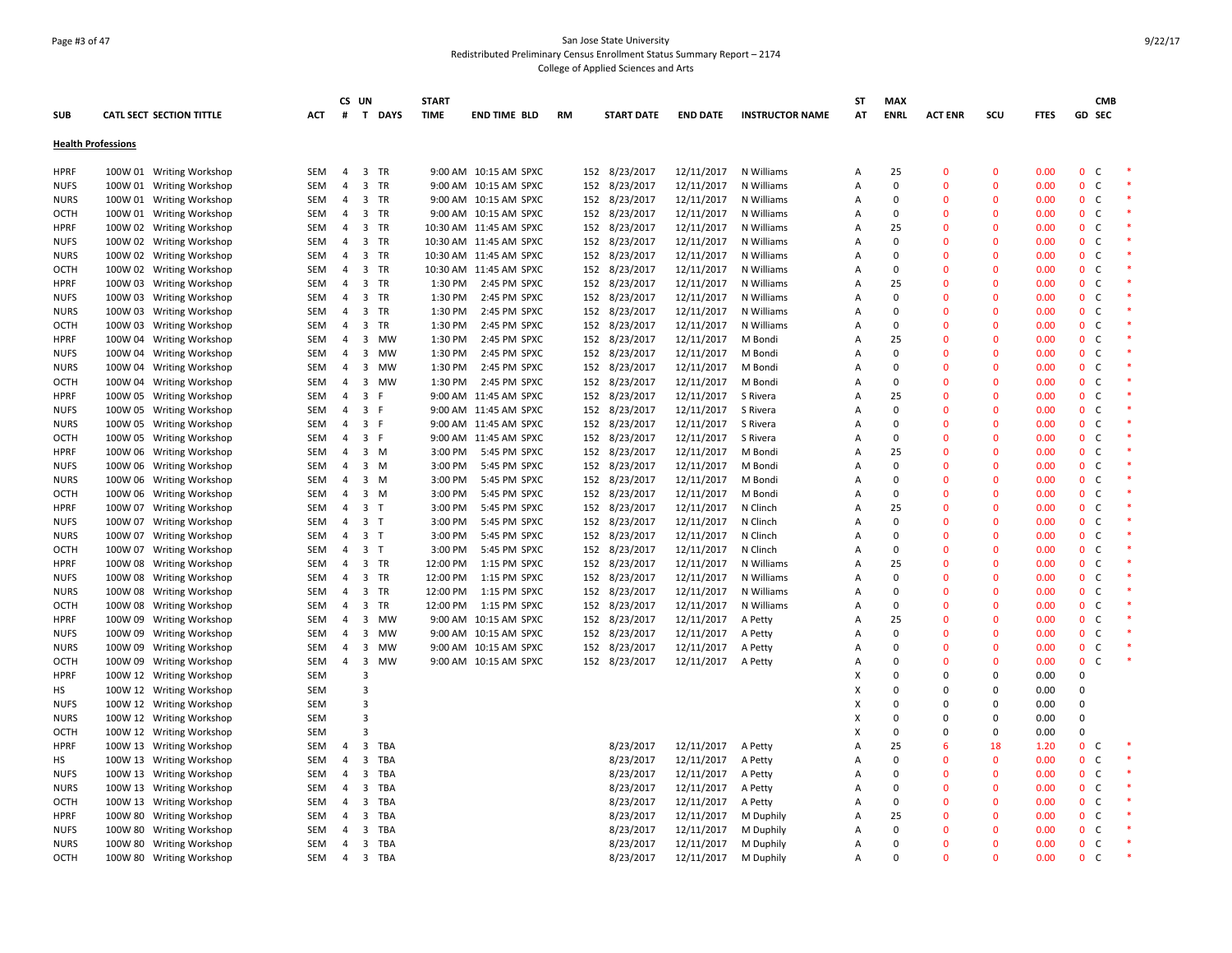# Page #4 of 47 San Jose State University Redistributed Preliminary Census Enrollment Status Summary Report – 2174 College of Applied Sciences and Arts

| <b>SUB</b>  |         | CATL SECT SECTION TITTLE    | <b>ACT</b> | CS UN<br># | т              | <b>DAYS</b> | <b>START</b><br><b>TIME</b> | <b>END TIME BLD</b> | <b>RM</b> | <b>START DATE</b> | <b>END DATE</b> | <b>INSTRUCTOR NAME</b>          | <b>ST</b><br>AT | <b>MAX</b><br><b>ENRL</b> | <b>ACT ENR</b> | scu          | <b>FTES</b> | <b>GD SEC</b>                | <b>CMB</b> |
|-------------|---------|-----------------------------|------------|------------|----------------|-------------|-----------------------------|---------------------|-----------|-------------------|-----------------|---------------------------------|-----------------|---------------------------|----------------|--------------|-------------|------------------------------|------------|
|             |         |                             |            |            |                |             |                             |                     |           |                   |                 |                                 |                 |                           |                |              |             |                              |            |
| <b>HPRF</b> |         | 100W 81 Writing Workshop    | <b>SEM</b> | 4          | 3              | <b>TBA</b>  |                             |                     |           | 8/23/2017         | 12/11/2017      | M Duphily                       | $\overline{A}$  | 25                        | $\Omega$       | $\Omega$     | 0.00        | $\mathbf{0}$<br><sub>c</sub> |            |
| <b>NUFS</b> | 100W 81 | <b>Writing Workshop</b>     | <b>SEM</b> | 4          | 3              | <b>TBA</b>  |                             |                     |           | 8/23/2017         | 12/11/2017      | M Duphily                       | A               | $\mathbf 0$               | $\Omega$       | $\Omega$     | 0.00        | 0 <sub>c</sub>               |            |
| <b>NURS</b> | 100W 81 | <b>Writing Workshop</b>     | <b>SEM</b> |            | 3              | <b>TBA</b>  |                             |                     |           | 8/23/2017         | 12/11/2017      | M Duphily                       | A               | 0                         | $\Omega$       | $\Omega$     | 0.00        | $0-$                         |            |
| OCTH        |         | 100W 81 Writing Workshop    | <b>SEM</b> |            | 3              | <b>TBA</b>  |                             |                     |           | 8/23/2017         | 12/11/2017      | M Duphily                       |                 | $\mathbf 0$               | $\Omega$       | $\Omega$     | 0.00        | 0 <sub>c</sub>               |            |
|             |         |                             |            |            |                |             |                             |                     |           |                   |                 |                                 | <b>Total</b>    | 300                       | 6              | 18           | 1.20        |                              |            |
| <b>HPRF</b> | 135 01  | <b>Hith Multiculture</b>    | <b>LEC</b> | 3          | 3              | <b>TR</b>   | 12:00 PM                    | 1:15 PM HB          | 407       | 8/23/2017         | 12/11/2017      | A Shaw                          | A               | 40                        | 40             | 120          | 8.05        | $\mathbf{1}$                 |            |
| HS          | 135 01  | <b>Hith Multiculture</b>    | LEC        | 3          | $\overline{3}$ | <b>TR</b>   | 12:00 PM                    | 1:15 PM HB          | 407       | 8/23/2017         | 12/11/2017      | A Shaw                          | A               | 0                         | $\Omega$       | $\mathbf{0}$ | 0.00        | $\mathbf{0}$<br>C.           |            |
| <b>NUFS</b> | 135 01  | <b>Hith Multiculture</b>    | LEC        | 3          | 3              | <b>TR</b>   | 12:00 PM                    | 1:15 PM HB          | 407       | 8/23/2017         | 12/11/2017      | A Shaw                          |                 | 0                         | $\Omega$       | $\mathbf{0}$ | 0.00        | $0-$                         |            |
| <b>NURS</b> | 135 01  | <b>Hith Multiculture</b>    | LEC        | 3          | $\overline{3}$ | <b>TR</b>   | 12:00 PM                    | 1:15 PM HB          | 407       | 8/23/2017         | 12/11/2017      | A Shaw                          |                 | $\Omega$                  | $\Omega$       | $\Omega$     | 0.00        | $0-$                         |            |
| OCTH        | 135 01  | <b>Hith Multiculture</b>    | LEC        | 3          | $\overline{3}$ | <b>TR</b>   | 12:00 PM                    | 1:15 PM HB          | 407       | 8/23/2017         | 12/11/2017      | A Shaw                          |                 | $\mathbf 0$               | $\Omega$       | $\mathbf{0}$ | 0.00        | $0-$                         |            |
| <b>HPRF</b> | 135 04  | <b>Hith Multiculture</b>    | <b>LEC</b> | 3          | 3 <sub>1</sub> |             |                             | 9:00 AM 11:45 AM HB | 407       | 8/23/2017         | 12/11/2017      | K Roe                           |                 | 40                        | 41             | 123          | 8.25        | $\mathbf{1}$<br>C.           |            |
| HS          | 135 04  | <b>Hith Multiculture</b>    | LEC        | 3          | 3 <sub>1</sub> |             |                             | 9:00 AM 11:45 AM HB | 407       | 8/23/2017         | 12/11/2017      | K Roe                           |                 | $\Omega$                  | $\Omega$       | $\Omega$     | 0.00        | $0-$                         |            |
| <b>NUFS</b> | 135 04  | <b>Hith Multiculture</b>    | LEC        | з          | 3 <sub>1</sub> |             |                             | 9:00 AM 11:45 AM HB | 407       | 8/23/2017         | 12/11/2017      | K Roe                           | A               | $\Omega$                  | $\Omega$       | $\Omega$     | 0.00        | $0-$                         |            |
| <b>NURS</b> | 135 04  | <b>Hith Multiculture</b>    | LEC        | 3          | 3 <sub>1</sub> |             |                             | 9:00 AM 11:45 AM HB | 407       | 8/23/2017         | 12/11/2017      | K Roe                           |                 | $\Omega$                  | $\Omega$       | $\Omega$     | 0.00        | $0-$                         |            |
| <b>OCTH</b> | 135 04  | <b>Hith Multiculture</b>    | LEC        | 3          | 3 <sub>1</sub> |             |                             | 9:00 AM 11:45 AM HB | 407       | 8/23/2017         | 12/11/2017      | K Roe                           |                 | $\Omega$                  | $\Omega$       | $\Omega$     | 0.00        | 0 <sub>c</sub>               |            |
| <b>HPRF</b> | 135 05  | <b>Hith Multiculture</b>    | LEC        | 3          | 3 <sub>1</sub> |             | 6:00 PM                     | 8:45 PM HB          | 407       | 8/23/2017         | 12/11/2017      | N Zhang                         |                 | 40                        | 39             | 117          | 7.80        | 0 <sup>o</sup>               |            |
| HS          | 135 05  | <b>Hith Multiculture</b>    | LEC        | 3          | 3 <sub>1</sub> |             | 6:00 PM                     | 8:45 PM HB          | 407       | 8/23/2017         | 12/11/2017      | N Zhang                         | A               | $\Omega$                  | $\Omega$       | $\Omega$     | 0.00        | 0 <sub>c</sub>               |            |
| <b>NUFS</b> | 135 05  | <b>Hith Multiculture</b>    | LEC        | 3          | 3 <sub>1</sub> |             | 6:00 PM                     | 8:45 PM HB          | 407       | 8/23/2017         | 12/11/2017      | N Zhang                         |                 | 0                         | $\Omega$       | $\Omega$     | 0.00        | 0 <sup>o</sup>               |            |
| <b>NURS</b> | 135 05  | <b>Hith Multiculture</b>    | <b>LEC</b> | 3          | 3 <sub>1</sub> |             | 6:00 PM                     | 8:45 PM HB          | 407       | 8/23/2017         | 12/11/2017      | N Zhang                         |                 | 0                         | $\Omega$       | $\mathbf{0}$ | 0.00        | $0-$                         |            |
| OCTH        | 135 05  | <b>Hith Multiculture</b>    | LEC        | 3          | 3 <sub>1</sub> |             | 6:00 PM                     | 8:45 PM HB          | 407       | 8/23/2017         | 12/11/2017      | N Zhang                         | A               | $\mathbf 0$               | $\Omega$       | $\Omega$     | 0.00        | 0 <sup>o</sup>               |            |
|             |         |                             |            |            |                |             |                             |                     |           |                   |                 |                                 | <b>Total</b>    | 120                       | 120            | 360          | 24.10       |                              |            |
| <b>HPRF</b> | 295 01  | <b>Research Methodology</b> | <b>SEM</b> | 5          | $\overline{3}$ | W           | 6:00 PM                     | 8:45 PM SPXC        | 152       | 8/23/2017         | 12/11/2017      | C Marshall                      | $\mathsf{A}$    | 25                        | 24             | 72           | 6.00        | 24 C                         |            |
| HS          | 295 01  | <b>Research Methodology</b> | <b>SEM</b> | 5          | $\overline{3}$ | W           | 6:00 PM                     | 8:45 PM SPXC        | 152       | 8/23/2017         | 12/11/2017      | C Marshall                      | A               | $\mathbf 0$               | $\mathbf 0$    | $\mathbf{0}$ | 0.00        | $\mathbf{0}$<br>C.           |            |
| <b>HPRF</b> | 295 02  | Research Methodology        | <b>SEM</b> |            | 3              | W           | 3:00 PM                     | 5:45 PM             |           | 8/23/2017         | 12/11/2017      |                                 |                 | 25                        | $\Omega$       | $\Omega$     | 0.00        | $0-$                         |            |
| HS          | 295 02  | <b>Research Methodology</b> | <b>SEM</b> | 5          | 3              | W           | 3:00 PM                     | 5:45 PM             |           | 8/23/2017         | 12/11/2017      |                                 |                 | $\mathbf 0$               | $\Omega$       | $\Omega$     | 0.00        | $0-$                         |            |
|             |         |                             |            |            |                |             |                             |                     |           |                   |                 |                                 | Total           | 50                        | 24             | 72           | 6.00        |                              |            |
|             |         |                             |            |            |                |             |                             |                     |           |                   |                 | <b>Health Professions Total</b> |                 | 470                       | 150            | 450          | 31.30       |                              |            |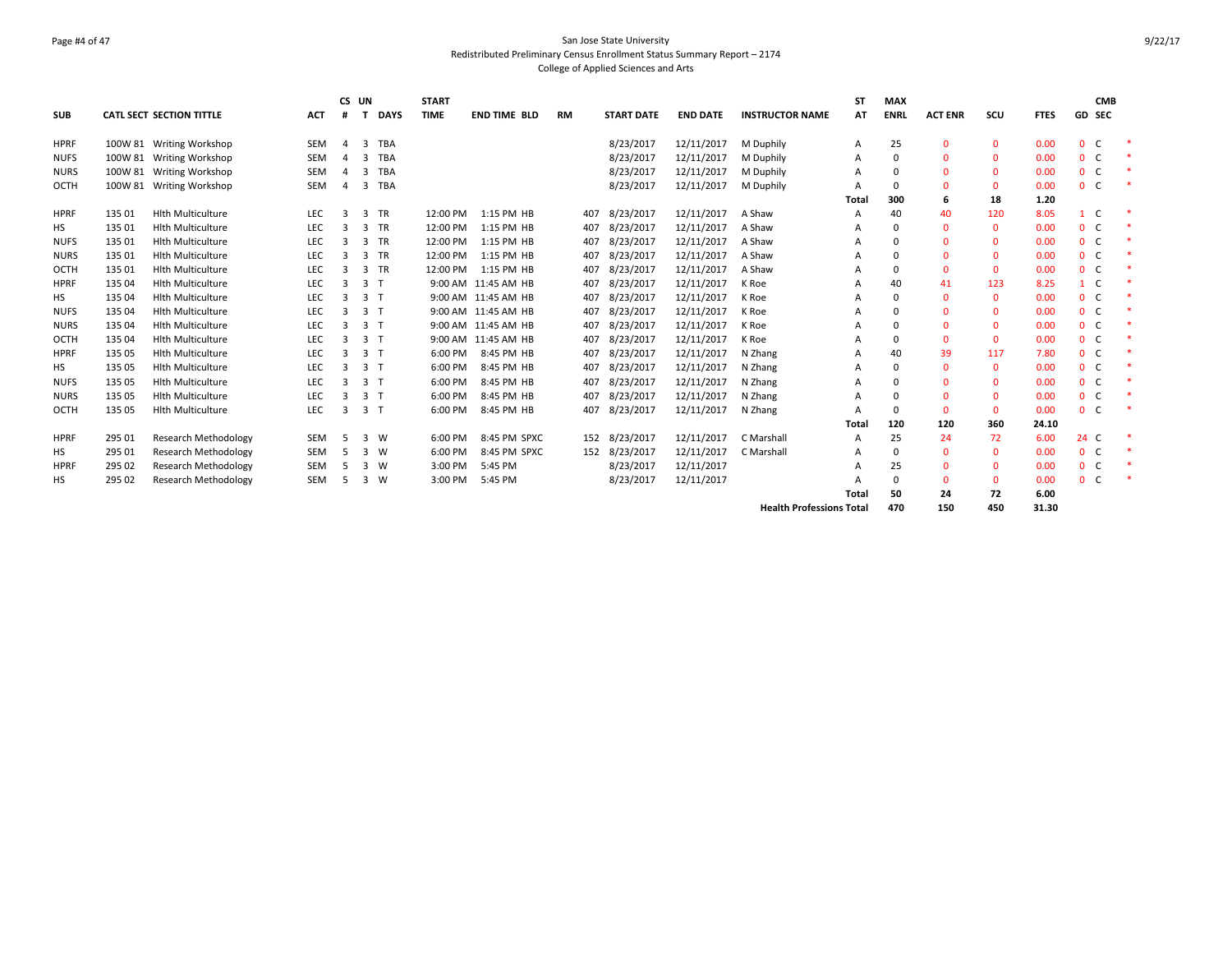### Page #5 of 47 San Jose State University Redistributed Preliminary Census Enrollment Status Summary Report – 2174 College of Applied Sciences and Arts

| <b>SUB</b>            |         | <b>CATL SECT SECTION TITTLE</b> | ACT        | #              | CS UN<br>$\mathbf{T}$   | DAYS         | <b>START</b><br><b>TIME</b> | <b>END TIME BLD</b>    | <b>RM</b> | <b>START DATE</b> | <b>END DATE</b> | <b>INSTRUCTOR NAME</b> | <b>ST</b><br>AT           | <b>MAX</b><br><b>ENRL</b> | <b>ACT ENR</b> | scu          | <b>FTES</b> | <b>CMB</b><br>GD SEC           |  |
|-----------------------|---------|---------------------------------|------------|----------------|-------------------------|--------------|-----------------------------|------------------------|-----------|-------------------|-----------------|------------------------|---------------------------|---------------------------|----------------|--------------|-------------|--------------------------------|--|
| <b>Health Science</b> |         |                                 |            |                |                         |              |                             |                        |           |                   |                 |                        |                           |                           |                |              |             |                                |  |
|                       |         |                                 |            |                |                         |              |                             |                        |           |                   |                 |                        |                           |                           |                |              |             |                                |  |
| HS                    | 101     | Understand Health               | <b>LEC</b> | 2              | $\overline{\mathbf{3}}$ | <b>MW</b>    |                             | 9:00 AM 10:15 AM CL    |           | 324 8/23/2017     | 12/11/2017      | M McCarthy             | Α                         | 40                        | 39             | 117          | 7.80        | $\Omega$                       |  |
| HS                    | 102     | <b>Understand Health</b>        | LEC        | $\overline{2}$ | $\overline{3}$          | <b>MW</b>    | 1:30 PM                     | 2:45 PM SH             | 313       | 8/23/2017         | 12/11/2017      | M McCarthy             | A                         | 40                        | 40             | 120          | 8.00        | $\Omega$                       |  |
| НS                    | 103     | Understand Health               | LEC        | $\overline{2}$ | 3                       | <b>MW</b>    | 12:00 PM                    | 1:15 PM HB             | 407       | 8/23/2017         | 12/11/2017      | M McCarthy             | Α                         | 40                        | 40             | 120          | 8.00        | $\Omega$                       |  |
| <b>HS</b>             | 104     | Understand Health               | LEC        | $\overline{2}$ | $\overline{3}$          | E            |                             | 9:00 AM 11:45 AM YUH   | 243       | 8/23/2017         | 12/11/2017      | M McCarthy             | $\overline{A}$            | 40                        | 39             | 117          | 7.80        | $\Omega$                       |  |
| HS                    | 107     | Understand Health               | LEC        | $\overline{2}$ | $\overline{\mathbf{3}}$ | <b>TR</b>    | 12:00 PM                    | 1:15 PM CL             | 324       | 8/23/2017         | 12/11/2017      | L Mai                  | $\overline{A}$            | 40                        | 41             | 123          | 8.20        | $\mathbf 0$                    |  |
| HS                    | 108     | Understand Health               | LEC        | $\overline{2}$ | $\overline{\mathbf{3}}$ | <b>TR</b>    |                             | 9:00 AM 10:15 AM ENG   | 301       | 8/23/2017         | 12/11/2017      | I Cantos               | Α                         | 40                        | 37             | 111          | 7.40        | $\mathbf 0$                    |  |
| HS                    | 160     | <b>Understand Health</b>        | LEC        | 2              | $\overline{\mathbf{3}}$ | TR           |                             | 10:30 AM 11:45 AM CL   | 324       | 8/23/2017         | 12/11/2017      | L Mai                  | A                         | 40                        | 38             | 114          | 7.60        | $\mathsf 0$                    |  |
| HS                    | 161     | Understand Health               | LEC        | 2              |                         | 3 TR         |                             | 9:00 AM 10:15 AM CL    |           | 324 8/23/2017     | 12/11/2017      | V Silva                | $\overline{A}$            | 30                        | 29             | 87           | 5.80        | $\mathbf 0$                    |  |
|                       |         |                                 |            |                |                         |              |                             |                        |           |                   |                 |                        | Total                     | 310                       | 303            | 909          | 60.60       |                                |  |
| HS                    | 15 01   | Human Life Span                 | LEC        | $\overline{2}$ | $\overline{\mathbf{3}}$ | M            | 3:00 PM                     | 5:45 PM YUH            | 243       | 8/23/2017         | 12/11/2017      | K Roe                  | A                         | 40                        | 39             | 117          | 7.80        | 0 <sub>c</sub>                 |  |
| RECL                  | 15 01   | Human Life Span                 | LEC        | $\overline{2}$ | $\overline{3}$          | M            | 3:00 PM                     | 5:45 PM YUH            | 243       | 8/23/2017         | 12/11/2017      | K Roe                  | $\overline{A}$            | $\mathbf 0$               | $\mathbf{0}$   | $\mathbf{0}$ | 0.00        | $\mathbf{0}$<br>C              |  |
| HS                    | 1502    | Human Life Span                 | <b>LEC</b> | $\overline{2}$ | $\overline{3}$          | <b>MW</b>    | 12:00 PM                    | 1:15 PM ENG            | 303       | 8/23/2017         | 12/11/2017      | A Buckner-Capone       | $\overline{A}$            | 40                        | 40             | 120          | 8.00        | $\mathbf{0}$<br><sub>c</sub>   |  |
| <b>RECL</b>           | 15 02   | Human Life Span                 | LEC        | $\overline{2}$ | $\overline{\mathbf{3}}$ | <b>MW</b>    | 12:00 PM                    | 1:15 PM ENG            | 303       | 8/23/2017         | 12/11/2017      | A Buckner-Capone       | $\overline{A}$            | $\mathbf 0$               | $\mathbf 0$    | $\mathbf{0}$ | 0.00        | 0 <sub>c</sub>                 |  |
| нs                    | 1503    | Human Life Span                 | <b>LEC</b> | $\overline{2}$ | 3                       | <b>TR</b>    | 12:00 PM                    | 1:15 PM DH             | 243       | 8/23/2017         | 12/11/2017      | N Dashtara             | Α                         | 40                        | 34             | 102          | 6.80        | $\mathbf{0}$<br>$\mathsf{C}$   |  |
| <b>RECL</b>           | 15 03   | Human Life Span                 | <b>LEC</b> | $\overline{2}$ | $\overline{3}$          | <b>TR</b>    | 12:00 PM                    | 1:15 PM DH             | 243       | 8/23/2017         | 12/11/2017      | N Dashtara             | $\overline{A}$            | $\Omega$                  | $\mathbf{0}$   | $\Omega$     | 0.00        | $\mathbf{0}$<br><sub>c</sub>   |  |
| <b>HS</b>             | 15 04   | Human Life Span                 | LEC        | 2              | 3 F                     |              | 12:00 PM                    | 2:45 PM SH             | 346       | 8/23/2017         | 12/11/2017      | R Bartlett             | $\overline{A}$            | 40                        | 33             | 99           | 6.60        | $0-$                           |  |
| <b>RECL</b>           | 15 04   | Human Life Span                 | <b>LEC</b> | $\overline{2}$ | $\overline{\mathbf{3}}$ | F            | 12:00 PM                    | 2:45 PM SH             | 346       | 8/23/2017         | 12/11/2017      | R Bartlett             | $\overline{A}$            | $\mathbf 0$               | $\Omega$       | $\mathbf{0}$ | 0.00        | $\overline{0}$<br><sub>c</sub> |  |
| НS                    | 15 05   | Human Life Span                 | LEC        | 2              | $\overline{\mathbf{3}}$ | MW           |                             | 9:00 AM 10:15 AM YUH   | 243       | 8/23/2017         | 12/11/2017      | F Noonis               | A                         | 40                        | 37             | 111          | 7.40        | $\mathbf{0}$<br>$\mathsf{C}$   |  |
| RECL                  | 15 05   | Human Life Span                 | <b>LEC</b> | $\overline{2}$ | $\overline{\mathbf{3}}$ | MW           |                             | 9:00 AM 10:15 AM YUH   | 243       | 8/23/2017         | 12/11/2017      | F Noonis               | Α                         | $\mathbf 0$               | $\mathbf{0}$   | $\mathbf 0$  | 0.00        | $0-$                           |  |
|                       |         |                                 |            |                |                         |              |                             |                        |           |                   |                 |                        | <b>Total</b>              | 200                       | 183            | 549          | 36.60       |                                |  |
| <b>HS</b>             | 25 01   | <b>Hlth Team Building</b>       | LEC        | $\overline{2}$ |                         | $3 \, M$     |                             | 9:00 AM 11:45 AM HB    | 407       | 8/23/2017         | 12/11/2017      | D McClure              | Α                         | 40                        | 42             | 126          | 8.40        | 0                              |  |
| нs                    | 25 03   | <b>Hlth Team Building</b>       | <b>LEC</b> | $\overline{2}$ | $\overline{3}$          | M            | 3:00 PM                     | 5:45 PM HB             | 407       | 8/23/2017         | 12/11/2017      | D McClure              | $\overline{A}$            | 40                        | 49             | 147          | 9.80        | $\mathbf 0$                    |  |
| HS                    | 25 04   | <b>Hith Team Building</b>       | LEC        | 2              | $\overline{\mathbf{3}}$ | W            | 3:00 PM                     | 5:45 PM YUH            | 243       | 8/23/2017         | 12/11/2017      | M Bondi                | A                         | 40                        | 37             | 111          | 7.40        | $\mathbf 0$                    |  |
| <b>HS</b>             | 25 05   | <b>Hlth Team Building</b>       | LEC        | 2              | 3 R                     |              | 6:00 PM                     | 8:45 PM BBC            |           | 225 8/23/2017     | 12/11/2017      | A Shaw                 | A                         | 40                        | 33             | 99           | 6.60        | $\mathbf 0$                    |  |
|                       |         |                                 |            |                |                         |              |                             |                        |           |                   |                 |                        | Total                     | 160                       | 161            | 483          | 32.20       |                                |  |
| HS                    | 6701    | Intro Health Stat               | <b>LEC</b> | 1              | $\overline{3}$          | <b>MW</b>    |                             | 9:00 AM 10:15 AM MH    | 322       | 8/23/2017         | 12/11/2017      | S Paterson             | $\overline{A}$            | 25                        | 27             | 81           | 5.40        | $\Omega$                       |  |
| HS                    | 6762    | Intro Health Stat               | LEC        | $\mathbf{1}$   | $\overline{\mathbf{3}}$ | <b>TR</b>    |                             | 9:00 AM 10:15 AM BBC   | 126       | 8/23/2017         | 12/11/2017      | R Knight               | A                         | 25                        | 27             | 81           | 5.40        | $\Omega$                       |  |
| HS                    | 6763    | Intro Health Stat               | <b>LEC</b> | 1              | $\overline{3}$          | <b>TR</b>    |                             | 10:30 AM 11:45 AM BBC  |           | 126 8/23/2017     | 12/11/2017      | R Knight               | Α                         | 25                        | 17             | 51           | 3.40        | $\mathbf 0$                    |  |
|                       |         |                                 |            |                |                         |              |                             |                        |           |                   |                 |                        | Total                     | 75                        | 71             | 213          | 14.20       |                                |  |
| HS                    | 74 02   | <b>Healthy Comms</b>            | LEC        |                | $\overline{\mathbf{3}}$ |              |                             |                        |           |                   |                 |                        | X                         | $\mathbf 0$               | $\mathbf 0$    | $\mathbf 0$  | 0.00        | $\mathbf 0$                    |  |
| HS                    | 74 03   | <b>Healthy Comms</b>            | LEC        | $\overline{2}$ | $\overline{3}$          | <b>MW</b>    |                             | 12:00 PM 1:15 PM MD    |           | 101 8/23/2017     | 12/11/2017      | M Worthen              | A                         | 200                       | 197            | 591          | 39.40       | $\Omega$                       |  |
| HS                    | 7470    | <b>Healthy Comms</b>            | LEC        |                | $\overline{3}$          |              |                             |                        |           |                   |                 |                        | $\boldsymbol{\mathsf{x}}$ | $\Omega$                  | $\Omega$       | $\Omega$     | 0.00        | $\Omega$                       |  |
|                       |         |                                 |            |                |                         |              |                             |                        |           |                   |                 |                        | Total                     | 200                       | 197            | 591          | 39.40       |                                |  |
| <b>HS</b>             |         | 100W 01 Writing Workshop        | <b>SEM</b> | $\overline{4}$ | $\overline{\mathbf{3}}$ | <b>TR</b>    |                             | 9:00 AM 10:15 AM SPXC  | 152       | 8/23/2017         | 12/11/2017      | N Williams             | $\overline{A}$            | $\mathbf 0$               | 25             | 75           | 5.00        | $\mathbf{0}$<br><sub>c</sub>   |  |
| HS                    |         | 100W 02 Writing Workshop        | SEM        | $\overline{4}$ | $\overline{3}$          | <b>TR</b>    |                             | 10:30 AM 11:45 AM SPXC |           | 152 8/23/2017     | 12/11/2017      | N Williams             | A                         | $\Omega$                  | 24             | 72           | 4.80        | $\mathbf{0}$<br>$\mathsf{C}$   |  |
| HS                    |         | 100W 03 Writing Workshop        | SEM        | 4              | $\overline{\mathbf{3}}$ | TR           | 1:30 PM                     | 2:45 PM SPXC           |           | 152 8/23/2017     | 12/11/2017      | N Williams             | Α                         | $\Omega$                  | 25             | 75           | 5.00        | $\mathbf{0}$<br>C              |  |
| HS                    |         | 100W 04 Writing Workshop        | <b>SEM</b> | 4              | 3                       | <b>MW</b>    | 1:30 PM                     | 2:45 PM SPXC           |           | 152 8/23/2017     | 12/11/2017      | M Bondi                | $\overline{A}$            | $\Omega$                  | 25             | 75           | 5.00        | $\mathbf{0}$<br><sub>c</sub>   |  |
| <b>HS</b>             | 100W 05 | <b>Writing Workshop</b>         | <b>SEM</b> | 4              | $\overline{3}$          | F            |                             | 9:00 AM 11:45 AM SPXC  |           | 152 8/23/2017     | 12/11/2017      | S Rivera               | $\overline{A}$            | $\Omega$                  | 25             | 75           | 5.00        | $\mathbf{0}$<br>$\mathsf{C}$   |  |
| HS                    |         | 100W 06 Writing Workshop        | <b>SEM</b> | 4              | $\overline{\mathbf{3}}$ | M            | 3:00 PM                     | 5:45 PM SPXC           |           | 152 8/23/2017     | 12/11/2017      | M Bondi                | $\overline{A}$            | $\Omega$                  | 22             | 66           | 4.40        | 0 <sup>o</sup>                 |  |
| НS                    | 100W 07 | <b>Writing Workshop</b>         | SEM        | 4              | $\overline{\mathbf{3}}$ | $\mathsf{T}$ | 3:00 PM                     | 5:45 PM SPXC           |           | 152 8/23/2017     | 12/11/2017      | N Clinch               | $\overline{A}$            | $\Omega$                  | 24             | 72           | 4.80        | $\mathbf{0}$<br>$\mathsf{C}$   |  |
| HS                    |         | 100W 08 Writing Workshop        | SEM        | 4              | $\overline{\mathbf{3}}$ | TR           | 12:00 PM                    | 1:15 PM SPXC           |           | 152 8/23/2017     | 12/11/2017      | N Williams             | Α                         | $\Omega$                  | 26             | 78           | 5.20        | $\mathbf{0}$<br>$\mathsf{C}$   |  |
| HS                    |         | 100W 09 Writing Workshop        | SEM        | $\overline{4}$ | 3                       | <b>MW</b>    |                             | 9:00 AM 10:15 AM SPXC  |           | 152 8/23/2017     | 12/11/2017      | A Petty                | $\overline{A}$            | $\Omega$                  | 25             | 75           | 5.00        | $0-$                           |  |
| HS                    |         | 100W 80 Writing Workshop        | SEM        | 4              | 3                       | <b>TBA</b>   |                             |                        |           | 8/23/2017         | 12/11/2017      | M Duphily              | A                         | 0                         | 25             | 75           | 5.05        | $\mathbf{1}$<br>$\mathsf{C}$   |  |
| HS                    |         |                                 | <b>SEM</b> | 4              | $\overline{\mathbf{3}}$ | TBA          |                             |                        |           | 8/23/2017         | 12/11/2017      | M Duphily              | $\overline{A}$            | $\Omega$                  | 22             | 66           | 4.40        | $\mathbf{0}$<br><sub>c</sub>   |  |
|                       |         | 100W 81 Writing Workshop        |            |                |                         |              |                             |                        |           |                   |                 |                        | Total                     | $\mathbf 0$               | 268            | 804          | 53.65       |                                |  |
| HS                    | 103 01  | <b>Health Policy</b>            | LEC        | $\mathbf{1}$   | $\overline{\mathbf{3}}$ | W            | 3:00 PM                     | 5:45 PM BBC            |           | 4 8/23/2017       | 12/11/2017      | A Shaw                 | Α                         | 100                       | 100            | 300          | 20.00       | $\mathbf 0$                    |  |
|                       |         |                                 |            |                |                         |              |                             |                        |           |                   |                 |                        | Total                     | 100                       | 100            | 300          | 20.00       |                                |  |
| <b>HS</b>             | 104 01  | Com Hith Promo                  | <b>LEC</b> | $\overline{2}$ | $\overline{3}$          | <b>MW</b>    | 1:30 PM                     | 2:45 PM BBC            |           | 4 8/23/2017       | 12/11/2017      | R Rinck                | $\overline{A}$            | 100                       | 103            | 309          | 20.60       | $\Omega$                       |  |
|                       |         |                                 |            |                |                         |              |                             |                        |           |                   |                 |                        | <b>Total</b>              | 100                       | 103            | 309          | 20.60       |                                |  |
| <b>HS</b>             | 114 01  | <b>Applied ComHealth</b>        | <b>SUP</b> | 36             |                         | 3 TBA        |                             |                        |           | 8/23/2017         | 12/11/2017      | R Rinck                | A                         | 100                       | 103            | 309          | 20.60       | $\Omega$                       |  |
|                       |         |                                 |            |                |                         |              |                             |                        |           |                   |                 |                        |                           |                           |                |              |             |                                |  |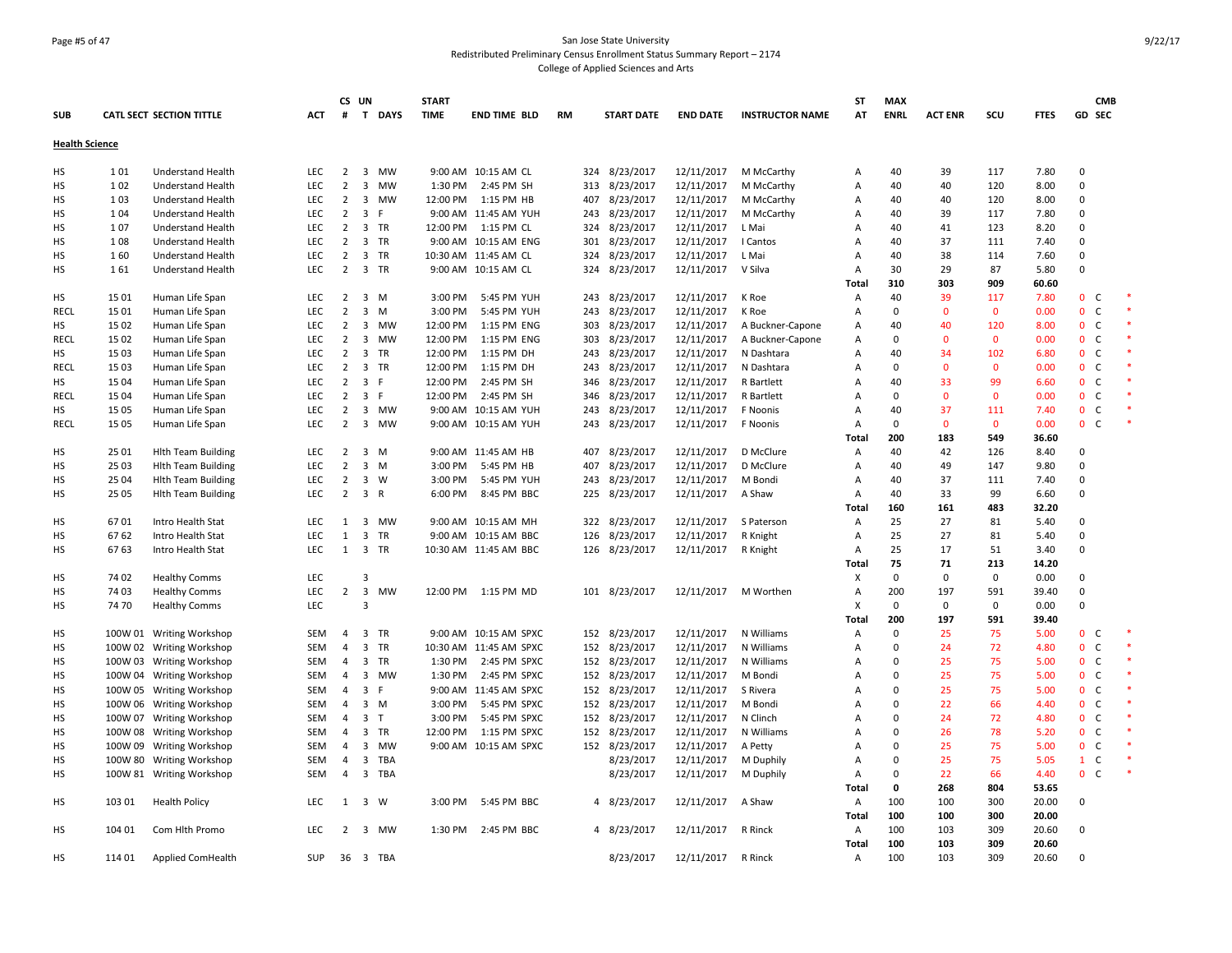### Page #6 of 47 San Jose State University Redistributed Preliminary Census Enrollment Status Summary Report – 2174 College of Applied Sciences and Arts

|             |                |                                 |            |                | CS UN                   |                           | <b>START</b> |                           |           |                |                            |                          |                        | <b>ST</b>                 | <b>MAX</b>         |                |             |               |                              | <b>CMB</b> |  |
|-------------|----------------|---------------------------------|------------|----------------|-------------------------|---------------------------|--------------|---------------------------|-----------|----------------|----------------------------|--------------------------|------------------------|---------------------------|--------------------|----------------|-------------|---------------|------------------------------|------------|--|
| <b>SUB</b>  |                | <b>CATL SECT SECTION TITTLE</b> | <b>ACT</b> | #              | T                       | <b>DAYS</b>               | <b>TIME</b>  | <b>END TIME BLD</b>       | <b>RM</b> |                | <b>START DATE</b>          | <b>END DATE</b>          | <b>INSTRUCTOR NAME</b> | AT                        | <b>ENRL</b>        | <b>ACT ENR</b> | SCU         | <b>FTES</b>   | GD SEC                       |            |  |
|             |                |                                 |            |                |                         |                           |              |                           |           |                |                            |                          |                        |                           |                    |                |             |               |                              |            |  |
|             | 126 01         |                                 | LEC        |                | 2 3 TR                  |                           | 3:00 PM      | 4:15 PM DMH               |           |                | 355 8/23/2017              | 12/11/2017 S Snycerski   |                        | <b>Total</b><br>A         | 100<br>$\mathbf 0$ | 103<br>44      | 309<br>132  | 20.60<br>8.80 | $\mathbf{0}$<br>C            |            |  |
| HS          |                | Drugs + Brain & Beh             |            |                |                         |                           |              |                           |           |                |                            |                          |                        | Total                     | 0                  | 44             | 132         | 8.80          |                              |            |  |
| HS          | 145 01         | Com Mental Health               | <b>LEC</b> | 3              | $\overline{3}$          | R                         | 3:00 PM      | 5:45 PM MH                |           | 324            | 8/23/2017                  | 12/11/2017               | A Demers               | $\overline{A}$            | 60                 | 57             | 171         | 11.40         | $\mathbf{0}$<br><sub>c</sub> |            |  |
| <b>PSYC</b> | 145 01         | Com Mental Health               | LEC        | 3              | $\overline{3}$          | $\mathsf{R}$              | 3:00 PM      | 5:45 PM MH                | 324       |                | 8/23/2017                  | 12/11/2017               | A Demers               | $\overline{A}$            | $\Omega$           | $\Omega$       | $\mathbf 0$ | 0.00          | $\mathbf{0}$<br>$\mathsf{C}$ |            |  |
| SOCI        | 145 01         | Com Mental Health               | LEC        | 3              | $\overline{\mathbf{3}}$ | R                         | 3:00 PM      | 5:45 PM MH                | 324       |                | 8/23/2017                  | 12/11/2017               | A Demers               | Α                         | $\Omega$           | $\Omega$       | $\mathbf 0$ | 0.00          | $\mathbf{0}$<br>- C          |            |  |
|             |                |                                 |            |                |                         |                           |              |                           |           |                |                            |                          |                        | Total                     | 60                 | 57             | 171         | 11.40         |                              |            |  |
| НS          | 158 01         | <b>Hlth Comm</b>                | LEC        | 1              |                         | 3 TR                      |              | 12:00 PM 12:50 PM DBH     | 133       |                | 8/23/2017                  | 12/11/2017               | N Zhang                | A                         | 75                 | 74             | 148         | 14.80         | 0                            |            |  |
| HS          | 158 02         | <b>Hlth Comm</b>                | <b>SEM</b> | 5              | $\mathbf 0$             | <b>TR</b>                 | 12:55 PM     | 1:20 PM DBH               | 133       |                | 8/23/2017                  | 12/11/2017               | N Zhang                | $\overline{A}$            | 75                 | 74             | 74          | 0.00          | $\mathbf 0$                  |            |  |
|             |                |                                 |            |                |                         |                           |              |                           |           |                |                            |                          |                        | Total                     | 150                | 148            | 222         | 14.80         |                              |            |  |
| HS          | 159 01         | <b>Hith Prgm Planning</b>       | <b>LEC</b> | 2              | 3                       | <b>MW</b>                 | 1:30 PM      | 2:20 PM MH                |           | 322            | 8/23/2017                  | 12/11/2017               | A Buckner-Capone       | A                         | 25                 | 24             | 72          | 4.80          | $\Omega$                     |            |  |
| HS          | 159 02         | <b>Hith Prgm Planning</b>       | <b>SEM</b> | 5              | $\mathbf 0$             | <b>MW</b>                 | 2:30 PM      | 2:55 PM MH                |           | 322            | 8/23/2017                  | 12/11/2017               | A Buckner-Capone       | A                         | 25                 | 24             | 24          | 0.00          | $\Omega$                     |            |  |
| HS          | 159 03         | <b>Hith Prgm Planning</b>       | LEC        | 1              | 3                       | <b>MW</b>                 | 1:30 PM      | 2:20 PM BBC               | 126       |                | 8/23/2017                  | 12/11/2017               | F Noonis               | $\overline{A}$            | 25                 | 25             | 50          | 5.00          | $\mathbf 0$                  |            |  |
| HS          | 159 04         | <b>Hith Prgm Planning</b>       | <b>SEM</b> | 5              | 0                       | <b>MW</b>                 | 2:30 PM      | 2:55 PM BBC               | 126       |                | 8/23/2017                  | 12/11/2017               | F Noonis               | A                         | 25                 | 25             | 25          | 0.00          | $\overline{0}$               |            |  |
| HS          | 159 07         | <b>Hith Prgm Planning</b>       | LEC        | $\mathbf{1}$   | 3                       | <b>MW</b>                 | 1:30 PM      | 2:20 PM CL                |           |                | 117 8/23/2017              | 12/11/2017               | K Roe                  | $\overline{A}$            | 25                 | 24             | 48          | 4.80          | $\mathbf 0$                  |            |  |
| HS          | 159 08         | <b>Hith Prgm Planning</b>       | <b>SEM</b> | 5              | 0                       | <b>MW</b>                 | 2:30 PM      | 2:55 PM CL                |           |                | 117 8/23/2017              | 12/11/2017               | K Roe                  | $\overline{A}$            | 25                 | 24             | 24          | 0.00          | $\overline{0}$               |            |  |
| HS          | 15909          | <b>Hith Prgm Planning</b>       | LEC        |                | 3                       |                           |              |                           |           |                |                            |                          |                        | $\boldsymbol{\mathsf{x}}$ | $\Omega$           | $\Omega$       | $\Omega$    | 0.00          | $\mathbf 0$                  |            |  |
| HS          | 159 10         | <b>Hith Prgm Planning</b>       | <b>SEM</b> |                | $\Omega$                |                           |              |                           |           |                |                            |                          |                        | X                         | $\Omega$           | $\Omega$       | $\Omega$    | 0.00          | $\Omega$                     |            |  |
| HS          | 159 11         | <b>Hith Prgm Planning</b>       | LEC        |                | 3                       |                           |              |                           |           |                |                            |                          |                        | $\boldsymbol{\mathsf{x}}$ | $\Omega$           | $\Omega$       | $\Omega$    | 0.00          | $\Omega$                     |            |  |
| HS          | 159 12         | <b>Hith Prgm Planning</b>       | <b>SEM</b> |                | $\Omega$                |                           |              |                           |           |                |                            |                          |                        | $\boldsymbol{\mathsf{x}}$ | $\Omega$           | $\Omega$       | $\Omega$    | 0.00          | $\mathbf 0$                  |            |  |
| HS          | 159 13         | <b>Hith Prgm Planning</b>       | LEC        | 1              | 3                       | MW                        | 3:30 PM      | 4:20 PM DMH               | 234       |                | 8/23/2017                  | 12/11/2017               | S Phibbs               | $\overline{A}$            | 20                 | 15             | 30          | 3.00          | $\mathbf 0$<br>$\Omega$      |            |  |
| HS          | 159 14         | <b>Hith Prgm Planning</b>       | <b>SEM</b> | 5              | $\mathbf 0$             | <b>MW</b>                 | 4:30 PM      | 4:55 PM DMH               |           |                | 234 8/23/2017              | 12/11/2017               | S Phibbs               | $\overline{A}$            | 20<br>190          | 15<br>176      | 15<br>288   | 0.00<br>17.60 |                              |            |  |
| HS          | 16101          |                                 | LEC        | 1              | 3                       | M                         | 3:00 PM      | 4:50 PM MH                | 322       |                | 8/23/2017                  | 12/11/2017               | M Dougan               | Total<br>A                | 25                 | 28             | 56          | 5.65          | $\mathbf{1}$                 |            |  |
| HS          | 16102          | Epidemiology<br>Epidemiology    | <b>SEM</b> | 5              | 0                       | M                         | 5:00 PM      | 5:50 PM MH                |           | 322            | 8/23/2017                  | 12/11/2017               | M Dougan               | A                         | 25                 | 28             | 28          | 0.00          | $\mathbf{1}$                 |            |  |
| HS          | 16103          | Epidemiology                    | LEC        | 1              | 3                       | M                         | 3:00 PM      | 4:50 PM BBC               | 126       |                | 8/23/2017                  | 12/11/2017               | D Cao                  | $\overline{A}$            | 25                 | 29             | 58          | 5.80          | $\mathbf 0$                  |            |  |
| HS          | 16104          | Epidemiology                    | <b>SEM</b> | 5              | 0                       | M                         | 5:00 PM      | 5:50 PM BBC               |           | 126            | 8/23/2017                  | 12/11/2017               | D Cao                  | $\overline{A}$            | 25                 | 29             | 29          | 0.00          | $\overline{0}$               |            |  |
| HS          | 16105          | Epidemiology                    | LEC        | 1              | 3                       | M                         | 3:00 PM      | 4:50 PM SH                | 331       |                | 8/23/2017                  | 12/11/2017               | R Shah                 | $\overline{A}$            | 25                 | 29             | 58          | 5.80          | $\mathbf 0$                  |            |  |
| HS          | 161 06         | Epidemiology                    | <b>SEM</b> | 5              | 0                       | M                         | 5:00 PM      | 5:50 PM SH                | 331       |                | 8/23/2017                  | 12/11/2017               | R Shah                 | $\overline{A}$            | 25                 | 29             | 29          | 0.00          | $\mathbf 0$                  |            |  |
| нs          | 16107          | Epidemiology                    | <b>LEC</b> | $\mathbf{1}$   | 3                       | M                         | 3:00 PM      | 4:50 PM BBC               |           |                | 22 8/23/2017               | 12/11/2017               | I Ahmad                | $\overline{A}$            | 25                 | 26             | 52          | 5.20          | $\Omega$                     |            |  |
| НS          | 16108          | Epidemiology                    | <b>SEM</b> | 5              | $\mathbf 0$             | M                         | 5:00 PM      | 5:50 PM BBC               |           | 22             | 8/23/2017                  | 12/11/2017               | I Ahmad                | $\overline{A}$            | 25                 | 26             | 26          | 0.00          | $\Omega$                     |            |  |
| HS          | 16109          | Epidemiology                    | LEC        | 1              | 3                       | W                         | 3:00 PM      | 4:50 PM CL                | 306       |                | 8/23/2017                  | 12/11/2017               | M Dougan               | $\overline{A}$            | 25                 | 27             | 54          | 5.40          | $\mathbf 0$                  |            |  |
| HS          | 161 10         | Epidemiology                    | <b>SEM</b> | 5              | $\mathbf 0$             | W                         | 5:00 PM      | 5:50 PM CL                |           | 306            | 8/23/2017                  | 12/11/2017               | M Dougan               | $\overline{A}$            | 25                 | 27             | 27          | 0.00          | $\mathbf 0$                  |            |  |
|             |                |                                 |            |                |                         |                           |              |                           |           |                |                            |                          |                        | Total                     | 250                | 278            | 417         | 27.85         |                              |            |  |
| HS          | 162 01         | Health Org & Admin              | <b>LEC</b> | 2              | 3                       | W                         | 6:00 PM      | 8:45 PM BBC               |           | 202            | 8/23/2017                  | 12/11/2017               | A Santiago             | $\overline{A}$            | 100                | 103            | 309         | 20.60         | $\Omega$                     |            |  |
| HS          | 162 03         | Health Org & Admin              | LEC        | $\overline{2}$ | $\overline{3}$          | $\mathsf{R}$              | 6:00 PM      | 8:45 PM CL                | 302       |                | 8/23/2017                  | 12/11/2017               | C Castuciano           | $\overline{A}$            | 45                 | 25             | 75          | 5.00          | $\mathbf 0$                  |            |  |
|             |                |                                 |            |                |                         |                           |              |                           |           |                |                            |                          |                        | Total                     | 145                | 128            | 384         | 25.60         |                              |            |  |
| HS          | 164 01         | Hith & Soc Mrkting              | LEC        |                | $\overline{3}$          |                           |              |                           |           |                |                            |                          |                        | X                         | $\Omega$           | $\Omega$       | $\mathbf 0$ | 0.00          | $\Omega$                     |            |  |
| HS          | 164 02         | Hith & Soc Mrkting              | <b>SEM</b> | 5              | $\mathbf 0$             |                           |              |                           |           |                | 8/23/2017                  | 12/11/2017               |                        | $\times$                  | $\Omega$           | $\Omega$       | $\Omega$    | 0.00          | $\mathbf 0$                  |            |  |
| HS          | 164 03         | Hith & Soc Mrkting              | LEC        |                | 3                       |                           |              |                           |           |                |                            |                          |                        | $\times$                  | $\Omega$           | $\Omega$       | $\Omega$    | 0.00          | $\overline{0}$               |            |  |
| HS          | 164 04         | Hith & Soc Mrkting              | <b>SEM</b> |                | $\Omega$                |                           |              |                           |           |                |                            |                          |                        | X                         | $\Omega$           | $\Omega$       | $\mathbf 0$ | 0.00          | $\mathbf 0$                  |            |  |
|             |                |                                 |            |                |                         |                           |              |                           |           |                |                            |                          |                        | <b>Total</b>              | 0                  | 0              | $\mathbf 0$ | 0.00          |                              |            |  |
| HS          | 165 01         | <b>Hith Professional</b>        | <b>LEC</b> | 1              | 3                       | M                         | 6:00 PM      | 7:50 PM BBC               | 204       |                | 8/23/2017                  | 12/11/2017               | J McCabe               | Α                         | 100                | 74             | 148         | 14.80         | $\overline{0}$               |            |  |
| HS          | 165 02         | <b>Hlth Professional</b>        | <b>SEM</b> | 5              | $\mathbf 0$             | M                         | 8:00 PM      | 8:50 PM BBC               | 204       |                | 8/23/2017                  | 12/11/2017               | J McCabe               | $\overline{A}$            | 100                | 74             | 74          | 0.00          | $\mathbf 0$                  |            |  |
|             |                |                                 |            |                |                         |                           |              |                           |           |                |                            |                          |                        | Total                     | 200                | 148            | 222         | 14.80         |                              |            |  |
| НS          | 166A01         | Field Exp Sem                   | <b>SEM</b> | 5              | 3 F                     |                           |              | 9:00 AM 11:45 AM HB       | 407       |                | 8/23/2017                  | 12/11/2017               | J Jones                | A                         | 43                 | 39             | 117         | 7.80          | 0                            |            |  |
|             |                |                                 |            |                |                         |                           |              |                           |           |                |                            |                          |                        | Total                     | 43                 | 39             | 117         | 7.80          |                              |            |  |
| нs          | 166B01         | Field Exp Hlth Sci              | <b>SUP</b> |                |                         | 36 3 TBA                  |              |                           |           |                | 8/23/2017                  | 12/11/2017               | J Jones                | $\mathsf{A}$              | 45<br>45           | 39             | 117         | 7.80          | $\mathbf 0$                  |            |  |
|             |                |                                 | LEC        |                | 3                       |                           | 12:00 PM     |                           |           | $\overline{4}$ |                            |                          |                        | Total                     | 100                | 39             | 117         | 7.80          | $\mathbf{1}$                 |            |  |
| нs<br>HS    | 16701<br>16702 | <b>Biostatistics</b>            | <b>SEM</b> | 1<br>5         | $\mathbf 0$             | <b>TR</b><br>$\mathsf{R}$ | 1:30 PM      | 1:15 PM BBC<br>2:15 PM MH |           | 321            | 8/23/2017                  | 12/11/2017<br>12/11/2017 | E Houts<br>E Houts     | A<br>A                    | 25                 | 105<br>28      | 210<br>28   | 21.05         | $\mathbf{1}$                 |            |  |
| HS          | 16703          | <b>Biostatistics</b>            | <b>SEM</b> | 5              | $\mathbf{0}$            | R                         | 2:15 PM      | 3:00 PM MH                |           |                | 8/23/2017<br>321 8/23/2017 | 12/11/2017               |                        | A                         | 25                 | 25             | 25          | 0.00<br>0.00  | $\mathbf 0$                  |            |  |
|             |                | <b>Biostatistics</b>            |            |                |                         |                           |              |                           |           |                |                            |                          | E Houts                |                           |                    |                |             |               |                              |            |  |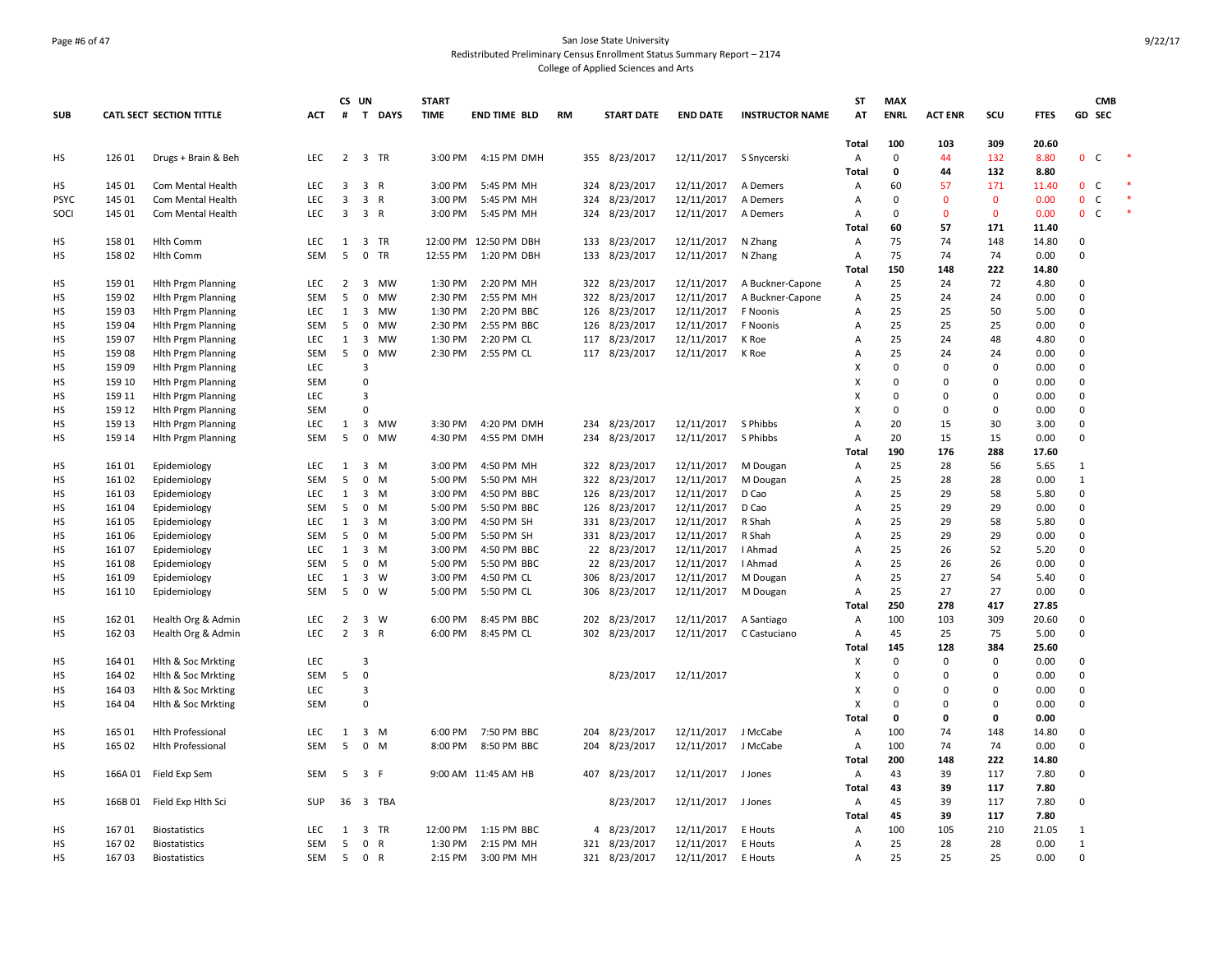### Page #7 of 47 San Jose State University Redistributed Preliminary Census Enrollment Status Summary Report – 2174 College of Applied Sciences and Arts

|            |        |                                 |            |                | CS UN          |             | <b>START</b> |                      |    |     |                   |                 |                             | <b>ST</b>      | <b>MAX</b>     |                |                |             | <b>CMB</b>   |
|------------|--------|---------------------------------|------------|----------------|----------------|-------------|--------------|----------------------|----|-----|-------------------|-----------------|-----------------------------|----------------|----------------|----------------|----------------|-------------|--------------|
| <b>SUB</b> |        | <b>CATL SECT SECTION TITTLE</b> | <b>ACT</b> | #              | $\mathsf{T}$   | <b>DAYS</b> | <b>TIME</b>  | <b>END TIME BLD</b>  | RM |     | <b>START DATE</b> | <b>END DATE</b> | <b>INSTRUCTOR NAME</b>      | AT             | <b>ENRL</b>    | <b>ACT ENR</b> | SCU            | <b>FTES</b> | GD SEC       |
| HS         | 16704  | <b>Biostatistics</b>            | SEM        | 5              | 0 <sub>T</sub> |             | 1:30 PM      | 2:15 PM MH           |    |     | 321 8/23/2017     | 12/11/2017      | E Houts                     | Α              | 25             | 26             | 26             | 0.00        | 0            |
| <b>HS</b>  | 16705  | <b>Biostatistics</b>            | <b>SEM</b> | 5              | 0 <sub>T</sub> |             | 2:15 PM      | 3:00 PM MH           |    |     | 321 8/23/2017     | 12/11/2017      | E Houts                     | $\overline{A}$ | 25             | 26             | 26             | 0.00        | $\mathbf 0$  |
|            |        |                                 |            |                |                |             |              |                      |    |     |                   |                 |                             | Total          | 200            | 210            | 315            | 21.05       |              |
| HS         | 170 01 | <b>Hith Care Econ</b>           | <b>LEC</b> | $\overline{2}$ | 3 R            |             |              | 3:00 PM 5:45 PM HB   |    |     | 407 8/23/2017     | 12/11/2017      | A Shaw                      | Α              | 43             | 33             | 99             | 6.60        | 0            |
|            |        |                                 |            |                |                |             |              |                      |    |     |                   |                 |                             | Total          | 43             | 33             | 99             | 6.60        |              |
| HS         | 172 01 | Contemp Env Hith                | LEC        | 2              | 3              | MW          |              | 9:00 AM 10:15 AM SH  |    |     | 313 8/23/2017     | 12/11/2017      | J Hartle                    | Α              | 40             | 37             | 111            | 7.40        | 0            |
| HS         | 172 03 | Contemp Env Hith                | LEC        |                | 3              |             |              |                      |    |     |                   |                 |                             | х              | $\mathbf 0$    | $\mathbf 0$    | $\mathbf 0$    | 0.00        | $\mathbf 0$  |
| HS         | 172 04 | Contemp Env Hith                | LEC        |                | $\overline{3}$ |             |              |                      |    |     |                   |                 |                             | X              | $\Omega$       | $\mathbf 0$    | $\mathbf{0}$   | 0.00        | $\mathbf 0$  |
|            |        |                                 |            |                |                |             |              |                      |    |     |                   |                 |                             | Total          | 40             | 37             | 111            | 7.40        |              |
| HS         | 174 01 | Health IT                       | <b>LEC</b> | $\overline{2}$ | 3 W            |             | 6:00 PM      | 8:45 PM HB           |    | 407 | 8/23/2017         | 12/11/2017      | <b>H</b> Martin             | A              | 43             | 44             | 132            | 8.80        | 0            |
|            |        |                                 |            |                |                |             |              |                      |    |     |                   |                 |                             | Total          | 43             | 44             | 132            | 8.80        |              |
| HS         | 17601  | Global Health                   | LEC        | $\overline{2}$ | 3 M            |             |              | 10:30 AM  1:15 PM CL |    |     | 324 8/23/2017     | 12/11/2017      | M Dougan                    | Α              | 30             | 31             | 93             | 6.20        | 0            |
|            |        |                                 |            |                |                |             |              |                      |    |     |                   |                 |                             | Total          | 30             | 31             | 93             | 6.20        |              |
| HS         | 180 02 | <b>Indiv Studies</b>            | SUP        | 36             | 1 TBA          |             |              |                      |    |     | 8/23/2017         | 12/11/2017      | S Lee                       | Α              | 10             | 6              | 6              | 0.50        | 6            |
| <b>HS</b>  | 180 03 | <b>Indiv Studies</b>            | <b>SUP</b> | 36             | 2 TBA          |             |              |                      |    |     | 8/23/2017         | 12/11/2017      |                             | A              | 20             | $\mathbf 0$    | $\mathbf 0$    | 0.00        | 0            |
| HS         | 180 04 | <b>Indiv Studies</b>            | SUP        | 36             | 2 TBA          |             |              |                      |    |     | 8/23/2017         | 12/11/2017      |                             | Α              | 10             | $\mathbf 0$    | $\mathbf 0$    | 0.00        | 0            |
| HS         | 18005  | <b>Indiv Studies</b>            | <b>SUP</b> | 36             | 2 TBA          |             |              |                      |    |     | 8/23/2017         | 12/11/2017      |                             | А              | $\overline{3}$ | $\mathbf 0$    | $\Omega$       | 0.00        | 0            |
| HS         | 180 07 | <b>Indiv Studies</b>            | SUP        |                | 36 3 TBA       |             |              |                      |    |     | 8/23/2017         | 12/11/2017      | R Rinck                     | A              | 3              | $\mathbf{1}$   | 3              | 0.20        | $\mathbf 0$  |
| нs         | 18008  | Indiv Studies                   | SUP        | 36             | 1 TBA          |             |              |                      |    |     | 8/23/2017         | 12/11/2017      | E Romero                    | A              | 15             | $\overline{2}$ | $\overline{2}$ | 0.13        | 0            |
| HS         | 18009  | <b>Indiv Studies</b>            | SUP        | 36             | 2 TBA          |             |              |                      |    |     | 8/23/2017         | 12/11/2017      | E Romero                    | Α              | 15             | 3              | 6              | 0.40        | $\mathbf 0$  |
| нs         | 180 10 | <b>Indiv Studies</b>            | SUP        | 36             | 1 TBA          |             |              |                      |    |     | 8/23/2017         | 12/11/2017      | R Rinck                     | Α              | 12             | 12             | 12             | 0.80        | 0            |
| НS         | 180 11 | <b>Indiv Studies</b>            | <b>SUP</b> |                | 36 2 TBA       |             |              |                      |    |     | 8/23/2017         | 12/11/2017      | R Rinck                     | Α              | 12             | 10             | 20             | 1.33        | 0            |
|            |        |                                 |            |                |                |             |              |                      |    |     |                   |                 |                             | Total          | 100            | 34             | 49             | 3.37        |              |
| нs         | 200 01 | <b>Contemporary Practice</b>    | <b>LEC</b> | $\overline{2}$ | 2 M            |             | 3:00 PM      | 5:45 PM BBC          |    |     | 225 8/23/2017     | 12/11/2017      | M Allen                     | A              | 30             | 19             | 38             | 3.17        | 19           |
|            |        |                                 |            |                |                |             |              |                      |    |     |                   |                 |                             | Total          | 30             | 19             | 38             | 3.17        |              |
| HS         | 201 01 | Groups & Training               | <b>LEC</b> |                | 2 2 M          |             | 6:00 PM      | 8:45 PM CL           |    |     | 224 8/23/2017     | 12/11/2017      | L Levine                    | A              | 30             | 19             | 38             | 3.17        | 19           |
|            |        |                                 |            |                |                |             |              |                      |    |     |                   |                 |                             | Total          | 30             | 19             | 38             | 3.17        |              |
| <b>HS</b>  | 261 01 | Epidemiol Prin                  | <b>LEC</b> | 3              | 3 W            |             | 3:00 PM      | 5:45 PM CL           |    |     | 324 8/23/2017     | 12/11/2017      | M Worthen                   | $\mathsf{A}$   | 40             | 25             | 75             | 6.25        | 25           |
|            |        |                                 |            |                |                |             |              |                      |    |     |                   |                 |                             | Total          | 40             | 25             | 75             | 6.25        |              |
| HS         | 263 01 | Prin/Skls Hlth Adm              | SEM        | 5              | 2 <sub>T</sub> |             | 6:00 PM      | 8:45 PM SPXC         |    |     | 152 8/23/2017     | 12/11/2017      | A Santiago                  | Α              | 30             | 22             | 44             | 3.67        | 22           |
|            |        |                                 |            |                |                |             |              |                      |    |     |                   |                 |                             | Total          | 30             | 22             | 44             | 3.67        |              |
| HS         | 27101  | Theory of Pub Hith              | <b>SEM</b> | 5              | 3 R            |             | 6:00 PM      | 8:45 PM HB           |    |     | 407 8/23/2017     | 12/11/2017      | M Harvey                    | Α              | 35             | 22             | 66             | 5.50        | 22           |
|            |        |                                 |            |                |                |             |              |                      |    |     |                   |                 |                             | Total          | 35             | 22             | 66             | 5.50        |              |
| HS         | 276 01 | Com Org Health Pro              | SEM        | 5              | 3 M            |             | 6:00 PM      | 8:45 PM SPXC         |    |     | 152 8/23/2017     | 12/11/2017      | S Phibbs                    | Α              | 35             | 23             | 69             | 5.75        | 23           |
|            |        |                                 |            |                |                |             |              |                      |    |     |                   |                 |                             | Total          | 35             | 23             | 69             | 5.75        |              |
| HS         | 291B01 | Fieldwork                       | SUP        | 25             | 1 TBA          |             |              |                      |    |     | 8/23/2017         | 12/11/2017      | J Jones                     | A              | 15             | 8              | 8              | 0.67        | 8            |
|            |        |                                 |            |                |                |             |              |                      |    |     |                   |                 |                             | Total          | 15             | 8              | 8              | 0.67        |              |
| HS         | 291P01 | Prof Dev                        | <b>SUP</b> |                | 23 1 TBA       |             |              |                      |    |     | 8/23/2017         | 12/11/2017      | J Jones                     | Α              | 15             | 18             | 18             | 1.50        | 18           |
|            |        |                                 |            |                |                |             |              |                      |    |     |                   |                 |                             | Total          | 15             | 18             | 18             | 1.50        |              |
| HS         | 298 01 | Spec Study                      | SUP        | 25             | 3 TBA          |             |              |                      |    |     | 8/23/2017         | 12/11/2017      | M Allen                     | Α              | $\overline{2}$ | 1              | 3              | 0.25        | $\mathbf{1}$ |
|            |        |                                 |            |                |                |             |              |                      |    |     |                   |                 |                             | Total          | $\overline{2}$ | 1              | 3              | 0.25        |              |
|            |        |                                 |            |                |                |             |              |                      |    |     |                   |                 | <b>Health Science Total</b> |                | 3016           | 3092           | 7695           | 517.63      |              |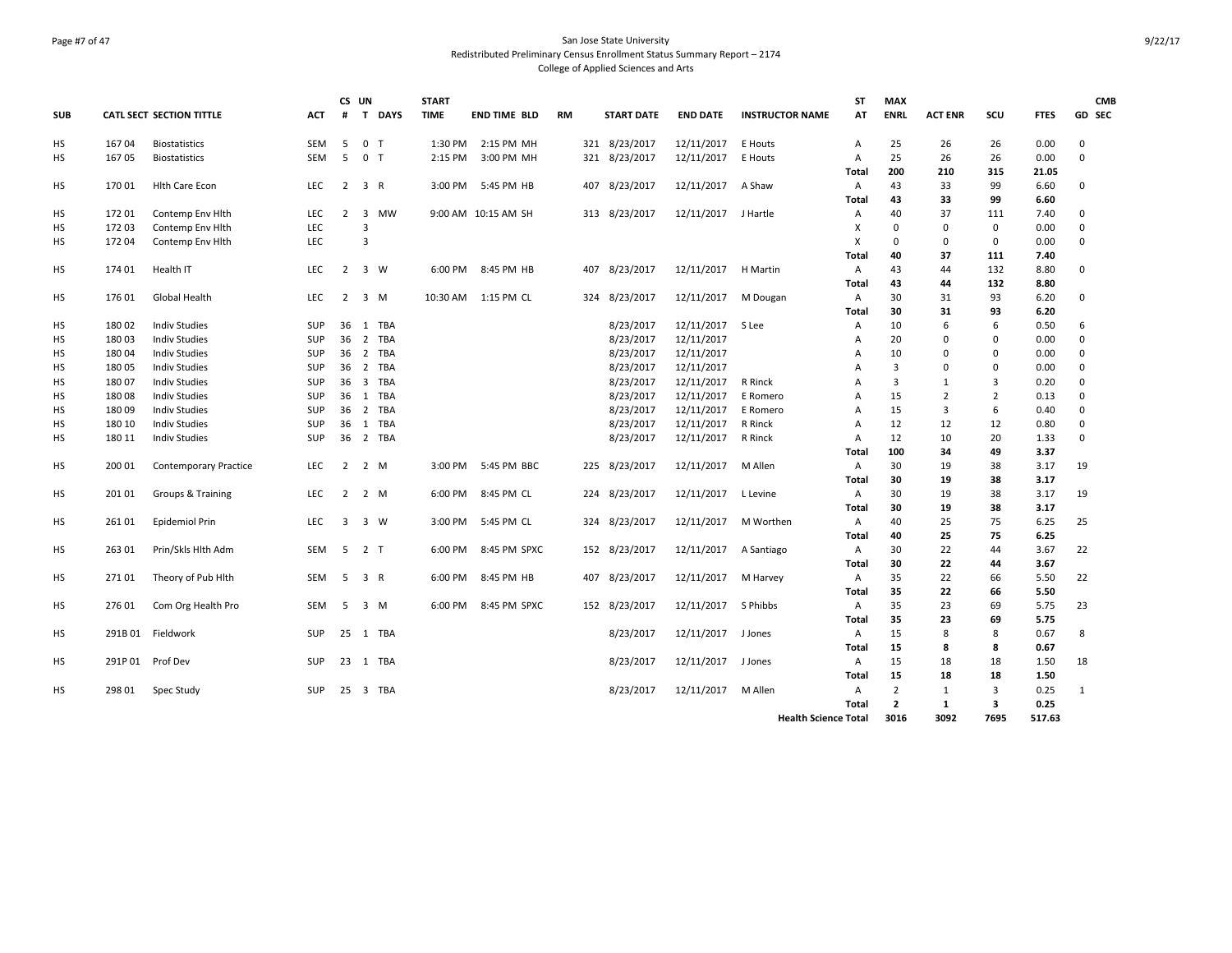#### Page #8 of 47 San Jose State University Redistributed Preliminary Census Enrollment Status Summary Report – 2174 College of Applied Sciences and Arts

**SUB CATL SECT SECTION TITTLE ACT CS UN # T DAYS START TIME END TIME BLD RM START DATE END DATE INSTRUCTOR NAME ST AT MAX ENRL ACT ENR SCU FTES GD CMB SEC Hospitality, Tourism and Event Management** HSPM 1 01 Intro Hospitality LEC 2 3 TR 10:30 AM 11:45 AM MH 324 8/23/2017 12/11/2017 K Sullivan A 60 62 186 12.40 0 HSPM 1 80 Intro Hospitality LEC 2 3 TBA 8/23/2017 12/11/2017 T Yen A 60 49 147 9.80 0 **Total 120 111 333 22.20** HSPM 11 01 Restaurant Mgmt LEC 2 3 MW 1:30 PM 2:45 PM SH 331 8/23/2017 12/11/2017 T Thompson A 60 53 159 10.60 0 **Total 60 53 159 10.60** HSPM 12 01 Cost Ctrl Hosp SEM 3 X 0 0 0 0.00 0 NUFS 12 01 Cost Ctrl Hosp SEM 3 X 0 0 0 0.00 0 HSPM 12 80 Cost Ctrl Hosp SEM 4 3 TBA 8/23/2017 12/11/2017 J Ha A 30 32 96 6.40 0 C \* NUFS 12 80 Cost Ctrl Hosp SEM 4 3 TBA 8/23/2017 12/11/2017 J Ha A 0 0 0 0.00 0 C \* **Total 30 32 96 6.40** HSPM 65 01 Seminar in HSPM LEC 2 1 W 3:00 PM 3:50 PM SH 100 8/23/2017 12/11/2017 J Ha A 80 68 68 4.53 0 **Total 80 68 68 4.53** HSPM 100W 01 Writing Workshop SEM 4 3 MW 9:00 AM 10:15 AM BBC 225 8/23/2017 12/11/2017 K Haven A 25 28 84 5.60 0 HSPM 100W 02 Writing Workshop SEM 4 3 TR 1:30 PM 2:45 PM BBC 225 8/23/2017 12/11/2017 M Modirzadeh A 25 21 63 4.20 0 **Total 50 49 147 9.80** HSPM 101 01 Culture & Intl Iss LEC 2 3 MW 12:00 PM 1:15 PM SH 331 8/23/2017 12/11/2017 K Haven A 40 31 93 6.20 0 **Total 40 31 93 6.20** HSPM 102 01 Hotel & Lodging Op LEC 2 3 MW 10:30 AM 11:45 AM MH 324 8/23/2017 12/11/2017 F Memarzadeh A 40 40 120 8.00 0 HSPM 102 02 Hotel & Lodging Op LEC 2 3 TR 12:00 PM 1:15 PM MH 324 8/23/2017 12/11/2017 F Memarzadeh A 40 27 81 5.40 0 **Total 80 67 201 13.40** HSPM 104 01 Hospitality Mktg LEC 2 3 MW 9:00 AM 10:15 AM CL 310 8/23/2017 12/11/2017 Y Huang A 50 37 111 7.40 0 **Total 50 37 111 7.40** HSPM 105 01 Finance in HSPM LEC 2 3 TR 9:00 AM 10:15 AM MH 324 8/23/2017 12/11/2017 F Memarzadeh A 45 40 120 8.00 0 **Total 45 40 120 8.00** HSPM 107 01 Legal Hospitality LEC 2 3 MW 10:30 AM 11:45 AM DBH 133 8/23/2017 12/11/2017 J Dworak A 40 40 120 8.00 0 HSPM 107 02 Legal Hospitality LEC 2 3 MW 12:00 PM 1:15 PM MH 324 8/23/2017 12/11/2017 J Dworak A 40 22 66 4.40 0 **Total 80 62 186 12.40** HSPM 108 80 HSPM Info Sys LEC 2 3 TBA 8/23/2017 12/11/2017 P Wey A 60 55 165 11.00 0 **Total 60 55 165 11.00** HSPM 111 01 Custom & Courtesy LEC 3 X 0 0 0 0.00 0 **Total 0 0 0 0.00** HSPM 121 01 HSPM Leadership LEC 3 X 0 0 0 0.00 0 HSPM 121 02 HSPM Leadership LEC 3 X 0 0 0 0.00 0 HSPM 121 03 HSPM Leadership LEC 2 3 W 6:00 PM 8:45 PM MH 324 8/23/2017 12/11/2017 T Thompson A 60 36 108 7.20 0 **Total 60 36 108 7.20** HSPM 130 01 Hospitality Event LEC 2 3 MW 3:00 PM 4:15 PM BBC 203 8/23/2017 12/11/2017 D Cormany A 40 19 57 3.80 0 HSPM 130 02 Hospitality Event LEC 2 3 TR 12:00 PM 1:15 PM SH 346 8/23/2017 12/11/2017 D Cormany A 40 37 111 7.40 0 **Total 80 56 168 11.20** HSPM 134 01 HR Management LEC 2 3 TR 3:00 PM 4:15 PM SH 413 8/23/2017 12/11/2017 T Thompson A 40 30 90 6.00 0 **Total 40 30 90 6.00** HSPM 140 01 Mtg, Conv & Event LEC 2 3 TR 10:30 AM 11:45 AM BBC 225 8/23/2017 12/11/2017 D Cormany A 40 39 117 7.80 0 **Total 40 39 117 7.80** HSPM 143 01 Tour Destination LEC 2 3 T 3:00 PM 5:45 PM BBC 225 8/23/2017 12/11/2017 D Andre A 40 18 54 3.60 0 **Total 40 18 54 3.60** HSPM 148 01 Wine Appreciation LEC 2 3 M 3:00 PM 5:45 PM MH 324 8/23/2017 12/11/2017 S Orvis A 60 55 165 11.05 1 HSPM 148 02 Wine Appreciation LEC 2 3 M 6:00 PM 8:45 PM MH 324 8/23/2017 12/11/2017 S Orvis A 60 46 138 9.20 0 HSPM 148 03 Wine Appreciation LEC 2 3 T 3:00 PM 5:45 PM MH 324 8/23/2017 12/11/2017 A Ocegueda A 60 42 126 8.40 0 **Total 180 143 429 28.65** HSPM 149 01 Beer Appreciation LEC 3 X 0 0 0 0.00 0 HSPM 149 02 Beer Appreciation LEC 2 3 R 6:00 PM 8:45 PM MH 324 8/23/2017 12/11/2017 K Sullivan A 60 65 195 13.00 0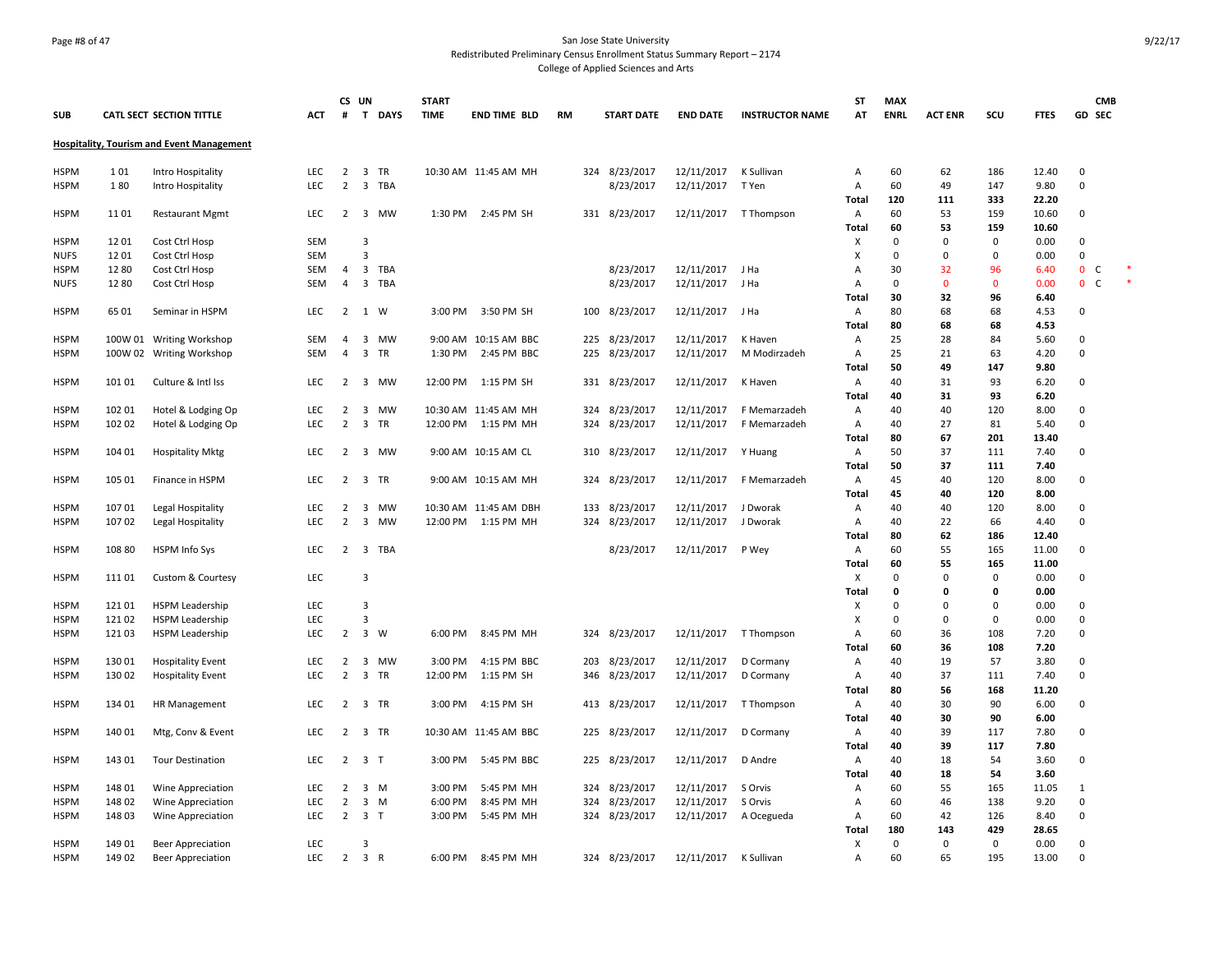### Page #9 of 47 San Jose State University Redistributed Preliminary Census Enrollment Status Summary Report – 2174 College of Applied Sciences and Arts

|             |         |                                 |            |                | CS UN          | <b>START</b> |                     |           |                   |                 |                                                        | <b>ST</b>               | <b>MAX</b>  |                |            |               | <b>CMB</b>    |
|-------------|---------|---------------------------------|------------|----------------|----------------|--------------|---------------------|-----------|-------------------|-----------------|--------------------------------------------------------|-------------------------|-------------|----------------|------------|---------------|---------------|
| <b>SUB</b>  |         | <b>CATL SECT SECTION TITTLE</b> | ACT        |                | DAYS           | <b>TIME</b>  | <b>END TIME BLD</b> | <b>RM</b> | <b>START DATE</b> | <b>END DATE</b> | <b>INSTRUCTOR NAME</b>                                 | AT                      | <b>ENRL</b> | <b>ACT ENR</b> | scu        | <b>FTES</b>   | <b>GD SEC</b> |
| <b>HSPM</b> | 14903   | Beer Appreciation               | LEC        | 2              | 3 R            | 3:00 PM      | 5:45 PM BBC         | 201       | 8/23/2017         | 12/11/2017      | J Dworak                                               | A                       | 60          | 46             | 138        | 9.20          | 0             |
| <b>HSPM</b> | 152 01  | <b>Hotel Catering</b>           | LEC        | 2              | 3 TR           | 1:30 PM      | 2:45 PM CL          |           | 324 8/23/2017     | 12/11/2017      | T Thompson                                             | Total<br>$\mathsf{A}$   | 120<br>40   | 111<br>35      | 333<br>105 | 22.20<br>7.00 | $\mathbf 0$   |
| <b>HSPM</b> | 154 01  | Revenue Management              | LEC        | $\overline{2}$ | 3<br>MW        | 12:00 PM     | 1:15 PM BBC         |           | 225 8/23/2017     | 12/11/2017      | Y Huang                                                | Total<br>A              | 40<br>40    | 35<br>29       | 105<br>87  | 7.00<br>5.80  | 0             |
| <b>HSPM</b> | 175 01  | Entrepreneurship                | SEM        | $\overline{a}$ | 3 MW           |              | 9:00 AM 10:15 AM HB |           | 408 8/23/2017     | 12/11/2017      | F Memarzadeh                                           | Total<br>$\overline{A}$ | 40<br>40    | 29<br>41       | 87<br>123  | 5.80<br>8.20  | $\mathbf 0$   |
| <b>HSPM</b> | 17701   | <b>HSPM Service Mgnt</b>        | LEC        | 2              | 3 MW           | 1:30 PM      | 2:45 PM MH          |           | 324 8/23/2017     | 12/11/2017      | J Ha                                                   | Total<br>A              | 40<br>40    | 41<br>41       | 123<br>123 | 8.20<br>8.20  | $\mathbf 0$   |
| <b>HSPM</b> | 180 01  | <b>Individual Studies</b>       | SUP        | 36             | 3 TBA          |              |                     |           | 8/23/2017         | 12/11/2017      | K Sullivan                                             | Total<br>$\mathsf{A}$   | 40<br>15    | 41<br>14       | 123<br>42  | 8.20<br>2.80  | 0             |
| <b>HSPM</b> | 18601   | <b>Strategic Mgmt</b>           | <b>LEC</b> |                | $\overline{3}$ |              |                     |           |                   |                 |                                                        | Total<br>X              | 15          | 14<br>$\Omega$ | 42<br>0    | 2.80<br>0.00  | 0             |
| HSPM        | 191A 01 | Intern Level 1                  | SUP        | 36             | 2 TBA          |              |                     |           | 8/23/2017         | 12/11/2017      | J Ha                                                   | Total<br>A              | 0<br>40     | 0<br>47        | 0<br>94    | 0.00<br>6.27  | 0             |
| HSPM        | 191B01  | Intern Level 2                  | SUP        | 36             | 3 TBA          |              |                     |           | 8/23/2017         | 12/11/2017      | K Sullivan                                             | <b>Total</b><br>A       | 40<br>40    | 47<br>31       | 94<br>93   | 6.27<br>6.20  | 0             |
|             |         |                                 |            |                |                |              |                     |           |                   |                 |                                                        | Total                   | 40          | 31             | 93         | 6.20          |               |
|             |         |                                 |            |                |                |              |                     |           |                   |                 | <b>Hospitality, Tourism and Event Management Total</b> |                         | 1510        | 1276           | 3645       | 243.05        |               |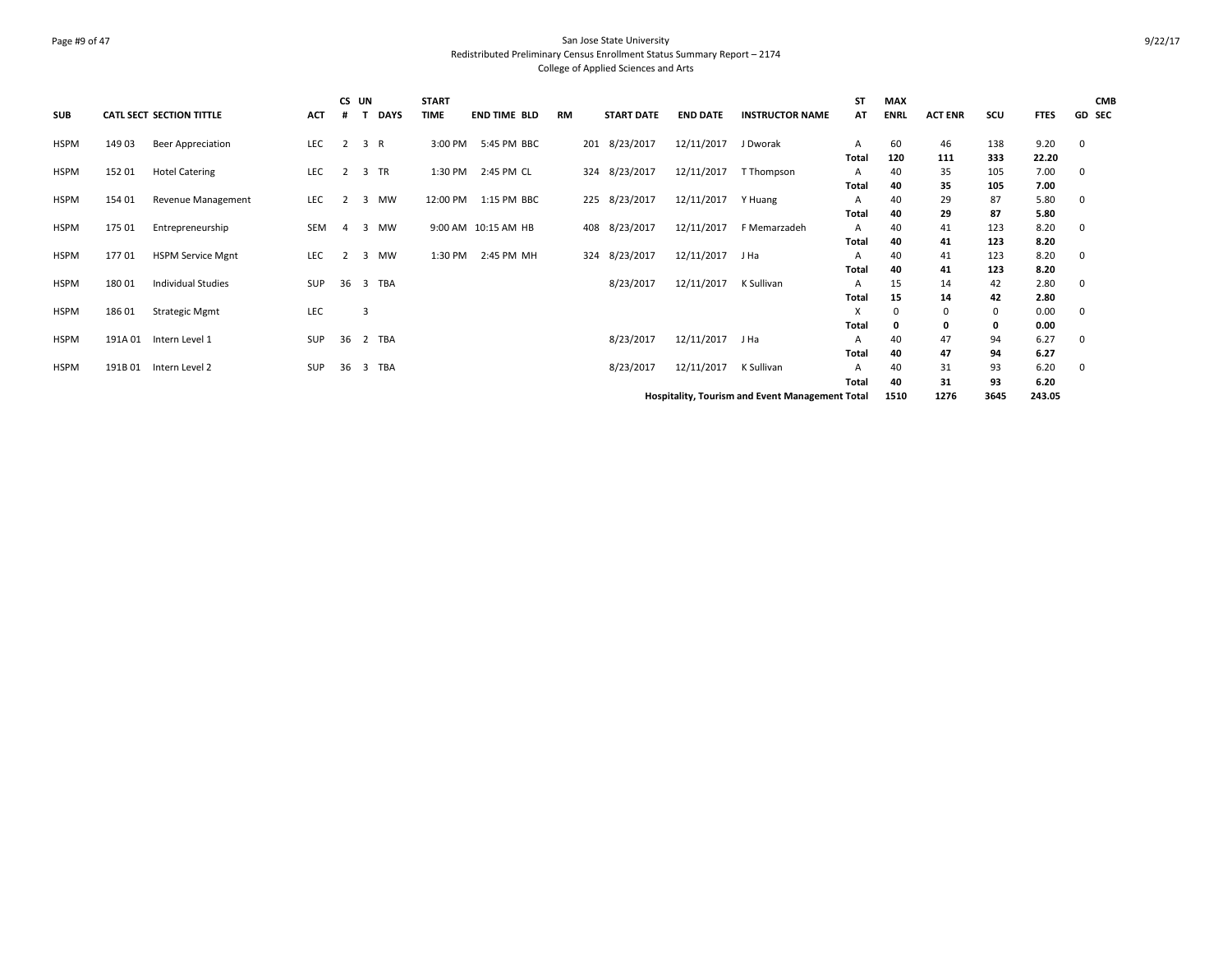### Page #10 of 47 San Jose State University Redistributed Preliminary Census Enrollment Status Summary Report – 2174 College of Applied Sciences and Arts

| <b>SUB</b>   |                  | <b>CATL SECT SECTION TITTLE</b>                      | <b>ACT</b> | CS UN<br>#                       | T DAYS                                                          | <b>START</b><br><b>TIME</b> | <b>END TIME BLD</b>        | <b>RM</b>    | <b>START DATE</b> | <b>END DATE</b>          | <b>INSTRUCTOR NAME</b>    | <b>ST</b><br>AΤ | <b>MAX</b><br><b>ENRL</b> | <b>ACT ENR</b> | SCU                     | <b>FTES</b>   | <b>CMB</b><br>GD SEC |
|--------------|------------------|------------------------------------------------------|------------|----------------------------------|-----------------------------------------------------------------|-----------------------------|----------------------------|--------------|-------------------|--------------------------|---------------------------|-----------------|---------------------------|----------------|-------------------------|---------------|----------------------|
|              |                  | Journalism & Mass Communication                      |            |                                  |                                                                 |                             |                            |              |                   |                          |                           |                 |                           |                |                         |               |                      |
| ADV          | 9101             | Intro Advertising                                    | LEC        | $\overline{2}$                   | 3 MW                                                            | 1:30 PM                     | 2:45 PM YUH                | 124          | 8/23/2017         | 12/11/2017               | D Ocampo                  | Α               | 150                       | 126            | 378                     | 25.20         | 0                    |
| ADV          | 116 01           | Spartan Daily Ad Staff                               | ACT        | 20                               | 3 MTWR                                                          | 1:30 PM                     | 4:15 PM DBH                |              | 213 8/23/2017     | 12/11/2017               | T Hendrick                | Total<br>Α      | 150<br>15                 | 126<br>10      | 378<br>30               | 25.20<br>2.00 | 0                    |
|              |                  |                                                      |            |                                  |                                                                 |                             |                            |              |                   |                          |                           | Total           | 15                        | 10             | 30                      | 2.00          |                      |
| ADV          | 121 01           | <b>Consumer Advertising</b>                          | LEC        | $\overline{2}$                   | 3 <sub>T</sub>                                                  | 6:00 PM                     | 8:45 PM DBH                |              | 133 8/23/2017     | 12/11/2017               | S Eckstone                | Α<br>Total      | 40<br>40                  | 45<br>45       | 135<br>135              | 9.05<br>9.05  | $\mathbf{1}$         |
| ADV          | 122 01           | <b>Bus-to-Bus Advertising</b>                        | SEM        | 4                                | 3 MW                                                            | 12:00 PM                    | 1:15 PM DBH                |              | 225 8/23/2017     | 12/11/2017               | S Eckstone                | Α               | 30                        | 27             | 81                      | 5.40          | 0                    |
|              |                  |                                                      |            |                                  |                                                                 |                             |                            |              |                   |                          |                           | Total           | 30                        | 27             | 81                      | 5.40          |                      |
| ADV          | 123 01           | Brdcast & New Media Adv                              | <b>SEM</b> | 4                                | $\overline{\mathbf{3}}$<br>M                                    | 6:00 PM                     | 8:45 PM DBH                |              | 202 8/23/2017     | 12/11/2017               | S Eckstone                | Α               | 24                        | 22             | 66                      | 4.40          | 0                    |
|              |                  |                                                      |            |                                  |                                                                 |                             |                            |              |                   |                          |                           | <b>Total</b>    | 24                        | 22             | 66                      | 4.40          |                      |
| ADV          | 124 01           | Copywriting                                          | SEM        | $\overline{4}$                   | $\overline{\mathbf{3}}$<br>TR                                   | 1:30 PM                     | 2:45 PM DBH                | 117D         | 8/23/2017         | 12/11/2017               | J Delacruz                | Α               | 20                        | 16             | 48                      | 3.20          | 0                    |
|              |                  |                                                      |            |                                  | MW                                                              | 12:00 PM                    |                            |              | 8/23/2017         |                          |                           | Total           | 20<br>20                  | 16<br>20       | 48<br>60                | 3.20<br>4.00  | 0                    |
| ADV<br>ADV   | 125 01<br>125 02 | Ad Layout & Prod<br>Ad Layout & Prod                 | SEM<br>SEM | 4<br>$\overline{4}$              | 3<br>$\overline{3}$<br><b>MW</b>                                | 4:30 PM                     | 1:15 PM DBH<br>5:45 PM DBH | 117D<br>117D | 8/23/2017         | 12/11/2017<br>12/11/2017 | J Delacruz<br>J Delacruz  | Α<br>Α          | 20                        | 20             | 60                      | 4.00          | 0                    |
|              |                  |                                                      |            |                                  |                                                                 |                             |                            |              |                   |                          |                           | Total           | 40                        | 40             | 120                     | 8.00          |                      |
| ADV          | 126 01           | Media Planning & Buying                              | SEM        | 4                                | $\overline{\mathbf{3}}$<br>TR                                   | 4:30 PM                     | 5:45 PM DBH                |              | 202 8/23/2017     | 12/11/2017 T Hendrick    |                           | Α               | 20                        | 19             | 57                      | 3.80          | 0                    |
|              |                  |                                                      |            |                                  |                                                                 |                             |                            |              |                   |                          |                           | Total           | 20                        | 19             | 57                      | 3.80          |                      |
| ADV          | 128 01           | Integrtd Mktg Comm                                   | <b>SEM</b> | $\overline{a}$                   | 3 MW                                                            | 4:30 PM                     | 5:45 PM DBH                |              | 225 8/23/2017     | 12/11/2017               | T Hendrick                | Α               | 30                        | 31             | 93                      | 6.20          | 0                    |
|              |                  |                                                      |            |                                  |                                                                 |                             |                            |              |                   |                          |                           | Total           | 30                        | 31             | 93                      | 6.20          |                      |
| ADV          | 129 01           | <b>Campaigns Mgmt</b>                                | SEM        | $\overline{a}$                   | $\overline{\mathbf{3}}$<br><b>TR</b>                            |                             | 10:30 AM 11:45 AM DBH      | 117D         | 8/23/2017         | 12/11/2017               | J Delacruz                | Α               | 30                        | 19             | 57                      | 3.80          | 0                    |
|              |                  |                                                      |            |                                  |                                                                 |                             |                            |              |                   |                          |                           | Total           | 30                        | 19             | 57                      | 3.80          |                      |
| <b>JOUR</b>  | 6101             | Prnt/Mag and Online Wrtg                             | LEC        |                                  | 3                                                               |                             |                            |              |                   |                          |                           | x               | $\mathbf 0$               | $\mathbf 0$    | $\mathbf 0$             | 0.00          | 0                    |
| <b>JOUR</b>  | 6102             | Prnt/Mag and Online Wrtg<br>Prnt/Mag and Online Wrtg | LEC<br>LEC | $\overline{2}$<br>$\overline{2}$ | $\overline{\mathbf{3}}$<br><b>TR</b><br>$\overline{\mathbf{3}}$ | 1:30 PM                     | 2:45 PM DBH                | 224          | 8/23/2017         | 12/11/2017<br>12/11/2017 | J Rodriguez<br>D Martinet | Α               | 20<br>20                  | 18<br>20       | 54<br>60                | 3.60          | $\mathbf 0$<br>0     |
| JOUR<br>JOUR | 6104<br>6105     | Prnt/Mag and Online Wrtg                             | LEC        |                                  | MW<br>$\overline{3}$                                            |                             | 10:30 AM 11:45 AM DBH      |              | 222 8/23/2017     |                          |                           | Α<br>x          | $\mathbf 0$               | $\mathbf 0$    | $\mathbf 0$             | 4.00<br>0.00  | 0                    |
| <b>JOUR</b>  | 6106             | Prnt/Mag and Online Wrtg                             | LEC        |                                  | 3                                                               |                             |                            |              |                   |                          |                           | x               | $\mathbf 0$               | 0              | $\mathbf 0$             | 0.00          | 0                    |
| <b>JOUR</b>  | 6107             | Prnt/Mag and Online Wrtg                             | LEC        | $\overline{2}$                   | 3 TR                                                            |                             | 9:00 AM 10:15 AM DBH       |              | 213 8/23/2017     | 12/11/2017 J Rodriguez   |                           | Α               | 20                        | 18             | 54                      | 3.60          | 0                    |
|              |                  |                                                      |            |                                  |                                                                 |                             |                            |              |                   |                          |                           | Total           | 60                        | 56             | 168                     | 11.20         |                      |
| JOUR         | 95 01            | Digital News Photo                                   | <b>LEC</b> | 3                                | 3<br><b>MW</b>                                                  |                             | 10:30 AM 11:45 AM DBH      | 228          | 8/23/2017         | 12/11/2017               | D Cheers                  | Α               | 20                        | 20             | 60                      | 4.00          | 0                    |
| <b>JOUR</b>  | 95 02            | Digital News Photo                                   | LEC        | 3                                | $\overline{\mathbf{3}}$<br>TR                                   |                             | 12:00 PM 1:15 PM DBH       | 228          | 8/23/2017         | 12/11/2017               | D Cheers                  | Α               | 20                        | 20             | 60                      | 4.00          | 0                    |
|              |                  |                                                      |            |                                  |                                                                 |                             |                            |              |                   |                          |                           | Total           | 40                        | 40             | 120                     | 8.00          |                      |
| <b>JOUR</b>  | 132 01           | <b>Feature Reporting</b>                             | LEC        | $\overline{4}$                   | $\overline{3}$<br><b>TR</b>                                     |                             | 10:30 AM 11:45 AM DBH      | 213          | 8/23/2017         | 12/11/2017               | T Ulrich                  | Α               | 20                        | 20             | 60                      | 4.00          | 0                    |
|              |                  |                                                      |            |                                  |                                                                 |                             |                            |              |                   |                          |                           | Total           | 20                        | 20             | 60                      | 4.00          |                      |
| <b>JOUR</b>  | 133 01           | <b>Editing/News Mgmt</b>                             | SEM        | $\overline{4}$                   | $\overline{\mathbf{3}}$<br><b>TR</b>                            | 12:00 PM                    | 1:15 PM DBH                | 224          | 8/23/2017         | 12/11/2017               | M Corpos                  | Α<br>Total      | 20<br>20                  | 17<br>17       | 51<br>51                | 3.40<br>3.40  | 0                    |
| <b>JOUR</b>  | 135 01           | Rep/Editing & Mgmt                                   | <b>ACT</b> | 20                               | 1<br>MTWR                                                       | 1:30 PM                     | 2:45 PM DBH                | 209          | 8/23/2017         | 12/11/2017               | R Craig                   | Α               | 15                        | 12             | 12                      | 0.80          | 0                    |
| <b>JOUR</b>  | 135 02           | Rep/Editing & Mgmt                                   | <b>ACT</b> | 20                               | $\overline{2}$<br><b>TBA</b>                                    |                             | <b>DBH</b>                 | 209          | 8/23/2017         | 12/11/2017               |                           | Α               | 15                        | 13             | 13                      | 1.73          | 0                    |
| JOUR         | 135 03           | Rep/Editing & Mgmt                                   | <b>ACT</b> | 20                               | 1<br><b>MTWR</b>                                                | 1:30 PM                     | 2:45 PM DBH                | 209          | 8/23/2017         | 12/11/2017               | R Craig                   | Α               | 15                        | $\overline{4}$ | $\overline{4}$          | 0.27          | $\mathbf 0$          |
| <b>JOUR</b>  | 135 04           | Rep/Editing & Mgmt                                   | ACT        | 20                               | 2 TBA                                                           |                             | <b>DBH</b>                 | 209          | 8/23/2017         | 12/11/2017               |                           | Α               | 15                        | $\overline{3}$ | $\overline{\mathbf{3}}$ | 0.40          | $\mathbf 0$          |
|              |                  |                                                      |            |                                  |                                                                 |                             |                            |              |                   |                          |                           | Total           | 60                        | 32             | 32                      | 3.20          |                      |
| <b>JOUR</b>  | 136 01           | Newspaper and Mag Design                             | LEC        | $\overline{2}$                   | $\overline{\mathbf{3}}$<br>TR                                   | 4:30 PM                     | 5:45 PM DBH                | 226          | 8/23/2017         | 12/11/2017               | T Korani                  | Α               | 20                        | 18             | 54                      | 3.60          | 0                    |
|              |                  |                                                      |            |                                  |                                                                 |                             |                            |              |                   |                          |                           | Total           | 20                        | 18             | 54                      | 3.60          |                      |
| <b>JOUR</b>  | 165 01           | <b>TV News Staff</b>                                 | <b>ACT</b> | 20                               | 1<br>F                                                          |                             | 8:00 AM 10:30 AM DBH       | 141          | 8/23/2017         | 12/11/2017               |                           | Α               | 20                        | $\mathbf{1}$   | $\mathbf{1}$            | 0.07          | 0                    |
| <b>JOUR</b>  | 165 02           | <b>TV News Staff</b>                                 | <b>ACT</b> | 20                               | $2$ F                                                           |                             | 8:00 AM 10:30 AM DBH       | 141          | 8/23/2017         | 12/11/2017               |                           | Α               | 20                        | $\mathbf 0$    | $\mathbf 0$             | 0.00          | 0                    |
| <b>JOUR</b>  | 165 03           | TV News Staff                                        | <b>ACT</b> | 20                               | 3 F                                                             |                             | 8:00 AM 10:30 AM DBH       | 141          | 8/23/2017         | 12/11/2017               |                           | Α<br>Total      | 20<br>60                  | 17<br>18       | 51<br>52                | 3.40<br>3.47  | 0                    |
| <b>JOUR</b>  | 166 01           | Converged Newsroom                                   | LEC        | 4                                | $\overline{3}$<br><b>MTWR</b>                                   | 1:30 PM                     | 2:45 PM DBH                | 221          | 8/23/2017         | 12/11/2017               | T Ulrich                  | Α               | 20                        | 15             | 30                      | 3.00          | 0                    |
| JOUR         | 166 02           | Converged Newsroom                                   | <b>ACT</b> | 12                               | $\mathbf{0}$<br><b>MTWR</b>                                     | 3:00 PM                     | 4:15 PM DBH                | 221          | 8/23/2017         | 12/11/2017               | T Ulrich                  | Α               | 20                        | 15             | 15                      | 0.00          | $\mathbf 0$          |
|              |                  |                                                      |            |                                  |                                                                 |                             |                            |              |                   |                          |                           | Total           | 40                        | 30             | 45                      | 3.00          |                      |
| <b>JOUR</b>  | 167 01           | <b>TV News Magazine</b>                              | <b>ACT</b> |                                  | 3                                                               |                             |                            |              |                   |                          |                           | X               | $\Omega$                  | $\Omega$       | $\Omega$                | 0.00          | $\Omega$             |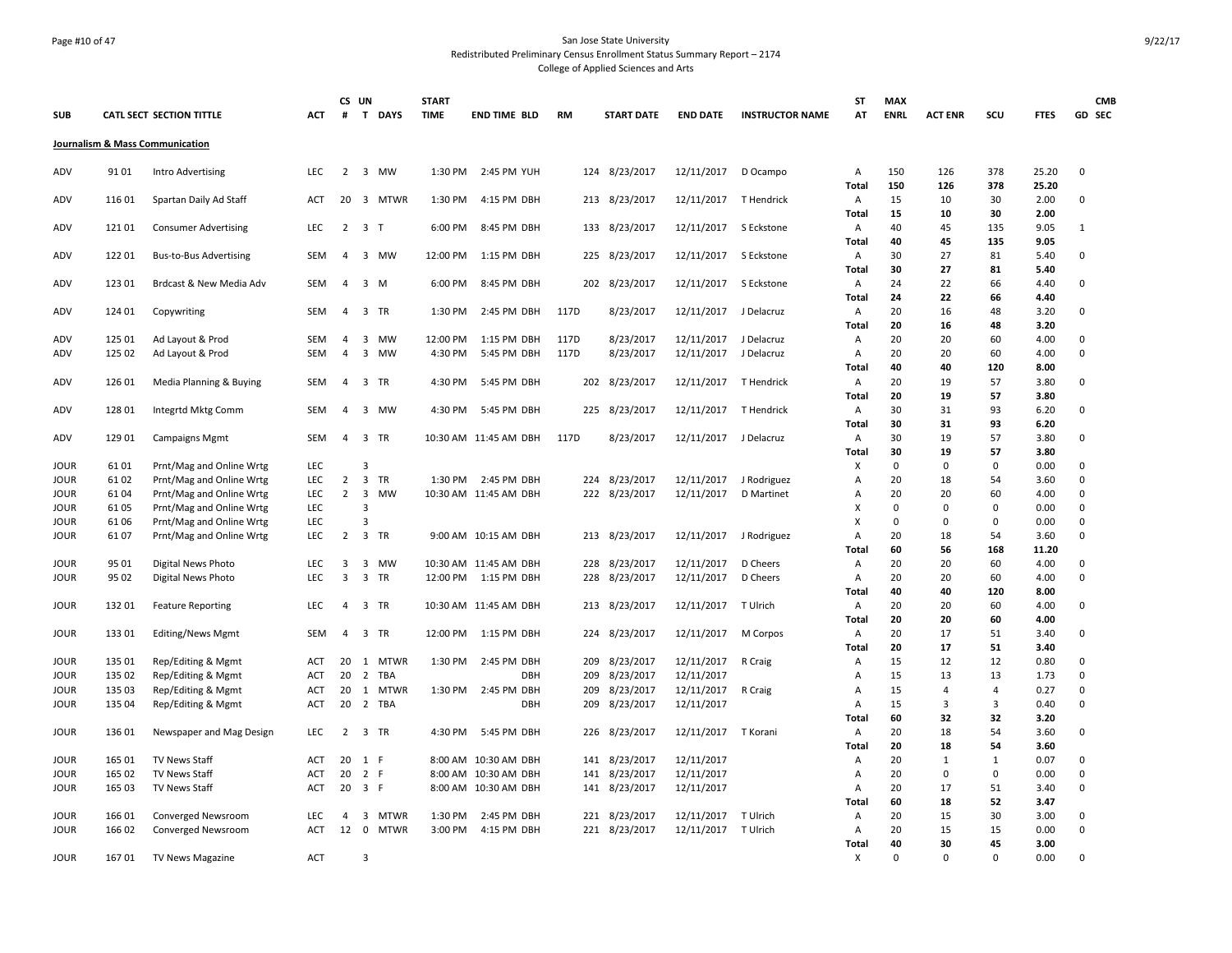### Page #11 of 47 San Jose State University Redistributed Preliminary Census Enrollment Status Summary Report – 2174 College of Applied Sciences and Arts

| <b>SUB</b>  |         | <b>CATL SECT SECTION TITTLE</b> | <b>ACT</b> | #                   | CS UN<br>$\mathbf{T}$   | <b>DAYS</b> | <b>START</b><br><b>TIME</b> | <b>END TIME BLD</b>   | <b>RM</b> |     | <b>START DATE</b> | <b>END DATE</b> | <b>INSTRUCTOR NAME</b> | <b>ST</b><br>AT | <b>MAX</b><br><b>ENRL</b> | <b>ACT ENR</b> | SCU         | <b>FTES</b> | <b>CMB</b><br>GD SEC |
|-------------|---------|---------------------------------|------------|---------------------|-------------------------|-------------|-----------------------------|-----------------------|-----------|-----|-------------------|-----------------|------------------------|-----------------|---------------------------|----------------|-------------|-------------|----------------------|
|             |         |                                 |            |                     |                         |             |                             |                       |           |     |                   |                 |                        | Total           | 0                         | 0              | 0           | 0.00        |                      |
| <b>MCOM</b> | 6301    | New Media                       | <b>LEC</b> | $\overline{2}$      | $\overline{\mathbf{3}}$ | MW          |                             | 9:00 AM 10:15 AM DBH  |           | 228 | 8/23/2017         | 12/11/2017      | D Nichols              | Α               | 20                        | 20             | 60          | 4.00        | 0                    |
| <b>MCOM</b> | 6302    | New Media                       | LEC        | $\overline{2}$      | 3                       | <b>TR</b>   |                             | 10:30 AM 11:45 AM DBH |           | 228 | 8/23/2017         | 12/11/2017      | D Cheers               | Α               | 20                        | 17             | 51          | 3.40        | $\mathbf 0$          |
| <b>MCOM</b> | 6303    | New Media                       | <b>LEC</b> | $\overline{2}$      | 3                       | <b>MW</b>   | 1:30 PM                     | 2:45 PM DBH           |           | 228 | 8/23/2017         | 12/11/2017      | P Young                | A               | 20                        | 20             | 60          | 4.00        | $\mathbf 0$          |
| <b>MCOM</b> | 63 04   | New Media                       | LEC        | $\overline{2}$      | 3                       | <b>MW</b>   | 12:00 PM                    | 1:15 PM DBH           |           | 228 | 8/23/2017         | 12/11/2017      | P Young                | Α               | 20                        | 20             | 60          | 4.00        | $\mathbf 0$          |
| <b>MCOM</b> | 6305    | New Media                       | <b>LEC</b> | $\overline{2}$      | $\overline{3}$          | <b>MW</b>   | 3:00 PM                     | 4:15 PM DBH           |           | 228 | 8/23/2017         | 12/11/2017      | D Nichols              | Α               | 20                        | 19             | 57          | 3.80        | $\mathbf 0$          |
| <b>MCOM</b> | 63 06   | New Media                       | LEC        | $\overline{2}$      | 3                       | TR          |                             | 9:00 AM 10:15 AM DBH  |           | 228 | 8/23/2017         | 12/11/2017      | D Nichols              | Α               | 20                        | 20             | 60          | 4.00        | $\mathbf 0$          |
| <b>MCOM</b> | 6307    | New Media                       | LEC        | $\overline{2}$      | 3                       | <b>TR</b>   | 4:30 PM                     | 5:45 PM DBH           |           | 228 | 8/23/2017         | 12/11/2017      | R Nichols              | Α               | 20                        | 16             | 48          | 3.20        | $\mathsf 0$          |
|             |         |                                 |            |                     |                         |             |                             |                       |           |     |                   |                 |                        | <b>Total</b>    | 140                       | 132            | 396         | 26.40       |                      |
| <b>MCOM</b> | 70 01   | Vis Comm Mod Media              | <b>LEC</b> | $\overline{3}$      |                         | 3 MW        |                             | 9:00 AM 10:15 AM DBH  |           |     | 133 8/23/2017     | 12/11/2017      | D Martinet             | Α               | 70                        | 70             | 210         | 14.00       | $\mathbf 0$          |
|             |         |                                 |            |                     |                         |             |                             |                       |           |     |                   |                 |                        | Total           | 70                        | 70             | 210         | 14.00       |                      |
| <b>MCOM</b> | 7202    | Mcom & Society                  | LEC        | $\overline{2}$      | 3                       | <b>MW</b>   |                             | 12:00 PM 1:15 PM DBH  |           | 133 | 8/23/2017         | 12/11/2017      | D Nichols              | Α               | 70                        | 70             | 210         | 14.00       | 0                    |
| <b>MCOM</b> | 7203    | Mcom & Society                  | <b>LEC</b> | $\overline{2}$      |                         | 3 TR        |                             | 10:30 AM 11:45 AM DBH |           | 133 | 8/23/2017         | 12/11/2017      | R Craig                | Α               | 70                        | 68             | 204         | 13.60       | $\mathbf 0$          |
|             |         |                                 |            |                     |                         |             |                             |                       |           |     |                   |                 |                        | Total           | 140                       | 138            | 414         | 27.60       |                      |
| <b>MCOM</b> |         | 100W 01 Wrtg Wkhp in Comm       | <b>SEM</b> | $\overline{4}$      | 3                       | <b>MW</b>   | 4:30 PM                     | 5:45 PM DBH           |           | 224 | 8/23/2017         | 12/11/2017      | R Nichols              | Α               | 20                        | 17             | 51          | 3.40        | $\mathbf 0$          |
| <b>MCOM</b> |         | 100W 02 Wrtg Wkhp in Comm       | <b>SEM</b> | $\overline{4}$      | $\overline{3}$          | MW          | 12:00 PM                    | 1:15 PM DBH           |           | 222 | 8/23/2017         | 12/11/2017      | T Ulrich               | Α               | 20                        | 20             | 60          | 4.00        | $\mathbf 0$          |
| <b>MCOM</b> |         | 100W 03 Wrtg Wkhp in Comm       | SEM        | $\overline{4}$      | 3                       | <b>TR</b>   | 3:00 PM                     | 4:15 PM DBH           |           | 224 | 8/23/2017         | 12/11/2017      | R Nichols              | A               | 20                        | 20             | 60          | 4.00        | $\mathbf 0$          |
| <b>MCOM</b> |         | 100W 04 Wrtg Wkhp in Comm       | SEM        | $\overline{4}$      | $\overline{\mathbf{3}}$ | F           |                             | 9:30 AM 12:15 PM DBH  |           | 224 | 8/23/2017         | 12/11/2017      | R Nichols              | Α               | 20                        | 14             | 42          | 2.80        | $\mathsf 0$          |
| <b>MCOM</b> |         |                                 | SEM        |                     | 3                       |             |                             |                       |           |     |                   |                 |                        | х               | $\Omega$                  | $\mathbf 0$    | $\mathbf 0$ | 0.00        | $\mathbf 0$          |
|             |         | 100W 06 Wrtg Wkhp in Comm       |            |                     |                         |             |                             |                       |           |     |                   |                 |                        | <b>Total</b>    | 80                        | 71             | 213         | 14.20       |                      |
|             |         |                                 |            |                     |                         |             |                             |                       |           |     |                   |                 |                        |                 |                           |                |             |             |                      |
| <b>MCOM</b> | 101 01  | Media Law & Ethics              | LEC        | 3<br>$\overline{3}$ |                         | 3 TR        |                             | 10:30 AM 11:45 AM DBH |           | 225 | 8/23/2017         | 12/11/2017      | L Sokoloff             | Α               | 35                        | 35             | 105         | 7.00        | 0                    |
| <b>MCOM</b> | 101 02  | Media Law & Ethics              | <b>LEC</b> |                     | $\overline{3}$          | <b>TR</b>   | 3:00 PM                     | 4:15 PM DBH           |           | 225 | 8/23/2017         | 12/11/2017      | H Kazem                | Α               | 35                        | 34             | 102         | 6.80        | $\mathbf 0$          |
| <b>MCOM</b> | 101 03  | Media Law & Ethics              | LEC        |                     | $\overline{3}$          |             |                             |                       |           |     |                   |                 |                        | X               | $\mathbf 0$               | $\Omega$       | $\mathbf 0$ | 0.00        | $\mathbf 0$          |
|             |         |                                 |            |                     |                         |             |                             |                       |           |     |                   |                 |                        | Total           | 70                        | 69             | 207         | 13.80       |                      |
| <b>MCOM</b> | 104 01  | Mass Comm Research              | <b>SEM</b> | 4                   |                         | 3 MW        | 3:00 PM                     | 4:15 PM DBH           |           |     | 224 8/23/2017     | 12/11/2017      | P Young                | Α               | 25                        | 25             | 75          | 5.00        | 0                    |
| <b>MCOM</b> | 104 02  | Mass Comm Research              | <b>SEM</b> | $\overline{4}$      | $\overline{\mathbf{3}}$ | <b>TR</b>   | 3:00 PM                     | 4:15 PM DBH           |           | 228 | 8/23/2017         | 12/11/2017      | Z Li                   | Α               | 18                        | 17             | 51          | 3.40        | $\mathbf 0$          |
| <b>MCOM</b> | 104 03  | Mass Comm Research              | <b>SEM</b> | $\overline{4}$      | 3 <sub>1</sub>          |             | 6:00 PM                     | 8:45 PM DBH           |           | 228 | 8/23/2017         | 12/11/2017      | Z Li                   | Α               | 18                        | 21             | 63          | 4.20        | $\mathbf 0$          |
|             |         |                                 |            |                     |                         |             |                             |                       |           |     |                   |                 |                        | Total           | 61                        | 63             | 189         | 12.60       |                      |
| <b>MCOM</b> | 105 01  | Diversty & Media                | <b>LEC</b> | 2                   |                         | 3 TR        | 1:30 PM                     | 2:45 PM DBH           |           | 133 | 8/23/2017         | 12/11/2017      | R Rucker               | Α               | 70                        | 40             | 120         | 8.05        | 1                    |
|             |         |                                 |            |                     |                         |             |                             |                       |           |     |                   |                 |                        | Total           | 70                        | 40             | 120         | 8.05        |                      |
| <b>MCOM</b> | 106 01  | <b>Global Mass Comm</b>         | <b>LEC</b> | $\overline{2}$      |                         | 3 TR        |                             | 9:00 AM 10:15 AM DBH  |           | 133 | 8/23/2017         | 12/11/2017      | H Kazem                | Α               | 60                        | 16             | 48          | 3.25        | 1                    |
|             |         |                                 |            |                     |                         |             |                             |                       |           |     |                   |                 |                        | Total           | 60                        | 16             | 48          | 3.25        |                      |
| <b>MCOM</b> | 111 01  | Internship                      | SEM        | 6                   |                         | 3 TBA       |                             |                       |           |     | 8/23/2017         | 12/11/2017      | R Rucker               | Α               | 60                        | 39             | 117         | 7.80        | 0                    |
|             |         |                                 |            |                     |                         |             |                             |                       |           |     |                   |                 |                        | Total           | 60                        | 39             | 117         | 7.80        |                      |
| <b>MCOM</b> | 13901   | Specialized Wrtg                | <b>SEM</b> |                     | 3                       |             |                             |                       |           |     |                   |                 |                        | X               | $\Omega$                  | $\Omega$       | 0           | 0.00        | $\mathbf 0$          |
| <b>MCOM</b> | 139 02  | Specialized Wrtg                | <b>SEM</b> |                     | $\overline{3}$          |             |                             |                       |           |     |                   |                 |                        | х               | $\Omega$                  | $\Omega$       | $\Omega$    | 0.00        | $\mathbf 0$          |
| <b>MCOM</b> | 139 03  | Specialized Wrtg                | SEM        | 4                   | 3                       | MW          | 4:30 PM                     | 5:45 PM DBH           |           | 209 | 8/23/2017         | 12/11/2017      | D Nichols              | Α               | 30                        | 23             | 69          | 4.60        | 0                    |
| <b>MCOM</b> | 139 04  | Specialized Wrtg                | <b>SEM</b> |                     | 3                       |             |                             |                       |           |     |                   |                 |                        | X               | $\Omega$                  | $\Omega$       | $\Omega$    | 0.00        | $\mathbf 0$          |
|             |         |                                 |            |                     |                         |             |                             |                       |           |     |                   |                 |                        | Total           | 30                        | 23             | 69          | 4.60        |                      |
| MCOM        | 163 01  | Adv Media tech                  | <b>LEC</b> | 3                   | 3                       | <b>MW</b>   | 4:30 PM                     | 5:45 PM DBH           |           | 228 | 8/23/2017         | 12/11/2017      | P Young                | A               | 20                        | 20             | 60          | 4.00        | $\mathbf 0$          |
|             |         |                                 |            |                     |                         |             |                             |                       |           |     |                   |                 |                        | <b>Total</b>    | 20                        | 20             | 60          | 4.00        |                      |
| <b>MCOM</b> | 17001   | StrtgcSocialMedia&BusCom        | LEC        | 1                   |                         | 3 M         | 6:00 PM                     | 8:45 PM DBH           |           |     | 133 8/23/2017     | 12/11/2017      | M Brito                | Α               | 60                        | 23             | 69          | 5.05        | 9                    |
|             |         |                                 |            |                     |                         |             |                             |                       |           |     |                   |                 |                        | <b>Total</b>    | 60                        | 23             | 69          | 5.05        |                      |
| <b>MCOM</b> | 18001   | Global Leadership               | SUP        | 36                  |                         | 1 TBA       |                             |                       |           |     | 8/23/2017         | 12/11/2017      | P West                 | Α               | 30                        | 15             | 15          | 1.00        | 0                    |
| <b>MCOM</b> | 18002   | Global Leadership               | SUP        | 36                  |                         | 2 TBA       |                             |                       |           |     | 8/23/2017         | 12/11/2017      | P West                 | Α               | 30                        | 3              | 6           | 0.40        | $\mathbf 0$          |
| <b>MCOM</b> | 18003   | Global Leadership               | SUP        | 36                  |                         | 3 TBA       |                             |                       |           |     | 8/23/2017         | 12/11/2017      | P West                 | Α               | 30                        | 15             | 45          | 3.00        | $\mathbf 0$          |
|             |         |                                 |            |                     |                         |             |                             |                       |           |     |                   |                 |                        | Total           | 90                        | 33             | 66          | 4.40        |                      |
| <b>MCOM</b> | 199A 01 | Ad & PR Agency I                | LAB        | 15                  |                         | 3 MTWR      | 3:00 PM                     | 4:15 PM DBH           | 117D      |     | 8/23/2017         | 12/11/2017      | C Disalvo              | Α               | 30                        | 31             | 93          | 6.20        | $\mathbf 0$          |
|             |         |                                 |            |                     |                         |             |                             |                       |           |     |                   |                 |                        | Total           | 30                        | 31             | 93          | 6.20        |                      |
| <b>MCOM</b> | 210 01  | Media/Social Issue              | <b>SEM</b> | 5                   | 3 <sub>1</sub>          |             | 6:00 PM                     | 8:45 PM DBH           |           |     | 225 8/23/2017     | 12/11/2017      | R Rucker               | Α               | 20                        | 8              | 24          | 2.00        | 8                    |
|             |         |                                 |            |                     |                         |             |                             |                       |           |     |                   |                 |                        | Total           | 20                        | 8              | 24          | 2.00        |                      |
| <b>MCOM</b> | 280 01  | <b>Communication Mgmt</b>       | <b>SEM</b> |                     | 3                       |             |                             |                       |           |     |                   |                 |                        | X               | $\Omega$                  | $\Omega$       | $\mathbf 0$ | 0.00        | $\mathbf 0$          |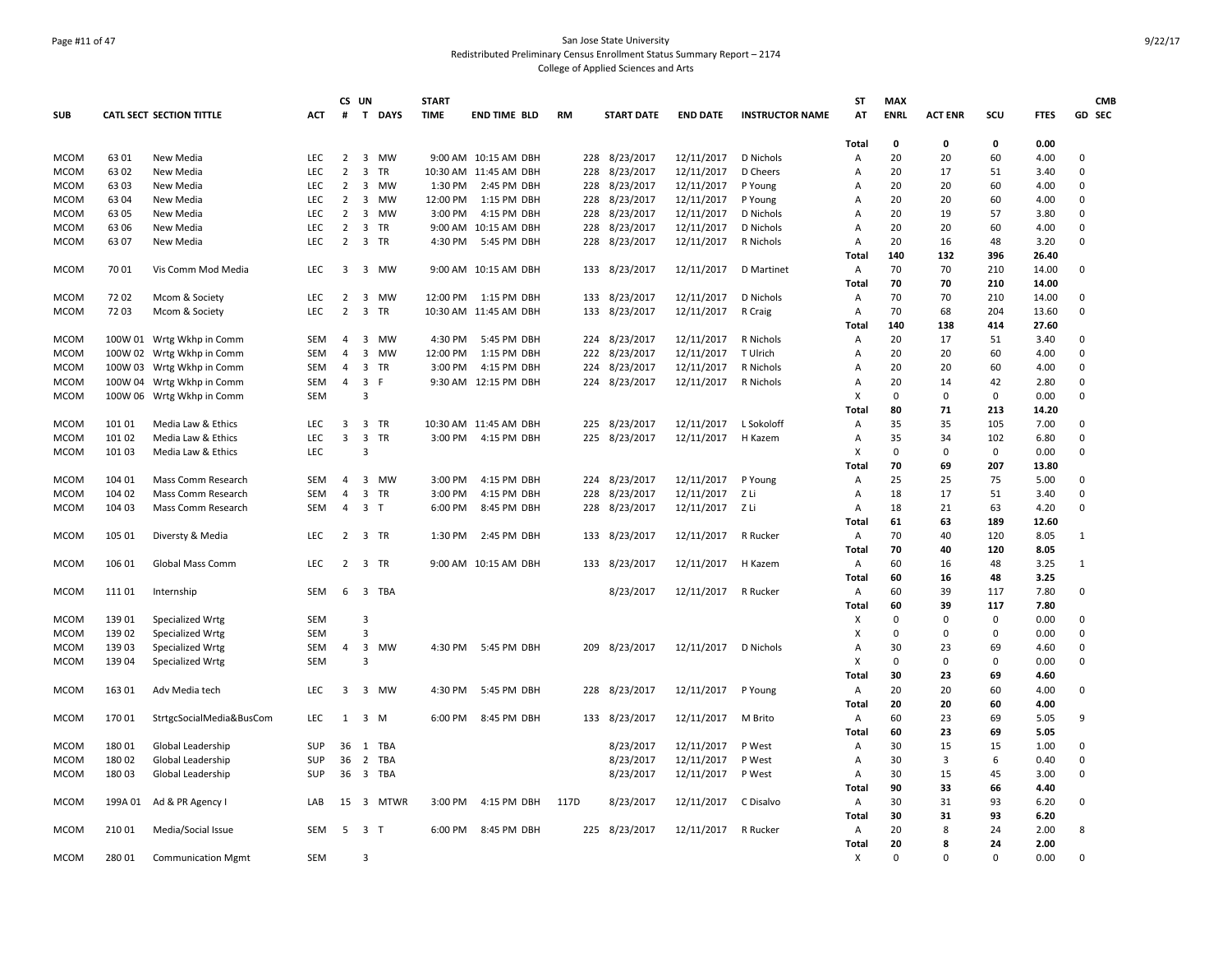### Page #12 of 47 San Jose State University Redistributed Preliminary Census Enrollment Status Summary Report – 2174 College of Applied Sciences and Arts

| <b>SUB</b>  |        | <b>CATL SECT SECTION TITTLE</b> | <b>ACT</b> | CS UN          | <b>DAYS</b>          | <b>START</b><br><b>TIME</b> | <b>END TIME BLD</b>   | <b>RM</b> | <b>START DATE</b> | <b>END DATE</b> | <b>INSTRUCTOR NAME</b>                           | <b>ST</b><br>AT | <b>MAX</b><br><b>ENRL</b> | <b>ACT ENR</b> | SCU  | <b>FTES</b> | <b>CMB</b><br>GD SEC |
|-------------|--------|---------------------------------|------------|----------------|----------------------|-----------------------------|-----------------------|-----------|-------------------|-----------------|--------------------------------------------------|-----------------|---------------------------|----------------|------|-------------|----------------------|
|             |        |                                 |            |                |                      |                             |                       |           |                   |                 |                                                  | Total           | 0                         | 0              | 0    | 0.00        |                      |
| <b>MCOM</b> | 285 01 | New Media Technology            | <b>SEM</b> | -5             | 3 W                  | 6:00 PM                     | 8:45 PM DBH           |           | 222 8/23/2017     | 12/11/2017      | T Korani                                         | A               | 20                        | 5              | 15   | 1.25        | 5                    |
|             |        |                                 |            |                |                      |                             |                       |           |                   |                 |                                                  | Total           | 20                        | 5              | 15   | 1.25        |                      |
| <b>MCOM</b> | 290 01 | Theory of Mass Comm             | <b>SEM</b> | -5             | 3 M                  | 6:00 PM                     | 8:45 PM DBH           |           | 225 8/23/2017     | 12/11/2017      | R Craig                                          | $\overline{A}$  | 20                        | 4              | 12   | 1.00        | 4                    |
|             |        |                                 |            |                |                      |                             |                       |           |                   |                 |                                                  | Total           | 20                        | 4              | 12   | 1.00        |                      |
| <b>MCOM</b> | 298 01 | SP Studies M C                  | SUP        | 25             | <b>TBA</b><br>3      |                             |                       |           | 8/23/2017         | 12/11/2017      | M Cabot                                          | A               | 20                        | 6              | 18   | 1.50        | 6                    |
| <b>MCOM</b> | 298 02 | SP Studies M C                  | SUP        | 25             | <b>TBA</b><br>6      |                             |                       |           | 8/23/2017         | 12/11/2017      | M Cabot                                          | A               | 20                        | $\mathbf 0$    | 0    | 0.00        | 0                    |
|             |        |                                 |            |                |                      |                             |                       |           |                   |                 |                                                  | <b>Total</b>    | 40                        | 6              | 18   | 1.50        |                      |
| <b>MCOM</b> | 299 01 | Mass Comm Thesis                | <b>SUP</b> |                | 3                    |                             |                       |           |                   |                 |                                                  | х               | $\Omega$                  | 0              | 0    | 0.00        | 0                    |
| <b>MCOM</b> | 299 02 | <b>Mass Comm Thesis</b>         | SUP        |                | 6                    |                             |                       |           |                   |                 |                                                  | х               | $\Omega$                  | 0              | 0    | 0.00        | 0                    |
|             |        |                                 |            |                |                      |                             |                       |           |                   |                 |                                                  | <b>Total</b>    | 0                         | 0              | 0    | 0.00        |                      |
| PR          | 99 01  | Contempory PR                   | SEM        | $\overline{A}$ | 3<br><b>MW</b>       |                             | 10:30 AM 11:45 AM BBC |           | 4 8/23/2017       | 12/11/2017      | M Cabot                                          | A               | 110                       | 62             | 186  | 12.40       | 0                    |
|             |        |                                 |            |                |                      |                             |                       |           |                   |                 |                                                  | <b>Total</b>    | 110                       | 62             | 186  | 12.40       |                      |
| PR          | 190 01 | <b>Media Writing</b>            | <b>SEM</b> | $\overline{a}$ | 3<br>MW              | 4:30 PM                     | 5:45 PM DBH           |           | 222 8/23/2017     | 12/11/2017      | C Martell                                        | $\overline{A}$  | 20                        | 11             | 33   | 2.25        | 1                    |
| <b>PR</b>   | 190 02 | <b>Media Writing</b>            | <b>SEM</b> | $\overline{A}$ | <b>TR</b><br>3       | 1:30 PM                     | 2:45 PM DBH           |           | 222 8/23/2017     | 12/11/2017      | P West                                           | A               | 20                        | 15             | 45   | 3.00        | 0                    |
|             |        |                                 |            |                |                      |                             |                       |           |                   |                 |                                                  | <b>Total</b>    | 40                        | 26             | 78   | 5.25        |                      |
| PR          | 191 02 | <b>Strategic Writing</b>        | SEM        |                | 3                    |                             |                       |           |                   |                 |                                                  | X               | $\Omega$                  | 0              | 0    | 0.00        | 0                    |
| PR          | 19103  | <b>Strategic Writing</b>        | <b>SEM</b> | Δ              | $\overline{3}$<br>MW |                             | 9:00 AM 10:15 AM DBH  |           | 224 8/23/2017     | 12/11/2017      | K Passarelli                                     | A               | 20                        | 16             | 48   | 3.25        |                      |
| PR          | 191 04 | <b>Strategic Writing</b>        | <b>SEM</b> | $\overline{4}$ | <b>MW</b><br>3       | 1:30 PM                     | 2:45 PM DBH           |           | 222 8/23/2017     | 12/11/2017      | M Cabot                                          | A               | 20                        | 20             | 60   | 4.00        | 0                    |
|             |        |                                 |            |                |                      |                             |                       |           |                   |                 |                                                  | Total           | 40                        | 36             | 108  | 7.25        |                      |
| PR          | 19201  | <b>Case Studies</b>             | <b>SEM</b> | $\overline{a}$ | MW<br>3              | 3:00 PM                     | 4:15 PM DBH           |           | 202 8/23/2017     | 12/11/2017      | R Siegel                                         | A               | 24                        | 22             | 66   | 4.40        | 0                    |
| <b>PR</b>   | 192 03 | <b>Case Studies</b>             | <b>SEM</b> | 4              | <b>MW</b><br>3       | 1:30 PM                     | 2:45 PM DBH           | 117D      | 8/23/2017         | 12/11/2017      | R Siegel                                         | A               | 25                        | 24             | 72   | 4.80        | $\mathbf 0$          |
|             |        |                                 |            |                |                      |                             |                       |           |                   |                 |                                                  | <b>Total</b>    | 49                        | 46             | 138  | 9.20        |                      |
| <b>PR</b>   | 19901  | Campaign Mgmt                   | SEM        | -5             | 3 MW                 | 1:30 PM                     | 2:45 PM DBH           |           | 225 8/23/2017     | 12/11/2017      | C Disalvo                                        | A               | 30                        | 26             | 78   | 5.20        | 0                    |
|             |        |                                 |            |                |                      |                             |                       |           |                   |                 |                                                  | <b>Total</b>    | 30                        | 26             | 78   | 5.20        |                      |
|             |        |                                 |            |                |                      |                             |                       |           |                   |                 | <b>Journalism &amp; Mass Communication Total</b> |                 | 2069                      | 1573           | 4575 | 307.92      |                      |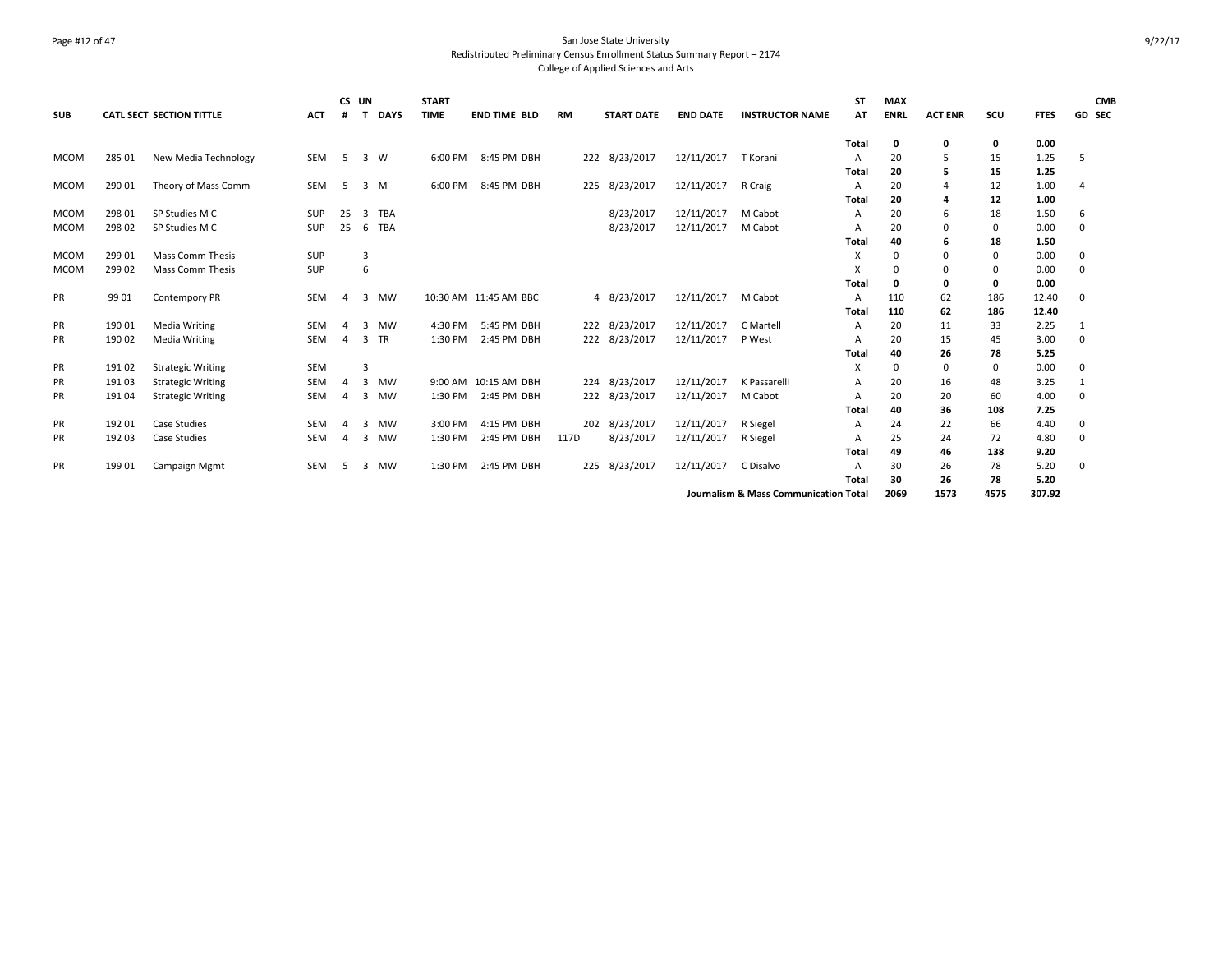### Page #13 of 47 San Jose State University Redistributed Preliminary Census Enrollment Status Summary Report – 2174 College of Applied Sciences and Arts

| <b>SUB</b>             |        | <b>CATL SECT SECTION TITTLE</b> | <b>ACT</b> | #               | CS UN<br>T                           | <b>START</b><br><b>DAYS</b><br><b>TIME</b> |         | <b>END TIME BLD</b>   | RM |     | <b>START DATE</b> | <b>END DATE</b> | <b>INSTRUCTOR NAME</b> | ST<br>ΑT     | <b>MAX</b><br><b>ENRL</b> | <b>ACT ENR</b> | SCU          | <b>FTES</b> | <b>CMB</b><br>GD SEC |
|------------------------|--------|---------------------------------|------------|-----------------|--------------------------------------|--------------------------------------------|---------|-----------------------|----|-----|-------------------|-----------------|------------------------|--------------|---------------------------|----------------|--------------|-------------|----------------------|
|                        |        |                                 |            |                 |                                      |                                            |         |                       |    |     |                   |                 |                        |              |                           |                |              |             |                      |
| <b>Justice Studies</b> |        |                                 |            |                 |                                      |                                            |         |                       |    |     |                   |                 |                        |              |                           |                |              |             |                      |
| FS                     | 1101   | Survey For Sci                  | <b>LEC</b> | $\overline{2}$  | $\overline{\mathbf{3}}$<br><b>TR</b> |                                            | 4:30 PM | 5:45 PM MH            |    |     | 520 8/23/2017     | 12/11/2017      | S Bolton               | Α            | 70                        | 60             | 180          | 12.00       | 0                    |
| FS                     | 1102   | Survey For Sci                  | LEC        | $\overline{2}$  | $\overline{\mathbf{3}}$<br>F         |                                            | 4:00 PM | 6:45 PM MH            |    | 520 | 8/23/2017         | 12/11/2017      | S Lee                  | Α            | 70                        | 59             | 177          | 11.80       | 0                    |
| FS                     | 1180   | Survey For Sci                  | LEC        |                 | 3                                    |                                            |         |                       |    |     |                   |                 |                        | X            | $\mathbf 0$               | $\mathbf 0$    | $\mathbf 0$  | 0.00        | 0                    |
|                        |        |                                 |            |                 |                                      |                                            |         |                       |    |     |                   |                 |                        | Total        | 140                       | 119            | 357          | 23.80       |                      |
| FS                     | 160 05 | Spec Topics FS                  | SEM        | 5               | 3 MW                                 |                                            |         | 9:00 AM 10:15 AM MH   |    |     | 523 8/23/2017     | 12/11/2017      | G Zamora               | Α            | 55                        | 14             | 14           | 2.80        | 0                    |
| FS                     | 160 80 | Spec Topics FS                  | SEM        |                 | 3                                    |                                            |         |                       |    |     |                   |                 |                        | x            | $\mathbf 0$               | $\mathbf 0$    | $\mathbf 0$  | 0.00        | 0                    |
|                        |        |                                 |            |                 |                                      |                                            |         |                       |    |     |                   |                 |                        | Total        | 55                        | 14             | 14           | 2.80        |                      |
| FS                     | 16101  | Crime Scene Invest              | LEC        | $\overline{2}$  | 3 M                                  |                                            |         | 9:00 AM 11:30 AM MH   |    |     | 520 8/23/2017     | 12/11/2017      | M Juno                 | Α            | 40                        | 43             | 86           | 8.60        | 0                    |
| FS                     | 16102  | Crime Scene Invest              | LAB        | 16              | $\mathbf 0$<br>W                     |                                            |         | 9:00 AM 11:30 AM MH   |    | 520 | 8/23/2017         | 12/11/2017      | M Juno                 | Α            | 40                        | 43             | 43           | 0.00        | 0                    |
|                        |        |                                 |            |                 |                                      |                                            |         |                       |    |     |                   |                 |                        | Total        | 80                        | 86             | 129          | 8.60        |                      |
| FS                     | 16201  | <b>FS Applications</b>          | SEM        | $\overline{4}$  | 3 <sub>1</sub>                       |                                            |         | 9:00 AM 11:15 AM MH   |    |     | 520 8/23/2017     | 12/11/2017      | S Bolton               | Α            | 40                        | 20             | 40           | 4.00        | 0                    |
| FS                     | 162 02 | <b>FS Applications</b>          | <b>ACT</b> | $7\overline{ }$ | $\mathbf 0$<br>R                     |                                            |         | 9:00 AM 11:15 AM MH   |    | 520 | 8/23/2017         | 12/11/2017      | S Bolton               | Α            | 40                        | 20             | 20           | 0.00        | 0                    |
|                        |        |                                 |            |                 |                                      |                                            |         |                       |    |     |                   |                 |                        | Total        | 80                        | 40             | 60           | 4.00        |                      |
| FS                     | 163 01 | Fingerprint Sci                 | SEM        |                 | 3                                    |                                            |         |                       |    |     |                   |                 |                        | x            | $\Omega$                  | $\mathbf 0$    | $\mathbf 0$  | 0.00        | 0                    |
| FS                     | 163 02 | Fingerprint Sci                 | <b>ACT</b> |                 | $\mathsf 0$                          |                                            |         |                       |    |     |                   |                 |                        | x            | $\mathbf 0$               | $\mathbf 0$    | $\mathbf 0$  | 0.00        | 0                    |
| FS                     | 163 03 | Fingerprint Sci                 | SEM        | 5               | $\overline{3}$<br>M                  |                                            | 1:30 PM | 3:25 PM DBH           |    | 133 | 8/23/2017         | 12/11/2017      | M Juno                 | Α            | 40                        | 15             | 30           | 3.00        | 0                    |
| FS                     | 163 04 | Fingerprint Sci                 | <b>ACT</b> | $\overline{7}$  | $\mathbf 0$<br>W                     |                                            | 1:30 PM | 3:25 PM DBH           |    |     | 133 8/23/2017     | 12/11/2017      | M Juno                 | Α            | 40                        | 15             | 15           | 0.00        | 0                    |
|                        |        |                                 |            |                 |                                      |                                            |         |                       |    |     |                   |                 |                        | Total        | 80                        | 30             | 45           | 3.00        |                      |
| FS                     | 164 01 | Crim Scene Ev Phot              | <b>SEM</b> |                 | 3                                    |                                            |         |                       |    |     |                   |                 |                        | х            | $\Omega$                  | $\Omega$       | $\mathbf 0$  | 0.00        | 0                    |
| FS                     | 164 02 | Crim Scene Ev Phot              | <b>ACT</b> |                 | $\mathsf 0$                          |                                            |         |                       |    |     |                   |                 |                        | X            | $\Omega$                  | $\mathbf 0$    | $\mathbf 0$  | 0.00        | 0                    |
| FS                     | 164 03 | Crim Scene Ev Phot              | SEM        | 5               | 3<br>M                               |                                            | 3:30 PM | 5:25 PM DBH           |    | 133 | 8/23/2017         | 12/11/2017      | M Juno                 | Α            | 40                        | 14             | 28           | 2.80        | 0                    |
| FS                     | 164 04 | Crim Scene Ev Phot              | <b>ACT</b> | $\overline{7}$  | $\mathbf 0$<br>W                     |                                            | 3:30 PM | 5:25 PM DBH           |    |     | 133 8/23/2017     | 12/11/2017      | M Juno                 | Α            | 40                        | 14             | 14           | 0.00        | 0                    |
|                        |        |                                 |            |                 |                                      |                                            |         |                       |    |     |                   |                 |                        | Total        | 80                        | 28             | 42           | 2.80        |                      |
| FS                     | 165 80 | <b>Forensic Biometrics</b>      | LEC        |                 | 3                                    |                                            |         |                       |    |     |                   |                 |                        | X            | $\Omega$                  | $\mathbf 0$    | $\mathbf 0$  | 0.00        | 0                    |
|                        |        |                                 |            |                 |                                      |                                            |         |                       |    |     |                   |                 |                        | Total        | 0                         | 0              | $\mathbf{0}$ | 0.00        |                      |
| FS                     | 16701  | Forensic Mol Biol               | LEC        |                 | $\mathbf 0$                          |                                            |         |                       |    |     |                   |                 |                        | х            | $\Omega$                  | $\Omega$       | $\Omega$     | 0.00        | 0                    |
| FS                     | 167 02 | Forensic Mol Biol               | LAB        |                 | 5                                    |                                            |         |                       |    |     |                   |                 |                        | х            | $\Omega$                  | $\Omega$       | $\mathbf 0$  | 0.00        | $\mathbf 0$          |
| FS                     | 16703  | Forensic Mol Biol               | LEC        | $\overline{2}$  | $\pmb{0}$<br>M                       |                                            | 6:00 PM | 9:30 PM MH            |    | 520 | 8/23/2017         | 12/11/2017      | J Garrido              | Α            | 20                        | 14             | 56           | 0.00        | 0                    |
| FS                     | 16704  | Forensic Mol Biol               | LAB        | 16              | 5 <sub>T</sub>                       |                                            | 6:00 PM | 9:30 PM MH            |    | 520 | 8/23/2017         | 12/11/2017      | J Garrido              | Α            | 20                        | 14             | 14           | 4.67        | 0                    |
|                        |        |                                 |            |                 |                                      |                                            |         |                       |    |     |                   |                 |                        | Total        | 40                        | 28             | 70           | 4.67        |                      |
| FS                     | 169 01 | <b>FS Senior Seminar</b>        | SEM        |                 | 3                                    |                                            |         |                       |    |     |                   |                 |                        | X            | $\mathbf 0$               | $\mathbf 0$    | $\mathbf 0$  | 0.00        | 0                    |
| FS                     | 16902  | FS Senior Seminar               | <b>SEM</b> |                 | $\overline{3}$                       |                                            |         |                       |    |     |                   |                 |                        | X            | $\Omega$                  | $\Omega$       | $\Omega$     | 0.00        | $\mathbf 0$          |
|                        |        |                                 |            |                 |                                      |                                            |         |                       |    |     |                   |                 |                        | Total        | 0                         | $\mathbf 0$    | $\mathbf 0$  | 0.00        |                      |
| JS                     | 1001   | Intro Just Stud                 | LEC        | 1               | $\overline{\mathbf{3}}$              | <b>MW</b>                                  | 1:30 PM | 2:45 PM MH            |    | 523 | 8/23/2017         | 12/11/2017      | G Woods                | Α            | 70                        | 67             | 201          | 13.40       | 0                    |
| JS                     | 1002   | Intro Just Stud                 | LEC        | $\mathbf{1}$    | $\overline{3}$<br>F                  |                                            |         | 9:00 AM 11:45 AM MH   |    |     | 523 8/23/2017     | 12/11/2017      | J Randle               | Α            | 70                        | 18             | 54           | 3.60        | $\mathbf 0$          |
| JS                     | 1080   | Intro Just Stud                 | LEC        |                 | 3                                    |                                            |         |                       |    |     |                   |                 |                        | x            | $\Omega$                  | $\mathbf 0$    | $\mathbf 0$  | 0.00        | 0                    |
| JS                     | 1081   | Intro Just Stud                 | LEC        |                 | $\overline{3}$                       |                                            |         |                       |    |     |                   |                 |                        | х            | 0                         | $\mathbf 0$    | 0            | 0.00        | 0                    |
|                        |        |                                 |            |                 |                                      |                                            |         |                       |    |     |                   |                 |                        | <b>Total</b> | 140                       | 85             | 255          | 17.00       |                      |
| JS                     | 1201   | Intro to Leg Studies            | LEC        | $2^{\circ}$     | 3 TR                                 |                                            | 3:00 PM | 4:15 PM MH            |    |     | 520 8/23/2017     | 12/11/2017      | J Halushka             | Α            | 70                        | 68             | 204          | 13.60       | 0                    |
| JS                     | 1203   | Intro to Leg Studies            | LEC        |                 | 3                                    |                                            |         |                       |    |     |                   |                 |                        | x            | $\mathbf 0$               | $\mathbf 0$    | $\mathbf 0$  | 0.00        | 0                    |
|                        |        |                                 |            |                 |                                      |                                            |         |                       |    |     |                   |                 |                        | <b>Total</b> | 70                        | 68             | 204          | 13.60       |                      |
| JS                     | 1580   | Intro Stat Justice              | LEC        |                 | 3                                    |                                            |         |                       |    |     |                   |                 |                        | Χ            | $\Omega$                  | $\mathbf 0$    | $\mathbf 0$  | 0.00        | 0                    |
|                        |        |                                 |            |                 |                                      |                                            |         |                       |    |     |                   |                 |                        | <b>Total</b> | $\mathbf 0$               | $\mathbf 0$    | $\mathbf 0$  | 0.00        |                      |
| JS                     | 25 01  | Intro HR & Justice              | LEC        |                 | 3                                    |                                            |         |                       |    |     |                   |                 |                        | x            | $\Omega$                  | $\mathbf 0$    | $\mathbf 0$  | 0.00        | 0                    |
| JS                     | 25 02  | Intro HR & Justice              | LEC        | $\overline{2}$  | $\overline{3}$<br>TR                 |                                            |         | 10:30 AM 11:45 AM BBC |    |     | 226 8/23/2017     | 12/11/2017      | H Kazem                | Α            | 60                        | 58             | 174          | 11.60       | 0                    |
| JS                     | 25 03  | Intro HR & Justice              | LEC        |                 | $\overline{3}$                       |                                            |         |                       |    |     |                   |                 |                        | x            | $\mathbf 0$               | $^{\circ}$     | $\mathbf 0$  | 0.00        | 0                    |
| JS                     | 25 80  | Intro HR & Justice              | LEC        | 2               | $\overline{\mathbf{3}}$              | <b>TBA</b>                                 |         |                       |    |     | 8/23/2017         | 12/11/2017      | H Kazem                | Α            | 70                        | 60             | 180          | 12.00       | 0                    |
|                        |        |                                 |            |                 |                                      |                                            |         |                       |    |     |                   |                 |                        | Total        | 130                       | 118            | 354          | 23.60       |                      |
| JS                     |        | 100W 01 Writing Workshop        | SEM        | $\overline{a}$  | 3                                    | MW                                         | 7:30 AM | 8:45 AM MH            |    |     | 322 8/23/2017     | 12/11/2017      | D Kameda               | Α            | 27                        | 27             | 81           | 5.40        | 0                    |
| JS                     |        | 100W 02 Writing Workshop        | SEM        | 4               | 3                                    | <b>MW</b>                                  | 4:30 PM | 5:45 PM SH            |    |     | 312 8/23/2017     | 12/11/2017      | S Rivera               | Α            | 27                        | 30             | 90           | 6.00        | $\mathbf 0$          |
|                        |        |                                 |            |                 |                                      |                                            |         |                       |    |     |                   |                 |                        |              |                           |                |              |             |                      |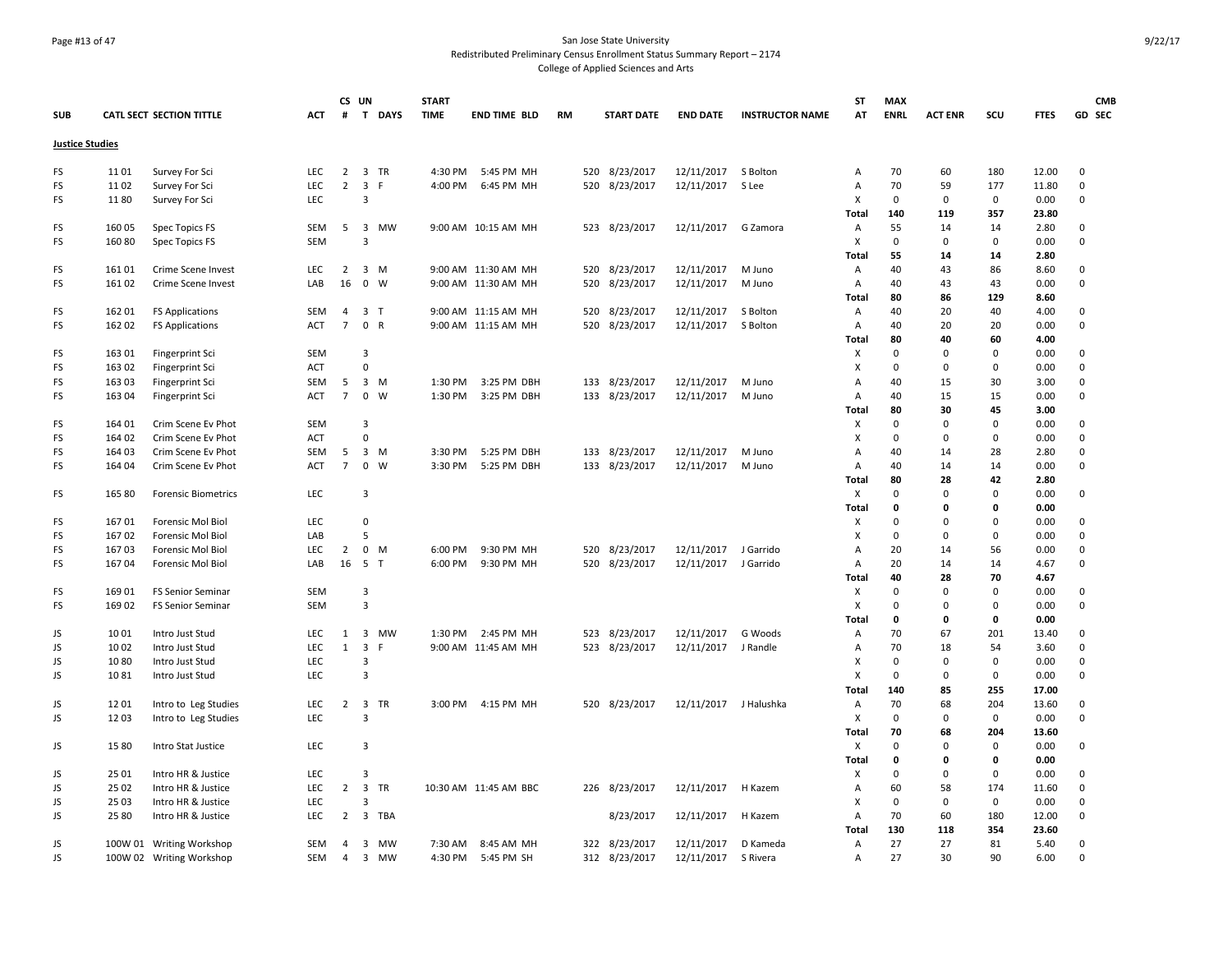### Page #14 of 47 San Jose State University Redistributed Preliminary Census Enrollment Status Summary Report – 2174 College of Applied Sciences and Arts

|            |        |                                 |            |                | CS UN                   |            | <b>START</b> |                      |           |     |                   |                  |                        | <b>ST</b>      | <b>MAX</b>   |                |              |             | <b>CMB</b>  |
|------------|--------|---------------------------------|------------|----------------|-------------------------|------------|--------------|----------------------|-----------|-----|-------------------|------------------|------------------------|----------------|--------------|----------------|--------------|-------------|-------------|
| <b>SUB</b> |        | <b>CATL SECT SECTION TITTLE</b> | <b>ACT</b> | #              |                         | T DAYS     | <b>TIME</b>  | <b>END TIME BLD</b>  | <b>RM</b> |     | <b>START DATE</b> | <b>END DATE</b>  | <b>INSTRUCTOR NAME</b> | AT             | <b>ENRL</b>  | <b>ACT ENR</b> | SCU          | <b>FTES</b> | GD SEC      |
| JS         |        | 100W 03 Writing Workshop        | <b>SEM</b> | 4              |                         | 3 TR       |              | 12:00 PM 1:15 PM YUH |           |     | 243 8/23/2017     | 12/11/2017       | J Randle               | Α              | 27           | 30             | 90           | 6.00        | 0           |
| JS         |        | 100W 04 Writing Workshop        | <b>SEM</b> | $\overline{4}$ | $\overline{3}$          | <b>TR</b>  | 3:00 PM      | 4:15 PM SH           |           |     | 242 8/23/2017     | 12/11/2017       | V Thompson             | $\overline{A}$ | 27           | 29             | 87           | 5.80        | $\Omega$    |
| JS         |        | 100W 80 Writing Workshop        | SEM        | $\overline{4}$ | $\overline{3}$          | <b>TBA</b> |              |                      |           |     | 8/23/2017         | 12/11/2017       | M Vallerga             | Α              | 27           | 50             | 150          | 10.00       | 0           |
|            |        |                                 |            |                |                         |            |              |                      |           |     |                   |                  |                        | Total          | 135          | 166            | 498          | 33.20       |             |
| JS         | 101 01 | <b>Critical Issues</b>          | <b>LEC</b> | 1              | $\overline{3}$          | <b>MW</b>  | 3:00 PM      | 4:15 PM MH           |           | 520 | 8/23/2017         | 12/11/2017       | A De Giorgi            | Α              | 65           | 67             | 201          | 13.40       | 0           |
| JS         | 101 02 | <b>Critical Issues</b>          | LEC        | $\mathbf{1}$   | $\overline{3}$          | <b>TR</b>  | 7:30 AM      | 8:45 AM MH           |           | 520 | 8/23/2017         | 12/11/2017       | D Kameda               | $\overline{A}$ | 65           | 26             | 78           | 5.20        | 0           |
| JS         | 101 03 | <b>Critical Issues</b>          | <b>LEC</b> |                | $\mathbf{3}$            |            |              |                      |           |     |                   |                  |                        | X              | $\Omega$     | $\mathbf 0$    | $\mathbf 0$  | 0.00        | 0           |
| JS         | 101 04 | <b>Critical Issues</b>          | <b>LEC</b> |                | $\overline{3}$          |            |              |                      |           |     |                   |                  |                        | X              | 0            | 0              | $\mathbf 0$  | 0.00        | $\mathbf 0$ |
| JS         | 101 80 | <b>Critical Issues</b>          | LEC        | 1              | $\overline{3}$          | <b>TBA</b> |              |                      |           |     | 8/23/2017         | 12/11/2017 S Kil |                        | $\overline{A}$ | 65           | 26             | 78           | 5.20        | $\mathbf 0$ |
|            |        |                                 |            |                |                         |            |              |                      |           |     |                   |                  |                        | Total          | 195          | 119            | 357          | 23.80       |             |
| JS         | 102 01 | Police and Society              | <b>LEC</b> | 2              |                         | 3 MW       |              | 10:30 AM 11:45 AM MH |           | 523 | 8/23/2017         | 12/11/2017       | G Woods                | Α              | 70           | 70             | 210          | 14.00       | 0           |
| JS         | 102 02 | Police and Society              | LEC        |                | 3                       |            |              |                      |           |     |                   |                  |                        | X              | $\mathbf 0$  | $\mathbf 0$    | $\mathbf 0$  | 0.00        | $\mathbf 0$ |
| JS         | 102 03 | Police and Society              | LEC        | $2^{\circ}$    | 3 R                     |            |              | 5:30 PM 8:15 PM MH   |           |     | 523 8/23/2017     | 12/11/2017       | E Sills                | Α              | 65           | 54             | 162          | 10.80       | 0           |
|            |        |                                 |            |                |                         |            |              |                      |           |     |                   |                  |                        | Total          | 135          | 124            | 372          | 24.80       |             |
| JS         | 103 01 | Courts and Society              | LEC        |                | $\overline{3}$          |            |              |                      |           |     |                   |                  |                        | х              | $\mathbf 0$  | $\mathbf 0$    | $\mathbf 0$  | 0.00        | 0           |
| JS         | 103 02 | Courts and Society              | LEC        | $\overline{2}$ | $\overline{3}$          | TR         |              | 12:00 PM 1:15 PM MH  |           | 520 | 8/23/2017         | 12/11/2017       | M Stevenson            | Α              | 65           | 62             | 186          | 12.40       | 0           |
| JS         | 103 03 | Courts and Society              | <b>LEC</b> | $\overline{2}$ | $\overline{3}$          | <b>TR</b>  | 1:30 PM      | 2:45 PM MH           |           | 520 | 8/23/2017         | 12/11/2017       | H Peterson             | Α              | 65           | 66             | 198          | 13.20       | 0           |
|            |        |                                 |            |                |                         |            |              |                      |           |     |                   |                  |                        | Total          | 130          | 128            | 384          | 25.60       |             |
| JS         | 104 01 | Penal Pol & Inst                | LEC        |                | $\mathbf{3}$            |            |              |                      |           |     |                   |                  |                        | х              | $\mathbf 0$  | $\mathbf 0$    | $\mathbf{0}$ | 0.00        | 0           |
| JS         | 104 02 | Penal Pol & Inst                | <b>LEC</b> | $\overline{2}$ | $\overline{3}$          | TR         | 1:30 PM      | 2:45 PM MH           |           | 523 | 8/23/2017         | 12/11/2017       | D Kameda               | Α              | 65           | 64             | 192          | 12.80       | $\mathbf 0$ |
|            |        |                                 |            |                |                         |            |              |                      |           |     |                   |                  |                        | Total          | 65           | 64             | 192          | 12.80       |             |
| JS         | 107 01 | Justice Mgmt                    | LEC        | $\overline{2}$ |                         | 3 TR       |              | 12:00 PM 1:15 PM MH  |           |     | 523 8/23/2017     | 12/11/2017       | G Woods                | Α              | 70           | 20             | 60           | 4.00        | 0           |
| JS         | 10780  | Justice Mgmt                    | <b>LEC</b> | $\overline{2}$ | $\overline{3}$          | <b>TBA</b> |              |                      |           |     | 8/23/2017         | 12/11/2017       | S Rivera               | Α              | 65           | 64             | 192          | 12.95       | 3           |
|            |        |                                 |            |                |                         |            |              |                      |           |     |                   |                  |                        | Total          | 135          | 84             | 252          | 16.95       |             |
| JS         | 114 01 | <b>Research Methods</b>         | LEC        | $\overline{2}$ | $\overline{\mathbf{3}}$ | MW         | 4:30 PM      | 5:45 PM MH           |           | 520 | 8/23/2017         | 12/11/2017       | <b>B</b> Westlake      | Α              | 35           | 34             | 102          | 6.80        | 0           |
| JS         | 114 02 | <b>Research Methods</b>         | LEC        |                | $\overline{\mathbf{a}}$ |            |              |                      |           |     |                   |                  |                        | х              | $\Omega$     | $\mathbf 0$    | $\mathbf 0$  | 0.00        | 0           |
| JS         | 114 03 | Research Methods                | LEC        | $\overline{2}$ | $\overline{\mathbf{3}}$ | TR         | 4:30 PM      | 5:45 PM SH           |           |     | 332 8/23/2017     | 12/11/2017       | S Ghatak               | A              | 25           | 15             | 45           | 3.00        | 0           |
| JS         | 114 80 | <b>Research Methods</b>         | <b>LEC</b> | $\overline{2}$ | $\overline{3}$          | TBA        |              |                      |           |     | 8/23/2017         | 12/11/2017       | <b>B</b> Westlake      | Α              | 35           | 48             | 144          | 9.60        | 0           |
|            |        |                                 |            |                |                         |            |              |                      |           |     |                   |                  |                        | Total          | 95           | 97             | 291          | 19.40       |             |
| JS         | 11701  | QuaL Resrch Mds                 | LEC        |                | 3                       |            |              |                      |           |     |                   |                  |                        | X              | $\Omega$     | $\mathbf 0$    | $\mathsf 0$  | 0.00        | 0           |
|            |        |                                 |            |                |                         |            |              |                      |           |     |                   |                  |                        | Total          | $\Omega$     | $\mathbf 0$    | 0            | 0.00        |             |
| JS         | 121 01 | Media and Justice               | <b>LEC</b> |                | 3                       |            |              |                      |           |     |                   |                  |                        | Χ              | $\Omega$     | $\Omega$       | $\Omega$     | 0.00        | $\mathbf 0$ |
|            |        |                                 |            |                |                         |            |              |                      |           |     |                   |                  |                        | <b>Total</b>   | $\Omega$     | $\mathbf 0$    | $\Omega$     | 0.00        |             |
| JS         | 122 01 | Drugs & Society                 | <b>LEC</b> |                | 3                       |            |              |                      |           |     |                   |                  |                        | Χ              | $\Omega$     | 0              | $\mathbf 0$  | 0.00        | 0           |
|            |        |                                 |            |                |                         |            |              |                      |           |     |                   |                  |                        | <b>Total</b>   | $\Omega$     | $\mathbf 0$    | $\mathbf{0}$ | 0.00        |             |
| JS         | 123 01 | Terrorism & Security            | LEC        | $\overline{2}$ | $\overline{3}$          | <b>MW</b>  |              | 7:30 AM 8:45 AM MH   |           |     | 523 8/23/2017     | 12/11/2017       | J Guy                  | Α              | 70           | 17             | 51           | 3.40        | 0           |
| JS         | 123 80 | Terrorism & Security            | LEC        | $\overline{2}$ | 3                       | TBA        |              |                      |           |     | 8/23/2017         | 12/11/2017       | S Ghatak               | Α              | 65           | 65             | 195          | 13.00       | $\mathbf 0$ |
|            |        |                                 |            |                |                         |            |              |                      |           |     |                   |                  |                        | <b>Total</b>   | 135          | 82             | 246          | 16.40       |             |
| JS         | 128 02 | Punishment, Cult and Society    | LEC        |                | $\overline{3}$          |            |              |                      |           |     |                   |                  |                        | х              | $\mathbf 0$  | $\mathbf 0$    | $\mathbf 0$  | 0.00        | 0           |
| JS         | 128 03 | Punishment, Cult and Society    | LEC        | $\overline{2}$ | $\overline{3}$          | <b>MW</b>  | 1:30 PM      | 2:45 PM MH           |           | 520 | 8/23/2017         | 12/11/2017       | A Colbert              | Α              | 55           | 23             | 69           | 4.60        | 0           |
|            |        |                                 |            |                |                         |            |              |                      |           |     |                   |                  |                        | Total          | 55           | 23             | 69           | 4.60        |             |
| JS         | 129 02 | Intl Crime & Dev                | LEC        |                | 3                       |            |              |                      |           |     |                   |                  |                        | X              | $\Omega$     | $\pmb{0}$      | $\mathbf 0$  | 0.00        | 0           |
| JS         | 129 03 | Intl Crime & Dev                | LEC        |                | $\overline{3}$          |            |              |                      |           |     |                   |                  |                        | X              | $\Omega$     | 0              | $\Omega$     | 0.00        | 0           |
|            |        |                                 |            |                |                         |            |              |                      |           |     |                   |                  |                        | Total          | 0            | $\mathbf 0$    | $\mathbf{0}$ | 0.00        |             |
| JS         | 130 01 | Sex & Justice                   | <b>LEC</b> |                | 3                       |            |              |                      |           |     |                   |                  |                        | х              | $\Omega$     | $\Omega$       | $\Omega$     | 0.00        | 0           |
|            |        |                                 |            |                |                         |            |              |                      |           |     |                   |                  |                        | Total          | <sup>0</sup> | 0              | 0            | 0.00        |             |
| JS         | 13101  | Intervntn/Mediatn               | <b>LEC</b> |                | $\mathbf{3}$            |            |              |                      |           |     |                   |                  |                        | X              | $\Omega$     | $\mathbf 0$    | $\mathbf 0$  | 0.00        | 0           |
| JS         | 131 02 | Intervntn/Mediatn               | LEC        | $\overline{2}$ | $\overline{3}$          | TR         |              | 7:30 AM 8:45 AM MH   |           |     | 523 8/23/2017     | 12/11/2017       | V Montelongo           | Α              | 65           | 19             | 57           | 3.80        | 0           |
|            |        |                                 |            |                |                         |            |              |                      |           |     |                   |                  |                        | Total          | 65           | 19             | 57           | 3.80        |             |
| JS         | 13201  | Race Gender Inequality & Law    | LEC        |                | $\mathbf{3}$            |            |              |                      |           |     |                   |                  |                        | х              | $\Omega$     | $\mathbf 0$    | $\mathbf{0}$ | 0.00        | 0           |
| JS         | 13202  | Race Gender Inequality & Law    | <b>LEC</b> | $\overline{2}$ | $\overline{3}$          | MW         |              | 9:00 AM 10:15 AM ENG |           |     | 331 8/23/2017     | 12/11/2017       | A Colbert              | Α              | 44           | 44             | 132          | 8.80        | 0           |
| JS         | 13203  | Race Gender Inequality & Law    | <b>LEC</b> |                | 3                       |            |              |                      |           |     |                   |                  |                        | X              | $\Omega$     | $\Omega$       | $\Omega$     | 0.00        | 0           |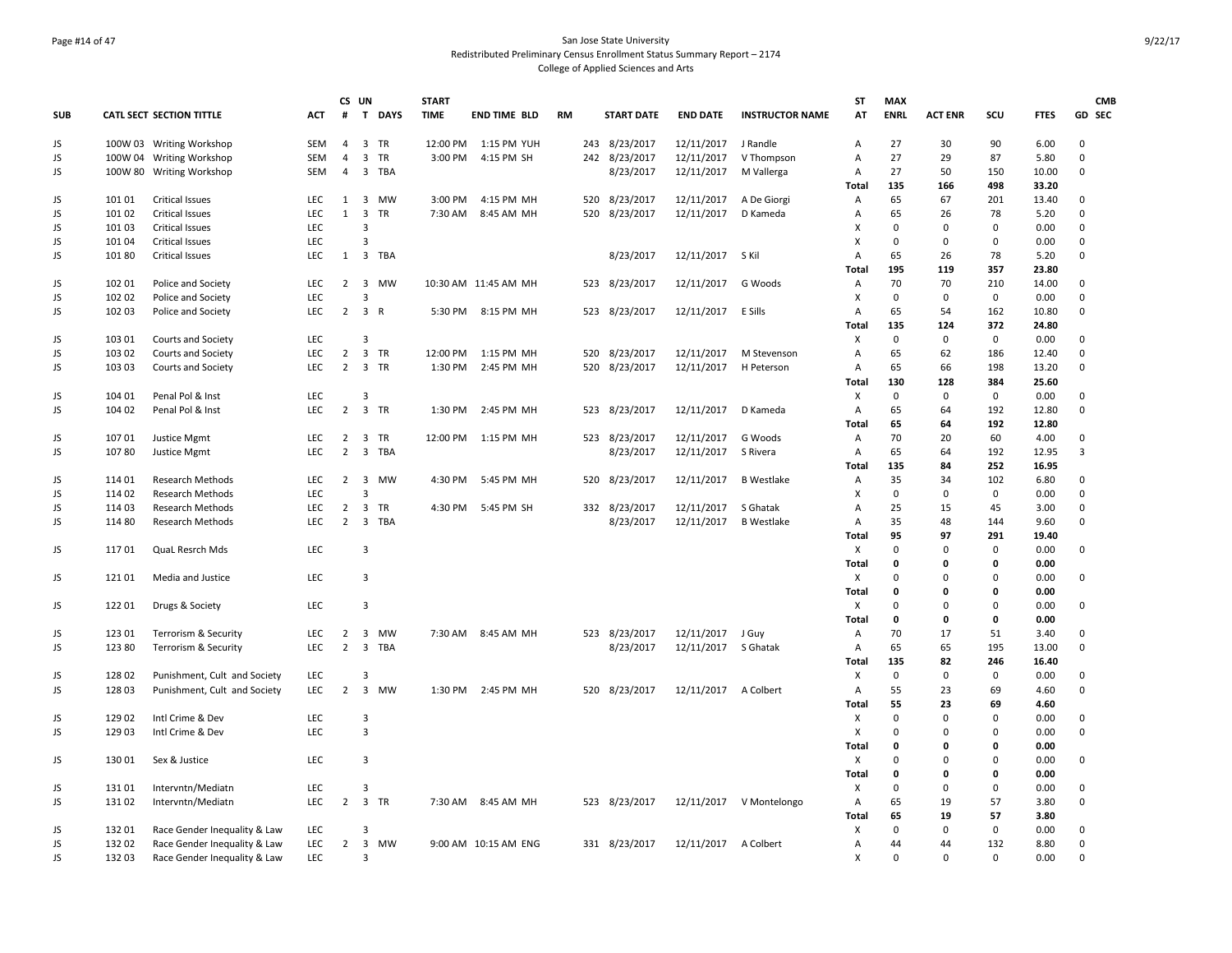### Page #15 of 47 San Jose State University Redistributed Preliminary Census Enrollment Status Summary Report – 2174 College of Applied Sciences and Arts

| <b>SUB</b> |        | <b>CATL SECT SECTION TITTLE</b> | ACT        | #              | CS UN                        | T DAYS     | <b>START</b><br><b>TIME</b> | <b>END TIME BLD</b>   | <b>RM</b> |     | <b>START DATE</b> | <b>END DATE</b>       | <b>INSTRUCTOR NAME</b>  | <b>ST</b><br>AT   | <b>MAX</b><br><b>ENRL</b> | <b>ACT ENR</b>                            | scu         | <b>FTES</b>  | <b>CMB</b><br>GD SEC |
|------------|--------|---------------------------------|------------|----------------|------------------------------|------------|-----------------------------|-----------------------|-----------|-----|-------------------|-----------------------|-------------------------|-------------------|---------------------------|-------------------------------------------|-------------|--------------|----------------------|
|            |        |                                 |            |                |                              |            |                             |                       |           |     |                   |                       |                         |                   |                           |                                           |             |              |                      |
| JS         | 13204  | Race Gender Inequality & Law    | LEC        | $\overline{2}$ |                              | 3 MW       |                             | 12:00 PM 1:15 PM MH   |           |     | 523 8/23/2017     | 12/11/2017 J DiSalvo  |                         | Α                 | 44                        | 45                                        | 135         | 9.00         | $\mathbf 0$          |
| JS         | 13205  | Race Gender Inequality & Law    | LEC        | $\overline{2}$ | $\overline{3}$               | TR         | 3:00 PM                     | 4:15 PM DMH           |           | 231 | 8/23/2017         | 12/11/2017            | S Kil                   | A                 | 44                        | 11                                        | 33          | 2.20         | $\pmb{0}$            |
| JS         | 132 80 | Race Gender Inequality & Law    | <b>LEC</b> | $\overline{2}$ | $\overline{3}$               | TBA        |                             |                       |           |     | 8/23/2017         | 12/11/2017            | A Colbert               | A                 | 44                        | 43                                        | 129         | 8.60         | $\mathbf 0$          |
|            |        |                                 |            |                |                              |            |                             |                       |           |     |                   |                       |                         | Total             | 176                       | 143                                       | 429         | 28.60        |                      |
| JS         | 136 01 | Famly & Comm Violence           | <b>LEC</b> |                | $\overline{3}$               |            |                             |                       |           |     |                   |                       |                         | X                 | $\mathbf 0$               | $\mathbf 0$                               | 0           | 0.00         | 0                    |
| JS         | 136 02 | Famly & Comm Violence           | LEC        | $\overline{2}$ | $\overline{3}$               | <b>TR</b>  |                             | 9:00 AM 10:15 AM YUH  |           |     | 243 8/23/2017     | 12/11/2017            | D Kameda                | Α                 | 44                        | 42                                        | 126         | 8.40         | $\mathbf 0$          |
| JS         | 136 03 | Famly & Comm Violence           | LEC        | $\overline{2}$ | 3                            | <b>TBA</b> |                             |                       |           |     | 8/23/2017         | 12/11/2017            |                         | А                 | 42                        | 31                                        | 93          | 6.20         | $\pmb{0}$            |
| JS         | 136 80 | Famly & Comm Violence           | LEC        | $\overline{2}$ | $\overline{3}$               | TBA        |                             |                       |           |     | 8/23/2017         | 12/11/2017            | M Lowell                | Α                 | 44                        | 43                                        | 129         | 8.60         | 0                    |
| JS         | 13681  | Famly & Comm Violence           | LEC        |                | 3<br>$\overline{\mathbf{3}}$ |            |                             |                       |           |     |                   |                       |                         | X                 | $\mathbf 0$               | $\mathbf 0$                               | 0           | 0.00         | $\mathbf 0$          |
| JS         | 136 82 | Famly & Comm Violence           | LEC.       |                |                              |            |                             |                       |           |     |                   |                       |                         | X                 | $\Omega$                  | $\Omega$                                  | 0           | 0.00         | 0                    |
|            |        |                                 |            |                |                              |            |                             |                       |           |     |                   |                       |                         | Total             | 130                       | 116                                       | 348         | 23.20        |                      |
| JS         | 13780  | <b>Collaborative Response</b>   | <b>LEC</b> | $\overline{2}$ | $\overline{\mathbf{3}}$      | <b>TBA</b> |                             |                       |           |     | 8/23/2017         | 12/11/2017            | M Lowell                | $\overline{A}$    | 40                        | 32                                        | 96          | 6.40         | 0                    |
| JS         | 13781  | <b>Collaborative Response</b>   | LEC        |                | $\overline{3}$               |            |                             |                       |           |     |                   |                       |                         | X                 | 0                         | $\mathbf 0$                               | 0           | 0.00         | 0                    |
|            |        |                                 |            |                |                              |            |                             | 4:15 PM SH            |           |     |                   |                       |                         | Total             | 40<br>20                  | 32<br>23                                  | 96          | 6.40         |                      |
| JS         | 14001  | <b>RCP</b>                      | <b>LEC</b> | $\overline{2}$ |                              | 3 TR       | 3:00 PM                     |                       |           |     | 312 8/23/2017     | 12/11/2017            | M Stevenson             | A                 |                           |                                           | 69          | 4.60         | 0                    |
|            |        |                                 |            |                |                              |            |                             |                       |           |     |                   |                       |                         | <b>Total</b>      | 20                        | 23                                        | 69          | 4.60         |                      |
| JS         | 14101  | <b>RCP Representation</b>       | SUP        | 36             |                              | 3 TR       | 4:30 PM                     | 5:45 PM SH            |           |     | 312 8/23/2017     | 12/11/2017            | M Stevenson             | $\mathsf{A}$      | 10<br>10                  | $\overline{7}$<br>$\overline{\mathbf{z}}$ | 21<br>21    | 1.40<br>1.40 | 0                    |
|            | 143 01 | Evidence & Proced               | LEC        | $\overline{2}$ |                              | 3 TR       |                             | 9:00 AM 10:15 AM MH   |           | 523 | 8/23/2017         | 12/11/2017            | H Peterson              | <b>Total</b><br>A | 65                        | 51                                        | 153         | 10.20        | 0                    |
| JS         |        |                                 |            |                |                              |            |                             |                       |           |     |                   |                       |                         | Total             | 65                        | 51                                        | 153         | 10.20        |                      |
|            | 144 01 |                                 | LEC        | $2^{\circ}$    |                              | 3 TR       |                             | 10:30 AM 11:45 AM YUH |           |     | 243 8/23/2017     | 12/11/2017 H Peterson |                         | Α                 | 65                        | 33                                        | 99          | 6.60         | $\mathbf 0$          |
| JS         |        | Criminal Law                    |            |                |                              |            |                             |                       |           |     |                   |                       |                         | Total             | 65                        | 33                                        | 99          | 6.60         |                      |
| JS         | 145 01 | White Collar Crime              | LEC        |                | 3                            |            |                             |                       |           |     |                   |                       |                         | Χ                 | 0                         | $\mathbf 0$                               | 0           | 0.00         | 0                    |
|            |        |                                 |            |                |                              |            |                             |                       |           |     |                   |                       |                         | <b>Total</b>      | 0                         | $\mathbf 0$                               | 0           | 0.00         |                      |
| JS         | 150 01 | Gender and Crime                | LEC        | $\overline{2}$ |                              | 3 MW       |                             | 12:00 PM 1:15 PM MH   |           | 520 | 8/23/2017         |                       | 12/11/2017 N Birthelmer | A                 | 65                        | 22                                        | 66          | 4.40         | 0                    |
|            |        |                                 |            |                |                              |            |                             |                       |           |     |                   |                       |                         | Total             | 65                        | 22                                        | 66          | 4.40         |                      |
| JS         | 151 01 | Crim Theory                     | <b>LEC</b> |                | $\overline{3}$               |            |                             |                       |           |     |                   |                       |                         | х                 | 0                         | $\Omega$                                  | 0           | 0.00         | $\mathbf 0$          |
| JS         | 15102  | Crim Theory                     | LEC        | $\overline{2}$ | $\overline{3}$               | TR         |                             | 10:30 AM 11:45 AM MH  |           | 523 | 8/23/2017         | 12/11/2017            | C Hebert                | А                 | 50                        | 47                                        | 141         | 9.40         | $\pmb{0}$            |
| JS         | 15103  | Crim Theory                     | <b>LEC</b> | $\overline{2}$ | $\overline{3}$               | <b>MW</b>  |                             | 10:30 AM 11:45 AM BBC |           | 126 | 8/23/2017         | 12/11/2017            | C Vera Sanchez          | $\overline{A}$    | 31                        | 29                                        | 87          | 5.80         | $\mathbf 0$          |
| JS         | 15180  | Crim Theory                     | LEC        | $\overline{2}$ | $\overline{\mathbf{3}}$      | TBA        |                             |                       |           |     | 8/23/2017         | 12/11/2017            | D Kameda                | Α                 | 65                        | 79                                        | 237         | 15.85        | $\mathbf{1}$         |
|            |        |                                 |            |                |                              |            |                             |                       |           |     |                   |                       |                         | Total             | 146                       | 155                                       | 465         | 31.05        |                      |
| JS         | 152 01 | Juv Delinquency                 | <b>LEC</b> | $\overline{2}$ | 3                            | <b>MW</b>  |                             | 3:00 PM 4:15 PM MH    |           | 523 | 8/23/2017         | 12/11/2017            | S Rivera                | Α                 | 65                        | 63                                        | 189         | 12.60        | 0                    |
| JS         | 152 02 | Juv Delinquency                 | LEC        | $\overline{2}$ |                              | 3 TR       |                             | 9:00 AM 10:15 AM SH   |           | 434 | 8/23/2017         | 12/11/2017            | C Hebert                | Α                 | 48                        | 48                                        | 144         | 9.60         | 0                    |
|            |        |                                 |            |                |                              |            |                             |                       |           |     |                   |                       |                         | Total             | 113                       | 111                                       | 333         | 22.20        |                      |
| JS         | 155 01 | Victimology                     | LEC        |                | $\overline{3}$               |            |                             |                       |           |     |                   |                       |                         | X                 | $\mathbf 0$               | $\mathbf 0$                               | 0           | 0.00         | 0                    |
| JS         | 155 02 | Victimology                     | LEC        | $\overline{2}$ | $\overline{3}$               | W          | 5:30 PM                     | 8:15 PM DBH           |           |     | 133 8/23/2017     | 12/11/2017            | S Martinek              | Α                 | 55                        | 25                                        | 75          | 5.00         | $\pmb{0}$            |
|            |        |                                 |            |                |                              |            |                             |                       |           |     |                   |                       |                         | Total             | 55                        | 25                                        | 75          | 5.00         |                      |
| JS         | 15701  | Deviance & Justice              | LEC        | $\overline{2}$ |                              | 3 TR       | 4:30 PM                     | 5:45 PM DMH           |           |     | 359 8/23/2017     | 12/11/2017 C Hebert   |                         | Α                 | 15                        | 15                                        | 45          | 3.00         | 0                    |
| JS         | 15780  | Deviance & Justice              | LEC        |                | 3                            |            |                             |                       |           |     |                   |                       |                         | X                 | 0                         | $\mathbf 0$                               | 0           | 0.00         | 0                    |
|            |        |                                 |            |                |                              |            |                             |                       |           |     |                   |                       |                         | Total             | 15                        | 15                                        | 45          | 3.00         |                      |
| JS         | 161 01 | Intro Cybercrime                | <b>LEC</b> |                | 3                            |            |                             |                       |           |     |                   |                       |                         | X                 | $\mathbf 0$               | $\mathbf 0$                               | 0           | 0.00         | 0                    |
| JS         | 161 80 | Intro Cybercrime                | LEC        | $\mathbf{1}$   | $\overline{3}$               | <b>TBA</b> |                             |                       |           |     | 8/23/2017         | 12/11/2017            | <b>B</b> Westlake       | A                 | 55                        | 37                                        | 111         | 7.45         | $\,1\,$              |
|            |        |                                 |            |                |                              |            |                             |                       |           |     |                   |                       |                         | Total             | 55                        | 37                                        | 111         | 7.45         |                      |
| JS         | 17101  | HR and Justice                  | <b>LEC</b> | $\overline{2}$ | $\overline{3}$               | <b>MW</b>  |                             | 1:30 PM 2:45 PM CL    |           |     | 324 8/23/2017     | 12/11/2017 E Tejada   |                         | Α                 | 44                        | 43                                        | 129         | 8.60         | $\mathbf 0$          |
| JS         | 171 02 | HR and Justice                  | LEC        | $\overline{2}$ | $\overline{3}$               | TR         | 4:30 PM                     | 5:45 PM DH            |           | 318 | 8/23/2017         | 12/11/2017            | S Kil                   | Α                 | 44                        | 22                                        | 66          | 4.40         | 0                    |
| JS         | 17103  | HR and Justice                  | <b>LEC</b> | $\overline{2}$ | 3                            | <b>TR</b>  |                             | 9:00 AM 10:15 AM ENG  |           |     | 401 8/23/2017     | 12/11/2017            | E Kinney                | A                 | 40                        | 38                                        | 114         | 7.60         | 0                    |
| JS         | 17180  | HR and Justice                  | LEC        | $\overline{2}$ | $\overline{3}$               | <b>TBA</b> |                             |                       |           |     | 8/23/2017         | 12/11/2017            | R Abusaad               | Α                 | 44                        | 41                                        | 123         | 8.20         | $\mathbf 0$          |
| JS         | 17181  | HR and Justice                  | LEC        | $\overline{2}$ | $\overline{3}$               | TBA        |                             |                       |           |     | 8/23/2017         | 12/11/2017            | E Tejada                | Α                 | 44                        | 44                                        | 132         | 8.80         | $\pmb{0}$            |
|            |        |                                 |            |                |                              |            |                             |                       |           |     |                   |                       |                         | Total             | 216                       | 188                                       | 564         | 37.60        |                      |
| JS         | 172 02 | <b>Human Trafficking</b>        | LEC        |                | $\overline{3}$               |            |                             |                       |           |     |                   |                       |                         | х                 | $\mathbf 0$               | $\mathbf 0$                               | $\mathbf 0$ | 0.00         | $\mathbf 0$          |
| JS         | 172 03 | <b>Human Trafficking</b>        | <b>LEC</b> |                | $\overline{3}$               |            |                             |                       |           |     |                   |                       |                         | X                 | $\Omega$                  | $\Omega$                                  | 0           | 0.00         | $\mathbf 0$          |
|            |        |                                 |            |                |                              |            |                             |                       |           |     |                   |                       |                         | <b>Total</b>      | $\Omega$                  | <sup>0</sup>                              | 0           | 0.00         |                      |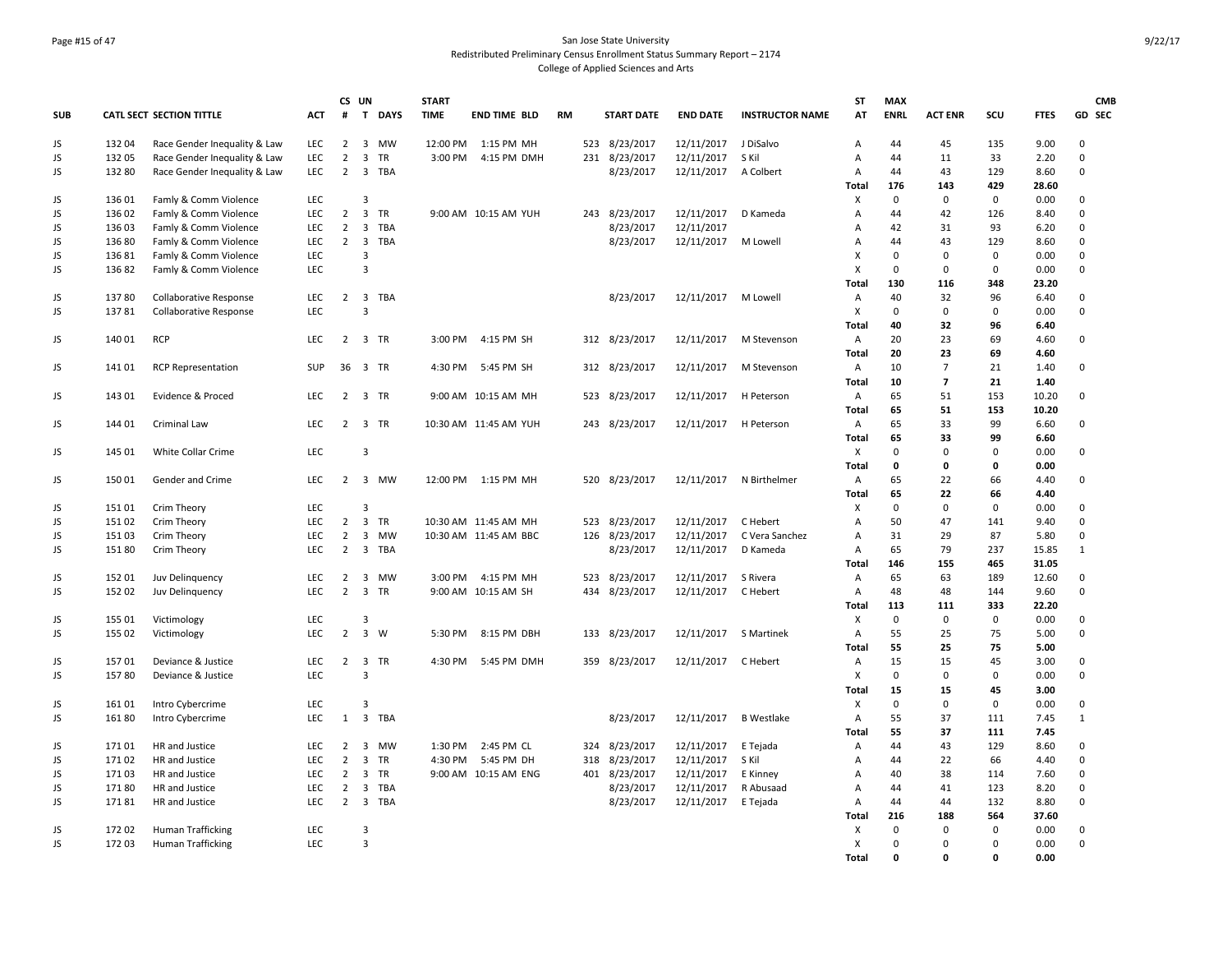### Page #16 of 47 San Jose State University Redistributed Preliminary Census Enrollment Status Summary Report – 2174 College of Applied Sciences and Arts

|            |        |                                 |            | CS UN          |                                       | <b>START</b> |                        |           |                   |                 |                        | <b>ST</b>      | <b>MAX</b>     |                |              |               | <b>CMB</b>     |
|------------|--------|---------------------------------|------------|----------------|---------------------------------------|--------------|------------------------|-----------|-------------------|-----------------|------------------------|----------------|----------------|----------------|--------------|---------------|----------------|
| <b>SUB</b> |        | <b>CATL SECT SECTION TITTLE</b> | <b>ACT</b> | #              | T DAYS                                | <b>TIME</b>  | <b>END TIME BLD</b>    | <b>RM</b> | <b>START DATE</b> | <b>END DATE</b> | <b>INSTRUCTOR NAME</b> | AT             | <b>ENRL</b>    | <b>ACT ENR</b> | SCU          | <b>FTES</b>   | GD SEC         |
| JS         | 179 01 | HR Pract and Sem                | LEC        |                | $\overline{3}$                        |              |                        |           |                   |                 |                        | Χ              | $\mathbf 0$    | $\mathbf 0$    | $\mathbf 0$  | 0.00          | 0              |
| JS         | 17902  | HR Pract and Sem                | <b>LEC</b> | $\overline{2}$ | 3 TR                                  |              | 10:30 AM 11:45 AM MH   |           | 526 8/23/2017     | 12/11/2017      | E Kinney               | Α              | 22             | 16             | 48           | 3.20          | 0              |
|            |        |                                 |            |                |                                       |              |                        |           |                   |                 |                        | Total          | 22             | 16             | 48           | 3.20          |                |
| JS         | 180 01 | <b>Indiv Studies</b>            | <b>SUP</b> | 36             | 1 TBA                                 |              |                        |           | 8/23/2017         | 12/11/2017      | V Thompson             | Α              | 1              | 0              | $\mathbf 0$  | 0.00          | 0              |
| JS         | 180 02 | <b>Indiv Studies</b>            | SUP        | 36             | 2 TBA                                 |              |                        |           | 8/23/2017         | 12/11/2017      | V Thompson             | Α              | $\overline{2}$ | $\mathbf 0$    | $\mathbf 0$  | 0.00          | $\mathbf 0$    |
| JS         | 18003  | <b>Indiv Studies</b>            | <b>SUP</b> | 36             | 3 TBA                                 |              |                        |           | 8/23/2017         | 12/11/2017      | V Thompson             | A              | 3              | 5              | 15           | 1.00          | 0              |
|            |        |                                 |            |                |                                       |              |                        |           |                   |                 |                        | Total          | 6              | 5              | 15           | 1.00          |                |
| JS         | 18101  | Internship in JS                | SUP        | 36             | 3 TBA                                 |              |                        |           | 8/23/2017         | 12/11/2017      | A De Giorgi            | Α              | 10             | $\overline{7}$ | 21           | 1.40          | 0              |
| JS         | 18102  | Internship in JS                | SUP        | 36             | 6 TBA                                 |              |                        |           | 8/23/2017         | 12/11/2017      | A De Giorgi            | Α              | $\overline{2}$ | $\Omega$       | $\mathbf 0$  | 0.00          | 0              |
| JS         | 18103  | Internship in JS                | SUP        | 36             | 3 TBA                                 |              |                        |           | 8/23/2017         | 12/11/2017      | V Thompson             | Α              | 10             | $\overline{7}$ | 21           | 1.40          | 0              |
| JS         | 18104  | Internship in JS                | SUP        | 36             | 6<br>TBA                              |              |                        |           | 8/23/2017         | 12/11/2017      | V Thompson             | Α              | $\overline{2}$ | $\Omega$       | $\mathbf 0$  | 0.00          | $\mathbf 0$    |
| JS         | 18105  | Internship in JS                | SUP        | 36             | 3 TBA                                 |              |                        |           | 8/23/2017         | 12/11/2017      | C Hebert               | Α              | 10             | $\overline{7}$ | 21           | 1.40          | $\mathbf 0$    |
| JS         | 18106  | Internship in JS                | <b>SUP</b> | 36             | 6 TBA                                 |              |                        |           | 8/23/2017         | 12/11/2017      | C Hebert               | Α              | $\overline{2}$ | 0              | $\mathbf 0$  | 0.00          | 0              |
| JS         | 18107  | Internship in JS                | SUP        | 36             | 3 TBA                                 |              |                        |           | 8/23/2017         | 12/11/2017      | S Ghatak               | А              | 10             | $\overline{3}$ | 9            | 0.60          | 0              |
| JS         | 18108  | Internship in JS                | <b>SUP</b> | 36             | 6 TBA                                 |              |                        |           | 8/23/2017         | 12/11/2017      | S Ghatak               | A              | $\overline{2}$ | $\Omega$       | $\Omega$     | 0.00          | $\mathbf 0$    |
| JS         | 18109  | Internship in JS                | SUP        | 36             | 3 TBA                                 |              |                        |           | 8/23/2017         | 12/11/2017      | Y Yuan                 | Α              | 10             | 3              | 9            | 0.60          | $\mathbf 0$    |
| JS         | 181 10 | Internship in JS                | SUP        | 36             | 6<br>TBA                              |              |                        |           | 8/23/2017         | 12/11/2017      | Y Yuan                 | $\overline{A}$ | $\overline{2}$ | 0              | $\mathbf 0$  | 0.00          | 0              |
| JS         | 181 11 | Internship in JS                | SUP        | 36             | $\overline{\mathbf{3}}$<br>TBA        |              |                        |           | 8/23/2017         | 12/11/2017      | S Lee                  | Α              | 10             | 4              | 12           | 0.80          | $\mathbf 0$    |
| JS         | 181 12 | Internship in JS                | SUP        | 36             | 6<br>TBA                              |              |                        |           | 8/23/2017         | 12/11/2017      | S Lee                  | $\overline{A}$ | $\overline{2}$ | $\Omega$       | $\mathbf 0$  | 0.00          | $\mathbf 0$    |
| JS         | 181 13 | Internship in JS                | <b>SUP</b> | 36             | 3 TBA                                 |              |                        |           | 8/23/2017         | 12/11/2017      | S Bolton               | Α              | 10             | 5              | 15           | 1.00          | 0              |
| JS         | 181 14 | Internship in JS                | <b>SUP</b> | 36             | 6 TBA                                 |              |                        |           | 8/23/2017         | 12/11/2017      | S Bolton               | $\overline{A}$ | 5              | $\mathbf 0$    | $\mathbf 0$  | 0.00          | $\mathbf 0$    |
| JS         | 181 15 | Internship in JS                | <b>SUP</b> | 36             | $\overline{\mathbf{3}}$<br>TBA        |              |                        |           | 8/23/2017         | 12/11/2017      | J Halushka             | Α              | 10             | 5              | 15           | 1.00          | $\mathbf 0$    |
| JS         | 181 16 | Internship in JS                | SUP        | 36             | 6 TBA                                 |              |                        |           | 8/23/2017         | 12/11/2017      | J Halushka             | Α              | $\overline{2}$ | $\Omega$       | $\Omega$     | 0.00          | 0              |
| JS         | 181 17 | Internship in JS                | SUP        | 36             | 3 TBA                                 |              |                        |           | 8/23/2017         | 12/11/2017      | E Adams                | A              | 10             | $\overline{3}$ | 9            | 0.60          | 0              |
| JS         | 181 18 | Internship in JS                | SUP        | 36             | $\overline{\mathbf{3}}$<br>TBA        |              |                        |           | 8/23/2017         | 12/11/2017      | E Adams                | Α              | 10             | $\Omega$       | $\mathbf 0$  | 0.00          | $\mathbf 0$    |
| JS         | 181 19 | Internship in JS                | SUP        | 36             | $\overline{\mathbf{3}}$<br><b>TBA</b> |              |                        |           | 8/23/2017         | 12/11/2017      | E Kinney               | $\overline{A}$ | 10             | 4              | 12           | 0.80          | $\mathbf 0$    |
| JS         | 181 20 | Internship in JS                | <b>SUP</b> | 36             | 3 TBA                                 |              |                        |           | 8/23/2017         | 12/11/2017      | S Kil                  | Α              | 10             | $\overline{4}$ | 12           | 0.80          | 0              |
| JS         | 18901  | Sen Sem Cont Prob               | <b>SEM</b> | 5              | 3<br><b>MW</b>                        |              | 10:30 AM 11:45 AM SPXC |           | 152 8/23/2017     | 12/11/2017      | A De Giorgi            | Total<br>Α     | 139<br>27      | 52<br>23       | 156<br>69    | 10.40<br>4.60 | 0              |
| JS         | 18902  | Sen Sem Cont Prob               | SEM        | 5              | $\overline{3}$<br>MW                  |              | 12:00 PM 1:15 PM CL    |           | 218 8/23/2017     | 12/11/2017      | G Woods                | Α              | 27             | 12             | 36           | 2.40          | $\Omega$       |
| JS         | 18903  | Sen Sem Cont Prob               | <b>SEM</b> |                | $\overline{3}$                        |              |                        |           |                   |                 |                        | X              | $\mathbf 0$    | 0              | $\mathbf 0$  | 0.00          | 0              |
| JS         | 18904  | Sen Sem Cont Prob               | <b>SEM</b> |                | $\mathbf{a}$                          |              |                        |           |                   |                 |                        | X              | $\Omega$       | $\mathbf 0$    | $\mathbf 0$  | 0.00          | 0              |
| JS         | 189 05 | Sen Sem Cont Prob               | <b>SEM</b> | 5              | 3 TR                                  | 3:00 PM      | 4:15 PM MH             |           | 523 8/23/2017     | 12/11/2017      | H Peterson             | $\overline{A}$ | 50             | 19             | 57           | 3.80          | $\mathbf 0$    |
| JS         | 189 06 | Sen Sem Cont Prob               | <b>SEM</b> |                | $\overline{3}$                        |              |                        |           |                   |                 |                        | X              | $\mathbf 0$    | $\mathsf 0$    | $\mathbf 0$  | 0.00          | $\mathbf 0$    |
|            |        |                                 |            |                |                                       |              |                        |           |                   |                 |                        | Total          | 104            | 54             | 162          | 10.80         |                |
| JS         | 201 01 | Just-Soc-Theory                 | <b>SEM</b> | 5              | 3 W                                   | 4:30 PM      | 7:15 PM MH             |           | 526 8/23/2017     | 12/11/2017      | A De Giorgi            | Α              | 16             | $\overline{7}$ | 21           | 1.75          | $\overline{7}$ |
|            |        |                                 |            |                |                                       |              |                        |           |                   |                 |                        | <b>Total</b>   | 16             | $\overline{7}$ | 21           | 1.75          |                |
| JS         | 202 01 | Surv-Res-Methods                | <b>SEM</b> |                | 3                                     |              |                        |           |                   |                 |                        | X              | $\mathbf 0$    | 0              | $\mathbf 0$  | 0.00          | 0              |
| JS         | 20202  | Surv-Res-Methods                | <b>SEM</b> | 5              | $\overline{3}$<br>M                   | 4:30 PM      | 7:15 PM MH             |           | 526 8/23/2017     | 12/11/2017      | Y Yuan                 | A              | 16             | 6              | 18           | 1.50          | 6              |
|            |        |                                 |            |                |                                       |              |                        |           |                   |                 |                        | Total          | 16             | 6              | 18           | 1.50          |                |
| JS         | 207 01 | Sem Qual Rsc                    | SEM        | 5              | 3 R                                   |              | 4:30 PM 7:15 PM MH     |           | 526 8/23/2017     | 12/11/2017      | J Halushka             | Α              | 16             | 8              | 24           | 2.00          | 8              |
|            |        |                                 |            |                |                                       |              |                        |           |                   |                 |                        | Total          | 16             | 8              | 24           | 2.00          |                |
| JS         | 218 01 | Imm, Law, Just                  | <b>SEM</b> |                | $\overline{3}$                        |              |                        |           |                   |                 |                        | х              | $\Omega$       | $\Omega$       | $\mathbf 0$  | 0.00          | 0              |
|            |        |                                 |            |                |                                       |              |                        |           |                   |                 |                        | Total          | 0              | $\mathbf 0$    | 0            | 0.00          |                |
| JS         | 221 01 | Deviance-Soc-Contr              | SEM        | 5              | 3 F                                   | 1:00 PM      | 3:45 PM MH             |           | 526 8/23/2017     | 12/11/2017      | V Thompson             | Α              | 16             | 6              | 18           | 1.50          | 6              |
|            |        |                                 |            |                |                                       |              |                        |           |                   |                 |                        | <b>Total</b>   | 16             | 6              | 18           | 1.50          |                |
| JS         | 265 01 | Compa Crim Jus Sys              | <b>SEM</b> |                | 3                                     |              |                        |           |                   |                 |                        | х              | $\mathbf 0$    | $\mathbf 0$    | $\mathbf{0}$ | 0.00          | 0              |
| JS         | 265 02 | Compa Crim Jus Sys              | SEM        | 5              | 3 <sub>T</sub>                        | 4:30 PM      | 7:15 PM MH             |           | 526 8/23/2017     | 12/11/2017      | E Adams                | Α              | 16             | $\overline{4}$ | 12           | 1.00          | 4              |
|            |        |                                 |            |                |                                       |              |                        |           |                   |                 |                        | <b>Total</b>   | 16             | 4              | 12           | 1.00          |                |
| JS         | 28101  | Justice Practicum               | <b>SUP</b> | 25             | 3 TBA                                 |              |                        |           | 8/23/2017         | 12/11/2017      | N Jolly                | Α              | 6              | $\Omega$       | $\Omega$     | 0.00          | 0              |
| JS         | 28102  | Justice Practicum               | <b>SUP</b> | 25             | 3 TBA                                 |              |                        |           | 8/23/2017         | 12/11/2017      | C Vera Sanchez         | $\overline{A}$ | 6              | $\Omega$       | $\Omega$     | 0.00          | $\mathbf 0$    |
|            |        |                                 |            |                |                                       |              |                        |           |                   |                 |                        | Total          | 12             | <sup>n</sup>   | Û            | 0.00          |                |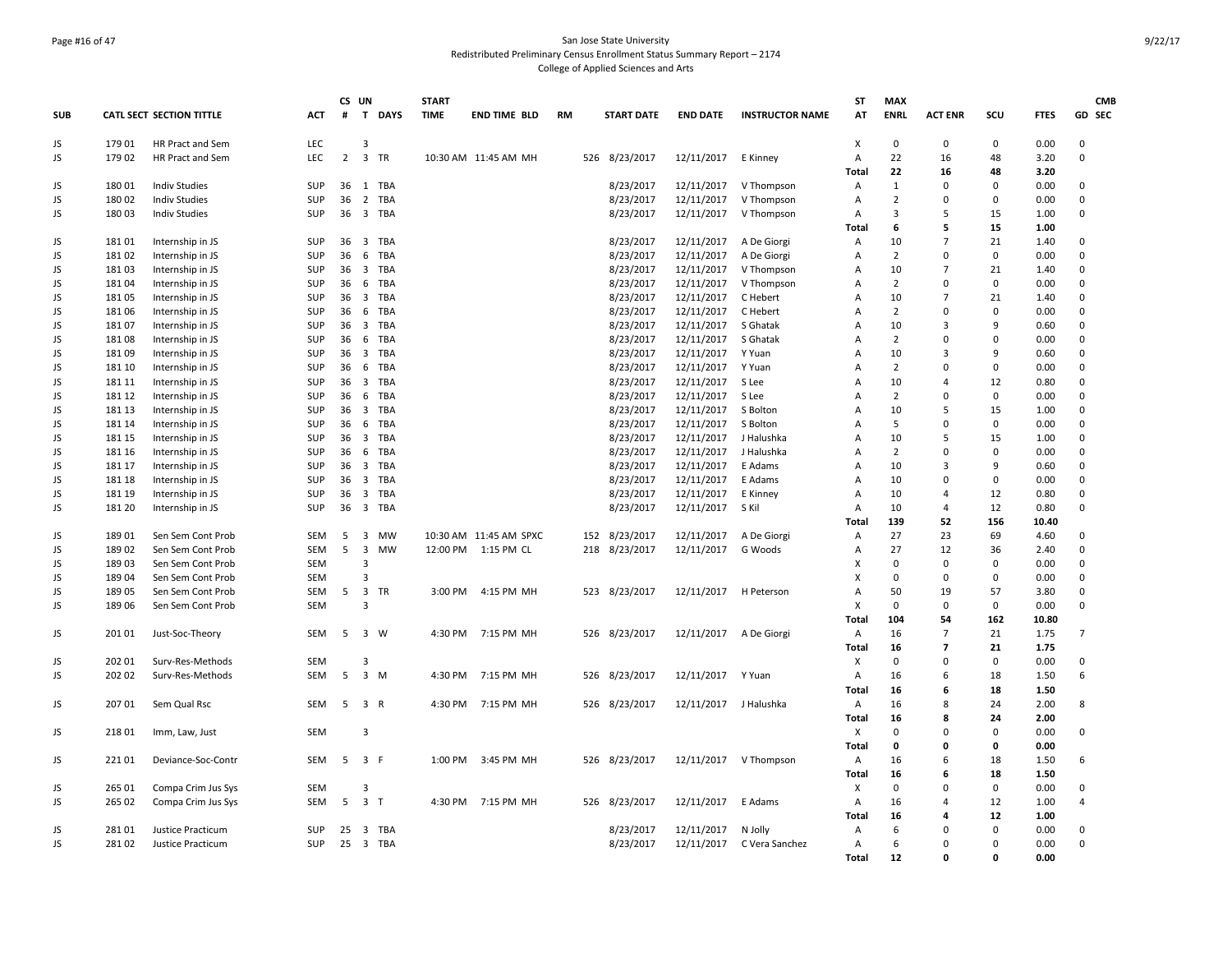### Page #17 of 47 San Jose State University Redistributed Preliminary Census Enrollment Status Summary Report – 2174 College of Applied Sciences and Arts

|            |        |                                 |            |      | CS UN       | <b>START</b> |                     |    |                   |                 |                              | <b>ST</b> | MAX          |                |              |             | <b>CMB</b>    |
|------------|--------|---------------------------------|------------|------|-------------|--------------|---------------------|----|-------------------|-----------------|------------------------------|-----------|--------------|----------------|--------------|-------------|---------------|
| <b>SUB</b> |        | <b>CATL SECT SECTION TITTLE</b> | <b>ACT</b> |      | <b>DAYS</b> | <b>TIME</b>  | <b>END TIME BLD</b> | RM | <b>START DATE</b> | <b>END DATE</b> | <b>INSTRUCTOR NAME</b>       | AT        | <b>ENRL</b>  | <b>ACT ENR</b> | scu          | <b>FTES</b> | <b>GD SEC</b> |
| JS         | 29701  | Prgm Eval Proj                  | SUP        |      | 25 3 TBA    |              |                     |    | 8/23/2017         | 12/11/2017      | C Vera Sanchez               | A         |              | $\Omega$       | $\mathbf{0}$ | 0.00        | $\mathbf 0$   |
|            |        |                                 |            |      |             |              |                     |    |                   |                 |                              | Total     |              | 0              | 0            | 0.00        |               |
| JS         | 298 01 | Special Study                   | <b>SUP</b> | - 25 | 1 TBA       |              |                     |    | 8/23/2017         | 12/11/2017      | C Vera Sanchez               | A         | $\Omega$     |                |              | 0.08        |               |
| JS         | 298 02 | Special Study                   | <b>SUP</b> |      | 25 2 TBA    |              |                     |    | 8/23/2017         | 12/11/2017      | C Vera Sanchez               | A         | $\Omega$     | $\Omega$       | $\mathbf{0}$ | 0.00        | 0             |
| JS         | 29803  | Special Study                   | <b>SUP</b> |      | 25 3 TBA    |              |                     |    | 8/23/2017         | 12/11/2017      | C Vera Sanchez               | A         | $\Omega$     |                | 6            | 0.50        | -2            |
|            |        |                                 |            |      |             |              |                     |    |                   |                 |                              | Total     | $\mathbf{o}$ | 3              | 7            | 0.58        |               |
| JS         | 299 01 | Masters Thesis                  | <b>SUP</b> | 25   | 3 TBA       |              |                     |    | 8/23/2017         | 12/11/2017      | C Vera Sanchez               | A         |              |                |              | 0.25        |               |
| JS         | 299 02 | <b>Masters Thesis</b>           | <b>SUP</b> |      | 25 6 TBA    |              |                     |    | 8/23/2017         | 12/11/2017      | C Vera Sanchez               | A         |              | $\Omega$       | $\mathbf{0}$ | 0.00        | $\mathbf 0$   |
|            |        |                                 |            |      |             |              |                     |    |                   |                 |                              | Total     | 5            |                | 3            | 0.25        |               |
|            |        |                                 |            |      |             |              |                     |    |                   |                 | <b>Justice Studies Total</b> |           | 3584         | 2642           | 7606         | 510.90      |               |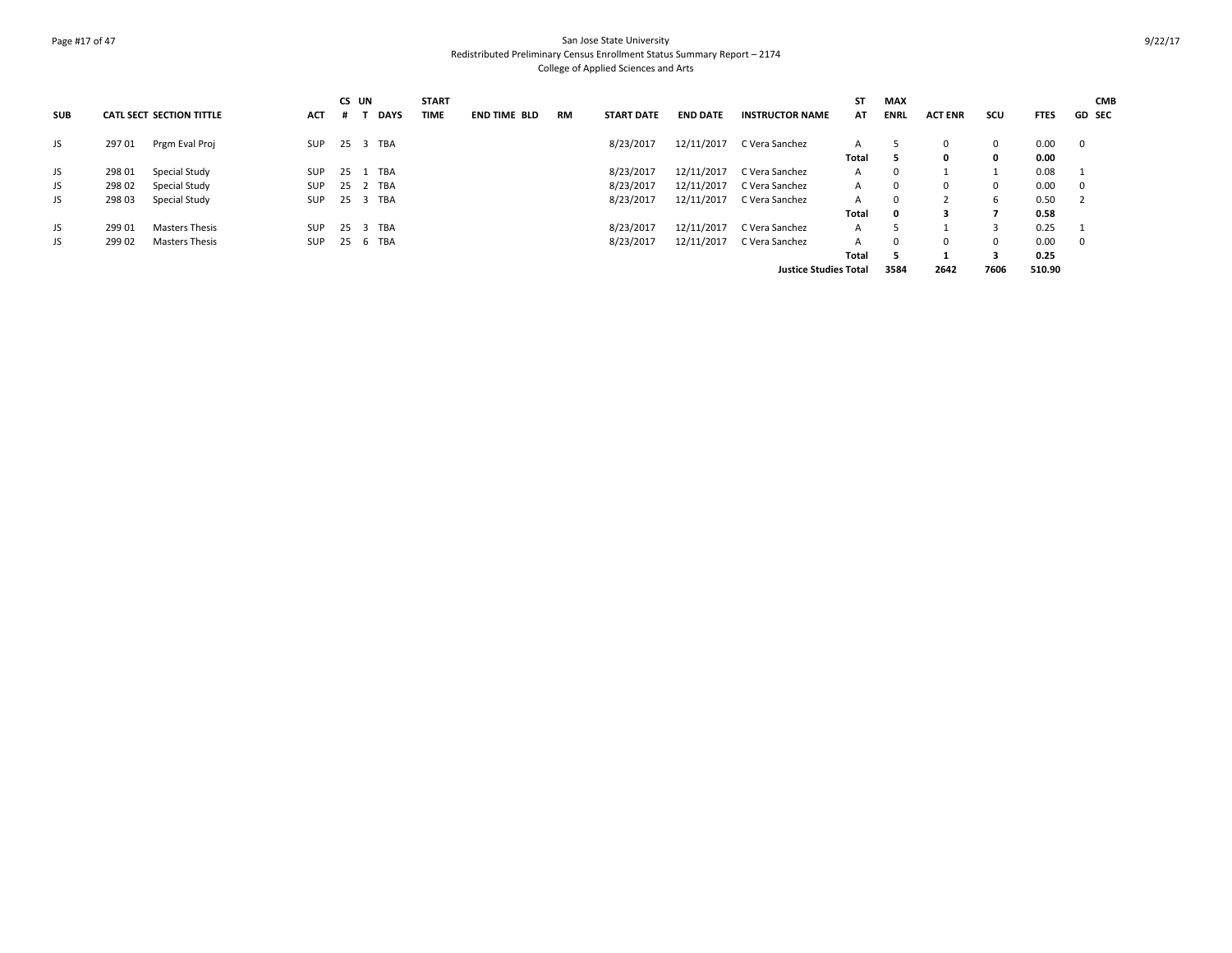### Page #18 of 47 San Jose State University Redistributed Preliminary Census Enrollment Status Summary Report – 2174 College of Applied Sciences and Arts

| <b>SUB</b>  |        | <b>CATL SECT SECTION TITTLE</b> | <b>ACT</b>        | #              | CS UN                            | T DAYS          | <b>START</b><br><b>TIME</b> | <b>END TIME BLD</b>                           | <b>RM</b> |     | <b>START DATE</b>          | <b>END DATE</b>          | <b>INSTRUCTOR NAME</b> | <b>ST</b><br>AT | <b>MAX</b><br><b>ENRL</b> | <b>ACT ENR</b> | SCU      | <b>FTES</b>  | <b>CMB</b><br>GD SEC |
|-------------|--------|---------------------------------|-------------------|----------------|----------------------------------|-----------------|-----------------------------|-----------------------------------------------|-----------|-----|----------------------------|--------------------------|------------------------|-----------------|---------------------------|----------------|----------|--------------|----------------------|
| Kinesiology |        |                                 |                   |                |                                  |                 |                             |                                               |           |     |                            |                          |                        |                 |                           |                |          |              |                      |
| KIN         | 101    | <b>Adapted Phys Activities</b>  | ACT               |                | 11 1 TR                          |                 |                             | 9:30 AM 10:20 AM YUH                          |           |     | 126 8/23/2017              | 12/11/2017               | E Siebert              | Α               | 10                        | 6              | 6        | 0.40         | 0                    |
|             |        |                                 |                   |                |                                  |                 |                             |                                               |           |     |                            |                          |                        | Total           | 10                        | 6              | 6        | 0.40         |                      |
| <b>KIN</b>  | 2A 01  | <b>Begin Swimming</b>           | ACT               | 11             | 1 MW                             | MW              | 8:30 AM                     | 9:20 AM SPXE                                  |           | 180 | 8/23/2017                  | 12/11/2017               | C May                  | Α               | 25<br>25                  | 24             | 24<br>21 | 1.60         | 0                    |
| <b>KIN</b>  | 2A 02  | <b>Begin Swimming</b>           | ACT<br><b>ACT</b> | 11             | <sup>1</sup><br>11 1 TR          |                 |                             | 9:30 AM 10:20 AM SPXE                         |           | 180 | 8/23/2017                  | 12/11/2017               | K Thompson             | Α               | 25                        | 21<br>21       | 21       | 1.40<br>1.40 | 0<br>$\Omega$        |
| <b>KIN</b>  | 2A 03  | <b>Begin Swimming</b>           |                   |                |                                  |                 |                             | 8:30 AM 9:20 AM SPXE<br>9:30 AM 10:20 AM SPXE |           |     | 180 8/23/2017<br>8/23/2017 | 12/11/2017<br>12/11/2017 | C May                  | Α               | 25                        | 26             | 26       |              | 0                    |
| <b>KIN</b>  | 2A 04  | <b>Begin Swimming</b>           | ACT<br><b>ACT</b> | 11<br>11       | $\overline{1}$<br>$\overline{1}$ | TR<br><b>TR</b> |                             | 10:30 AM 11:20 AM SPXE                        |           | 180 |                            |                          | K Bruga                | Α               | 25                        | 25             | 25       | 1.73<br>1.67 | 0                    |
| <b>KIN</b>  | 2A 05  | <b>Begin Swimming</b>           |                   |                |                                  |                 |                             |                                               |           | 180 | 8/23/2017                  | 12/11/2017               | K Bruga                | Α               | 25                        | 25             | 25       |              | $\mathbf 0$          |
| <b>KIN</b>  | 2A 06  | <b>Begin Swimming</b>           | <b>ACT</b>        | 11             | 1 MW                             |                 |                             | 11:30 AM 12:20 PM SPXE                        |           | 180 | 8/23/2017                  | 12/11/2017               | C May                  | Α               |                           |                |          | 1.67         |                      |
| <b>KIN</b>  | 2A 07  | <b>Begin Swimming</b>           | ACT               | 11             | $\overline{1}$                   | TR              |                             | 11:30 AM 12:20 PM SPXE                        |           | 180 | 8/23/2017                  | 12/11/2017               | C May                  | Α               | 25                        | 27             | 27       | 1.80         | $\mathbf 0$          |
|             |        |                                 |                   |                |                                  |                 |                             |                                               |           |     |                            |                          |                        | <b>Total</b>    | 175                       | 169            | 169      | 11.27        |                      |
| <b>KIN</b>  | 2B 01  | Inter Swimming                  | ACT               |                | 11 1 MW                          |                 |                             | 10:30 AM 11:20 AM SPXE                        |           |     | 180 8/23/2017              | 12/11/2017               | C May                  | Α               | 15                        | 18             | 18       | 1.20         | 0                    |
|             |        |                                 |                   |                |                                  |                 |                             |                                               |           |     |                            |                          |                        | Total           | 15                        | 18             | 18       | 1.20         |                      |
| <b>KIN</b>  | 2C01   | Adv Swim                        | <b>ACT</b>        |                | 11  1  MW                        |                 |                             | 10:30 AM 11:20 AM SPXE                        |           | 180 | 8/23/2017                  | 12/11/2017               | C May                  | Α               | 10                        | 10             | 10       | 0.67         | 0                    |
|             |        |                                 |                   |                |                                  |                 |                             |                                               |           |     |                            |                          |                        | Total           | 10                        | 10             | 10       | 0.67         |                      |
| <b>KIN</b>  | 801    | Scuba Diving                    | LEC               | $\overline{2}$ | $\overline{2}$                   | W               | 6:00 PM                     | 8:30 PM SPXE                                  |           |     | 163 8/23/2017              | 12/11/2017               | F Barry                | Α               | 25                        | 22             | 22       | 2.93         | 0                    |
| <b>KIN</b>  | 802    | Scuba Diving                    | LAB               | 16             | $\mathbf 0$                      | TBA             |                             | SPXE                                          |           | 180 | 8/23/2017                  | 12/11/2017               | F Barry                | Α               | 25                        | 22             | 22       | 0.00         | 0                    |
| <b>KIN</b>  | 803    | Scuba Diving                    | <b>LEC</b>        | $\overline{2}$ | $\overline{2}$                   | $\mathsf{R}$    | 6:00 PM                     | 8:30 PM SPXE                                  |           | 163 | 8/23/2017                  | 12/11/2017               | F Barry                | Α               | 25                        | 18             | 18       | 2.40         | $\Omega$             |
| <b>KIN</b>  | 804    | Scuba Diving                    | LAB               | 16             | $\mathbf 0$                      | <b>TBA</b>      |                             | SPXE                                          |           | 180 | 8/23/2017                  | 12/11/2017               | F Barry                | Α               | 25                        | 19             | 19       | 0.00         | $\mathbf 0$          |
|             |        |                                 |                   |                |                                  |                 |                             |                                               |           |     |                            |                          |                        | Total           | 100                       | 81             | 81       | 5.33         |                      |
| KIN         | 13A 01 | Begin Rugby                     | ACT               |                | 11 1 M                           |                 |                             | 9:30 AM 11:20 AM YUH                          |           |     | 106 8/23/2017              | 12/11/2017               | J Fonda                | Α               | 35                        | 26             | 26       | 1.73         | 0                    |
|             |        |                                 |                   |                |                                  |                 |                             |                                               |           |     |                            |                          |                        | Total           | 35                        | 26             | 26       | 1.73         |                      |
| <b>KIN</b>  | 14A 01 | Begin Volleyball                | <b>ACT</b>        | 11             | $\overline{1}$                   | <b>TR</b>       |                             | 11:30 AM 12:20 PM SPXC                        | 107A      |     | 8/23/2017                  | 12/11/2017               | O Crespo               | Α               | 40                        | 41             | 41       | 2.73         | 0                    |
| KIN         | 14A 02 | Begin Volleyball                | ACT               | 11             |                                  | 1 MW            | 12:30 PM                    | 1:20 PM SPXC                                  | 107A      |     | 8/23/2017                  | 12/11/2017               | C May                  | Α               | 40                        | 42             | 42       | 2.80         | 0                    |
| <b>KIN</b>  | 14A 03 | Begin Volleyball                | ACT               | 11             | $\overline{1}$                   | MW              | 1:30 PM                     | 2:20 PM SPXC                                  | 107A      |     | 8/23/2017                  | 12/11/2017               | K Li                   | Α               | 40                        | 39             | 39       | 2.60         | 0                    |
| <b>KIN</b>  | 14A 04 | Begin Volleyball                | <b>ACT</b>        |                | 11 1 MW                          |                 | 2:30 PM                     | 3:20 PM SPXC                                  | 107A      |     | 8/23/2017                  | 12/11/2017               | K Li                   | Α               | 40                        | 40             | 40       | 2.67         | 0                    |
| KIN         | 14A 05 | Begin Volleyball                | ACT               | 11             | 1                                | TR              | 1:30 PM                     | 2:20 PM SPXC                                  | 107A      |     | 8/23/2017                  | 12/11/2017               | O Crespo               | Α               | 40                        | 40             | 40       | 2.67         | 0                    |
| KIN         | 14A 06 | Begin Volleyball                | <b>ACT</b>        | 11             | 1 MW                             |                 |                             | 11:30 AM 12:20 PM SPXC                        | 107A      |     | 8/23/2017                  | 12/11/2017               | O Crespo               | A               | 40                        | 40             | 40       | 2.67         | $\Omega$             |
|             |        |                                 |                   |                |                                  |                 |                             |                                               |           |     |                            |                          |                        | Total           | 240                       | 242            | 242      | 16.13        |                      |
| <b>KIN</b>  | 14B01  | Inter Volleyball                | ACT               | 11             | 1                                | MW              |                             | 10:30 AM 11:20 AM SPXC                        | 107A      |     | 8/23/2017                  | 12/11/2017               | R Montgomery           | Α               | 40                        | 42             | 42       | 2.80         | 0                    |
| <b>KIN</b>  | 14B02  | Inter Volleyball                | <b>ACT</b>        | 11             | $\mathbf{1}$                     | TR              | 12:30 PM                    | 1:20 PM SPXC                                  | 107A      |     | 8/23/2017                  | 12/11/2017               | O Crespo               | Α               | 40                        | 40             | 40       | 2.67         | 0                    |
| <b>KIN</b>  | 14B03  | Inter Volleyball                | <b>ACT</b>        |                | 11 1 F                           |                 | 11:30 AM                    | 1:20 PM SPXC                                  | 107A      |     | 8/23/2017                  | 12/11/2017               | M Watson               | Α               | 40                        | 39             | 39       | 2.62         | $\mathbf{1}$         |
|             |        |                                 |                   |                |                                  |                 |                             |                                               |           |     |                            |                          |                        | Total           | 120                       | 121            | 121      | 8.08         |                      |
| KIN         | 14C 01 | Adv Volleyball                  | ACT               |                | 11 1 TR                          |                 | 2:30 PM                     | 3:20 PM SPXC                                  | 107A      |     | 8/23/2017                  | 12/11/2017               | O Crespo               | Α               | 40                        | 34             | 34       | 2.27         | 0                    |
|             |        |                                 |                   |                |                                  |                 |                             |                                               |           |     |                            |                          |                        | Total           | 40                        | 34             | 34       | 2.27         |                      |
| <b>KIN</b>  | 15A 01 | Beg Basketball                  | <b>ACT</b>        | 11             | $\overline{1}$                   | MW              | 8:30 AM                     | 9:20 AM YUH                                   |           |     | 106 8/23/2017              | 12/11/2017               | S Butler               | Α               | 24                        | 22             | 22       | 1.47         | 0                    |
| <b>KIN</b>  | 15A 02 | Beg Basketball                  | <b>ACT</b>        | 11             | $\overline{1}$                   | TR              |                             | 9:30 AM 10:20 AM YUH                          |           | 106 | 8/23/2017                  | 12/11/2017               | S Butler               | Α               | 24                        | 24             | 24       | 1.60         | 0                    |
| <b>KIN</b>  | 15A03  | Beg Basketball                  | <b>ACT</b>        | 11             | $\overline{1}$                   | TR              |                             | 10:30 AM 11:20 AM YUH                         |           | 106 | 8/23/2017                  | 12/11/2017               | C May                  | Α               | 24                        | 24             | 24       | 1.60         | $\Omega$             |
| <b>KIN</b>  | 15A 04 | Beg Basketball                  | <b>ACT</b>        | 11 1           |                                  | <b>TR</b>       | 8:30 AM                     | 9:20 AM YUH                                   |           | 106 | 8/23/2017                  | 12/11/2017               | H Pai                  | Α               | 24                        | 23             | 23       | 1.53         | 0                    |
| <b>KIN</b>  | 15A 05 | Beg Basketball                  | <b>ACT</b>        | 11             | $\overline{1}$                   | TR              |                             | 11:30 AM 12:20 PM YUH                         |           | 106 | 8/23/2017                  | 12/11/2017               | H Pai                  | Α               | 24                        | 22             | 22       | 1.47         | 0                    |
| <b>KIN</b>  | 15A 06 | Beg Basketball                  | <b>ACT</b>        | 11             | 1 MW                             |                 |                             | 10:30 AM 11:20 AM YUH                         |           | 106 | 8/23/2017                  | 12/11/2017               | H Stadnikia            | Α               | 24                        | 24             | 24       | 1.60         | 0                    |
|             |        |                                 |                   |                |                                  |                 |                             |                                               |           |     |                            |                          |                        | Total           | 144                       | 139            | 139      | 9.27         |                      |
| KIN         | 15B01  | Int Basketball                  | <b>ACT</b>        |                | 11 1 MW                          |                 |                             | 9:30 AM 10:20 AM YUH                          |           |     | 106 8/23/2017              | 12/11/2017               | S Butler               | Α               | 24                        | 24             | 24       | 1.60         | 0                    |
|             |        |                                 |                   |                |                                  |                 |                             |                                               |           |     |                            |                          |                        | Total           | 24                        | 24             | 24       | 1.60         |                      |
| <b>KIN</b>  | 18A01  | Beg Handball                    | ACT               |                | 11 1 W                           |                 |                             | 6:00 PM 7:50 PM EC                            | RQB       |     | 8/23/2017                  | 12/11/2017               | T Urquhart             | Α               | 20                        | 22             | 22       | 1.48         | 1                    |
|             |        |                                 |                   |                |                                  |                 |                             |                                               |           |     |                            |                          |                        | Total           | 20                        | 22             | 22       | 1.48         |                      |
| <b>KIN</b>  | 19A 01 | <b>Begin Soccer</b>             | <b>ACT</b>        | 11             | 1 W                              |                 |                             | 9:30 AM 11:20 AM YUH                          |           | 106 | 8/23/2017                  | 12/11/2017               | M Behler               | Α               | 30                        | 33             | 33       | 2.20         | 0                    |
| <b>KIN</b>  | 19A 02 | <b>Begin Soccer</b>             | <b>ACT</b>        | 11             | $1$ T                            |                 |                             | 8:30 AM 10:20 AM YUH                          |           | 106 | 8/23/2017                  | 12/11/2017               | M Behler               | Α               | 30                        | 28             | 28       | 1.87         | $\mathbf 0$          |
| <b>KIN</b>  | 19A 03 | <b>Begin Soccer</b>             | <b>ACT</b>        |                | 11 1 T                           |                 |                             | 10:30 AM 12:20 PM YUH                         |           |     | 106 8/23/2017              | 12/11/2017               | M Behler               | Α               | 30                        | 32             | 32       | 2.13         | 0                    |
|             |        |                                 |                   |                |                                  |                 |                             |                                               |           |     |                            |                          |                        | Total           | 90                        | 93             | 93       | 6.20         |                      |
| <b>KIN</b>  | 20A 01 | Begin Badminton                 | ACT               |                | 11 1 F                           |                 |                             | 8:30 AM 10:20 AM SPXC                         | 107B      |     | 8/23/2017                  | 12/11/2017               | L Cai                  | $\overline{A}$  | 24                        | 32             | 32       | 2.15         | $\mathbf{1}$         |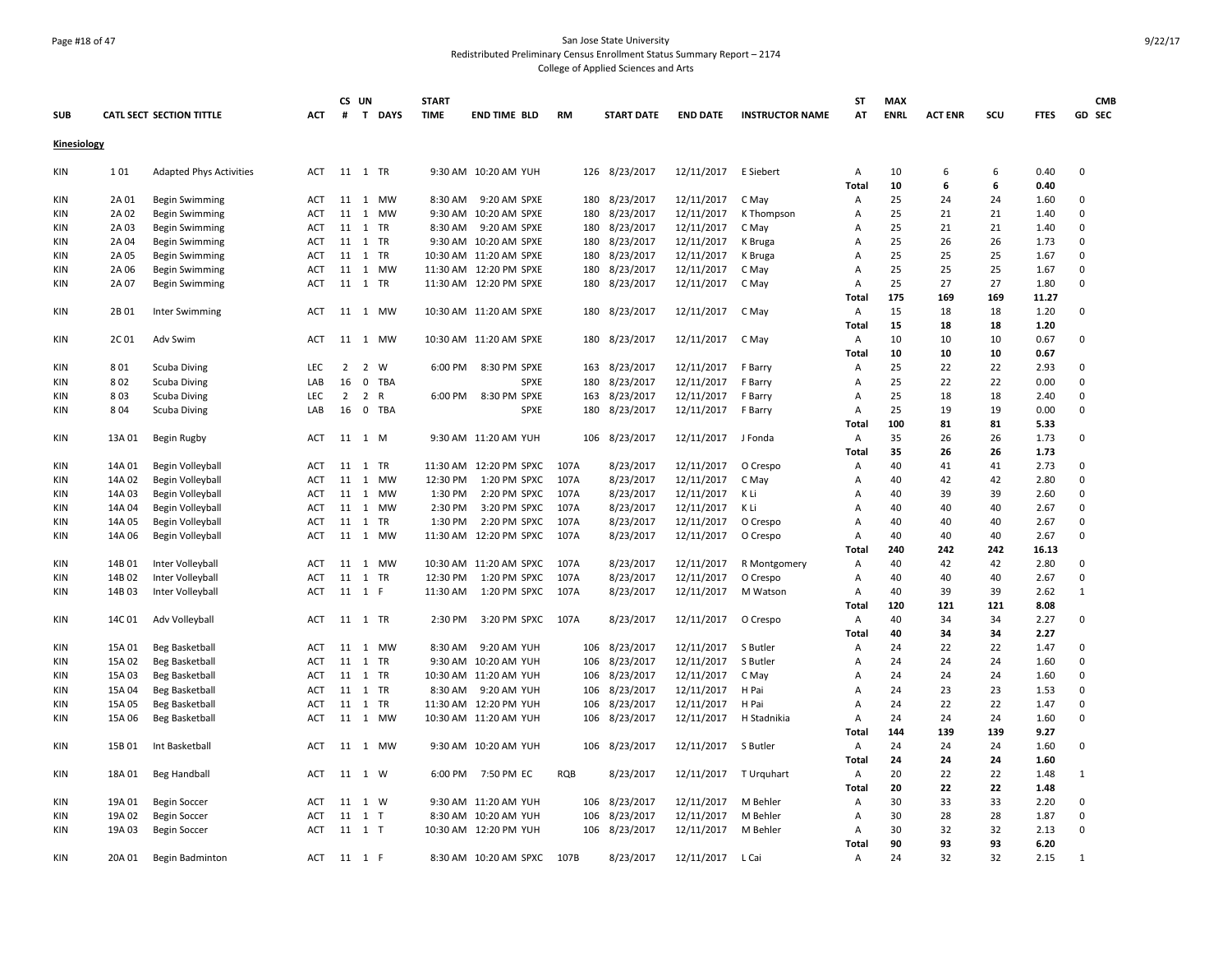### Page #19 of 47 San Jose State University Redistributed Preliminary Census Enrollment Status Summary Report – 2174 College of Applied Sciences and Arts

|            |        |                                 |            | CS UN |                             | <b>START</b> |                        |            |                   |                    |                        | <b>ST</b>      | <b>MAX</b>  |                |             |             | <b>CMB</b>  |
|------------|--------|---------------------------------|------------|-------|-----------------------------|--------------|------------------------|------------|-------------------|--------------------|------------------------|----------------|-------------|----------------|-------------|-------------|-------------|
| <b>SUB</b> |        | <b>CATL SECT SECTION TITTLE</b> | <b>ACT</b> | #     | $\mathbf{T}$<br><b>DAYS</b> | <b>TIME</b>  | <b>END TIME BLD</b>    | <b>RM</b>  | <b>START DATE</b> | <b>END DATE</b>    | <b>INSTRUCTOR NAME</b> | AT             | <b>ENRL</b> | <b>ACT ENR</b> | SCU         | <b>FTES</b> | GD SEC      |
| KIN        | 20A 02 | Begin Badminton                 | <b>ACT</b> |       | 11  1  MW                   | 8:30 AM      | 9:20 AM SPXC           | 107B       | 8/23/2017         | 12/11/2017         | L Cai                  | Α              | 24          | 28             | 28          | 1.87        | $\Omega$    |
| KIN        | 20A 03 | Begin Badminton                 | ACT        |       | 11 1 TR                     | 8:30 AM      | 9:20 AM SPXC           | 107B       | 8/23/2017         | 12/11/2017         | L Cai                  | Α              | 24          | 29             | 29          | 1.93        | $\mathbf 0$ |
| KIN        | 20A 04 | Begin Badminton                 | ACT        |       | 11 1 TR                     |              | 9:30 AM 10:20 AM SPXC  | 107B       | 8/23/2017         | 12/11/2017         | L Cai                  | Α              | 24          | 32             | 32          | 2.13        | $\mathbf 0$ |
|            |        |                                 |            |       |                             |              |                        |            |                   |                    |                        | Total          | 96          | 121            | 121         | 8.08        |             |
| KIN        | 20B 01 | Inter Badminton                 | ACT        |       | 11 1 F                      |              | 10:30 AM 12:20 PM SPXC | 107B       | 8/23/2017         | 12/11/2017         | L Cai                  | Α              | 12          | 15             | 15          | 1.02        | 1           |
|            |        |                                 |            |       |                             |              |                        |            |                   |                    |                        | Total          | 12          | 15             | 15          | 1.02        |             |
| KIN        | 20C 01 | Adv Badminton                   | ACT        |       | 11 1 F                      |              | 10:30 AM 12:20 PM SPXC | 107B       | 8/23/2017         | 12/11/2017         | L Cai                  | Α              | 12          | 11             | 11          | 0.73        | 0           |
|            |        |                                 |            |       |                             |              |                        |            |                   |                    |                        | Total          | 12          | 11             | 11          | 0.73        |             |
| KIN        | 22A 01 | Begin Racquetball               | ACT        |       | 11 1 T                      | 6:00 PM      | 7:50 PM EC             | RQB        | 8/23/2017         | 12/11/2017         | R Kwok                 | Α              | 15          | 16             | 16          | 1.07        | $\mathbf 0$ |
|            |        |                                 |            |       |                             |              |                        |            |                   |                    |                        | Total          | 15          | 16             | 16          | 1.07        |             |
| KIN        | 22B01  | Inter Racqueball                | ACT        |       | 11 1 T                      |              | 6:00 PM 7:50 PM EC     | <b>RQB</b> | 8/23/2017         | 12/11/2017         | R Kwok                 | Α              | 5           | 3              | 3           | 0.20        | 0           |
|            |        |                                 |            |       |                             |              |                        |            |                   |                    |                        | <b>Total</b>   | 5           | 3              | 3           | 0.20        |             |
| KIN        | 23A 01 | Begin Archery                   | ACT        |       | 11 1 T                      | 12:30 PM     | 2:20 PM YUH            |            | 106 8/23/2017     | 12/11/2017         | K Bruga                | Α              | 25          | 27             | 27          | 1.80        | 0           |
| KIN        | 23A 02 | Begin Archery                   | <b>ACT</b> |       | 11 1 R                      | 12:30 PM     | 2:20 PM YUH            | 106        | 8/23/2017         | 12/11/2017         | K Bruga                | Α              | 20          | 22             | 22          | 1.47        | $\mathbf 0$ |
|            |        |                                 |            |       |                             |              |                        |            |                   |                    |                        | Total          | 45          | 49             | 49          | 3.27        |             |
| KIN        | 23B01  | Inter Archery                   | ACT        |       | 11 1 R                      |              | 12:30 PM 2:20 PM YUH   |            | 106 8/23/2017     | 12/11/2017         | K Bruga                | Α              | 5           | 3              | 3           | 0.20        | $\mathbf 0$ |
|            |        |                                 |            |       |                             |              |                        |            |                   |                    |                        | <b>Total</b>   | 5           | 3              | 3           | 0.20        |             |
| KIN        | 24A 01 | Begin Bowling                   | <b>ACT</b> |       | $\mathbf{1}$                |              |                        |            |                   |                    |                        | х              | $\Omega$    | $\Omega$       | $\Omega$    | 0.00        | $\mathbf 0$ |
| KIN        | 24A 02 | Begin Bowling                   | ACT        |       | $\mathbf{1}$                |              |                        |            |                   |                    |                        | X              | $\Omega$    | $\Omega$       | $\Omega$    | 0.00        | $\mathbf 0$ |
| KIN        | 24A 03 | <b>Begin Bowling</b>            | <b>ACT</b> |       | $\mathbf{1}$                |              |                        |            |                   |                    |                        | X              | $\Omega$    | $\Omega$       | $\Omega$    | 0.00        | $\mathbf 0$ |
| KIN        | 24A 04 | <b>Begin Bowling</b>            | ACT        |       | $\mathbf{1}$                |              |                        |            |                   |                    |                        | X              | $\Omega$    | $\Omega$       | 0           | 0.00        | $\mathbf 0$ |
| KIN        | 24A 05 | Begin Bowling                   | ACT        |       | 11 1 M                      | 1:00 PM      | 2:50 PM YUH            |            | 106 8/23/2017     | 12/11/2017         | Z Deges                | Α              | 30          | 29             | 29          | 1.93        | $\mathbf 0$ |
| KIN        | 24A 06 | <b>Begin Bowling</b>            | <b>ACT</b> |       | 11 1 T                      | 12:00 PM     | 1:50 PM YUH            | 106        | 8/23/2017         | 12/11/2017         | Z Deges                | Α              | 30          | 29             | 29          | 1.93        | 0           |
| KIN        | 24A 07 | Begin Bowling                   | <b>ACT</b> |       | 11 1 T                      | 2:00 PM      | 3:50 PM YUH            | 106        | 8/23/2017         | 12/11/2017         | Z Deges                | Α              | 30          | 34             | 34          | 2.27        | $\mathbf 0$ |
| KIN        | 24A 08 | <b>Begin Bowling</b>            | ACT        |       | 11 1 R                      | 1:00 PM      | 2:50 PM YUH            |            | 106 8/23/2017     | 12/11/2017 Z Deges |                        | Α              | 30          | 28             | 28          | 1.87        | $\mathbf 0$ |
|            |        |                                 |            |       |                             |              |                        |            |                   |                    |                        | Total          | 120         | 120            | 120         | 8.00        |             |
| KIN        | 24B 01 | Inter Bowling                   | <b>ACT</b> |       | $\mathbf{1}$                |              |                        |            |                   |                    |                        | Х              | $\Omega$    | $\mathsf 0$    | $\mathbf 0$ | 0.00        | 0           |
| KIN        | 24B02  | Inter Bowling                   | ACT        |       | 11 1 F                      |              | 12:00 PM  1:50 PM YUH  |            | 106 8/23/2017     | 12/11/2017 Z Deges |                        | Α              | 30          | 27             | 27          | 1.80        | $\mathbf 0$ |
|            |        |                                 |            |       |                             |              |                        |            |                   |                    |                        | Total          | 30          | 27             | 27          | 1.80        |             |
| KIN        | 25A 01 | Begin Golf                      | ACT        | 11    | 1 M                         |              | 9:30 AM 11:20 AM YUH   | 106        | 8/23/2017         | 12/11/2017         | M Behler               | Α              | 25          | 26             | 26          | 1.73        | 0           |
| KIN        | 25A 02 | Begin Golf                      | ACT        |       | 11 1 W                      |              | 9:30 AM 11:20 AM YUH   | 106        | 8/23/2017         | 12/11/2017         | J Fonda                | Α              | 25          | 17             | 17          | 1.13        | $\mathbf 0$ |
| KIN        | 25A03  | Begin Golf                      | ACT        |       | 11 1 R                      |              | 9:30 AM 11:20 AM YUH   | 106        | 8/23/2017         | 12/11/2017         | M Behler               | Α              | 25          | 24             | 24          | 1.60        | $\mathbf 0$ |
|            |        |                                 |            |       |                             |              |                        |            |                   |                    |                        | Total          | 75          | 67             | 67          | 4.47        |             |
| KIN        | 27A 01 | <b>Begin Table Tennis</b>       | ACT        |       | 11 1 MW                     |              | 9:30 AM 10:20 AM SPXC  | 107A       | 8/23/2017         | 12/11/2017         | L Cai                  | Α              | 40          | 46             | 46          | 3.07        | $\mathbf 0$ |
| KIN        | 27A 02 | <b>Begin Table Tennis</b>       | <b>ACT</b> |       | $\mathbf{1}$                |              |                        |            |                   |                    |                        | X              | $\Omega$    | $\Omega$       | $\mathbf 0$ | 0.00        | $\mathbf 0$ |
| KIN        | 27A 03 | <b>Begin Table Tennis</b>       | ACT        |       | 11 1 TR                     | 3:30 PM      | 4:20 PM SPXC           | 107A       | 8/23/2017         | 12/11/2017         | G Chen                 | Α              | 40          | 45             | 45          | 3.00        | $\mathbf 0$ |
| <b>KIN</b> | 27A 04 | <b>Begin Table Tennis</b>       | <b>ACT</b> | 11    | 1 TR                        | 4:30 PM      | 5:20 PM SPXC           | 107A       | 8/23/2017         | 12/11/2017         | G Chen                 | $\overline{A}$ | 40          | 44             | 44          | 2.93        | $\mathbf 0$ |
| KIN        | 27A 05 | Begin Table Tennis              | ACT        |       | 11 1 MW                     | 4:30 PM      | 5:20 PM SPXC           | 107A       | 8/23/2017         | 12/11/2017         | G Chen                 | A              | 40          | 46             | 46          | 3.07        | $\mathbf 0$ |
|            |        |                                 |            |       |                             |              |                        |            |                   |                    |                        | Total          | 160         | 181            | 181         | 12.07       |             |
| KIN        | 28A01  | <b>Beg Gymnastics</b>           | <b>ACT</b> | 11    | MW<br>1                     | 8:30 AM      | 9:20 AM SPXC           |            | 231 8/23/2017     | 12/11/2017         | C Spomer               | Α              | 30          | 30             | 30          | 2.00        | 0           |
| KIN        | 28A02  | <b>Beg Gymnastics</b>           | ACT        |       | 11 1 MW                     |              | 9:30 AM 10:20 AM SPXC  |            | 231 8/23/2017     | 12/11/2017         | C Spomer               | Α              | 30          | 27             | 27          | 1.80        | $\mathbf 0$ |
|            |        |                                 |            |       |                             |              |                        |            |                   |                    |                        | <b>Total</b>   | 60          | 57             | 57          | 3.80        |             |
| KIN        | 29 01  | Cardio Kickboxing               | ACT        | 11    | <b>MW</b><br>$\mathbf{1}$   | 8:30 AM      | 9:20 AM SPXC           | 107A       | 8/23/2017         | 12/11/2017         | F Ghiasvand            | Α              | 30          | 30             | 30          | 2.00        | $\mathbf 0$ |
| KIN        | 29 02  | Cardio Kickboxing               | ACT        | 11    | 1<br><b>MW</b>              | 3:30 PM      | 4:20 PM SPXC           | 107A       | 8/23/2017         | 12/11/2017         | F Ghiasvand            | Α              | 30          | 35             | 35          | 2.33        | $\mathbf 0$ |
| KIN        | 29 03  | Cardio Kickboxing               | ACT        |       | 11 1 TR                     | 3:30 PM      | 4:20 PM EC             | AER        | 8/23/2017         | 12/11/2017         | A Batt                 | Α              | 30          | 31             | 31          | 2.07        | $\mathbf 0$ |
| KIN        | 29 04  | Cardio Kickboxing               | ACT        |       | 11 1 TR                     | 1:30 PM      | 2:20 PM EC             | AER        | 8/23/2017         | 12/11/2017         | A Batt                 | Α              | 30          | 28             | 28          | 1.87        | $\mathbf 0$ |
|            |        |                                 |            |       |                             |              |                        |            |                   |                    |                        | <b>Total</b>   | 120         | 124            | 124         | 8.27        |             |
| KIN        | 3001   | Pilates                         | ACT        |       | 11 1 MW                     | 7:30 AM      | 8:20 AM EC             | AER        | 8/23/2017         | 12/11/2017         | J Linafelter           | Α              | 30          | 29             | 29          | 1.95        | 1           |
| KIN        | 30 02  | Pilates                         | ACT        | 11    | 1 F                         |              | 9:30 AM 11:20 AM EC    | AER        | 8/23/2017         | 12/11/2017         | J Linafelter           | Α              | 30          | 29             | 29          | 1.93        | $\mathbf 0$ |
| KIN        | 3003   | Pilates                         | ACT        |       | 11 1 MW                     | 8:30 AM      | 9:20 AM EC             | AER        | 8/23/2017         | 12/11/2017         | J Linafelter           | Α              | 30          | 31             | 31          | 2.07        | 0           |
| KIN        | 30 04  | Pilates                         | ACT        |       | 11 1 MW                     | 12:30 PM     | 1:20 PM EC             | AER        | 8/23/2017         | 12/11/2017         | J Linafelter           | Α              | 30          | 31             | 31          | 2.07        | $\mathbf 0$ |
| <b>KIN</b> | 30 05  | Pilates                         | ACT        |       | 11 1 F                      | 7:30 AM      | 9:20 AM EC             | <b>AER</b> | 8/23/2017         | 12/11/2017         | J Linafelter           | $\overline{A}$ | 30          | 28             | 28          | 1.87        | $\Omega$    |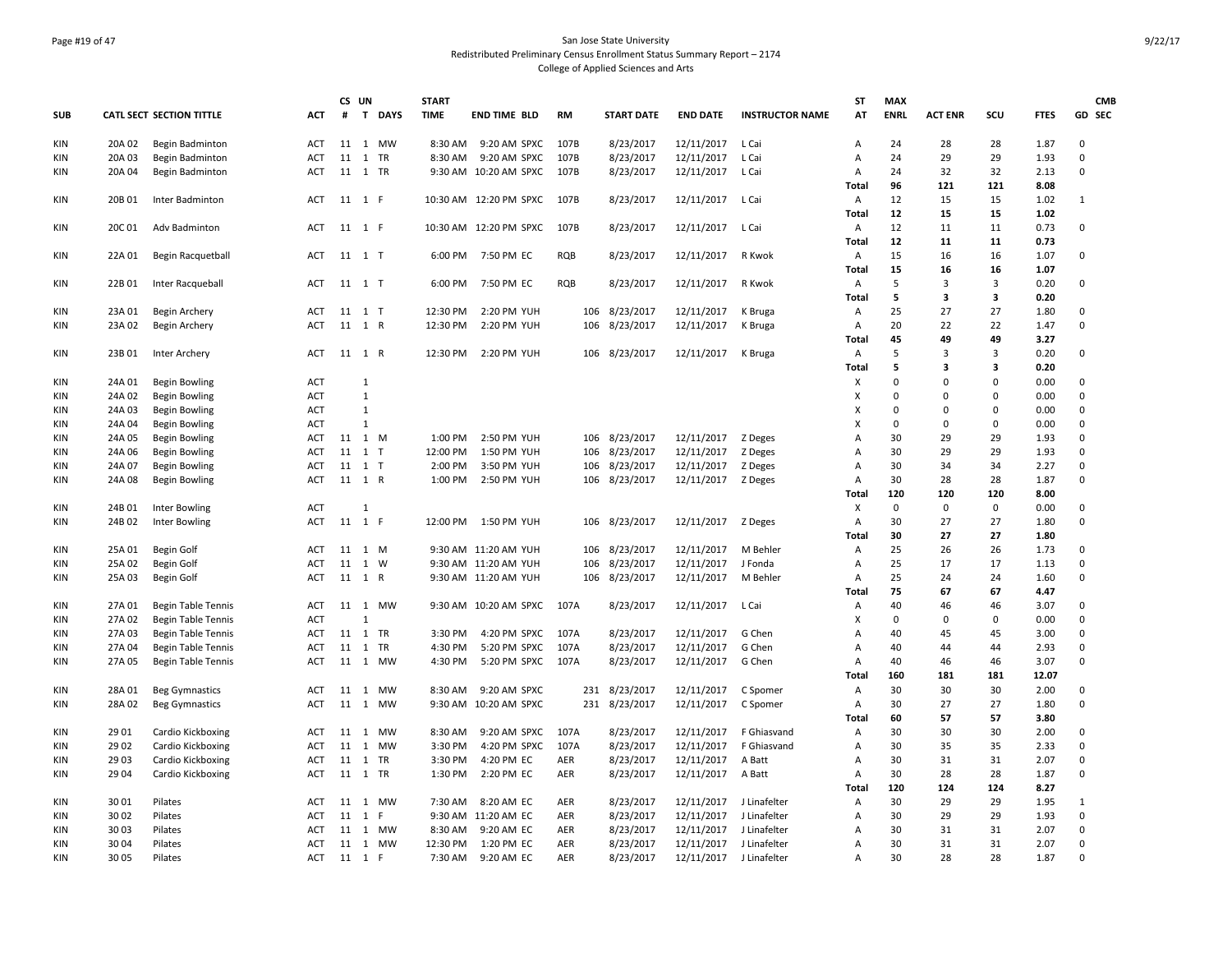### Page #20 of 47 San Jose State University Redistributed Preliminary Census Enrollment Status Summary Report – 2174 College of Applied Sciences and Arts

|             |        |                                 |            |              | CS UN          |           | <b>START</b> |                        |           |                   |                 |                        | <b>ST</b>    | <b>MAX</b>  |                |              |             |                              | <b>CMB</b> |
|-------------|--------|---------------------------------|------------|--------------|----------------|-----------|--------------|------------------------|-----------|-------------------|-----------------|------------------------|--------------|-------------|----------------|--------------|-------------|------------------------------|------------|
| <b>SUB</b>  |        | <b>CATL SECT SECTION TITTLE</b> | <b>ACT</b> | #            |                | T DAYS    | <b>TIME</b>  | <b>END TIME BLD</b>    | <b>RM</b> | <b>START DATE</b> | <b>END DATE</b> | <b>INSTRUCTOR NAME</b> | AT           | <b>ENRL</b> | <b>ACT ENR</b> | scu          | <b>FTES</b> | GD SEC                       |            |
|             |        |                                 |            |              |                |           |              |                        |           |                   |                 |                        |              |             |                |              |             |                              |            |
|             |        |                                 |            |              |                |           |              |                        |           |                   |                 |                        | <b>Total</b> | 150         | 148            | 148          | 9.88        |                              |            |
| KIN         | 3101   | <b>Body Sculpting</b>           | <b>ACT</b> |              | 11 1 TR        |           | 7:30 AM      | 8:20 AM EC             | AER       | 8/23/2017         | 12/11/2017      | L Pate                 | Α            | 50          | 54             | 54           | 3.60        | $\mathbf 0$                  |            |
| KIN         | 3102   | <b>Body Sculpting</b>           | ACT        | 11           | 1              | <b>TR</b> | 9:30 AM      | 10:20 AM EC            | AER       | 8/23/2017         | 12/11/2017      | L Pate                 | A            | 50          | 53             | 53           | 3.53        | $\Omega$                     |            |
| KIN         | 3103   | <b>Body Sculpting</b>           | ACT        |              | 11 1 TR        |           | 12:30 PM     | 1:20 PM EC             | AER       | 8/23/2017         | 12/11/2017      | L Pate                 | A            | 50          | 55             | 55           | 3.67        | $\Omega$                     |            |
|             |        |                                 |            |              |                |           |              |                        |           |                   |                 |                        | Total        | 150         | 162            | 162          | 10.80       |                              |            |
| <b>KIN</b>  | 3201   | Aerobics                        | <b>ACT</b> | 11           | 1              | <b>MW</b> | 7:30 AM      | 8:20 AM SPXC           | 107A      | 8/23/2017         | 12/11/2017      | F Ghiasvand            | A            | 50          | 39             | 39           | 2.60        | $\Omega$                     |            |
| KIN         | 3202   | Aerobics                        | ACT        | 11           | $\mathbf{1}$   | <b>MW</b> | 1:30 PM      | 2:20 PM EC             | AER       | 8/23/2017         | 12/11/2017      | F Ghiasvand            | A            | 50          | 45             | 45           | 3.00        | $\Omega$                     |            |
| <b>KIN</b>  | 3203   | Aerobics                        | <b>ACT</b> | 11 1         |                | <b>TR</b> | 8:30 AM      | 9:20 AM EC             | AER       | 8/23/2017         | 12/11/2017      | L Pate                 | A            | 50          | 46             | 46           | 3.07        | $\Omega$                     |            |
| KIN         | 3204   | Aerobics                        | <b>ACT</b> | 11 1         |                | <b>TR</b> | 11:30 AM     | 12:20 PM EC            | AER       | 8/23/2017         | 12/11/2017      | L Pate                 | A            | 50          | 52             | 52           | 3.47        | $\Omega$                     |            |
| KIN         | 32 05  | Aerobics                        | <b>ACT</b> |              | 11 1 TR        |           | 7:30 AM      | 8:20 AM SPXC           | 107A      | 8/23/2017         | 12/11/2017      | A Batt                 | A            | 50          | 49             | 49           | 3.28        | $\mathbf{1}$                 |            |
| KIN         | 32 06  | Aerobics                        | <b>ACT</b> |              | 11 1 TR        |           | 8:30 AM      | 9:20 AM SPXC           | 107A      | 8/23/2017         | 12/11/2017      | A Batt                 | A            | 50          | 44             | 44           | 2.93        | $\Omega$                     |            |
|             |        |                                 |            |              |                |           |              |                        |           |                   |                 |                        | Total        | 300         | 275            | 275          | 18.35       |                              |            |
| KIN         | 34 01  | <b>Step Training</b>            | ACT        | 11 1         |                | <b>MW</b> | 2:30 PM      | 3:20 PM EC             | AER       | 8/23/2017         | 12/11/2017      | F Ghiasvand            | A            | 50          | 50             | 50           | 3.33        | $\Omega$                     |            |
| KIN         | 34 02  | <b>Step Training</b>            | <b>ACT</b> | 11           | 1 TR           |           | 9:30 AM      | 10:20 AM SPXC          | 107A      | 8/23/2017         | 12/11/2017      | A Batt                 | A            | 50          | 48             | 48           | 3.20        | $\Omega$                     |            |
| KIN         | 34 03  | <b>Step Training</b>            | ACT        |              | 11 1 TR        |           | 2:30 PM      | 3:20 PM EC             | AER       | 8/23/2017         | 12/11/2017      | A Batt                 | Α            | 50          | 41             | 41           | 2.73        | $\Omega$                     |            |
|             |        |                                 |            |              |                |           |              |                        |           |                   |                 |                        | <b>Total</b> | 150         | 139            | 139          | 9.27        |                              |            |
| KIN         | 35A01  | <b>Begin Wt Training</b>        | ACT        | 11           | $\mathbf{1}$   | <b>MW</b> | 8:30 AM      | 9:20 AM YUH            | 126       | 8/23/2017         | 12/11/2017      | R Montgomery           | Α            | 32          | 30             | 30           | 2.00        | $\Omega$                     |            |
| <b>KIN</b>  | 35A02  | <b>Begin Wt Training</b>        | <b>ACT</b> | 11 1         |                | <b>TR</b> | 7:30 AM      | 8:20 AM YUH            | 126       | 8/23/2017         | 12/11/2017      | S Butler               | A            | 32          | 31             | 31           | 2.07        | $\Omega$                     |            |
| KIN         | 35A03  | <b>Begin Wt Training</b>        | ACT        |              | 11 1 TR        |           | 8:30 AM      | 9:20 AM YUH            | 126       | 8/23/2017         | 12/11/2017      | S Butler               | A            | 32          | 33             | 33           | 2.20        | $\Omega$                     |            |
| KIN         | 35A 04 | <b>Begin Wt Training</b>        | ACT        |              | 11 1 TR        |           | 10:30 AM     | 11:20 AM YUH           | 126       | 8/23/2017         | 12/11/2017      | S Butler               | A            | 32          | 38             | 38           | 2.53        | $\mathbf 0$                  |            |
| <b>KIN</b>  | 35A05  | <b>Begin Wt Training</b>        | <b>ACT</b> | 11 1         |                | <b>TR</b> | 3:30 PM      | 4:20 PM YUH            | 126       | 8/23/2017         | 12/11/2017      | M Glaser               | A            | 32          | 32             | 32           | 2.13        | $\Omega$                     |            |
| KIN         | 35A06  | <b>Begin Wt Training</b>        | ACT        |              | 11 1 MW        |           | 12:30 PM     | 1:20 PM YUH            | 126       | 8/23/2017         | 12/11/2017      | C Carrillo             | A            | 32          | 31             | 31           | 2.07        | $\Omega$                     |            |
| KIN         | 35A 07 | <b>Begin Wt Training</b>        | ACT        | 11           | 1              | <b>MW</b> | 1:30 PM      | 2:20 PM YUH            | 126       | 8/23/2017         | 12/11/2017      | M Pascal-Gonzales      | A            | 32          | 34             | 34           | 2.27        | $\Omega$                     |            |
| KIN         | 35A08  | <b>Begin Wt Training</b>        | ACT        | 11 1         |                | TR        | 2:30 PM      | 3:20 PM YUH            | 126       | 8/23/2017         | 12/11/2017      | M Pascal-Gonzales      | A            | 32          | 32             | 32           | 2.13        | $\Omega$                     |            |
| KIN         | 35A09  | <b>Begin Wt Training</b>        | ACT        | 11 1         |                | MW        | 2:30 PM      | 3:20 PM YUH            | 126       | 8/23/2017         | 12/11/2017      | J Fonda                | A            | 32          | 32             | 32           | 2.13        | $\Omega$                     |            |
|             |        |                                 |            |              |                |           |              |                        |           |                   |                 |                        | <b>Total</b> | 288         | 293            | 293          | 19.53       |                              |            |
| KIN         | 35B01  | Inter Wt Training               | ACT        | 11           | <sup>1</sup>   | <b>MW</b> |              | 9:30 AM 10:20 AM YUH   | 126       | 8/23/2017         | 12/11/2017      | R Montgomery           | Α            | 32          | 30             | 30           | 2.00        | $\Omega$                     |            |
| KIN         | 35B02  | Inter Wt Training               | <b>ACT</b> | 11           | $\mathbf{1}$   | MW        | 7:30 AM      | 8:20 AM YUH            | 126       | 8/23/2017         | 12/11/2017      | R Montgomery           | Α            | 32          | 31             | 31           | 2.07        | $\Omega$                     |            |
| KIN         | 35B03  | Inter Wt Training               | ACT        | 11 1         |                | MW        |              | 10:30 AM 11:20 AM YUH  | 126       | 8/23/2017         | 12/11/2017      | S Butler               | A            | 32          | 35             | 35           | 2.33        | $\Omega$                     |            |
|             |        |                                 |            |              |                |           |              |                        |           |                   |                 |                        | Total        | 96          | 96             | 96           | 6.40        |                              |            |
| <b>KIN</b>  | 3701   | <b>Fitness Walking</b>          | <b>ACT</b> | 11 1         |                | <b>TR</b> | 2:30 PM      | 3:20 PM SPXC           | 107B      | 8/23/2017         | 12/11/2017      | J Fonda                | A            | 30          | 30             | 30           | 2.00        | $\Omega$                     |            |
| KIN         | 3702   | <b>Fitness Walking</b>          | ACT        |              | 11 1 MW        |           |              | 9:30 AM 10:20 AM SPXC  | 107B      | 8/23/2017         | 12/11/2017      | K Li                   | Α            | 30          | 31             | 31           | 2.07        | $\Omega$                     |            |
|             |        |                                 |            |              |                |           |              |                        |           |                   |                 |                        | Total        | 60          | 61             | 61           | 4.07        |                              |            |
| <b>KIN</b>  | 3802   | Begin Jogging                   | <b>ACT</b> |              | 11 1 TR        |           |              | 10:30 AM 11:20 AM SPXC | 107B      | 8/23/2017         | 12/11/2017      | J Fonda                | A            | 30          | 30             | 30           | 2.00        | $\Omega$                     |            |
| KIN         | 3803   | Begin Jogging                   | ACT        | $11 \quad 1$ |                | TR        | 1:30 PM      | 2:20 PM SPXC           | 107B      | 8/23/2017         | 12/11/2017      | J Fonda                | Α            | 30          | 31             | 31           | 2.07        | $\Omega$                     |            |
| <b>KIN</b>  | 3804   | Begin Jogging                   | <b>ACT</b> | 11 1         |                | <b>MW</b> | 12:30 PM     | 1:20 PM SPXC           | 107B      | 8/23/2017         | 12/11/2017      | N Megginson            | A            | 30          | 31             | 31           | 2.07        | $\Omega$                     |            |
| KIN         | 3805   | Begin Jogging                   | ACT        | 11           | 1              | <b>MW</b> | 1:30 PM      | 2:20 PM SPXC           | 107B      | 8/23/2017         | 12/11/2017      | N Megginson            | Α            | 30          | 23             | 23           | 1.53        | $\Omega$                     |            |
|             |        |                                 |            |              |                |           |              |                        |           |                   |                 |                        | Total        | 120         | 115            | 115          | 7.67        |                              |            |
| KIN         | 45A01  | Beg Lindy & Swing               | <b>ACT</b> | 11 1         |                | <b>MW</b> | 8:30 AM      | 9:20 AM SPXE           | 178       | 8/23/2017         | 12/11/2017      | A Ayers                | A            | 30          | 23             | 23           | 1.53        | $\mathbf{0}$<br>$\mathsf{C}$ |            |
| DANC        | 45A01  | Beg Lindy & Swing               | ACT        | 11           | <sup>1</sup>   | <b>MW</b> | 8:30 AM      | 9:20 AM SPXE           | 178       | 8/23/2017         | 12/11/2017      | A Ayers                | Α            | $\mathbf 0$ | $\mathbf{0}$   | $\mathbf{0}$ | 0.00        | $\mathbf 0$<br>$\mathsf{C}$  |            |
|             |        |                                 |            |              |                |           |              |                        |           |                   |                 |                        | Total        | 30          | 23             | 23           | 1.53        |                              |            |
| KIN         | 46A01  | <b>Beg Social Dance</b>         | ACT        | 11 1         |                | <b>MW</b> |              | 9:30 AM 10:20 AM SPXE  | 178       | 8/23/2017         | 12/11/2017      | A Ayers                | Α            | 40          | 24             | 24           | 1.60        | 0 <sub>c</sub>               |            |
| DANC        | 46A01  | Beg Social Dance                | ACT        | 11           | 1              | <b>MW</b> | 9:30 AM      | 10:20 AM SPXE          | 178       | 8/23/2017         | 12/11/2017      | A Ayers                | A            | $\mathbf 0$ | $\Omega$       | $\mathbf{0}$ | 0.00        | $\mathbf{0}$<br>C            |            |
| KIN         | 46A02  | <b>Beg Social Dance</b>         | <b>ACT</b> | 11 1         |                | <b>MW</b> |              | 10:30 AM 11:20 AM SPXE | 178       | 8/23/2017         | 12/11/2017      | A Ayers                | A            | 40          | 39             | 39           | 2.60        | $\mathsf{C}$<br>$\mathbf{0}$ |            |
| DANC        | 46A02  | Beg Social Dance                | ACT        | 11 1         |                | MW        |              | 10:30 AM 11:20 AM SPXE | 178       | 8/23/2017         | 12/11/2017      | A Ayers                | A            | $\mathbf 0$ | $\overline{0}$ | $\mathbf{0}$ | 0.00        | 0 <sub>c</sub>               |            |
| KIN         | 46A03  | <b>Beg Social Dance</b>         | <b>ACT</b> | 11 1         |                | <b>MW</b> | 12:30 PM     | 1:20 PM SPXE           | 178       | 8/23/2017         | 12/11/2017      | A Ayers                | A            | 40          | 41             | 41           | 2.73        | $\mathbf{0}$<br>C            |            |
| <b>DANC</b> | 46A03  | <b>Beg Social Dance</b>         | ACT        | 11 1         |                | <b>MW</b> | 12:30 PM     | 1:20 PM SPXE           | 178       | 8/23/2017         | 12/11/2017      | A Ayers                | Α            | $\mathbf 0$ | $\mathbf 0$    | $\mathbf{0}$ | 0.00        | $\mathbf{0}$<br>$\mathsf{C}$ |            |
| KIN         | 46A04  | Beg Social Dance                | ACT        | 11           | $\overline{1}$ | MW        | 1:30 PM      | 2:20 PM SPXE           | 178       | 8/23/2017         | 12/11/2017      | A Ayers                | A            | 40          | 38             | 38           | 2.53        | $\mathsf{C}$<br>$\mathbf{0}$ |            |
| <b>DANC</b> | 46A04  | <b>Beg Social Dance</b>         | <b>ACT</b> | 11 1         |                | MW        | 1:30 PM      | 2:20 PM SPXE           | 178       | 8/23/2017         | 12/11/2017      | A Ayers                | A            | $\mathbf 0$ | $\mathbf{0}$   | $\mathbf{0}$ | 0.00        | $\mathbf{0}$<br>$\mathsf{C}$ |            |
|             |        |                                 |            |              |                |           |              |                        |           |                   |                 |                        | Total        | 160         | 142            | 142          | 9.47        |                              |            |
| <b>KIN</b>  | 47A 01 | Beg W Coast Swing               | ACT        |              | 11 1 TR        |           |              | 1:30 PM 2:20 PM SPXE   |           | 178 8/23/2017     | 12/11/2017      | H Schmitt              | A            | 30          | 27             | 27           | 1.80        | $\Omega$                     |            |
|             |        |                                 |            |              |                |           |              |                        |           |                   |                 |                        | Total        | 30          | 27             | 27           | 1.80        |                              |            |
|             |        |                                 |            |              |                |           |              |                        |           |                   |                 |                        |              |             |                |              |             |                              |            |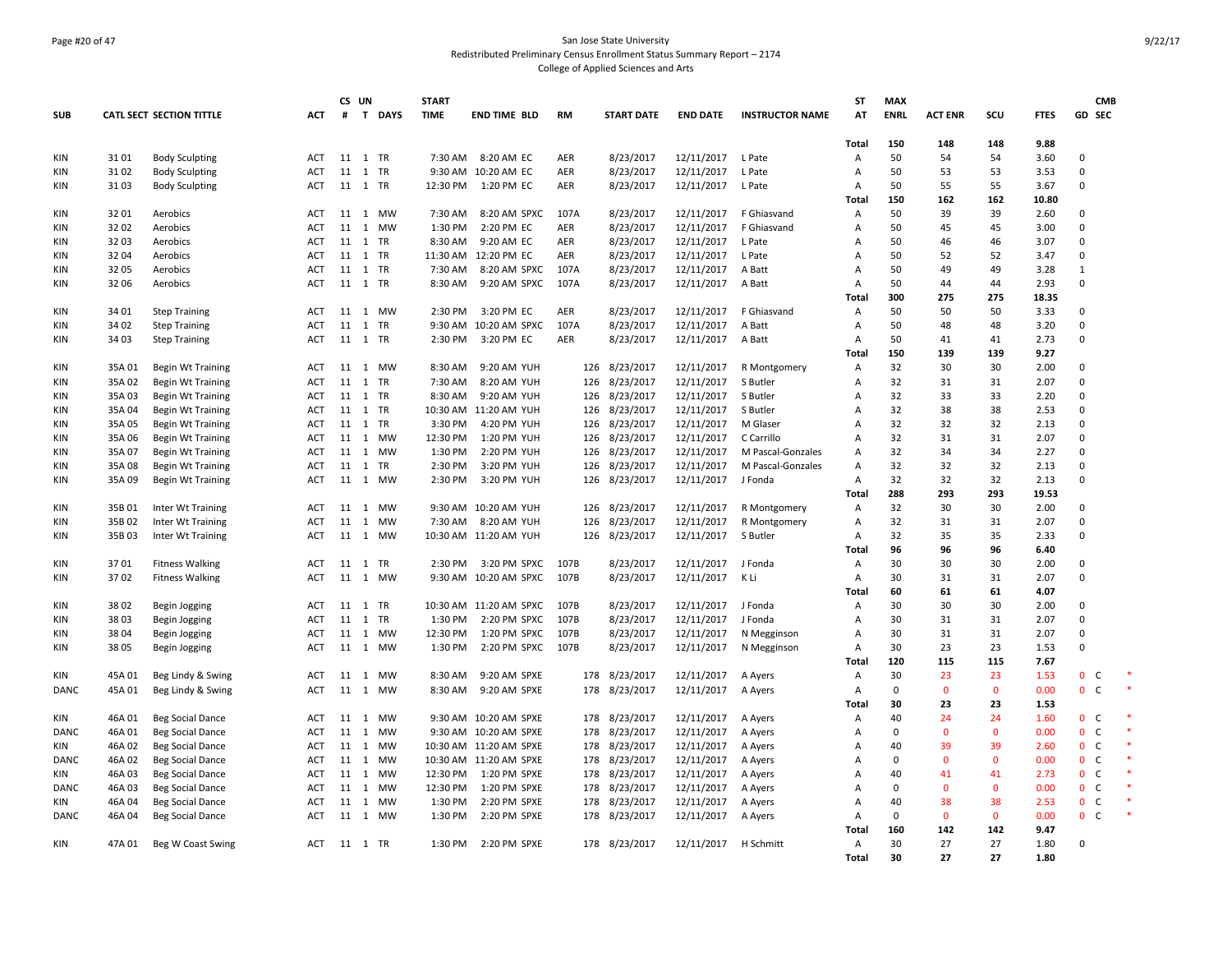### Page #21 of 47 San Jose State University Redistributed Preliminary Census Enrollment Status Summary Report – 2174 College of Applied Sciences and Arts

|            |        |                              |            |         | CS UN          |           | <b>START</b> |                        |           |     |                   |                 |                        | <b>ST</b>               | <b>MAX</b>         |                     |                      |               |                | <b>CMB</b>   |  |
|------------|--------|------------------------------|------------|---------|----------------|-----------|--------------|------------------------|-----------|-----|-------------------|-----------------|------------------------|-------------------------|--------------------|---------------------|----------------------|---------------|----------------|--------------|--|
| <b>SUB</b> |        | CATL SECT SECTION TITTLE     | ACT        | #       |                | T DAYS    | <b>TIME</b>  | END TIME BLD           | <b>RM</b> |     | <b>START DATE</b> | <b>END DATE</b> | <b>INSTRUCTOR NAME</b> | AT                      | <b>ENRL</b>        | <b>ACT ENR</b>      | SCU                  | <b>FTES</b>   | <b>GD SEC</b>  |              |  |
| KIN        | 48A01  | Beg Latin Dance              | ACT        | 11 1 TR |                |           | 8:30 AM      | 9:20 AM SPXE           |           |     | 178 8/23/2017     | 12/11/2017      | O David                | A                       | 40                 | 34                  | 34                   | 2.27          | $\mathbf{0}$   | $\mathsf{C}$ |  |
| DANC       | 48A01  | Beg Latin Dance              | ACT        | 11 1    |                | TR        | 8:30 AM      | 9:20 AM SPXE           |           | 178 | 8/23/2017         | 12/11/2017      | O David                | Α                       | $\mathbf 0$        | $\overline{0}$      | $\mathbf 0$          | 0.00          | $0-$           |              |  |
| KIN        | 48A02  | Beg Latin Dance              | <b>ACT</b> | 11 1    |                | MW        | 2:30 PM      | 3:20 PM SPXE           |           | 178 | 8/23/2017         | 12/11/2017      | A Ayers                | Α                       | 40                 | 39                  | 39                   | 2.62          | $1 \quad C$    |              |  |
| DANC       | 48A02  | Beg Latin Dance              | ACT        | 11 1    |                | MW        | 2:30 PM      | 3:20 PM SPXE           |           |     | 178 8/23/2017     | 12/11/2017      | A Ayers                | Α                       | $\mathbf 0$        | $\Omega$            | $\mathbf{0}$         | 0.00          | 0 <sup>o</sup> |              |  |
| <b>KIN</b> | 48A03  | Beg Latin Dance              | <b>ACT</b> | 11 1    |                | <b>TR</b> |              | 9:30 AM 10:20 AM SPXE  |           |     | 178 8/23/2017     | 12/11/2017      | O David                | A                       | 40                 | 39                  | 39                   | 2.60          | $0-$           |              |  |
| DANC       | 48A03  | Beg Latin Dance              | ACT        | 11 1    |                | TR        |              | 9:30 AM 10:20 AM SPXE  |           | 178 | 8/23/2017         | 12/11/2017      | O David                | Α                       | $\mathbf 0$        | $\Omega$            | $\mathbf{0}$         | 0.00          | 0 <sup>o</sup> |              |  |
| KIN        | 48A04  | Beg Latin Dance              | <b>ACT</b> | 11 1 TR |                |           |              | 10:30 AM 11:20 AM SPXE |           |     | 178 8/23/2017     | 12/11/2017      | O David                | Α                       | 40                 | 49                  | 49                   | 3.27          | 0 <sup>o</sup> |              |  |
| DANC       | 48A04  | Beg Latin Dance              | ACT        | 11 1 TR |                |           |              | 10:30 AM 11:20 AM SPXE |           |     | 178 8/23/2017     | 12/11/2017      | O David                | $\overline{A}$<br>Total | $\mathbf 0$<br>160 | $\mathbf{0}$<br>161 | $\mathbf{0}$<br>161  | 0.00<br>10.75 | 0 <sub>c</sub> |              |  |
| KIN        | 5002   | Tai Chi                      | ACT        |         |                | 11 1 MW   |              | 3:30 PM 4:20 PM SPXE   |           |     | 178 8/23/2017     | 12/11/2017      | C Weng                 | A                       | 40                 | 34                  | 34                   | 2.27          | 0              |              |  |
| KIN        | 5003   | Tai Chi                      | ACT        |         |                | 11 1 MW   |              | 10:30 AM 11:20 AM SPXC | 107B      |     | 8/23/2017         | 12/11/2017      | G Chen                 | Α                       | 40                 | 38                  | 38                   | 2.53          | 0              |              |  |
|            |        |                              |            |         |                |           |              |                        |           |     |                   |                 |                        | <b>Total</b>            | 80                 | 72                  | 72                   | 4.80          |                |              |  |
| KIN        | 51A01  | Begin Aikido                 | ACT        |         |                | 11 1 MW   |              | 8:30 AM 9:20 AM YUH    |           |     | 208 8/23/2017     | 12/11/2017      | J Wada                 | Α                       | 30                 | 28                  | 28                   | 1.87          | $\mathbf 0$    |              |  |
| KIN        | 51A02  | Begin Aikido                 | ACT        | 11      | $\overline{1}$ | MW        |              | 9:30 AM 10:20 AM YUH   |           |     | 208 8/23/2017     | 12/11/2017      | J Wada                 | Α                       | 20                 | 18                  | 18                   | 1.20          | 0              |              |  |
|            |        |                              |            |         |                |           |              |                        |           |     |                   |                 |                        | Total                   | 50                 | 46                  | 46                   | 3.07          |                |              |  |
| KIN        | 51B01  | Int Aikido                   | ACT        |         |                | 11 1 MW   |              | 9:30 AM 10:20 AM YUH   |           |     | 208 8/23/2017     | 12/11/2017      | J Wada                 | A                       | 10                 | $\overline{4}$      | $\overline{4}$       | 0.27          | 0              |              |  |
|            |        |                              |            |         |                |           |              |                        |           |     |                   |                 |                        | <b>Total</b>            | 10                 | 4                   | 4                    | 0.27          |                |              |  |
| KIN        | 52A01  | Begin Judo                   | ACT        | 11 1 TR |                |           |              | 9:30 AM 10:20 AM YUH   |           | 208 | 8/23/2017         | 12/11/2017      | D Williams             | Α                       | 30                 | 36                  | 36                   | 2.40          | 0              |              |  |
| KIN        | 52A 02 | Begin Judo                   | ACT        | 11 1    |                | TR        |              | 10:30 AM 11:20 AM YUH  |           | 208 | 8/23/2017         | 12/11/2017      | D Williams             | Α                       | 30                 | 31                  | 31                   | 2.07          | 0              |              |  |
| KIN        | 52A03  | Begin Judo                   | ACT        |         |                | 11 1 MW   |              | 2:30 PM 3:20 PM YUH    |           | 208 | 8/23/2017         | 12/11/2017      | S Rhodes               | Α                       | 30                 | 30                  | 30                   | 2.00          | $\mathbf 0$    |              |  |
|            |        |                              |            |         |                |           |              |                        |           |     |                   |                 |                        | <b>Total</b>            | 90                 | 97                  | 97                   | 6.47          |                |              |  |
| KIN        | 52B02  | Inter Judo                   | ACT        | 11 1 TR |                |           |              | 11:30 AM 12:20 PM YUH  |           |     | 208 8/23/2017     | 12/11/2017      | D Williams             | A                       | 20                 | 8                   | 8                    | 0.53          | 0              |              |  |
|            |        |                              |            |         |                |           |              |                        |           |     |                   |                 |                        | Total                   | 20                 | 8                   | 8                    | 0.53          |                |              |  |
| KIN        | 52C01  | Competitive Judo             | ACT        |         |                | 11 1 TBA  |              | <b>YUH</b>             |           |     | 208 8/23/2017     | 12/11/2017      | M Swain                | $\mathsf{A}$            | 35                 | 10                  | 10                   | 0.67          | 0              |              |  |
|            |        |                              |            |         |                |           |              |                        |           |     |                   |                 |                        | Total                   | 35                 | 10                  | 10                   | 0.67          |                |              |  |
| KIN        | 53A01  | Begin Karate                 | ACT        | 11 1 F  |                |           |              | 8:30 AM 10:20 AM YUH   |           |     | 106 8/23/2017     | 12/11/2017      | J Keeling              | Α                       | 20                 | 22                  | 22                   | 1.47          | 0              |              |  |
| KIN        | 53A02  | Begin Karate                 | ACT        | 11 1 F  |                |           |              | 10:30 AM 12:20 PM YUH  |           | 106 | 8/23/2017         | 12/11/2017      | J Keeling              | Α                       | 20                 | 21                  | 21                   | 1.40          | 0              |              |  |
| KIN        | 53B01  |                              | <b>ACT</b> | 11 1 F  |                |           |              | 10:30 AM 12:20 PM YUH  |           | 106 | 8/23/2017         | 12/11/2017      |                        | <b>Total</b><br>A       | 40<br>10           | 43<br>$\Delta$      | 43<br>$\overline{4}$ | 2.87<br>0.27  | $\mathbf 0$    |              |  |
| KIN        | 53B02  | Inter Karate<br>Inter Karate | ACT        | 11 1 F  |                |           |              | 8:30 AM 10:20 AM YUH   |           |     | 106 8/23/2017     | 12/11/2017      | J Keeling<br>J Keeling | Α                       | 10                 | 5                   | 5                    | 0.33          | 0              |              |  |
|            |        |                              |            |         |                |           |              |                        |           |     |                   |                 |                        | <b>Total</b>            | 20                 | 9                   | 9                    | 0.60          |                |              |  |
| KIN        | 54A 01 | Begin Tae Kwon Do            | ACT        |         |                | 11  1  MW |              | 10:30 AM 11:20 AM YUH  |           | 208 | 8/23/2017         | 12/11/2017      | G Garcia               | Α                       | 30                 | 30                  | 30                   | 2.00          | 0              |              |  |
| KIN        | 54A 02 | Begin Tae Kwon Do            | <b>ACT</b> | 11 1 TR |                |           |              | 8:30 AM 9:20 AM YUH    |           |     | 208 8/23/2017     | 12/11/2017      | J Schachner            | $\overline{A}$          | 30                 | 26                  | 26                   | 1.73          | $\mathbf 0$    |              |  |
|            |        |                              |            |         |                |           |              |                        |           |     |                   |                 |                        | Total                   | 60                 | 56                  | 56                   | 3.73          |                |              |  |
| KIN        | 54B01  | Int Tae Kwon Do              | <b>ACT</b> |         | $\mathbf{1}$   |           |              |                        |           |     |                   |                 |                        | X                       | $\mathbf 0$        | $\Omega$            | $\mathbf 0$          | 0.00          | 0              |              |  |
|            |        |                              |            |         |                |           |              |                        |           |     |                   |                 |                        | Total                   | $\mathbf 0$        | 0                   | 0                    | 0.00          |                |              |  |
| <b>KIN</b> | 55A01  | Begin Self-Defense           | <b>ACT</b> | 11 1    |                | <b>MW</b> |              | 11:30 AM 12:20 PM YUH  |           | 208 | 8/23/2017         | 12/11/2017      | G Chen                 | A                       | 30                 | 32                  | 32                   | 2.13          | 0              |              |  |
| KIN        | 55A02  | Begin Self-Defense           | ACT        | 11 1    |                | <b>MW</b> |              | 12:30 PM 1:20 PM YUH   |           | 208 | 8/23/2017         | 12/11/2017      | G Chen                 | Α                       | 30                 | 37                  | 37                   | 2.47          | 0              |              |  |
| KIN        | 55A03  | Begin Self-Defense           | ACT        |         |                | 11 1 MW   | 1:30 PM      | 2:20 PM YUH            |           |     | 208 8/23/2017     | 12/11/2017      | G Chen                 | Α                       | 30                 | 32                  | 32                   | 2.15          | $\mathbf{1}$   |              |  |
|            |        |                              |            |         |                |           |              |                        |           |     |                   |                 |                        | Total                   | 90                 | 101                 | 101                  | 6.75          |                |              |  |
| KIN        | 61A02  | Begin Hatha Yoga             | <b>ACT</b> | 11 1 M  |                |           |              | 9:30 AM 11:20 AM EC    | AER       |     | 8/23/2017         | 12/11/2017      | J Linafelter           | Α                       | 50                 | 49                  | 49                   | 3.27          | $\mathbf 0$    |              |  |
| KIN        | 61A03  | Begin Hatha Yoga             | ACT        | 11 1 F  |                |           | 7:30 AM      | 9:20 AM YUH            |           |     | 208 8/23/2017     | 12/11/2017      | S Caughlan             | Α                       | 50                 | 48                  | 48                   | 3.22          | $\mathbf{1}$   |              |  |
| KIN        | 61A04  | Begin Hatha Yoga             | ACT        | 11 1 W  |                |           |              | 9:30 AM 11:20 AM EC    | AER       |     | 8/23/2017         | 12/11/2017      | J Linafelter           | Α                       | 50                 | 46                  | 46                   | 3.07          | 0              |              |  |
| KIN        | 61A05  | Begin Hatha Yoga             | <b>ACT</b> | 11 1 F  |                |           |              | 11:30 AM   1:20 PM YUH |           |     | 208 8/23/2017     | 12/11/2017      | S Caughlan             | $\overline{A}$          | 50                 | 48                  | 48                   | 3.20          | 0              |              |  |
|            |        |                              |            |         |                |           |              |                        |           |     |                   |                 |                        | Total                   | 200                | 191                 | 191                  | 12.75         |                |              |  |
| KIN        | 61B01  | Int Hatha Yoga               | <b>ACT</b> | 11 1 F  |                |           |              | 9:30 AM 11:20 AM YUH   |           |     | 208 8/23/2017     | 12/11/2017      | S Caughlan             | A                       | 50                 | 31                  | 31                   | 2.07          | 0              |              |  |
|            |        |                              |            |         |                |           |              |                        |           |     |                   |                 |                        | Total                   | 50                 | 31                  | 31                   | 2.07          |                |              |  |
| KIN        | 62A01  | Begin Ice Skating            | ACT        | 11 1 F  |                |           |              | 8:20 AM 10:00 AM YUH   |           | 106 | 8/23/2017         | 12/11/2017      | G Chen                 | Α                       | 50                 | 38                  | 38                   | 2.55          | $\mathbf{1}$   |              |  |
| KIN        | 62A02  | Begin Ice Skating            | <b>ACT</b> | 11 1 T  |                |           |              | 9:30 AM 11:10 AM YUH   |           |     | 106 8/23/2017     | 12/11/2017      | G Chen                 | A                       | 50                 | 42                  | 42                   | 2.80          | 0              |              |  |
|            |        |                              |            |         |                |           |              |                        |           |     |                   |                 |                        | Total                   | 100                | 80                  | 80                   | 5.35          |                |              |  |
| <b>KIN</b> | 63A 01 | Beg Hiking                   | ACT        | 11 1 F  |                |           |              | 1:00 PM 3:50 PM SPXE   |           |     | 163 8/23/2017     | 12/11/2017      | K Kirkendall           | $\overline{A}$          | 20                 | 21                  | 21                   | 1.40          | $\mathbf 0$    |              |  |
|            |        |                              |            |         |                |           |              |                        |           |     |                   |                 |                        | Total                   | 20                 | 21                  | 21                   | 1.40          |                |              |  |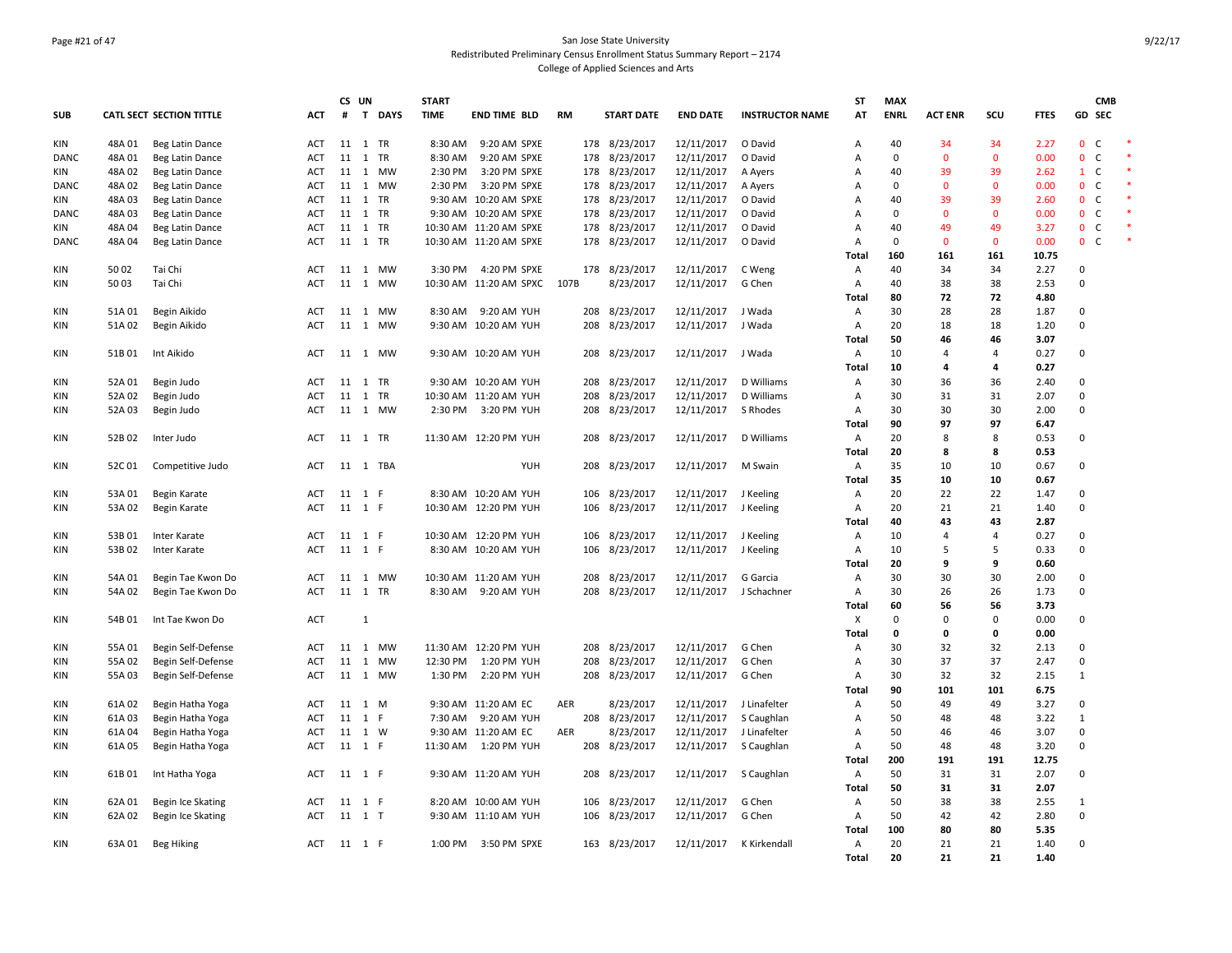### Page #22 of 47 San Jose State University Redistributed Preliminary Census Enrollment Status Summary Report – 2174 College of Applied Sciences and Arts

|            |                    |                                                    |                   |                | CS UN                   |                 | <b>START</b> |                                   |           |            |                        |                          |                        | ST                        | <b>MAX</b>  |                |                |              | <b>CMB</b>                   |  |
|------------|--------------------|----------------------------------------------------|-------------------|----------------|-------------------------|-----------------|--------------|-----------------------------------|-----------|------------|------------------------|--------------------------|------------------------|---------------------------|-------------|----------------|----------------|--------------|------------------------------|--|
| <b>SUB</b> |                    | <b>CATL SECT SECTION TITTLE</b>                    | <b>ACT</b>        | #              | $\mathbf{T}$            | <b>DAYS</b>     | <b>TIME</b>  | <b>END TIME BLD</b>               | <b>RM</b> |            | <b>START DATE</b>      | <b>END DATE</b>          | <b>INSTRUCTOR NAME</b> | AT                        | <b>ENRL</b> | <b>ACT ENR</b> | SCU            | <b>FTES</b>  | GD SEC                       |  |
| KIN        | 65A 01             | Begin Ice Hockey                                   | <b>ACT</b>        |                | 11 1 F                  |                 |              | 9:50 AM 11:30 AM YUH              |           |            | 106 8/23/2017          | 12/11/2017               | G Chen                 | Α                         | 50          | 30             | 30             | 2.00         | $\Omega$                     |  |
|            |                    |                                                    |                   |                |                         |                 |              |                                   |           |            |                        |                          |                        | <b>Total</b>              | 50          | 30             | 30             | 2.00         |                              |  |
| KIN        | 6801               | Visl Rep Sprt Cult                                 | LEC               | $\overline{2}$ | $\overline{\mathbf{3}}$ | TR              | 12:00 PM     | 1:15 PM SPXC                      |           | 151        | 8/23/2017              | 12/11/2017               | D Murphy               | Α<br>Total                | 40<br>40    | 41<br>41       | 123<br>123     | 8.20<br>8.20 | $\mathbf 0$                  |  |
| KIN        | 6901               | <b>Stress Management</b>                           | LEC               | $\overline{2}$ | $\overline{\mathbf{3}}$ | MW              | 7:30 AM      | 8:45 AM YUH                       |           | 236        | 8/23/2017              | 12/11/2017               | <b>B</b> Grosvenor     | Α                         | 30          | 30             | 90             | 6.00         | $\mathbf 0$                  |  |
| <b>KIN</b> | 6902               | <b>Stress Management</b>                           | <b>LEC</b>        | $\overline{2}$ | 3                       | <b>MW</b>       | 3:00 PM      | 4:15 PM YUH                       |           | 236        | 8/23/2017              | 12/11/2017               | K Jeffery              | Α                         | 30          | 33             | 99             | 6.60         | $\Omega$                     |  |
| KIN        | 6903               | <b>Stress Management</b>                           | LEC               | $\overline{2}$ | 3                       | <b>TR</b>       | 12:00 PM     | 1:15 PM YUH                       |           | 236        | 8/23/2017              | 12/11/2017               | K Russell              | $\overline{A}$            | 30          | 31             | 93             | 6.20         | 0                            |  |
| <b>KIN</b> | 6904               | <b>Stress Management</b>                           | <b>LEC</b>        | $\overline{2}$ | $\overline{\mathbf{3}}$ | <b>TR</b>       | 1:30 PM      | 2:45 PM YUH                       |           | 236        | 8/23/2017              | 12/11/2017               | K Russell              | Α                         | 30          | 29             | 87             | 5.80         | 0                            |  |
| <b>KIN</b> | 6905               | <b>Stress Management</b>                           | LEC               | $\overline{2}$ | $\overline{\mathbf{3}}$ | TR              | 4:30 PM      | 5:45 PM YUH                       |           | 236        | 8/23/2017              | 12/11/2017               | T Beggs                | Α                         | 30          | 37             | 111            | 7.40         | 0                            |  |
| <b>KIN</b> | 69 06              | <b>Stress Management</b>                           | <b>LEC</b>        | $\overline{2}$ | $\overline{\mathbf{3}}$ | <b>TR</b>       | 6:00 PM      | 7:15 PM YUH                       |           | 236        | 8/23/2017              | 12/11/2017               | T Beggs                | $\overline{A}$            | 30          | 35             | 105            | 7.00         | $\Omega$                     |  |
| <b>KIN</b> | 69 07              | <b>Stress Management</b>                           | <b>LEC</b>        | $\overline{2}$ | 3                       | <b>TR</b>       | 3:00 PM      | 4:15 PM YUH                       |           | 236        | 8/23/2017              | 12/11/2017               | K Russell              | Α                         | 30          | 31             | 93             | 6.20         | $\mathbf 0$                  |  |
|            |                    |                                                    |                   |                |                         |                 |              |                                   |           |            |                        |                          |                        | Total                     | 210         | 226            | 678            | 45.20        |                              |  |
| KIN        | 7001               | Intro to Kinesiology                               | <b>LEC</b>        | $\overline{2}$ | $\overline{\mathbf{3}}$ | <b>TR</b>       |              | 12:00 PM 12:50 PM YUH             |           |            | 124 8/23/2017          | 12/11/2017               | J Chin                 | $\overline{A}$            | 100         | 100            | 200            | 20.00        | $\mathbf 0$                  |  |
| <b>KIN</b> | 7002               | Intro to Kinesiology                               | ACT               | 11             | $\mathbf 0$             | M               | 11:30 AM     | 1:20 PM DBH                       |           | 202        | 8/23/2017              | 12/11/2017               | M Watson               | $\overline{A}$            | 20          | 19             | 19             | 0.00         | 0                            |  |
| <b>KIN</b> | 7003               | Intro to Kinesiology                               | <b>ACT</b>        | 11             | $\mathbf 0$             | M               | 1:30 PM      | 3:20 PM SH                        |           | 242        | 8/23/2017              | 12/11/2017               | C Carrillo             | $\overline{A}$            | 20          | 21             | 21             | 0.00         | $\Omega$                     |  |
| <b>KIN</b> | 7004               | Intro to Kinesiology                               | ACT               | 11             | $\mathbf 0$             | W               | 11:30 AM     | 1:20 PM DBH                       |           | 202        | 8/23/2017              | 12/11/2017               | M Watson               | $\overline{A}$            | 20          | 20             | 20             | 0.00         | $\mathbf 0$                  |  |
| <b>KIN</b> | 70 05              | Intro to Kinesiology                               | ACT               | 11             | 0                       | W               | 1:30 PM      | 3:20 PM SH                        |           | 242        | 8/23/2017              | 12/11/2017               | C Carrillo             | Α                         | 20          | 21             | 21             | 0.00         | 0                            |  |
| <b>KIN</b> | 70 06              | Intro to Kinesiology                               | <b>ACT</b>        | 11             | $\mathbf 0$             | M               | 11:30 AM     | 1:20 PM SPXC                      |           |            | 153 8/23/2017          | 12/11/2017               | J Lee                  | Α                         | 20          | 19             | 19             | 0.00         | $\Omega$                     |  |
|            |                    |                                                    |                   |                |                         |                 |              |                                   |           |            |                        |                          |                        | Total                     | 200         | 200            | 300            | 20.00        |                              |  |
| <b>KIN</b> | 8001               | Indivdl Movement                                   | <b>ACT</b>        | 11             | 1                       | <b>TBA</b>      |              |                                   |           |            | 8/23/2017              | 12/11/2017               | G Chen                 | $\overline{A}$            | 10          | $\mathbf 0$    | $\Omega$       | 0.00         | $\Omega$                     |  |
| KIN        | 8002               | Indivdl Movement                                   | ACT               | 11             | <sup>1</sup>            | <b>TBA</b>      |              |                                   |           |            | 8/23/2017              | 12/11/2017               | D Williams             | A                         | 10          | 4              | $\overline{4}$ | 0.27         | $\mathbf 0$                  |  |
| <b>KIN</b> | 8003               | Indivdl Movement                                   | <b>ACT</b>        | 11             | 1                       | TBA             |              |                                   |           |            | 8/23/2017              | 12/11/2017               | L Pate                 | A                         | 10          | $\mathbf{1}$   | 1              | 0.07         | $\mathbf 0$                  |  |
| KIN        | 8004               | Indivdl Movement                                   | ACT               |                | 11 1                    | TBA             |              |                                   |           |            | 8/23/2017              | 12/11/2017               | J Keeling              | A                         | 10          | $\mathbf{1}$   | 1              | 0.07         | $\mathbf 0$                  |  |
|            |                    |                                                    |                   |                |                         |                 |              |                                   |           |            |                        |                          |                        | Total                     | 40          | 6              | 6              | 0.40         |                              |  |
| KIN        |                    | 100W 01 Writing Workshop                           | SEM               | 4              | 3                       | MW              |              | 10:30 AM 11:45 AM SH              |           | 242        | 8/23/2017              | 12/11/2017               | D Bohigian             | Α                         | 25          | 30             | 90             | 6.00         | 0                            |  |
| <b>KIN</b> | 100W 02            | <b>Writing Workshop</b>                            | SEM               | $\overline{4}$ | 3<br>3                  | <b>TR</b><br>MW | 12:00 PM     | 1:15 PM CL                        |           | 243        | 8/23/2017              | 12/11/2017               | A Medina               | Α                         | 25<br>25    | 26<br>25       | 78             | 5.20<br>5.00 | $\mathbf 0$<br>0             |  |
| KIN<br>KIN | 100W 03<br>100W 04 | <b>Writing Workshop</b>                            | SEM<br><b>SEM</b> | 4<br>4         | 3                       | <b>TR</b>       | 12:00 PM     | 1:15 PM SH<br>9:00 AM 10:15 AM SH |           | 242<br>242 | 8/23/2017<br>8/23/2017 | 12/11/2017<br>12/11/2017 | P Toney<br>A Medina    | Α<br>A                    | 25          | 24             | 75<br>72       | 4.80         | 0                            |  |
| <b>KIN</b> | 100W 05            | <b>Writing Workshop</b><br><b>Writing Workshop</b> | SEM               | $\overline{4}$ | 3                       | <b>TR</b>       | 1:30 PM      | 2:45 PM SH                        |           | 242        | 8/23/2017              | 12/11/2017               | M Crockett             | Α                         | 25          | 23             | 69             | 4.60         | $\mathbf 0$                  |  |
| KIN        |                    | 100W 06 Writing Workshop                           | SEM               | $\overline{4}$ | 3                       | MW              |              | 9:00 AM 10:15 AM HGH              |           |            | 124 8/23/2017          | 12/11/2017               | D Bohigian             | Α                         | 25          | 28             | 84             | 5.60         | 0                            |  |
|            |                    |                                                    |                   |                |                         |                 |              |                                   |           |            |                        |                          |                        | <b>Total</b>              | 150         | 156            | 468            | 31.20        |                              |  |
| KIN        | 101 01             | Sport in America                                   | LEC               | $\overline{2}$ | $\overline{\mathbf{3}}$ | MW              | 12:00 PM     | 1:15 PM SPXE                      |           | 163        | 8/23/2017              | 12/11/2017               | M Crockett             | Α                         | 40          | 40             | 120            | 8.00         | $\mathbf 0$                  |  |
| KIN        | 10102              | Sport in America                                   | <b>LEC</b>        | $\overline{2}$ | 3                       | <b>TR</b>       | 12:00 PM     | 1:15 PM SH                        |           | 242        | 8/23/2017              | 12/11/2017               | V Andrews              | $\overline{A}$            | 40          | 37             | 111            | 7.40         | $\Omega$                     |  |
| KIN        | 10103              | Sport in America                                   | LEC               | $\overline{2}$ | $\overline{\mathbf{3}}$ | TR              | 1:30 PM      | 2:45 PM SPXE                      |           | 163        | 8/23/2017              | 12/11/2017               | V Andrews              | Α                         | 40          | 22             | 66             | 4.40         | $\mathbf 0$                  |  |
|            |                    |                                                    |                   |                |                         |                 |              |                                   |           |            |                        |                          |                        | Total                     | 120         | 99             | 297            | 19.80        |                              |  |
| KIN        | 10701              | <b>Adapted Aquatics</b>                            | ACT               |                | $\mathbf{1}$            |                 |              |                                   |           |            |                        |                          |                        | $\boldsymbol{\mathsf{x}}$ | $\mathbf 0$ | $\mathbf 0$    | $\mathbf 0$    | 0.00         | $\mathbf 0$                  |  |
| <b>KIN</b> | 107 02             | <b>Adapted Aquatics</b>                            | ACT               | 11             | 1                       | MW              | 1:30 PM      | 2:20 PM SPXE                      |           | 180        | 8/23/2017              | 12/11/2017               | J Lee                  | Α                         | 25          | 26             | 26             | 1.73         | $\mathbf 0$                  |  |
|            |                    |                                                    |                   |                |                         |                 |              |                                   |           |            |                        |                          |                        | <b>Total</b>              | 25          | 26             | 26             | 1.73         |                              |  |
| KIN        | 111 01             | Global Sport                                       | LEC               | $\overline{2}$ | $\overline{\mathbf{3}}$ | MW              |              | 10:30 AM 11:45 AM SPXC            |           | 151        | 8/23/2017              | 12/11/2017               | D Murphy               | Α                         | 40          | 42             | 126            | 8.40         | $\mathbf 0$                  |  |
| KIN        | 11102              | <b>Global Sport</b>                                | <b>LEC</b>        | $\overline{2}$ | 3                       | <b>TR</b>       | 3:00 PM      | 4:15 PM SPXE                      |           | 163        | 8/23/2017              | 12/11/2017               | V Andrews              | Α                         | 40          | 36             | 108            | 7.20         | $\mathbf 0$                  |  |
|            |                    |                                                    |                   |                |                         |                 |              |                                   |           |            |                        |                          |                        | <b>Total</b>              | 80          | 78             | 234            | 15.60        |                              |  |
| KIN        | 145A 01            | Phys Act Old Adult                                 | <b>SEM</b>        |                | 3                       |                 |              |                                   |           |            |                        |                          |                        | х                         | $\Omega$    | $\mathbf 0$    | $\mathbf 0$    | 0.00         | $\mathbf 0$                  |  |
| KIN        | 145A 02            | Phys Act Old Adult                                 | LAB               |                | $\mathsf 0$             |                 |              |                                   |           |            |                        |                          |                        | х                         | $\Omega$    | $\Omega$       | $\Omega$       | 0.00         | 0                            |  |
|            |                    |                                                    |                   |                |                         |                 |              |                                   |           |            |                        |                          |                        | <b>Total</b>              | 0           | 0              | 0              | 0.00         |                              |  |
| KIN        | 14701              | <b>Biomechanical Asmt of Mymnt</b>                 | <b>LEC</b>        | 2              | $\overline{\mathbf{3}}$ | M               | 8:30 AM      | 9:20 AM SPXE                      |           | 160        | 8/23/2017              | 12/11/2017               | R York                 | A                         | 60          | 60             | 60             | 12.00        | $\mathbf 0$                  |  |
| KIN        | 14702              | <b>Biomechanical Asmt of Mymnt</b>                 | LAB               | 15             | $\mathbf 0$             | <b>MW</b>       |              | 9:30 AM 11:20 AM SPXC             |           | 234        | 8/23/2017              | 12/11/2017               | M Watson               | $\overline{A}$            | 20          | 20             | 40             | 0.00         | 0                            |  |
| <b>KIN</b> | 14703              | <b>Biomechanical Asmt of Mymnt</b>                 | LAB               | 15             | 0                       | <b>MW</b>       | 2:00 PM      | 3:50 PM SPXC                      |           | 234        | 8/23/2017              | 12/11/2017               | M Watson               | Α                         | 20          | 21             | 42             | 0.00         | 0                            |  |
| <b>KIN</b> | 14704              | <b>Biomechanical Asmt of Mymnt</b>                 | LAB               | 15             | $\mathbf 0$             | MW              | 4:00 PM      | 5:50 PM SPXC                      |           | 234        | 8/23/2017              | 12/11/2017               | M Watson               | Α                         | 20          | 19             | 38             | 0.00         | 0                            |  |
|            |                    |                                                    |                   |                |                         |                 |              |                                   |           |            |                        |                          |                        | <b>Total</b>              | 120         | 120            | 180            | 12.00        |                              |  |
| <b>KIN</b> | 149 01             | Child Health & Act                                 | LEC               | $\overline{2}$ | 3                       | MW              |              | 10:30 AM 11:45 AM SH              |           | 434        | 8/23/2017              | 12/11/2017               | L Pirazzi              | A                         | 0           | 21             | 63             | 4.20         | $\mathbf 0$<br>C             |  |
| <b>KIN</b> | 149 02             | Child Health & Act                                 | <b>LEC</b>        | 2              |                         | 3 MW            |              | 10:30 AM 11:45 AM SH              |           |            | 239 8/23/2017          | 12/11/2017               | L Pirazzi              | $\overline{A}$            | $\Omega$    | 20             | 60             | 4.00         | $\mathbf{0}$<br>$\mathsf{C}$ |  |
|            |                    |                                                    |                   |                |                         |                 |              |                                   |           |            |                        |                          |                        | <b>Total</b>              | $\Omega$    | 41             | 123            | 8.20         |                              |  |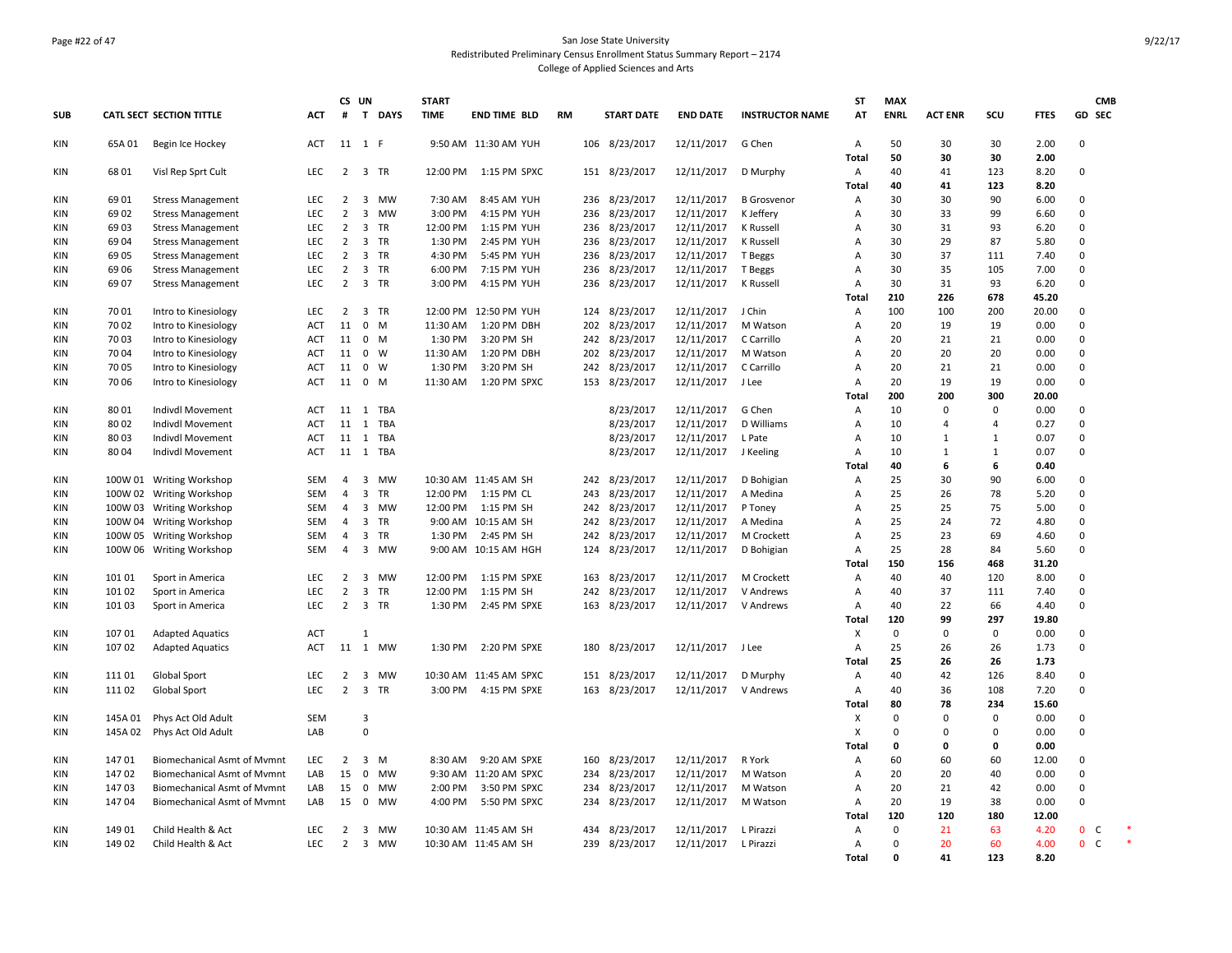### Page #23 of 47 San Jose State University Redistributed Preliminary Census Enrollment Status Summary Report – 2174 College of Applied Sciences and Arts

|                          |                 |                                        |                   | CS UN                            |                                                            | <b>START</b>       |                                    |           |            |                        |                          |                            | <b>ST</b>           | <b>MAX</b>        |                |             |               |                              | <b>CMB</b> |  |
|--------------------------|-----------------|----------------------------------------|-------------------|----------------------------------|------------------------------------------------------------|--------------------|------------------------------------|-----------|------------|------------------------|--------------------------|----------------------------|---------------------|-------------------|----------------|-------------|---------------|------------------------------|------------|--|
| <b>SUB</b>               |                 | <b>CATL SECT SECTION TITTLE</b>        | ACT               | #                                | T DAYS                                                     | <b>TIME</b>        | <b>END TIME BLD</b>                | <b>RM</b> |            | <b>START DATE</b>      | <b>END DATE</b>          | <b>INSTRUCTOR NAME</b>     | AT                  | <b>ENRL</b>       | <b>ACT ENR</b> | scu         | <b>FTES</b>   | GD SEC                       |            |  |
| KIN                      | 15101           | Sprts&FitnessMark                      | <b>LEC</b>        |                                  | 2 3 TR                                                     |                    | 1:30 PM 2:45 PM SPXC               |           |            | 151 8/23/2017          | 12/11/2017               | C Armstrong                | Α                   | 40                | 41             | 123         | 8.20          | $\Omega$                     |            |  |
| KIN                      | 152 01          | Theory Spt/Fit Mgt                     | <b>LEC</b>        | $\overline{2}$                   | $\overline{3}$<br><b>TR</b>                                |                    | 10:30 AM 11:45 AM SPXE             |           | 163        | 8/23/2017              | 12/11/2017               | A Medina                   | Total<br>A          | 40<br>40          | 41<br>40       | 123<br>120  | 8.20<br>8.15  | $\overline{3}$               |            |  |
|                          |                 |                                        |                   |                                  |                                                            |                    |                                    |           |            |                        |                          |                            | Total               | 40                | 40             | 120         | 8.15          |                              |            |  |
| <b>KIN</b>               | 155 01          | <b>Exercise Physiology</b>             | LEC               | $\overline{2}$                   | $\overline{3}$<br><b>MW</b>                                |                    | 9:30 AM 10:20 AM YUH               |           | 124        | 8/23/2017              | 12/11/2017               | C Cisar                    | Α                   | 90                | 104            | 208         | 20.85         | $\mathbf{1}$                 |            |  |
| <b>KIN</b>               | 155 02          | <b>Exercise Physiology</b>             | <b>ACT</b>        | $7\overline{ }$                  | $\mathbf 0$<br>M                                           | 7:30 AM            | 9:20 AM YUH                        |           | 233        | 8/23/2017              | 12/11/2017               | C Cisar                    | Α                   | 20                | 27             | 27          | 0.00          | $\mathbf 0$                  |            |  |
| <b>KIN</b>               | 155 03          | <b>Exercise Physiology</b>             | <b>ACT</b>        | $\overline{7}$                   | $\mathbf 0$<br>W                                           | 7:30 AM            | 9:20 AM YUH                        |           | 233        | 8/23/2017              | 12/11/2017               | C Cisar                    | Α                   | 20                | 25             | 25          | 0.00          | $\mathbf{1}$                 |            |  |
| <b>KIN</b>               | 155 04          | <b>Exercise Physiology</b>             | ACT               | $\overline{7}$                   | $\mathbf 0$<br>T                                           |                    | 10:00 AM 11:50 AM YUH              |           | 233        | 8/23/2017              | 12/11/2017               | C Cisar                    | Α                   | 20                | 25             | 25          | 0.00          | 0                            |            |  |
| <b>KIN</b>               | 155 05          | <b>Exercise Physiology</b>             | <b>ACT</b>        | $7\overline{ }$                  | $\mathbf 0$<br>$\mathsf{R}$                                |                    | 10:00 AM 11:50 AM YUH              |           | 233        | 8/23/2017              | 12/11/2017               | C Cisar                    | Α                   | 20                | 27             | 27          | 0.00          | $\mathbf 0$                  |            |  |
|                          |                 |                                        |                   |                                  |                                                            |                    |                                    |           |            |                        |                          |                            | <b>Total</b>        | 170               | 208            | 312         | 20.85         |                              |            |  |
| <b>KIN</b>               | 156 01          | Intro Adapted Act                      | LEC               | $\overline{2}$                   | $\overline{3}$<br>W                                        | 4:00 PM            | 6:45 PM SPXC                       |           | 151        | 8/23/2017              | 12/11/2017               | J Lee                      | Α                   | 30                | 30             | 90          | 6.00          | $\mathbf 0$                  |            |  |
|                          |                 |                                        |                   |                                  |                                                            |                    |                                    |           |            |                        |                          |                            | <b>Total</b>        | 30                | 30             | 90          | 6.00          |                              |            |  |
| <b>KIN</b>               | 157 01          | <b>Physiol Assessment</b>              | LEC               | $2 \quad 3$                      | M                                                          |                    | 9:30 AM 10:20 AM SPXE              |           | 160        | 8/23/2017              | 12/11/2017               | P Plato                    | Α                   | 60                | 53             | 53          | 10.65         | $\mathbf{1}$                 |            |  |
| <b>KIN</b>               | 15702           | <b>Physiol Assessment</b>              | LAB               | 15                               | $\mathbf 0$<br>MW                                          | 10:30 AM           | 12:20 PM YUH                       |           | 233        | 8/23/2017              | 12/11/2017               | P Plato                    | Α                   | 20                | 23             | 46          | 0.00          | 0                            |            |  |
| <b>KIN</b>               | 15703           | Physiol Assessment                     | LAB               | 15                               | $^{\circ}$<br><b>MW</b>                                    | 12:30 PM           | 2:20 PM YUH                        |           | 233        | 8/23/2017              | 12/11/2017               | A Jensen                   | Α                   | 20                | 22             | 44          | 0.00          | 0                            |            |  |
| <b>KIN</b>               | 157 04          | <b>Physiol Assessment</b>              | LAB               | 15                               | $\mathbf 0$<br>TR                                          | 2:30 PM            | 4:20 PM YUH                        |           | 233        | 8/23/2017              | 12/11/2017               | L Wilkin                   | Α                   | 20                | 8              | 16          | 0.00          | $\mathbf{1}$                 |            |  |
|                          |                 |                                        |                   |                                  |                                                            |                    |                                    |           |            |                        |                          |                            | Total               | 120               | 106            | 159         | 10.65         |                              |            |  |
| <b>KIN</b><br><b>KIN</b> | 158 01<br>15802 | <b>Biomechanics</b><br>Biomechanics    | LEC<br><b>ACT</b> | $\overline{2}$<br>$\overline{7}$ | $\overline{3}$<br><b>TR</b><br>$\mathbf 0$<br>$\mathsf{T}$ | 8:00 AM<br>2:00 PM | 8:50 AM YUH<br>3:50 PM SPXC        |           | 124<br>234 | 8/23/2017              | 12/11/2017               | R York                     | Α<br>Α              | 100<br>20         | 132<br>26      | 264<br>26   | 26.40<br>0.00 | $\mathbf 0$<br>0             |            |  |
| <b>KIN</b>               | 15803           | Biomechanics                           | <b>ACT</b>        | $\overline{7}$                   | $\mathbf 0$<br>$\mathsf{R}$                                | 2:00 PM            | 3:50 PM SPXC                       |           | 234        | 8/23/2017<br>8/23/2017 | 12/11/2017<br>12/11/2017 | A Tomimbang<br>A Tomimbang | Α                   | 20                | 22             | 22          | 0.00          | 0                            |            |  |
| <b>KIN</b>               | 158 04          | <b>Biomechanics</b>                    | <b>ACT</b>        | $7\overline{ }$                  | $\mathbf 0$<br>T                                           | 12:00 PM           | 1:50 PM SPXC                       |           | 234        | 8/23/2017              | 12/11/2017               | A Tomimbang                | A                   | 20                | 24             | 24          | 0.00          | $\mathbf 0$                  |            |  |
| <b>KIN</b>               | 158 05          | Biomechanics                           | ACT               | $\overline{7}$                   | $\mathbf{0}$<br>$\mathsf{R}$                               | 12:00 PM           | 1:50 PM SPXC                       |           | 234        | 8/23/2017              | 12/11/2017               | A Tomimbang                | Α                   | 20                | 15             | 15          | 0.00          | 0                            |            |  |
| <b>KIN</b>               | 158 06          | Biomechanics                           | ACT               | $\overline{7}$                   | $\mathbf 0$<br>M                                           | 12:00 PM           | 1:50 PM SPXC                       |           | 234        | 8/23/2017              | 12/11/2017               | A Tomimbang                | Α                   | 20                | 23             | 23          | 0.00          | $\mathbf 0$                  |            |  |
| <b>KIN</b>               | 158 07          | Biomechanics                           | <b>ACT</b>        | $\overline{7}$                   | $\mathbf{0}$<br>W                                          | 12:00 PM           | 1:50 PM SPXC                       |           |            | 234 8/23/2017          | 12/11/2017               | A Tomimbang                | $\overline{A}$      | 20                | 22             | 22          | 0.00          | $\mathbf 0$                  |            |  |
|                          |                 |                                        |                   |                                  |                                                            |                    |                                    |           |            |                        |                          |                            | Total               | 220               | 264            | 396         | 26.40         |                              |            |  |
| <b>KIN</b>               | 159 01          | Sport Adapt Activ                      | LEC               | $\overline{2}$                   | $\overline{3}$<br>M                                        | 4:00 PM            | 5:50 PM SPXE                       |           | 163        | 8/23/2017              | 12/11/2017               | N Megginson                | A                   | 30                | 32             | 64          | 6.45          | $\mathbf{1}$                 |            |  |
| KIN                      | 159 02          | Sport Adapt Activ                      | <b>ACT</b>        | 11                               | $\mathbf{0}$<br>M                                          | 6:00 PM            | 7:50 PM SPXE                       |           |            | 163 8/23/2017          | 12/11/2017               | N Megginson                | Α                   | 30                | 32             | 32          | 0.00          | 1                            |            |  |
|                          |                 |                                        |                   |                                  |                                                            |                    |                                    |           |            |                        |                          |                            | Total               | 60                | 64             | 96          | 6.45          |                              |            |  |
| <b>KIN</b>               | 160 01          | Hist of Sport & PE                     | <b>LEC</b>        |                                  | 3                                                          |                    |                                    |           |            |                        |                          |                            | X                   | $\Omega$          | $\mathbf 0$    | $\mathbf 0$ | 0.00          | $\mathbf 0$                  |            |  |
| <b>KIN</b>               | 160 02          | Hist of Sport & PE                     | LEC               |                                  | 3                                                          |                    |                                    |           |            |                        |                          |                            | X                   | $\Omega$          | 0              | $\mathsf 0$ | 0.00          | $\mathbf 0$                  |            |  |
| <b>KIN</b>               | 160 03          | Hist of Sport & PE                     | LEC               | $\overline{2}$                   | $\overline{3}$<br>MW                                       |                    | 9:00 AM 10:15 AM SPXE              |           | 163        | 8/23/2017              | 12/11/2017               | S Reekie                   | A                   | 40                | 39             | 117         | 7.85          | $\mathbf{1}$                 |            |  |
| KIN                      | 160 04          | Hist of Sport & PE                     | <b>LEC</b>        | $\overline{2}$                   | $\overline{3}$<br><b>MW</b>                                | 12:00 PM           | 1:15 PM SPXE                       |           | 160        | 8/23/2017              | 12/11/2017               | S Reekie                   | Α                   | 40                | 43             | 129         | 8.60          | $\mathbf 0$                  |            |  |
|                          |                 |                                        |                   |                                  |                                                            |                    |                                    |           |            |                        |                          |                            | Total               | 80                | 82             | 246         | 16.45         |                              |            |  |
| <b>KIN</b>               | 161 01          | Philos of Sport                        | <b>LEC</b>        | $\overline{2}$                   | 3<br>MW                                                    | 1:30 PM            | 2:45 PM SPXC                       |           | 151        | 8/23/2017              | 12/11/2017               | D Bohigian                 | $\mathsf{A}$        | 40                | 40             | 120         | 8.00          | 0                            |            |  |
| <b>KIN</b>               | 161 02          | Philos of Sport                        | LEC               | $\overline{2}$                   | $\overline{\mathbf{3}}$<br>MW                              | 12:00 PM           | 1:15 PM SPXC                       |           |            | 151 8/23/2017          | 12/11/2017               | D Bohigian                 | Α                   | 40                | 45             | 135         | 9.05          | $\mathbf{1}$                 |            |  |
|                          |                 |                                        |                   |                                  |                                                            |                    |                                    |           |            |                        |                          |                            | <b>Total</b>        | 80                | 85             | 255         | 17.05         |                              |            |  |
| <b>KIN</b>               | 162 01          | Adv Fit Asse Ex RX                     | LEC               | $\overline{2}$                   | 3<br><b>TR</b>                                             | 12:30 PM           | 1:20 PM YUH                        |           | 233        | 8/23/2017              | 12/11/2017               | C Cisar                    | A                   | 40                | 39             | 78          | 8.00          | $\overline{4}$               |            |  |
| <b>KIN</b>               | 162 02          | Adv Fit Asse Ex RX                     | <b>ACT</b>        | $11\quad 0$                      | TR                                                         | 1:30 PM            | 2:20 PM YUH                        |           |            | 233 8/23/2017          | 12/11/2017               | C Cisar                    | Α                   | 40                | 39<br>78       | 39          | 0.00          | $\overline{4}$               |            |  |
|                          | 163 01          |                                        | LEC               | $\overline{2}$                   | 3<br><b>TR</b>                                             |                    |                                    |           |            | 8/23/2017              | 12/11/2017               |                            | <b>Total</b>        | 80<br>$\mathbf 0$ | 17             | 117<br>51   | 8.00<br>3.45  | $\mathbf{1}$<br>C            |            |  |
| <b>KIN</b><br><b>KIN</b> | 163 03          | Phys Fit + Nutrit<br>Phys Fit + Nutrit | <b>LEC</b>        | $\overline{2}$                   | $\overline{\mathbf{3}}$<br><b>TR</b>                       | 12:00 PM           | 10:30 AM 11:45 AM CL<br>1:15 PM MH |           | 310<br>322 | 8/23/2017              | 12/11/2017               | E Brown<br>E Brown         | Α<br>$\overline{A}$ | $\Omega$          | 16             | 48          | 3.20          | $\mathbf{0}$<br>$\mathsf{C}$ |            |  |
| KIN                      | 163 04          | Phys Fit + Nutrit                      | LEC               | $\overline{2}$                   | $\overline{\mathbf{3}}$<br><b>TR</b>                       | 12:00 PM           | 1:15 PM CCB                        |           | 101        | 8/23/2017              | 12/11/2017               | E Brown                    | Α                   | $\mathbf 0$       | 16             | 48          | 3.20          | $\mathbf{0}$<br>$\mathsf{C}$ |            |  |
| <b>KIN</b>               | 163 05          | Phys Fit + Nutrit                      | <b>LEC</b>        | $\overline{2}$                   | 3<br>MW                                                    |                    | 9:00 AM 10:15 AM IS                |           | 215        | 8/23/2017              | 12/11/2017               | A Bloom                    | Α                   | $\Omega$          | 15             | 45          | 3.00          | $\mathsf{C}$<br>$\mathbf{0}$ |            |  |
| <b>KIN</b>               | 163 06          | Phys Fit + Nutrit                      | <b>LEC</b>        | $\overline{2}$                   | $\overline{3}$<br><b>MW</b>                                |                    | 9:00 AM 10:15 AM CCB               |           |            | 102 8/23/2017          | 12/11/2017               | A Bloom                    | A                   | $\Omega$          | 16             | 48          | 3.20          | $\mathsf{C}$                 |            |  |
| <b>KIN</b>               | 163 07          | Phys Fit + Nutrit                      | LEC               | $\overline{2}$                   | 3<br>MW                                                    |                    | 10:30 AM 11:45 AM IS               |           | 215        | 8/23/2017              | 12/11/2017               | A Bloom                    | A                   | $\mathbf 0$       | 16             | 48          | 3.25          | $\mathbf{0}$<br>$\mathsf{C}$ |            |  |
| <b>KIN</b>               | 16308           | Phys Fit + Nutrit                      | <b>LEC</b>        | $\overline{2}$                   | 3<br><b>MW</b>                                             |                    | 10:30 AM 11:45 AM MH               |           |            | 322 8/23/2017          | 12/11/2017               | A Bloom                    | $\mathsf{A}$        | $\Omega$          | 16             | 48          | 3.20          | $\mathsf{C}$<br>$\mathbf{0}$ |            |  |
| <b>KIN</b>               | 16309           | Phys Fit + Nutrit                      | LEC               | $\overline{2}$                   | $\overline{3}$<br>MW                                       | 12:00 PM           | 1:15 PM IS                         |           | 215        | 8/23/2017              | 12/11/2017               | A Bloom                    | A                   | $\mathbf 0$       | 16             | 48          | 3.20          | $\mathbf{0}$<br>$\mathsf{C}$ |            |  |
| <b>KIN</b>               | 163 10          | Phys Fit + Nutrit                      | LEC               | $\overline{2}$                   | 3<br>MW                                                    | 12:00 PM           | 1:15 PM MH                         |           | 322        | 8/23/2017              | 12/11/2017               | A Bloom                    | Α                   | $\mathbf 0$       | 15             | 45          | 3.00          | $\mathbf{0}$<br>$\mathsf{C}$ |            |  |
| <b>KIN</b>               | 163 11          | Phys Fit + Nutrit                      | LEC               | $\overline{2}$                   | 3<br><b>MW</b>                                             | 1:30 PM            | 2:45 PM IS                         |           | 215        | 8/23/2017              | 12/11/2017               | A Bloom                    | Α                   | 0                 | 16             | 48          | 3.20          | $\mathbf{0}$<br>C            |            |  |
| <b>KIN</b>               | 163 12          | Phys Fit + Nutrit                      | <b>LEC</b>        | $\overline{2}$                   | $\overline{3}$<br><b>MW</b>                                | 1:30 PM            | 2:45 PM CL                         |           | 310        | 8/23/2017              | 12/11/2017               | A Bloom                    | A                   | $\Omega$          | 16             | 48          | 3.20          | $\mathsf{C}$<br>$\mathbf{0}$ |            |  |
| <b>KIN</b>               | 163 13          | Phys Fit + Nutrit                      | <b>LEC</b>        | $\overline{2}$                   | $\overline{3}$<br><b>TR</b>                                |                    | 10:30 AM 11:45 AM HGH              |           |            | 118 8/23/2017          | 12/11/2017               | E Brown                    | A                   | $\Omega$          | 15             | 45          | 3.00          | $\mathbf{0}$<br><b>C</b>     |            |  |
|                          |                 |                                        |                   |                                  |                                                            |                    |                                    |           |            |                        |                          |                            | <b>Total</b>        | $\Omega$          | 190            | 570         | 38.10         |                              |            |  |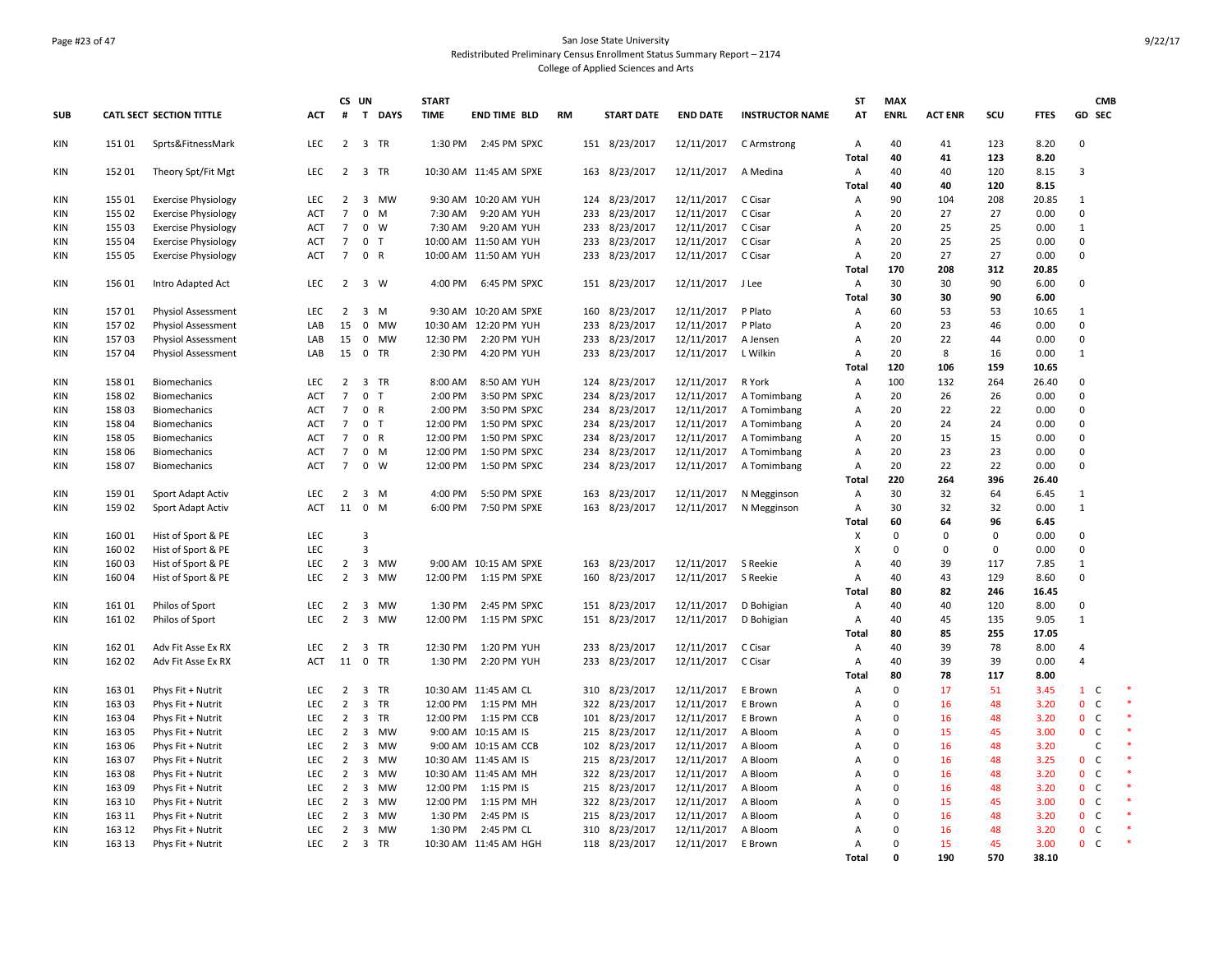### Page #24 of 47 San Jose State University Redistributed Preliminary Census Enrollment Status Summary Report – 2174 College of Applied Sciences and Arts

|            |         |                                                         |            | CS UN          |                         |              | <b>START</b> |                        |           |     |                   |                        |                        | ST                | <b>MAX</b>  |                |                   |              |              | <b>CMB</b>   |  |
|------------|---------|---------------------------------------------------------|------------|----------------|-------------------------|--------------|--------------|------------------------|-----------|-----|-------------------|------------------------|------------------------|-------------------|-------------|----------------|-------------------|--------------|--------------|--------------|--|
| <b>SUB</b> |         | <b>CATL SECT SECTION TITTLE</b>                         | ACT        | #              | $\mathbf{T}$            | <b>DAYS</b>  | <b>TIME</b>  | <b>END TIME BLD</b>    | <b>RM</b> |     | <b>START DATE</b> | <b>END DATE</b>        | <b>INSTRUCTOR NAME</b> | AT                | <b>ENRL</b> | <b>ACT ENR</b> | scu               | <b>FTES</b>  |              | GD SEC       |  |
| KIN        | 164 01  | Soc-cult Perspectv                                      | LEC        | $\overline{2}$ | $\overline{\mathbf{3}}$ | <b>TR</b>    |              | 10:30 AM 11:45 AM SPXC |           |     | 151 8/23/2017     | 12/11/2017             | V Andrews              | Α<br><b>Total</b> | 40<br>40    | 40<br>40       | 120<br>120        | 8.00<br>8.00 | $\mathbf 0$  |              |  |
| KIN        | 165 01  | Motor Development                                       | LEC        | $\overline{2}$ | 3                       | MW           |              | 9:00 AM 10:15 AM SPXC  |           | 151 | 8/23/2017         | 12/11/2017             | S Chang                | Α                 | 40          | 41             | 123               | 8.25         | 1            |              |  |
| KIN        | 165 02  | Motor Development                                       | <b>LEC</b> | 2              | 3                       | <b>TR</b>    |              | 9:00 AM 10:15 AM SPXC  |           | 151 | 8/23/2017         | 12/11/2017             | V Payne                | Α                 | 40          | 43             | 129               | 8.60         | $\mathbf 0$  |              |  |
| KIN        | 165 03  | Motor Development                                       | LEC        | $\overline{2}$ | 3                       | MW           | 1:30 PM      | 2:45 PM SPXE           |           |     | 163 8/23/2017     | 12/11/2017             | S Chang                | Α                 | 40          | 43             | 129               | 8.60         | $\mathbf 0$  |              |  |
| KIN        | 165 04  | Motor Development                                       | LEC        | $\overline{2}$ | 3                       | TR           | 7:30 AM      | 8:45 AM SPXC           |           | 151 | 8/23/2017         | 12/11/2017             | V Payne                | Α                 | 40          | 39             | 117               | 7.80         | $\mathbf 0$  |              |  |
|            |         |                                                         |            |                |                         |              |              |                        |           |     |                   |                        |                        | Total             | 160         | 166            | 498               | 33.25        |              |              |  |
| KIN        | 166 01  | <b>Motor Learning</b>                                   | LEC        | $\overline{2}$ | $\overline{\mathbf{3}}$ | <b>TR</b>    |              | 12:00 PM 12:50 PM SPXE |           | 160 | 8/23/2017         | 12/11/2017             | E Wughalter            | A                 | 60          | 74             | 148               | 14.80        | $\mathbf 0$  |              |  |
| KIN        | 166 02  | Motor Learning                                          | ACT        | $\overline{7}$ | $\mathbf{0}$            | $\mathsf{T}$ | 1:00 PM      | 2:50 PM SPXE           |           | 172 | 8/23/2017         | 12/11/2017             | E Wughalter            | $\overline{A}$    | 20          | 27             | 27                | 0.00         | $\mathbf 0$  |              |  |
| KIN        | 166 03  | <b>Motor Learning</b>                                   | ACT        | $\overline{7}$ | $\mathbf 0$             | $\mathsf{R}$ | 1:00 PM      | 2:50 PM SPXE           |           |     | 172 8/23/2017     | 12/11/2017             | E Wughalter            | Α                 | 20          | 22             | 22                | 0.00         | $\mathbf 0$  |              |  |
| KIN        | 166 04  | Motor Learning                                          | ACT        | $\overline{7}$ | $\mathbf 0$             | $\mathsf{R}$ | 3:00 PM      | 4:50 PM SPXE           |           |     | 172 8/23/2017     | 12/11/2017             | D Ziemer               | Α                 | 20          | 25             | 25                | 0.00         | $\mathbf 0$  |              |  |
|            |         |                                                         |            |                |                         |              |              |                        |           |     |                   |                        |                        | <b>Total</b>      | 120         | 148            | 222               | 14.80        |              |              |  |
| KIN        | 167 01  | Sports Psychology                                       | LEC        | $\overline{2}$ |                         | 3 TR         |              | 9:00 AM 10:15 AM DMH   |           | 359 | 8/23/2017         | 12/11/2017 T Semerjian |                        | Α                 | $\mathbf 0$ | 45             | 135               | 9.10         | $2^{\circ}$  | C            |  |
|            |         |                                                         |            |                |                         |              |              |                        |           |     |                   |                        |                        | Total             | 0           | 45             | 135               | 9.10         |              |              |  |
| KIN        | 169 01  | Divrsty/Stress/Hlth                                     | SEM        | 5              | 3                       | <b>MW</b>    |              | 9:00 AM 10:15 AM YUH   |           | 236 | 8/23/2017         | 12/11/2017             | K Jeffery              | Α                 | 30          | 37             | 111               | 7.40         | $\mathbf 0$  | C            |  |
| НS         | 169 01  | Divrsty/Stress/Hlth                                     | SEM        | 5              | 3                       | MW           |              | 9:00 AM 10:15 AM YUH   |           | 236 | 8/23/2017         | 12/11/2017             | K Jeffery              | Α                 | 0           | $\mathbf 0$    | $\mathbf 0$       | 0.00         | $\mathbf{0}$ | C            |  |
| <b>KIN</b> | 169 02  | Divrsty/Stress/Hlth                                     | <b>SEM</b> | 5              | 3                       | <b>MW</b>    |              | 10:30 AM 11:45 AM YUH  |           | 236 | 8/23/2017         | 12/11/2017             | K Jeffery              | $\overline{A}$    | 30          | 37             | 111               | 7.40         | $\mathbf{0}$ | <sub>c</sub> |  |
| HS         | 169 02  | Divrsty/Stress/Hlth                                     | SEM        | 5              | 3                       | <b>MW</b>    |              | 10:30 AM 11:45 AM YUH  |           | 236 | 8/23/2017         | 12/11/2017             | K Jeffery              | Α                 | 0           | $\mathbf{0}$   | $\mathbf 0$       | 0.00         | $\mathbf{0}$ | $\mathsf{C}$ |  |
| KIN        | 16903   | Divrsty/Stress/Hlth                                     | SEM        | 5              | 3                       | <b>MW</b>    | 12:00 PM     | 1:15 PM YUH            |           | 236 | 8/23/2017         | 12/11/2017             | D Murphy               | $\overline{A}$    | 30          | 32             | 96                | 6.40         | $\mathbf{0}$ | $\mathsf{C}$ |  |
| HS         | 169 03  | Divrsty/Stress/Hlth                                     | <b>SEM</b> | 5              | 3                       | <b>MW</b>    | 12:00 PM     | 1:15 PM YUH            |           | 236 | 8/23/2017         | 12/11/2017             | D Murphy               | A                 | 0           | $\mathbf{0}$   | $\mathbf{0}$      | 0.00         | $\mathbf{0}$ | C            |  |
| KIN        | 16904   | Divrsty/Stress/Hlth                                     | SEM        | 5              | 3                       | <b>MW</b>    | 1:30 PM      | 2:45 PM YUH            |           | 236 | 8/23/2017         | 12/11/2017             | D Murphy               | Α                 | 30          | 30             | 90                | 6.05         | $\mathbf{1}$ | $\mathsf{C}$ |  |
| НS         | 169 04  | Divrsty/Stress/Hlth                                     | SEM        | 5              | 3                       | <b>MW</b>    | 1:30 PM      | 2:45 PM YUH            |           | 236 | 8/23/2017         | 12/11/2017             | D Murphy               | $\overline{A}$    | 0           | $\mathbf{0}$   | $\mathbf{0}$      | 0.00         | $\mathbf{0}$ | <sub>c</sub> |  |
| KIN        | 169 05  | Divrsty/Stress/Hlth                                     | SEM        | 5              | 3                       | TR           |              | 9:00 AM 10:15 AM YUH   |           | 236 | 8/23/2017         | 12/11/2017             | M Crockett             | Α                 | 30          | 31             | 93                | 6.25         | $\mathbf{1}$ | $\mathsf{C}$ |  |
| НS         | 16905   | Divrsty/Stress/Hlth                                     | SEM        | 5              | 3                       | TR           |              | 9:00 AM 10:15 AM YUH   |           | 236 | 8/23/2017         | 12/11/2017             | M Crockett             | $\overline{A}$    | 0           | $\mathbf{0}$   | $\mathbf 0$       | 0.00         | $\mathbf{0}$ | $\mathsf{C}$ |  |
| KIN        | 169 06  | Divrsty/Stress/Hlth                                     | SEM        | 5              | $\overline{3}$          | <b>TR</b>    |              | 10:30 AM 11:45 AM YUH  |           | 236 | 8/23/2017         | 12/11/2017             | D Murphy               | $\overline{A}$    | 30          | 30             | 90                | 6.00         | $\mathbf{0}$ | C            |  |
| HS         | 169 06  | Divrsty/Stress/Hlth                                     | SEM        | 5              | 3                       | TR           |              | 10:30 AM 11:45 AM YUH  |           | 236 | 8/23/2017         | 12/11/2017             | D Murphy               | Α                 | 0           | $\mathbf 0$    | $\mathbf 0$       | 0.00         | $\mathbf{0}$ | C            |  |
|            |         |                                                         |            |                |                         |              |              |                        |           |     |                   |                        |                        | <b>Total</b>      | 180         | 197            | 591               | 39.50        |              |              |  |
| KIN        |         | 170B 01 Fld Exp Teach                                   | SUP        | 36             |                         | 1 TBA        |              |                        |           |     | 8/23/2017         | 12/11/2017             | D Daum                 | Α                 | 25          | $\Omega$       | $\mathbf 0$       | 0.00         | $\mathbf 0$  |              |  |
| KIN        | 170B 02 | Fld Exp Teach                                           | <b>SUP</b> | 36             | 1                       | TBA          |              |                        |           |     | 8/23/2017         | 12/11/2017             | D Daum                 | Α                 | 25          | $\Omega$       | $\Omega$          | 0.00         | $\pmb{0}$    |              |  |
|            |         |                                                         |            |                |                         |              |              |                        |           |     |                   |                        |                        | Total             | 50          | 0              | 0                 | 0.00         |              |              |  |
| KIN        | 170C01  | Fieldwork-Adapted                                       | <b>SUP</b> |                |                         | 36 1 TBA     |              |                        |           |     | 8/23/2017         | 12/11/2017             | N Megginson            | Α                 | 15          | $\Omega$       | $\Omega$          | 0.00         | $\mathbf 0$  |              |  |
| KIN        | 170C 02 | Fieldwork-Adapted                                       | <b>SUP</b> | 36             | 2                       | <b>TBA</b>   |              |                        |           |     | 8/23/2017         | 12/11/2017             | N Megginson            | A                 | 15          | $\Omega$<br>9  | $\Omega$          | 0.00         | $\mathbf 0$  |              |  |
| KIN        | 170C03  | Fieldwork-Adapted                                       | SUP        | 36             |                         | 3 TBA        |              |                        |           |     | 8/23/2017         | 12/11/2017             | N Megginson            | Α                 | 15          | 9              | 27                | 1.80         | $\mathbf 0$  |              |  |
| KIN        |         |                                                         | <b>SUP</b> | 36 1           |                         | <b>TBA</b>   |              |                        |           |     | 8/23/2017         | 12/11/2017             | <b>B</b> Shifflett     | <b>Total</b><br>A | 45<br>15    | $\Omega$       | 27<br>$\mathbf 0$ | 1.80<br>0.00 | $\mathbf 0$  |              |  |
|            | 170D 02 | 170D 01 Fldwrk Sport Mngmt<br><b>Fldwrk Sport Mngmt</b> | SUP        | 36             | $\overline{2}$          | TBA          |              |                        |           |     | 8/23/2017         | 12/11/2017             | <b>B</b> Shifflett     | $\overline{A}$    | 15          | $\Omega$       | $\mathbf 0$       | 0.00         | $\mathbf 0$  |              |  |
| KIN<br>KIN | 170D 03 | Fldwrk Sport Mngmt                                      | <b>SUP</b> | 36             |                         | 3 TBA        |              |                        |           |     | 8/23/2017         | 12/11/2017             | <b>B</b> Shifflett     | Α                 | 15          | 1              | 3                 | 0.20         | $\mathbf 0$  |              |  |
|            |         |                                                         |            |                |                         |              |              |                        |           |     |                   |                        |                        | Total             | 45          | 1              | 3                 | 0.20         |              |              |  |
| KIN        | 173 01  | Intro Teach PE                                          | LEC        | $\overline{2}$ | $\overline{\mathbf{3}}$ | $\mathsf{R}$ | 4:00 PM      | 5:50 PM SPXC           |           | 151 | 8/23/2017         | 12/11/2017             | D Daum                 | Α                 | 22          | 18             | 36                | 3.60         | 0            |              |  |
| KIN        | 173 02  | Intro Teach PE                                          | ACT        | 11             | $\overline{0}$          | $\mathsf{R}$ | 6:00 PM      | 7:50 PM SPXC           |           | 151 | 8/23/2017         | 12/11/2017             | D Daum                 | Α                 | 22          | 18             | 18                | 0.00         | $\pmb{0}$    |              |  |
|            |         |                                                         |            |                |                         |              |              |                        |           |     |                   |                        |                        | Total             | 44          | 36             | 54                | 3.60         |              |              |  |
| KIN        | 174 01  | Assess Psychomotor                                      | LEC        | $2 \t3 \tF$    |                         |              | 12:00 PM     | 2:45 PM SPXC           |           |     | 151 8/23/2017     | 12/11/2017             | J Lee                  | Α                 | 30          | 34             | 102               | 6.80         | $\mathbf 0$  |              |  |
|            |         |                                                         |            |                |                         |              |              |                        |           |     |                   |                        |                        | Total             | 30          | 34             | 102               | 6.80         |              |              |  |
| <b>KIN</b> | 175 01  | Meas & Eval in Kinesiology                              | <b>LEC</b> | 2              | 3 T                     |              | 4:00 PM      | 5:50 PM DMH            |           | 227 | 8/23/2017         | 12/11/2017             | <b>B</b> Shifflett     | A                 | 60          | 54             | 108               | 10.80        | $\mathbf 0$  |              |  |
| KIN        | 175 02  | Meas & Eval in Kinesiology                              | ACT        | 13             | 0 F                     |              |              | 10:00 AM 11:50 AM MH   |           |     | 321 8/23/2017     | 12/11/2017             | <b>B</b> Shifflett     | Α                 | 20          | 18             | 18                | 0.00         | $\mathbf 0$  |              |  |
| KIN        | 175 03  | Meas & Eval in Kinesiology                              | ACT        | 13             | $\mathbf{0}$            |              | 12:00 PM     | 1:50 PM MH             |           | 321 | 8/23/2017         | 12/11/2017             | <b>B</b> Shifflett     | A                 | 20          | 16             | 16                | 0.00         | $\mathbf 0$  |              |  |
| KIN        | 175 04  | Meas & Eval in Kinesiology                              | ACT        | 13 0 F         |                         |              | 2:00 PM      | 3:50 PM MH             |           |     | 321 8/23/2017     | 12/11/2017             | <b>B</b> Shifflett     | Α                 | 20          | 20             | 20                | 0.00         | $\mathbf 0$  |              |  |
|            |         |                                                         |            |                |                         |              |              |                        |           |     |                   |                        |                        | Total             | 120         | 108            | 162               | 10.80        |              |              |  |
| KIN        | 178 03  | Mgt Practice TE                                         | <b>LEC</b> | $\overline{2}$ | 3                       |              | 3:00 PM      | 4:50 PM SPXC           |           | 151 | 8/23/2017         | 12/11/2017             | E Siebert              | A                 | 22          | 13             | 26                | 2.60         | $\mathbf 0$  |              |  |
| KIN        | 178 04  | Mgt Practice TE                                         | ACT        | 13 0 F         |                         |              | 5:00 PM      | 6:50 PM SPXC           |           |     | 151 8/23/2017     | 12/11/2017             | E Siebert              | Α                 | 22          | 13             | 13                | 0.00         | $\mathbf 0$  |              |  |
|            |         |                                                         |            |                |                         |              |              |                        |           |     |                   |                        |                        | Total             | 44          | 26             | 39                | 2.60         |              |              |  |
| KIN        | 180 01  | Independent Study                                       | <b>SUP</b> |                |                         | 36 1 TBA     |              |                        |           |     | 8/23/2017         |                        | 12/11/2017 C Armstrong | Α                 | 10          | $\mathbf{1}$   | 1                 | 0.07         | $\Omega$     |              |  |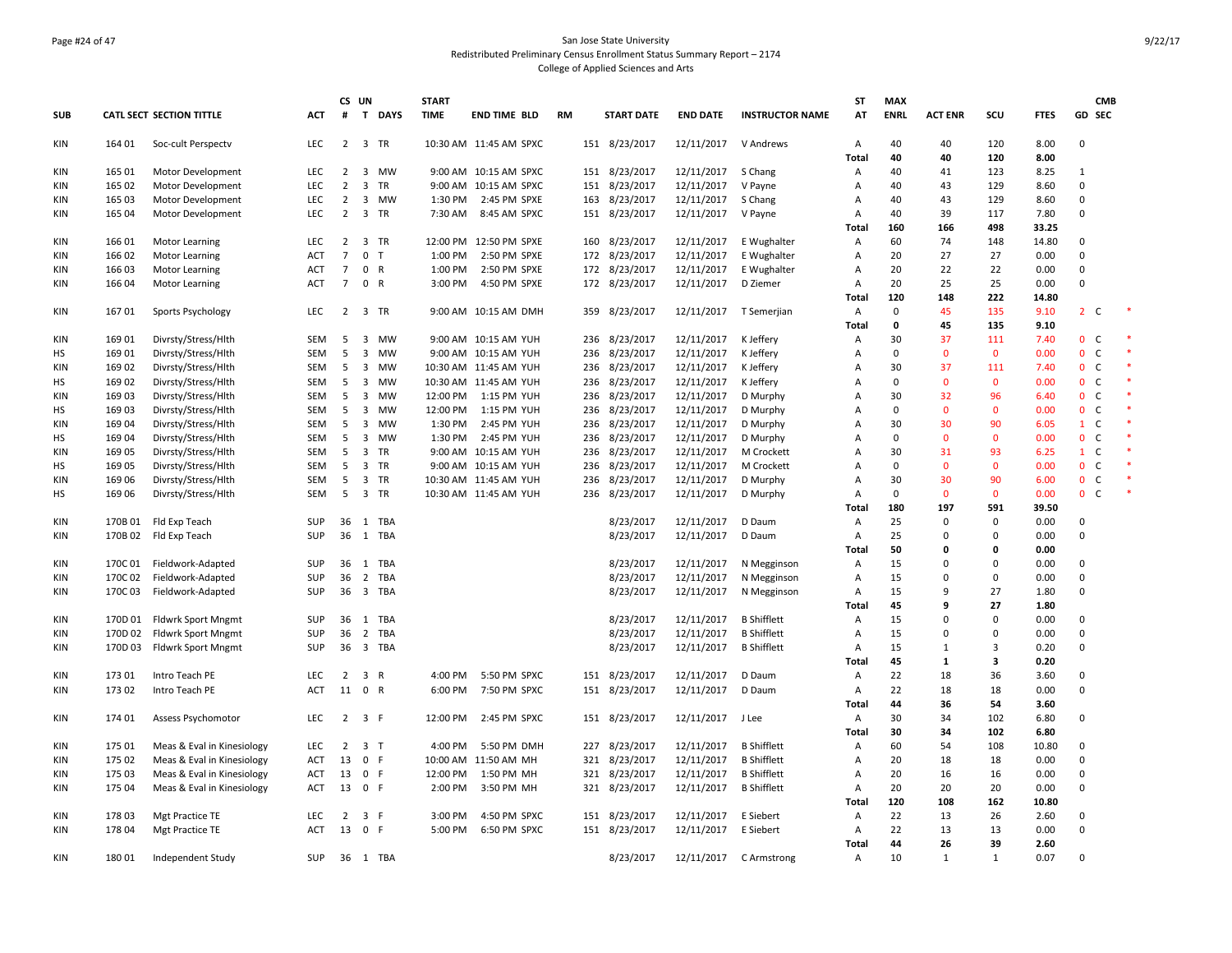### Page #25 of 47 San Jose State University Redistributed Preliminary Census Enrollment Status Summary Report – 2174 College of Applied Sciences and Arts

|            |         |                             |            | CS UN          |                                       | <b>START</b> |                        |           |                   |                 |                        | <b>ST</b> | <b>MAX</b>     |                |                |             | <b>CMB</b>     |
|------------|---------|-----------------------------|------------|----------------|---------------------------------------|--------------|------------------------|-----------|-------------------|-----------------|------------------------|-----------|----------------|----------------|----------------|-------------|----------------|
| <b>SUB</b> |         | CATL SECT SECTION TITTLE    | ACT        | #              | $\mathbf{T}$<br><b>DAYS</b>           | <b>TIME</b>  | <b>END TIME BLD</b>    | <b>RM</b> | <b>START DATE</b> | <b>END DATE</b> | <b>INSTRUCTOR NAME</b> | AT        | <b>ENRL</b>    | <b>ACT ENR</b> | scu            | <b>FTES</b> | GD SEC         |
| KIN        | 18002   | Independent Study           | SUP        | 36             | 2 TBA                                 |              |                        |           | 8/23/2017         | 12/11/2017      |                        | Α         | 10             | $\mathbf 0$    | $\mathbf 0$    | 0.00        | 0              |
| KIN        | 18003   | Independent Study           | <b>SUP</b> | 36             | $\overline{3}$<br><b>TBA</b>          |              |                        |           | 8/23/2017         | 12/11/2017      |                        | A         | 10             | 0              | $\Omega$       | 0.00        | 0              |
| <b>KIN</b> | 18004   | Independent Study           | <b>SUP</b> | 36             | $\overline{4}$<br><b>TBA</b>          |              |                        |           | 8/23/2017         | 12/11/2017      |                        | A         | 10             | $\Omega$       | $\Omega$       | 0.00        | $\Omega$       |
| KIN        | 18005   | Independent Study           | SUP        | 36             | 1 TBA                                 |              |                        |           | 8/23/2017         | 12/11/2017      |                        | A         | $\overline{2}$ | $\Omega$       | $\Omega$       | 0.00        | 0              |
| KIN        | 18006   | Independent Study           | SUP        | 36             | 1 TBA                                 |              |                        |           | 8/23/2017         | 12/11/2017      |                        | A         | $\overline{2}$ | $\Omega$       | $\Omega$       | 0.00        | 0              |
| KIN        | 18007   | Independent Study           | SUP        | 36             | 1 TBA                                 |              |                        |           | 8/23/2017         | 12/11/2017      |                        | A         | $\overline{2}$ | $\Omega$       | $\Omega$       | 0.00        | 0              |
| KIN        | 18008   | Independent Study           | SUP        | 36             | 1 TBA                                 |              |                        |           | 8/23/2017         | 12/11/2017      |                        | A         | $\overline{2}$ | $\mathbf 0$    | $\Omega$       | 0.00        | 0              |
| KIN        | 18009   | Independent Study           | SUP        | 36             | 1 TBA                                 |              |                        |           | 8/23/2017         | 12/11/2017      |                        | A         | $\overline{2}$ | $\mathbf 0$    | $\mathbf 0$    | 0.00        | 0              |
| <b>KIN</b> | 180 10  | Independent Study           | SUP        | 36             | <b>TBA</b><br>1                       |              |                        |           | 8/23/2017         | 12/11/2017      |                        | A         | $\overline{2}$ | $\mathbf 0$    | $\Omega$       | 0.00        | 0              |
| KIN        | 180 11  | Independent Study           | SUP        | 36             | 1 TBA                                 |              |                        |           | 8/23/2017         | 12/11/2017      |                        | A         | $\mathcal{P}$  | $\mathbf 0$    | $\Omega$       | 0.00        | 0              |
| <b>KIN</b> | 180 12  | Independent Study           | SUP        | 36             | 2 TBA                                 |              |                        |           | 8/23/2017         | 12/11/2017      | A Jensen               | A         | $\overline{2}$ | 1              | $\overline{2}$ | 0.13        | 0              |
| <b>KIN</b> | 180 13  | Independent Study           | SUP        | 36             | $\overline{2}$<br><b>TBA</b>          |              |                        |           | 8/23/2017         | 12/11/2017      | E Wughalter            | A         | $\overline{2}$ | $\mathbf{1}$   | $\overline{2}$ | 0.13        | 0              |
| KIN        | 180 14  | Independent Study           | SUP        | 36             | 2 TBA                                 |              |                        |           | 8/23/2017         | 12/11/2017      | T Semerjian            | Α         | $\overline{2}$ | $\mathbf{1}$   | $\overline{2}$ | 0.13        | 0              |
| <b>KIN</b> | 180 15  | Independent Study           | SUP        | 36             | 2 TBA                                 |              |                        |           | 8/23/2017         | 12/11/2017      |                        | A         | $\overline{2}$ | $\Omega$       | $\Omega$       | 0.00        | $\Omega$       |
| KIN        | 180 16  | Independent Study           | SUP        | 36             | 2 TBA                                 |              |                        |           | 8/23/2017         | 12/11/2017      |                        | A         | $\overline{2}$ | $\mathbf 0$    | $\Omega$       | 0.00        | 0              |
| <b>KIN</b> | 180 17  | Independent Study           | SUP        | 36             | $\overline{\mathbf{3}}$<br><b>TBA</b> |              |                        |           | 8/23/2017         | 12/11/2017      | C Cisar                | A         | $\overline{2}$ | $\overline{2}$ | 6              | 0.40        | 0              |
| KIN        | 180 18  | Independent Study           | SUP        | 36             | 3 TBA                                 |              |                        |           | 8/23/2017         | 12/11/2017      | E Wughalter            | A         | $\overline{2}$ | $\overline{2}$ | 6              | 0.40        | 0              |
| KIN        | 180 19  | Independent Study           | SUP        | 36             | 3 TBA                                 |              |                        |           | 8/23/2017         | 12/11/2017      | A Jensen               | A         | $\overline{2}$ | $\overline{2}$ | 6              | 0.40        | 0              |
| <b>KIN</b> | 180 20  | Independent Study           | SUP        | 36             | 3 TBA                                 |              |                        |           | 8/23/2017         | 12/11/2017      | P Plato                | A         | $\overline{2}$ | $\overline{3}$ | 9              | 0.60        | 0              |
| KIN        | 180 21  | Independent Study           | SUP        | 36             | 3 TBA                                 |              |                        |           | 8/23/2017         | 12/11/2017      | T Semerjian            | Α         | $\overline{2}$ | $\mathbf{1}$   | $\overline{3}$ | 0.20        | 0              |
| <b>KIN</b> | 180 22  | Independent Study           | SUP        | 36             | 3 TBA                                 |              |                        |           | 8/23/2017         | 12/11/2017      | K Han                  | A         | $\overline{2}$ | $\overline{3}$ | 9              | 0.60        | 0              |
| <b>KIN</b> | 180 23  | Independent Study           | SUP        | 36             | 3 TBA                                 |              |                        |           | 8/23/2017         | 12/11/2017      |                        | A         | $\overline{2}$ | $\Omega$       | $\Omega$       | 0.00        | 0              |
| <b>KIN</b> | 180 24  | Independent Study           | SUP        | 36             | $\overline{3}$<br><b>TBA</b>          |              |                        |           | 8/23/2017         | 12/11/2017      |                        | A         | $\overline{2}$ | $\mathbf 0$    | $\mathbf 0$    | 0.00        | 0              |
| KIN        | 180 25  | Independent Study           | SUP        | 36             | $\overline{\mathbf{3}}$<br>TBA        |              |                        |           | 8/23/2017         | 12/11/2017      |                        | A         | $\overline{2}$ | $\Omega$       | $\Omega$       | 0.00        | $\mathbf 0$    |
| <b>KIN</b> | 180 26  | Independent Study           | SUP        | 36             | 3 TBA                                 |              |                        |           | 8/23/2017         | 12/11/2017      |                        | A         | $\overline{2}$ | $\mathbf 0$    | $\mathbf 0$    | 0.00        | $\mathbf 0$    |
| KIN        | 180 27  | Independent Study           | SUP        | 36             | 3 TBA                                 |              |                        |           | 8/23/2017         | 12/11/2017      |                        | A         | $\overline{2}$ | 0              | $\mathbf 0$    | 0.00        | 0              |
| KIN        | 180 28  | Independent Study           | SUP        | 36             | 3 TBA                                 |              |                        |           | 8/23/2017         | 12/11/2017      |                        | Α         | $\overline{2}$ | $\mathbf 0$    | 0              | 0.00        | $\mathbf 0$    |
|            |         |                             |            |                |                                       |              |                        |           |                   |                 |                        | Total     | 88             | 17             | 46             | 3.07        |                |
| KIN        | 185 01  | Senior Seminar              | SEM        | 5              | $\mathbf{1}$<br>$\mathsf{R}$          |              | 10:30 AM 11:20 AM SPXC | 153       | 8/23/2017         | 12/11/2017      | L Wilkin               | Α         | 20             | 20             | 20             | 1.33        | 0              |
| KIN        | 185 02  | Senior Seminar              | SEM        | 5              | 1<br>W                                |              | 12:30 PM  1:20 PM SPXC | 153       | 8/23/2017         | 12/11/2017      | K Jeffery              | Α         | 20             | 33             | 33             | 2.20        | 0              |
| <b>KIN</b> | 185 03  | Senior Seminar              | <b>SEM</b> | 5              | $1$ T                                 |              | 10:30 AM 11:20 AM SPXC | 153       | 8/23/2017         | 12/11/2017      | L Wilkin               | Α         | 20             | 19             | 19             | 1.27        | 0              |
| KIN        | 185 04  | Senior Seminar              | <b>SEM</b> | 5              | 1<br>$\mathsf{R}$                     |              | 12:00 PM 12:50 PM SPXC | 153       | 8/23/2017         | 12/11/2017      | K Jeffery              | Α         | 20             | 23             | 23             | 1.53        | 0              |
| KIN        | 185 05  | Senior Seminar              | SEM        | 5              | 1 R                                   |              | 9:30 AM 10:20 AM SPXC  |           | 153 8/23/2017     | 12/11/2017      | L Wilkin               | Α         | 20             | 10             | 10             | 0.67        | 0              |
|            |         |                             |            |                |                                       |              |                        |           |                   |                 |                        | Total     | 100            | 105            | 105            | 7.00        |                |
| KIN        | 18701   | Clin Ex Physiol             | LEC        | $2^{\circ}$    | 3 MW                                  |              | 10:30 AM 11:45 AM SPXE | 163       | 8/23/2017         | 12/11/2017      | A Jensen               | Α         | 40             | 44             | 132            | 8.80        | 0              |
|            |         |                             |            |                |                                       |              |                        |           |                   |                 |                        | Total     | 40             | 44             | 132            | 8.80        |                |
| KIN        | 188 01  | Prev Care Ath Inj           | LEC        | $\overline{2}$ | 2 TR                                  | 12:30 PM     | 1:20 PM SPXE           | 163       | 8/23/2017         | 12/11/2017      | K Han                  | Α         | 40             | 36             | 72             | 4.87        | $\overline{2}$ |
|            |         |                             |            |                |                                       |              |                        |           |                   |                 |                        | Total     | 40             | 36             | 72             | 4.87        |                |
| KIN        | 189 01  | Care & Prev Lab             | LAB        | 15             | 1 M                                   | 12:30 PM     | 2:20 PM YUH            | 128       | 8/23/2017         | 12/11/2017      | H Pai                  | Α         | 20             | 17             | 17             | 1.15        | $\mathbf{1}$   |
| KIN        | 18902   | Care & Prev Lab             | LAB        | 15             | 1<br>W                                | 12:30 PM     | 2:20 PM YUH            | 128       | 8/23/2017         | 12/11/2017      | K Han                  | Α         | 20             | 17             | 17             | 1.15        | $\mathbf{1}$   |
|            |         |                             |            |                |                                       |              |                        |           |                   |                 |                        | Total     | 40             | 34             | 34             | 2.30        |                |
| KIN        | 191A 01 | Adv Assess Lower Ext        | LEC        | $\overline{2}$ | 3 TR                                  |              | 9:30 AM 10:20 AM YUH   |           | 128 8/23/2017     | 12/11/2017      | K Han                  | Α         | 40             | 11             | 22             | 2.20        | 0              |
| KIN        | 191A 02 | Adv Assess Lower Ext        | LAB        | 15             | $\mathbf 0$<br>$\mathsf{T}$           |              | 10:30 AM 12:20 PM YUH  | 128       | 8/23/2017         | 12/11/2017      | K Han                  | Α         | 20             | 11             | 11             | 0.00        | 0              |
| KIN        | 191A03  | Adv Assess Lower Ext        | LAB        |                | 15 0 R                                |              | 10:30 AM 12:20 PM YUH  | 128       | 8/23/2017         | 12/11/2017      |                        | A         | 20             | $\mathbf 0$    | $\mathbf 0$    | 0.00        | 0              |
|            |         |                             |            |                |                                       |              |                        |           |                   |                 |                        | Total     | 80             | 22             | 33             | 2.20        |                |
| KIN        | 193 01  | Org/Adm Ath Traing          | LEC        | $\overline{2}$ | 2 F                                   |              | 8:30 AM 10:20 AM YUH   | 128       | 8/23/2017         | 12/11/2017      | H Pai                  | Α         | 30             | 8              | 16             | 1.07        | 0              |
|            |         |                             |            |                |                                       |              |                        |           |                   |                 |                        | Total     | 30             | 8              | 16             | 1.07        |                |
| KIN        | 194 01  | Therapeutic Exercise        | LEC        | $\overline{2}$ | 3 MW                                  | 8:30 AM      | 9:20 AM YUH            | 128       | 8/23/2017         | 12/11/2017      | H Pai                  | Α         | 40             | 16             | 32             | 3.20        | 0              |
| KIN        | 194 02  | <b>Therapeutic Exercise</b> | ACT        | 13             | 0<br>M                                |              | 9:30 AM 11:20 AM YUH   | 128       | 8/23/2017         | 12/11/2017      | H Pai                  | Α         | 20             | 16             | 16             | 0.00        | 0              |
| KIN        | 194 03  | Therapeutic Exercise        | <b>ACT</b> | 13             | $0 \quad W$                           |              | 9:30 AM 11:20 AM YUH   |           | 128 8/23/2017     | 12/11/2017      |                        | A         | 20             | $\mathbf{0}$   | $\mathbf 0$    | 0.00        | 0              |
|            |         |                             |            |                |                                       |              |                        |           |                   |                 |                        | Total     | 80             | 32             | 48             | 3.20        |                |
| KIN        |         | 197A 01 Practicum Ath Trn I | SUP        |                | 36 1 R                                |              | 7:30 AM 8:20 AM YUH    |           | 128 8/23/2017     | 12/11/2017      | K Han                  | Α         | 12             | $\overline{7}$ | $\overline{7}$ | 0.47        | $\mathbf 0$    |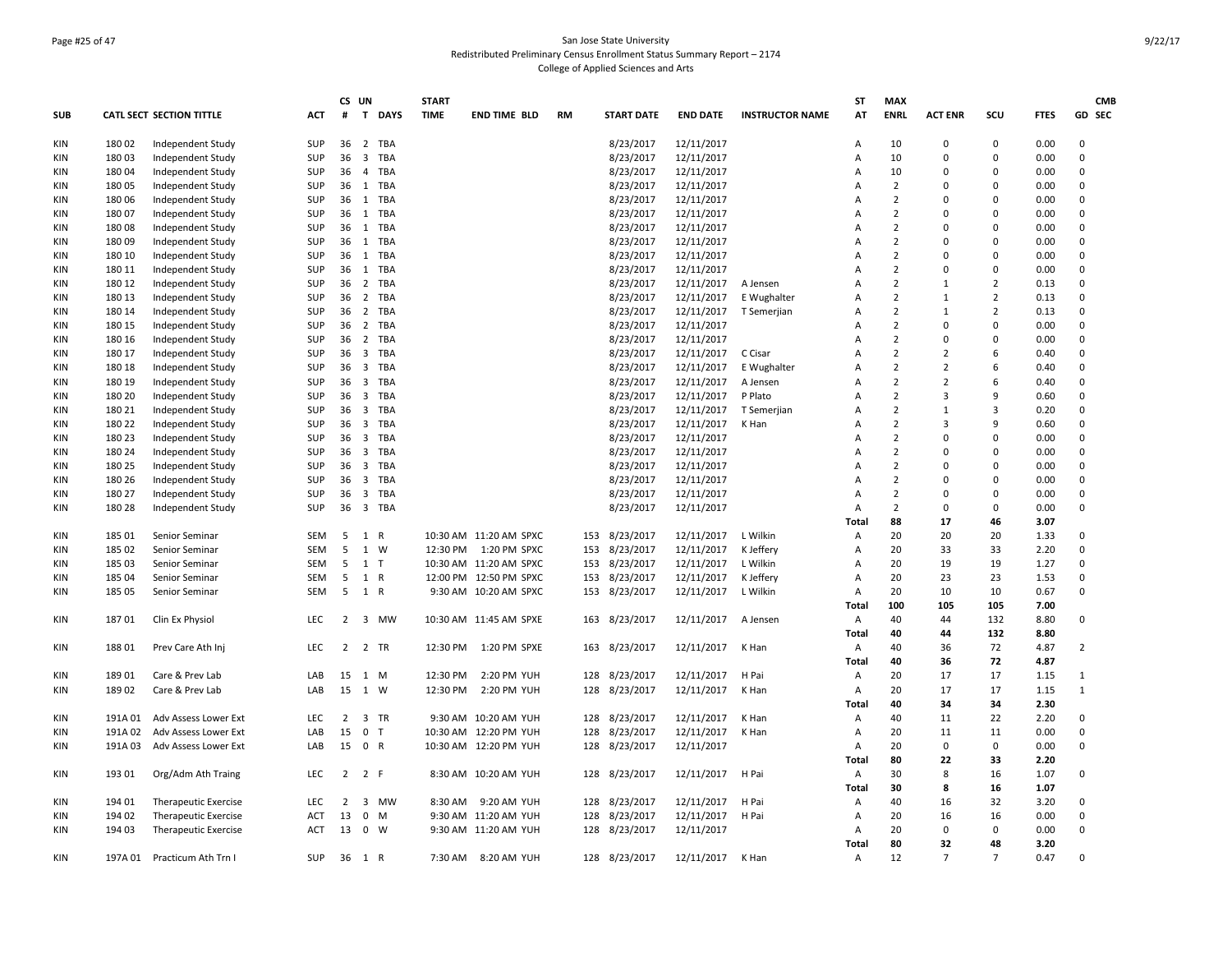### Page #26 of 47 San Jose State University Redistributed Preliminary Census Enrollment Status Summary Report – 2174 College of Applied Sciences and Arts

| <b>SUB</b>               |                  | <b>CATL SECT SECTION TITTLE</b> | <b>ACT</b>        | CS UN<br>#              | T DAYS                         | <b>START</b><br><b>TIME</b> | <b>END TIME BLD</b> | <b>RM</b> |     | <b>START DATE</b> | <b>END DATE</b> | <b>INSTRUCTOR NAME</b> | <b>ST</b><br>AT | <b>MAX</b><br><b>ENRL</b> | <b>ACT ENR</b>       | SCU                  | <b>FTES</b>  | <b>CMB</b><br><b>GD SEC</b>  |
|--------------------------|------------------|---------------------------------|-------------------|-------------------------|--------------------------------|-----------------------------|---------------------|-----------|-----|-------------------|-----------------|------------------------|-----------------|---------------------------|----------------------|----------------------|--------------|------------------------------|
|                          |                  |                                 |                   |                         |                                |                             |                     |           |     |                   |                 |                        |                 |                           |                      |                      |              |                              |
| KIN                      | 197C 01          | Practicum Ath Trn III           | <b>SUP</b>        | 36                      | 1 W                            | 7:30 AM                     | 8:20 AM YUH         |           | 128 | 8/23/2017         | 12/11/2017      | H Pai                  | Total<br>Α      | 12<br>12                  | $\overline{7}$<br>10 | $\overline{7}$<br>10 | 0.47<br>0.67 | 0                            |
|                          |                  |                                 |                   |                         |                                |                             |                     |           |     |                   |                 |                        | Total           | 12                        | 10                   | 10                   | 0.67         |                              |
| <b>KIN</b>               | 198 01           | Internship                      | <b>SUP</b>        | 36                      | 1 TBA                          |                             |                     |           |     | 8/23/2017         | 12/11/2017      | <b>B</b> Shifflett     | Α               | 10                        | 14                   | 14                   | 0.93         | 0                            |
| <b>KIN</b>               | 198 02           | Internship                      | SUP               | 36                      | $\overline{2}$<br>TBA          |                             |                     |           |     | 8/23/2017         | 12/11/2017      | <b>B</b> Shifflett     | Α               | 10                        | 34                   | 68                   | 4.53         | 0                            |
| <b>KIN</b>               | 198 03           | Internship                      | SUP               | 36                      | 3<br>TBA                       |                             |                     |           |     | 8/23/2017         | 12/11/2017      | <b>B</b> Shifflett     | Α               | 10                        | 25                   | 75                   | 5.00         | 0                            |
| <b>KIN</b>               | 198 04           | Internship                      | <b>SUP</b>        | 36                      | $\overline{4}$<br>TBA          |                             |                     |           |     | 8/23/2017         | 12/11/2017      | <b>B</b> Shifflett     | Α               | 10                        | $\mathbf 0$          | $\mathbf 0$          | 0.00         | 0                            |
|                          |                  |                                 |                   |                         |                                |                             |                     |           |     |                   |                 |                        | Total           | 40                        | 73                   | 157                  | 10.47        |                              |
| KIN                      | 250 01           | Fund Quant Resrch               | <b>SEM</b>        | 5                       | 3 M                            | 4:00 PM                     | 6:45 PM SPXC        |           |     | 151 8/23/2017     | 12/11/2017      | E Wughalter            | Α               | 22                        | 29                   | 87                   | 7.25         | 29                           |
|                          |                  |                                 |                   |                         |                                |                             |                     |           |     |                   |                 |                        | Total           | 22                        | 29                   | 87                   | 7.25         |                              |
| KIN                      | 25101            | Fund Qual Resrch                | <b>SEM</b>        | 5                       | 3 <sub>T</sub>                 | 7:00 PM                     | 9:45 PM SPXC        |           |     | 151 8/23/2017     | 12/11/2017      | T Butryn               | Α               | 22                        | 22                   | 66                   | 5.50         | 22                           |
|                          |                  |                                 |                   |                         |                                |                             |                     |           |     |                   |                 |                        | Total           | 22                        | 22                   | 66                   | 5.50         |                              |
| KIN                      | 255 01           | Adv Exercise Physiology         | <b>SEM</b>        | 5                       | 3 W                            | 4:00 PM                     | 6:45 PM YUH         |           |     | 233 8/23/2017     | 12/11/2017      | P Plato                | Α               | 15                        | 10                   | 30                   | 2.50         | 10                           |
|                          |                  |                                 |                   |                         |                                |                             |                     |           |     |                   |                 |                        | Total           | 15                        | 10                   | 30                   | 2.50         |                              |
| KIN                      | 259 01           | Adv APA Internship              | <b>SUP</b>        | 25                      | 3 TBA                          |                             |                     |           |     | 8/23/2017         | 12/11/2017      | N Megginson            | Α               | 10                        | $\mathbf 0$          | $\mathbf 0$          | 0.00         | 0                            |
|                          |                  |                                 |                   |                         |                                |                             |                     |           |     |                   |                 |                        | Total           | 10                        | 0                    | $\mathbf 0$          | 0.00         |                              |
| KIN                      | 26701            | Adv Sport Psych                 | <b>SEM</b>        | -5                      | $\overline{3}$<br>$\mathsf{R}$ | 4:00 PM                     | 6:45 PM SPXC        |           | 153 | 8/23/2017         | 12/11/2017      | T Semerjian            | Α               | 15                        | 12                   | 36                   | 3.00         | 12                           |
|                          |                  |                                 |                   |                         |                                |                             |                     |           |     |                   |                 |                        | <b>Total</b>    | 15                        | 12                   | 36                   | 3.00         |                              |
| KIN                      | 268 01           | Res/Prac/Mgmt/Inj-LE            | SEM               | 5                       | 2 W                            | 7:00 PM                     | 8:50 PM YUH         |           | 128 | 8/23/2017         | 12/11/2017      | R Nishime              | Α               | 15                        | 17                   | 34                   | 2.83         | 17                           |
|                          |                  |                                 |                   |                         |                                |                             |                     |           |     |                   |                 |                        | Total           | 15                        | 17                   | 34                   | 2.83         |                              |
| KIN                      | 27101            | ADV TOPICS AT                   | LEC               | $\overline{\mathbf{3}}$ | 3 <sub>T</sub>                 | 4:00 PM                     | 6:45 PM YUH         |           |     | 128 8/23/2017     | 12/11/2017      | M Tsuruike             | Α               | 15                        | 11                   | 33                   | 2.75         | 11                           |
|                          |                  |                                 |                   |                         |                                |                             |                     |           |     |                   |                 |                        | Total           | 15                        | 11                   | 33                   | 2.75         |                              |
| KIN                      | 27201            | Res/Prac Ther Exercise          | <b>SEM</b>        | 5                       | $3 \, M$                       | 7:00 PM                     | 9:45 PM YUH         |           |     | 128 8/23/2017     | 12/11/2017      | M Tsuruike             | Α               | 15                        | 14                   | 42                   | 3.50         | 14                           |
|                          |                  |                                 |                   |                         |                                |                             |                     |           |     |                   |                 |                        | Total           | 15                        | 14                   | 42                   | 3.50         |                              |
| KIN                      | 280 01           | Adv Fldwk Sprt Mgt              | <b>SUP</b>        | 25                      | TBA<br>1                       |                             |                     |           |     | 8/23/2017         | 12/11/2017      | <b>B</b> Shifflett     | Α               | 5                         | $\Omega$             | $\Omega$             | 0.00         | 0                            |
| <b>KIN</b>               | 280 02           | Adv Fldwk Sprt Mgt              | <b>SUP</b>        | 25                      | 2 TBA                          |                             |                     |           |     | 8/23/2017         | 12/11/2017      | <b>B</b> Shifflett     | Α               | 5                         | 0                    | $\Omega$             | 0.00         | $\mathbf 0$                  |
| KIN                      | 280 03           | Adv Fldwk Sprt Mgt              | <b>SUP</b>        | 25                      | 3 TBA                          |                             |                     |           |     | 8/23/2017         | 12/11/2017      | <b>B</b> Shifflett     | Α               | 5                         | 2                    | 6                    | 0.50         | $\overline{2}$               |
|                          |                  |                                 |                   |                         |                                |                             |                     |           |     |                   |                 |                        | Total           | 15                        | $\overline{2}$       | 6                    | 0.50         |                              |
| <b>KIN</b>               | 282 01           | Marketing/Sport                 | <b>SEM</b>        | 5                       | 3 <sub>1</sub>                 | 4:00 PM                     | 6:45 PM SPXC        |           |     | 151 8/23/2017     | 12/11/2017      | C Armstrong            | Α               | 15                        | $\overline{7}$       | 21                   | 1.75         | $\overline{7}$               |
|                          |                  |                                 |                   |                         |                                |                             |                     |           |     |                   |                 |                        | Total           | 15                        | $\overline{7}$       | 21                   | 1.75         |                              |
| KIN                      | 28301            | Mgt Lead Comm/Spt               | <b>SEM</b>        | 5                       | 3 M                            | 7:00 PM                     | 9:45 PM SPXC        |           | 153 | 8/23/2017         | 12/11/2017      | C Armstrong            | Α               | 15                        | 15                   | 45                   | 3.75         | 15                           |
|                          |                  |                                 |                   |                         |                                |                             |                     |           |     |                   |                 |                        | Total           | 15                        | 15                   | 45                   | 3.75         |                              |
| KIN                      | 285 01           | Internship Kinesiology          | <b>SUP</b>        | 25                      | 1 TBA                          |                             |                     |           |     | 8/23/2017         | 12/11/2017      | <b>B</b> Shifflett     | Α               | 5                         | $\mathbf 0$          | $\mathbf 0$          | 0.00         | 0                            |
| KIN                      | 285 02           | Internship Kinesiology          | SUP               | 25                      | $\overline{2}$<br>TBA          |                             |                     |           |     | 8/23/2017         | 12/11/2017      | <b>B</b> Shifflett     | A               | 5                         | $\mathbf{1}$         | $\overline{2}$       | 0.17         | $\mathbf{1}$                 |
| KIN                      | 285 03           | Internship Kinesiology          | <b>SUP</b>        |                         | 25 3 TBA                       |                             |                     |           |     | 8/23/2017         | 12/11/2017      | <b>B</b> Shifflett     | Α               | 5                         | $\overline{2}$       | 6                    | 0.50         | $\overline{2}$               |
|                          |                  |                                 |                   |                         |                                |                             |                     |           |     |                   |                 |                        | Total           | 15                        | 3                    | 8                    | 0.67         |                              |
| <b>KIN</b>               | 286 01           | Independent Study               | SUP               | 25                      | 1<br>TBA                       |                             |                     |           |     | 8/23/2017         | 12/11/2017      |                        | A               | 10                        | $\Omega$             | $\Omega$             | 0.00         | 0                            |
| KIN                      | 286 02           | Independent Study               | <b>SUP</b>        | 25                      | $\overline{2}$<br>TBA          |                             |                     |           |     | 8/23/2017         | 12/11/2017      |                        | $\overline{A}$  | 10                        | $\mathbf 0$          | $\Omega$             | 0.00         | 0                            |
| KIN                      | 28603            | Independent Study               | SUP               | 25                      | 3 TBA                          |                             |                     |           |     | 8/23/2017         | 12/11/2017      |                        | A               | 10                        | 0                    | $\Omega$             | 0.00         | 0                            |
| KIN                      | 286 04           | Independent Study               | <b>SUP</b>        | 25                      | 1<br>TBA                       |                             |                     |           |     | 8/23/2017         | 12/11/2017      |                        | A               | 10                        | $\Omega$             | $\Omega$             | 0.00         | $\mathbf 0$                  |
| KIN                      | 286 05           | Independent Study               | SUP               | 25                      | TBA<br>$\mathbf{1}$            |                             |                     |           |     | 8/23/2017         | 12/11/2017      |                        | A               | 10                        | 0                    | $\mathbf 0$          | 0.00         | 0                            |
| <b>KIN</b>               | 28606            | Independent Study               | SUP               | 25                      | 2 TBA                          |                             |                     |           |     | 8/23/2017         | 12/11/2017      |                        | A               | 10                        | $\Omega$             | $\Omega$             | 0.00         | $\mathbf 0$                  |
| <b>KIN</b>               | 286 07           | Independent Study               | <b>SUP</b>        | 25                      | $\overline{2}$<br>TBA          |                             |                     |           |     | 8/23/2017         | 12/11/2017      |                        | $\overline{A}$  | 10                        | $\Omega$             | $\Omega$             | 0.00         | $\mathbf 0$                  |
| <b>KIN</b>               | 28608            | Independent Study               | <b>SUP</b>        | 25                      | $\overline{3}$<br>TBA          |                             |                     |           |     | 8/23/2017         | 12/11/2017      | C Cisar                | $\overline{A}$  | 10                        | 3                    | 9                    | 0.75         | 3                            |
| <b>KIN</b>               | 286 09           | Independent Study               | <b>SUP</b>        | 25                      | $\overline{3}$<br>TBA          |                             |                     |           |     | 8/23/2017         | 12/11/2017      | P Plato                | A               | 10                        | $\overline{4}$       | 12                   | 1.00         | 4                            |
| <b>KIN</b>               | 286 10           | Independent Study               | <b>SUP</b>        | 25                      | 3<br>TBA<br>$\overline{3}$     |                             |                     |           |     | 8/23/2017         | 12/11/2017      | <b>B</b> Shifflett     | A               | 10<br>5                   | $\mathbf{1}$         | 3<br>$\overline{3}$  | 0.25         | $\mathbf{1}$<br>$\mathbf{1}$ |
| <b>KIN</b>               | 286 11           | Independent Study               | SUP               | 25<br>25                | TBA<br>TBA                     |                             |                     |           |     | 8/23/2017         | 12/11/2017      | C Armstrong            | A               |                           | 1                    | $\overline{3}$       | 0.25         | $\mathbf{1}$                 |
| <b>KIN</b>               | 286 12<br>286 13 | Independent Study               | SUP<br><b>SUP</b> | 25                      | $\overline{3}$<br>3<br>TBA     |                             |                     |           |     | 8/23/2017         | 12/11/2017      | T Butryn               | A               | 5<br>5                    | 1<br>1               | $\overline{3}$       | 0.25<br>0.25 | $\mathbf{1}$                 |
| <b>KIN</b><br><b>KIN</b> | 286 14           | Independent Study               | <b>SUP</b>        | 25                      | 3 TBA                          |                             |                     |           |     | 8/23/2017         | 12/11/2017      | A Jensen               | Α<br>A          | 5                         | 0                    | 0                    | 0.00         | $\mathbf 0$                  |
|                          |                  | Independent Study               |                   |                         |                                |                             |                     |           |     | 8/23/2017         | 12/11/2017      |                        | Total           | 120                       | 11                   | 33                   | 2.75         |                              |
| KIN                      | 292A 01          | Lead & Admin Ath Train          | SEM               | 5                       | 1 W                            | 5:00 PM                     | 6:50 PM YUH         |           |     | 128 8/23/2017     | 12/11/2017      | M Tsuruike             | Α               | 15                        | 17                   | 17                   | 1.42         | 17                           |
|                          |                  |                                 |                   |                         |                                |                             |                     |           |     |                   |                 |                        |                 |                           |                      |                      |              |                              |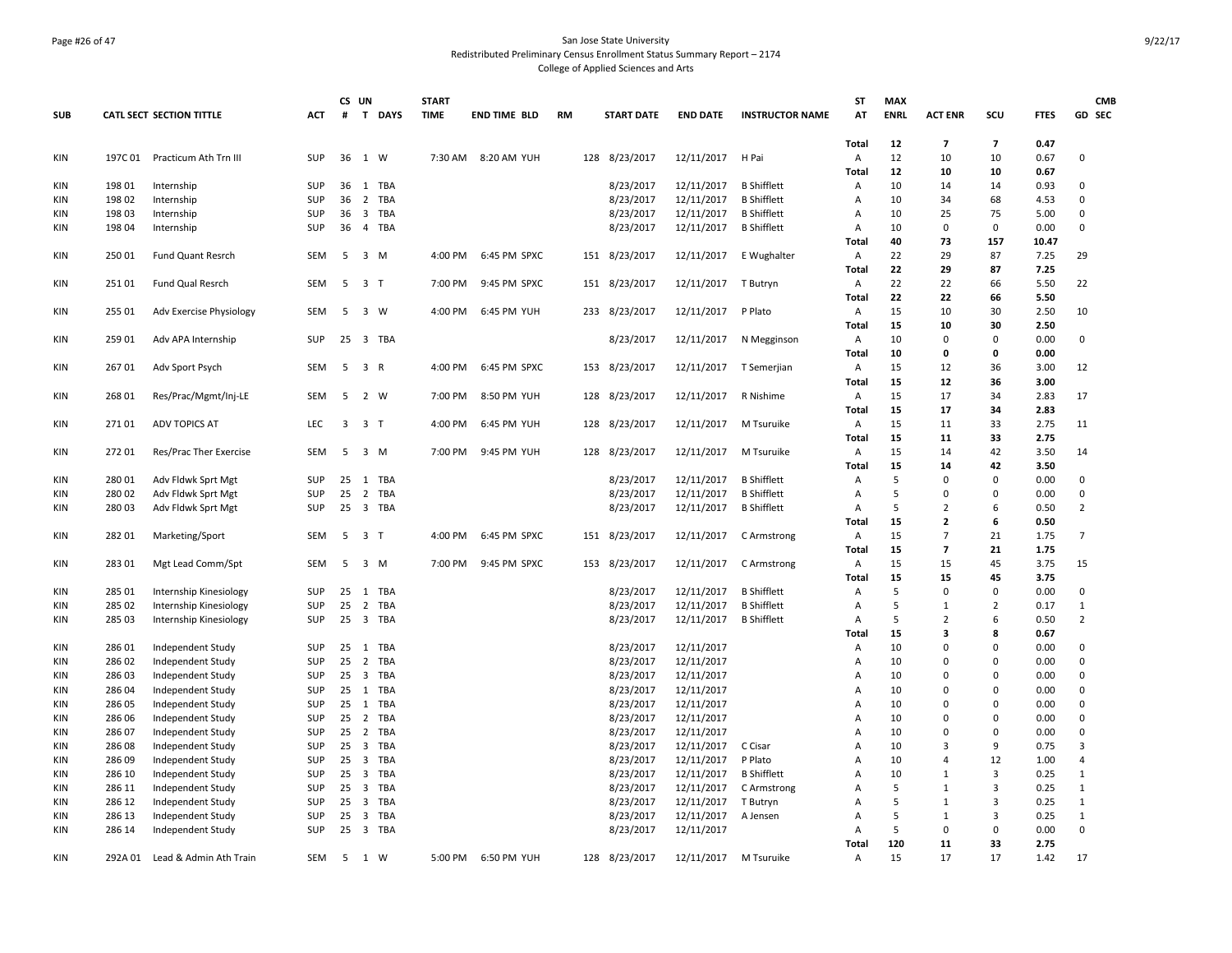### Page #27 of 47 San Jose State University Redistributed Preliminary Census Enrollment Status Summary Report – 2174 College of Applied Sciences and Arts

|             |         |                          |            |    | CS UN                          | <b>START</b> |              |           |                   |                 |                          | <b>ST</b>      | <b>MAX</b>  |                |          |             | <b>CMB</b>   |
|-------------|---------|--------------------------|------------|----|--------------------------------|--------------|--------------|-----------|-------------------|-----------------|--------------------------|----------------|-------------|----------------|----------|-------------|--------------|
| <b>SUB</b>  |         | CATL SECT SECTION TITTLE | <b>ACT</b> | #  | T DAYS                         | <b>TIME</b>  | END TIME BLD | <b>RM</b> | <b>START DATE</b> | <b>END DATE</b> | <b>INSTRUCTOR NAME</b>   | AT             | <b>ENRL</b> | <b>ACT ENR</b> | SCU      | <b>FTES</b> | GD SEC       |
|             |         |                          |            |    |                                |              |              |           |                   |                 |                          | Total          | 15          | 17             | 17       | 1.42        |              |
| KIN         |         | 293A 01 Fieldwork AT I   | <b>SEM</b> | 5  | 2 TBA                          |              |              |           | 8/23/2017         | 12/11/2017      | M Tsuruike               | A              | 15          | 17             | 17       | 2.83        | 17           |
| KIN         | 293A 02 | Fieldwork AT I           | <b>SUP</b> | 25 | 0 TBA                          |              |              |           | 8/23/2017         | 12/11/2017      | M Tsuruike               | Α              | 15          | 17             | 34       | 0.00        | 17           |
|             |         |                          |            |    |                                |              |              |           |                   |                 |                          | Total          | 30          | 34             | 51       | 2.83        |              |
| KIN         | 293C01  | Fieldwork AT III         | <b>SEM</b> | -5 | TBA<br>2                       |              |              |           | 8/23/2017         | 12/11/2017      | M Tsuruike               | $\overline{A}$ | 15          | 11             | 11       | 1.83        | 11           |
| KIN         | 293C02  | Fieldwork AT III         | SUP        | 25 | $\mathbf 0$<br>TBA             |              |              |           | 8/23/2017         | 12/11/2017      | M Tsuruike               | Α              | 15          | 11             | 22       | 0.00        | 11           |
|             |         |                          |            |    |                                |              |              |           |                   |                 |                          | Total          | 30          | 22             | 33       | 1.83        |              |
| KIN         | 298 01  | Spec Studies P E         | SUP        | 25 | TBA<br>3                       |              |              |           | 8/23/2017         | 12/11/2017      |                          | A              | 5           | $\mathbf 0$    | 0        | 0.00        | 0            |
| KIN         | 298 02  | Spec Studies P E         | <b>SUP</b> | 25 | TBA<br>$\overline{3}$          |              |              |           | 8/23/2017         | 12/11/2017      | P Plato                  | A              | 5           | $\mathbf{1}$   | 3        | 0.25        | $\mathbf{1}$ |
| KIN         | 298 03  | Spec Studies P E         | <b>SUP</b> | 25 | $\overline{3}$<br>TBA          |              |              |           | 8/23/2017         | 12/11/2017      | J Chin                   | Α              | 5           | 1              | 3        | 0.25        | $\mathbf{1}$ |
| KIN         | 298 04  | Spec Studies P E         | <b>SUP</b> | 25 | 3 TBA                          |              |              |           | 8/23/2017         | 12/11/2017      | E Wughalter              | A              | 5           | 1              | 3        | 0.25        | 1            |
| KIN         | 298 05  | Spec Studies P E         | SUP        | 25 | $\overline{\mathbf{3}}$<br>TBA |              |              |           | 8/23/2017         | 12/11/2017      | <b>B</b> Shifflett       | A              | 5           | 1              | 3        | 0.25        | 1            |
| KIN         | 298 06  | Spec Studies P E         | SUP        | 25 | TBA<br>$\overline{\mathbf{3}}$ |              |              |           | 8/23/2017         | 12/11/2017      | T Butryn                 | Α              | 5           | $\mathbf{1}$   | 3        | 0.25        | $\mathbf{1}$ |
| KIN         | 298 07  | Spec Studies P E         | SUP        | 25 | $\overline{3}$<br>TBA          |              |              |           | 8/23/2017         | 12/11/2017      |                          | Α              | 5           | $\Omega$       | $\Omega$ | 0.00        | $\mathsf 0$  |
| <b>KIN</b>  | 298 08  | Spec Studies P E         | SUP        | 25 | 3 TBA                          |              |              |           | 8/23/2017         | 12/11/2017      |                          | A              | 5           | $\Omega$       | $\Omega$ | 0.00        | $\mathbf 0$  |
| KIN         | 298 09  | Spec Studies P E         | SUP        | 25 | TBA<br>$\overline{\mathbf{3}}$ |              |              |           | 8/23/2017         | 12/11/2017      |                          | A              | 5           | $\Omega$       | $\Omega$ | 0.00        | 0            |
| KIN         | 298 10  | Spec Studies P E         | <b>SUP</b> | 25 | 3 TBA                          |              |              |           | 8/23/2017         | 12/11/2017      |                          | A              | 5           | $\Omega$       | 0        | 0.00        | $\mathbf 0$  |
|             |         |                          |            |    |                                |              |              |           |                   |                 |                          | Total          | 50          | 5              | 15       | 1.25        |              |
| KIN         | 299 01  | <b>Masters Thesis</b>    | SUP        | 25 | TBA<br>1                       |              |              |           | 8/23/2017         | 12/11/2017      |                          | Α              | 5           | $\Omega$       | 0        | 0.00        | 0            |
| KIN         | 299 02  | <b>Masters Thesis</b>    | <b>SUP</b> | 25 | 2 TBA                          |              |              |           | 8/23/2017         | 12/11/2017      |                          | A              | 5           | $\Omega$       | $\Omega$ | 0.00        | $\mathbf 0$  |
| KIN         | 299 03  | <b>Masters Thesis</b>    | <b>SUP</b> | 25 | $\overline{3}$<br>TBA          |              |              |           | 8/23/2017         | 12/11/2017      |                          | A              | 5           | $\Omega$       | $\Omega$ | 0.00        | $\mathbf 0$  |
| KIN         | 299 04  | <b>Masters Thesis</b>    | <b>SUP</b> | 25 | TBA<br>6                       |              |              |           | 8/23/2017         | 12/11/2017      |                          | Α              | 5           | $\Omega$       | $\Omega$ | 0.00        | 0            |
| KIN         | 299 05  | <b>Masters Thesis</b>    | SUP        | 25 | $\overline{2}$<br>TBA          |              |              |           | 8/23/2017         | 12/11/2017      |                          | A              | 5           | $\Omega$       | $\Omega$ | 0.00        | 0            |
| KIN         | 299 06  | <b>Masters Thesis</b>    | <b>SUP</b> | 25 | 3 TBA                          |              |              |           | 8/23/2017         | 12/11/2017      | A Jensen                 | A              | 5           | $\mathbf{1}$   | 3        | 0.25        | 1            |
| <b>KIN</b>  | 299 07  | <b>Masters Thesis</b>    | <b>SUP</b> | 25 | $\overline{\mathbf{3}}$<br>TBA |              |              |           | 8/23/2017         | 12/11/2017      | E Wughalter              | A              | 5           | 1              | 3        | 0.25        | 1            |
| KIN         | 299 08  | <b>Masters Thesis</b>    | SUP        | 25 | $\overline{\mathbf{3}}$<br>TBA |              |              |           | 8/23/2017         | 12/11/2017      | J Chin                   | A              | 5           | $\mathbf{1}$   | 3        | 0.25        | $\mathbf{1}$ |
| KIN         | 299 09  | <b>Masters Thesis</b>    | <b>SUP</b> | 25 | $\overline{3}$<br>TBA          |              |              |           | 8/23/2017         | 12/11/2017      | T Butryn                 | A              | 5           | $\mathbf{1}$   | 3        | 0.25        | $\mathbf{1}$ |
| <b>KIN</b>  | 299 10  | <b>Masters Thesis</b>    | <b>SUP</b> | 25 | 6 TBA                          |              |              |           | 8/23/2017         | 12/11/2017      |                          | A              | 5           | $\Omega$       | 0        | 0.00        | $\mathbf 0$  |
|             |         |                          |            |    |                                |              |              |           |                   |                 |                          | Total          | 50          | 4              | 12       | 1.00        |              |
| KNED        | 184Y 01 | Stdt Tchg II             | <b>SUP</b> | 25 | TBA<br>4                       |              |              |           | 8/23/2017         | 12/11/2017      | D Daum                   | Α              | 10          | 11             | 44       | 2.93        | 0            |
| KNED        | 184Y 02 | Stdt Tchg II             | <b>SUP</b> | 25 | 5<br>TBA                       |              |              |           | 8/23/2017         | 12/11/2017      | D Daum                   | Α              | 10          | $\overline{3}$ | 15       | 1.00        | $\mathbf 0$  |
|             |         |                          |            |    |                                |              |              |           |                   |                 |                          | Total          | 20          | 14             | 59       | 3.93        |              |
| KNED        |         | 184Z 01 Stdt Tchg III    | <b>SUP</b> | 25 | TBA<br>$\overline{4}$          |              |              |           | 8/23/2017         | 12/11/2017      | D Daum                   | A              | 10          | 1              | 4        | 0.27        | 0            |
| KNED        | 184Z 02 | Stdt Tchg III            | <b>SUP</b> | 25 | 5 TBA                          |              |              |           | 8/23/2017         | 12/11/2017      | D Daum                   | Α              | 10          | 3              | 15       | 1.00        | $\mathbf 0$  |
|             |         |                          |            |    |                                |              |              |           |                   |                 |                          | Total          | 20          | 4              | 19       | 1.27        |              |
| <b>KNED</b> | 339 01  | Instr Matl & Proc PE     | <b>LEC</b> | 2  | 3 <sub>1</sub>                 | 4:00 PM      | 5:50 PM SPXC |           | 153 8/23/2017     | 12/11/2017      | E Siebert                | A              | 15          | 20             | 40       | 4.05        | 1            |
| <b>KNED</b> | 339 02  | Instr Matl & Proc PE     | <b>ACT</b> | 8  | $\mathbf 0$<br>T               | 6:00 PM      | 7:50 PM SPXC |           | 153 8/23/2017     | 12/11/2017      | E Siebert                | $\overline{A}$ | 15          | 20             | 20       | 0.00        | $\mathbf{1}$ |
|             |         |                          |            |    |                                |              |              |           |                   |                 |                          | Total          | 30          | 40             | 60       | 4.05        |              |
|             |         |                          |            |    |                                |              |              |           |                   |                 | <b>Kinesiology Total</b> |                | 8286        | 7892           | 12459    | 838.95      |              |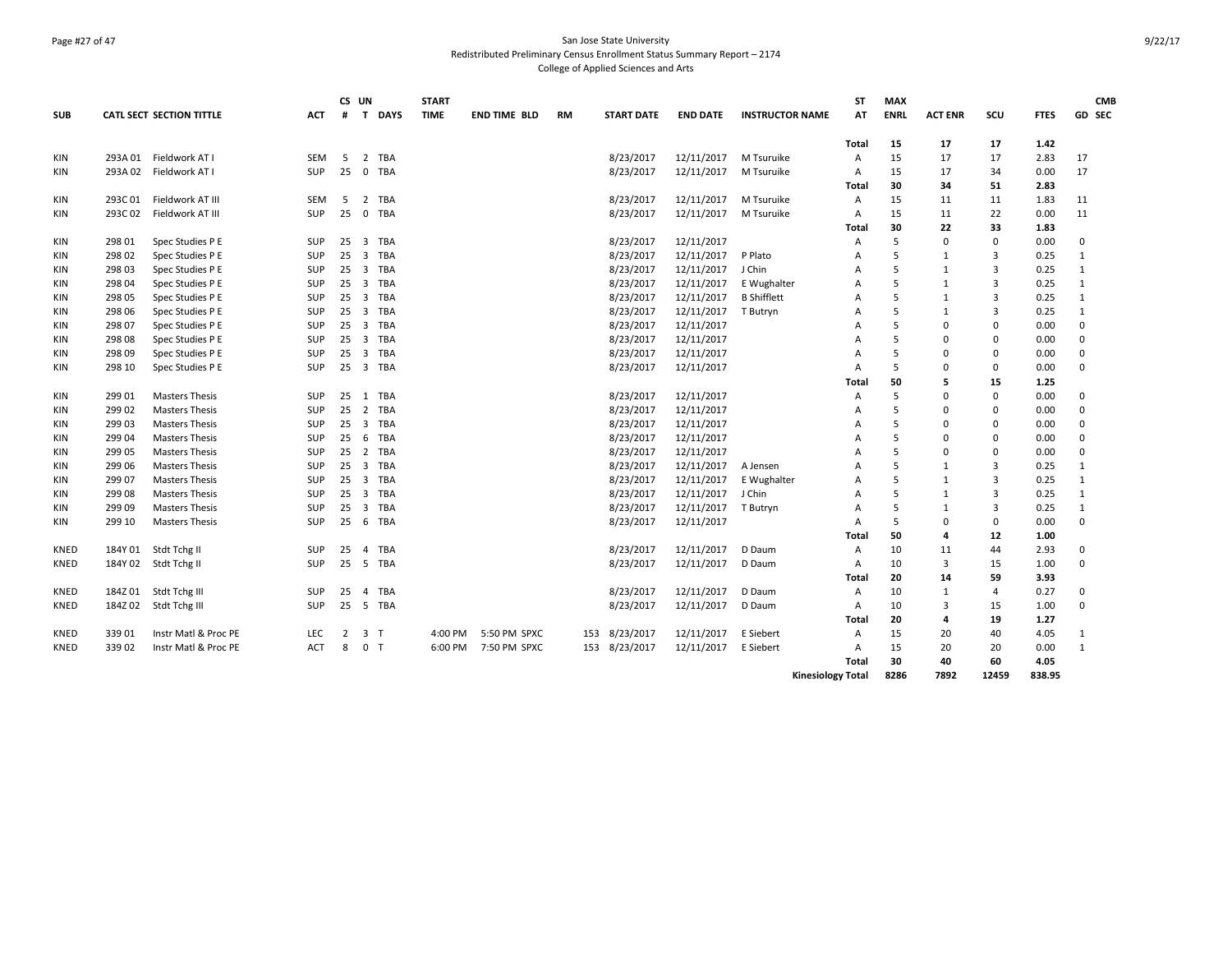### Page #28 of 47 San Jose State University Redistributed Preliminary Census Enrollment Status Summary Report – 2174 College of Applied Sciences and Arts

| <b>SUB</b>              |         | <b>CATL SECT SECTION TITTLE</b> | ACT        | #  | CS UN<br><b>DAYS</b> | <b>START</b><br><b>TIME</b> | <b>END TIME BLD</b>  | <b>RM</b> | <b>START DATE</b> | <b>END DATE</b> | <b>INSTRUCTOR NAME</b>        | <b>ST</b><br>AT | <b>MAX</b><br><b>ENRL</b> | <b>ACT ENR</b> | scu | <b>FTES</b> | <b>CMB</b><br><b>GD SEC</b> |
|-------------------------|---------|---------------------------------|------------|----|----------------------|-----------------------------|----------------------|-----------|-------------------|-----------------|-------------------------------|-----------------|---------------------------|----------------|-----|-------------|-----------------------------|
| <b>Military Science</b> |         |                                 |            |    |                      |                             |                      |           |                   |                 |                               |                 |                           |                |     |             |                             |
| <b>MILS</b>             | 1A 01   | Ldrshp & Pers Dev               | <b>SUP</b> | 77 | MW<br>2              | 8:00 AM                     | 9:05 AM OFF          | CAMPUS    | 8/23/2017         | 12/11/2017      | C Carpentier                  | A               | 30                        | 8              | 16  | 1.07        | 0                           |
| <b>MILS</b>             | 1A 02   | Ldrshp & Pers Dev               | LAB        | 78 | $0 \quad W$          | 2:15 PM                     | 5:00 PM OFF          | CAMPUS    | 8/23/2017         | 12/11/2017      | C Carpentier                  | A               | 30                        | 8              | 8   | 0.00        | 0                           |
|                         |         |                                 |            |    |                      |                             |                      |           |                   |                 |                               | Total           | 60                        | 16             | 24  | 1.07        |                             |
| <b>MILS</b>             | 2A 01   | Inn Team Ldrshp                 | <b>SUP</b> | 77 | 2 MW                 | 8:00 AM                     | 9:05 AM OFF          | CAMPUS    | 8/23/2017         | 12/11/2017      | M Morales                     | A               | 30                        | 6              | 12  | 0.80        | 0                           |
| <b>MILS</b>             | 2A 02   | Inn Team Ldrshp                 | LAB        | 78 | 0 W                  | 2:15 PM                     | 5:00 PM OFF          | CAMPUS    | 8/23/2017         | 12/11/2017      | M Morales                     | A               | 30                        | 6              | 6   | 0.00        | $\Omega$                    |
|                         |         |                                 |            |    |                      |                             |                      |           |                   |                 |                               | Total           | 60                        | 12             | 18  | 0.80        |                             |
| MILS                    | 130A 01 | Adap Tm Ldrshp                  | SUP        | 77 | 4 TR                 |                             | 8:30 AM 10:10 AM OFF | CAMPUS    | 8/23/2017         | 12/11/2017      | M Morales                     | A               | 30                        | 10             | 40  | 2.73        |                             |
| <b>MILS</b>             | 130A 02 | Adap Tm Ldrshp                  | LAB        | 78 | $0 \quad W$          | 2:15 PM                     | 5:00 PM OFF          | CAMPUS    | 8/23/2017         | 12/11/2017      | M Morales                     | A               | 30                        | 10             | 10  | 0.00        |                             |
|                         |         |                                 |            |    |                      |                             |                      |           |                   |                 |                               | Total           | 60                        | 20             | 50  | 2.73        |                             |
| <b>MILS</b>             | 140A 04 | Adap Ldrshp                     | LAB        | 78 | $0 \quad W$          | 2:15 PM                     | 5:00 PM OFF          | CAMPUS    | 8/23/2017         | 12/11/2017      | M Morales                     | A               | 30                        | 5              | 5   | 0.00        |                             |
| <b>MILS</b>             | 140A 05 | Adap Ldrshp                     | SUP        | 77 | 4 TR                 | 10:20 AM                    | 1:00 PM OFF          | CAMPUS    | 8/23/2017         | 12/11/2017      | M Morales                     | A               | 30                        | 5              | 20  | 1.40        |                             |
|                         |         |                                 |            |    |                      |                             |                      |           |                   |                 |                               | Total           | 60                        | 10             | 25  | 1.40        |                             |
| MILS                    | 180 01  | Individual Studies              | SUP        | 77 | 3 TBA                |                             | <b>OFF</b>           | CAMPUS    | 8/23/2017         | 12/11/2017      | M Morales                     | A               | $\Omega$                  | $\Omega$       | 0   | 0.00        | $\mathbf 0$                 |
|                         |         |                                 |            |    |                      |                             |                      |           |                   |                 |                               | Total           | 0                         | 0              | 0   | 0.00        |                             |
| <b>MILS</b>             | 199 01  | American Military Hist          | LEC        |    | <b>TR</b><br>3       | 12:10 PM                    | 1:50 PM OFF          | CAMPUS    | 8/23/2017         | 12/11/2017      | M Morales                     | A               | 15                        | 3              | 9   | 0.65        |                             |
|                         |         |                                 |            |    |                      |                             |                      |           |                   |                 |                               | <b>Total</b>    | 15                        | 3              | 9   | 0.65        |                             |
|                         |         |                                 |            |    |                      |                             |                      |           |                   |                 | <b>Military Science Total</b> |                 | 255                       | 61             | 126 | 6.65        |                             |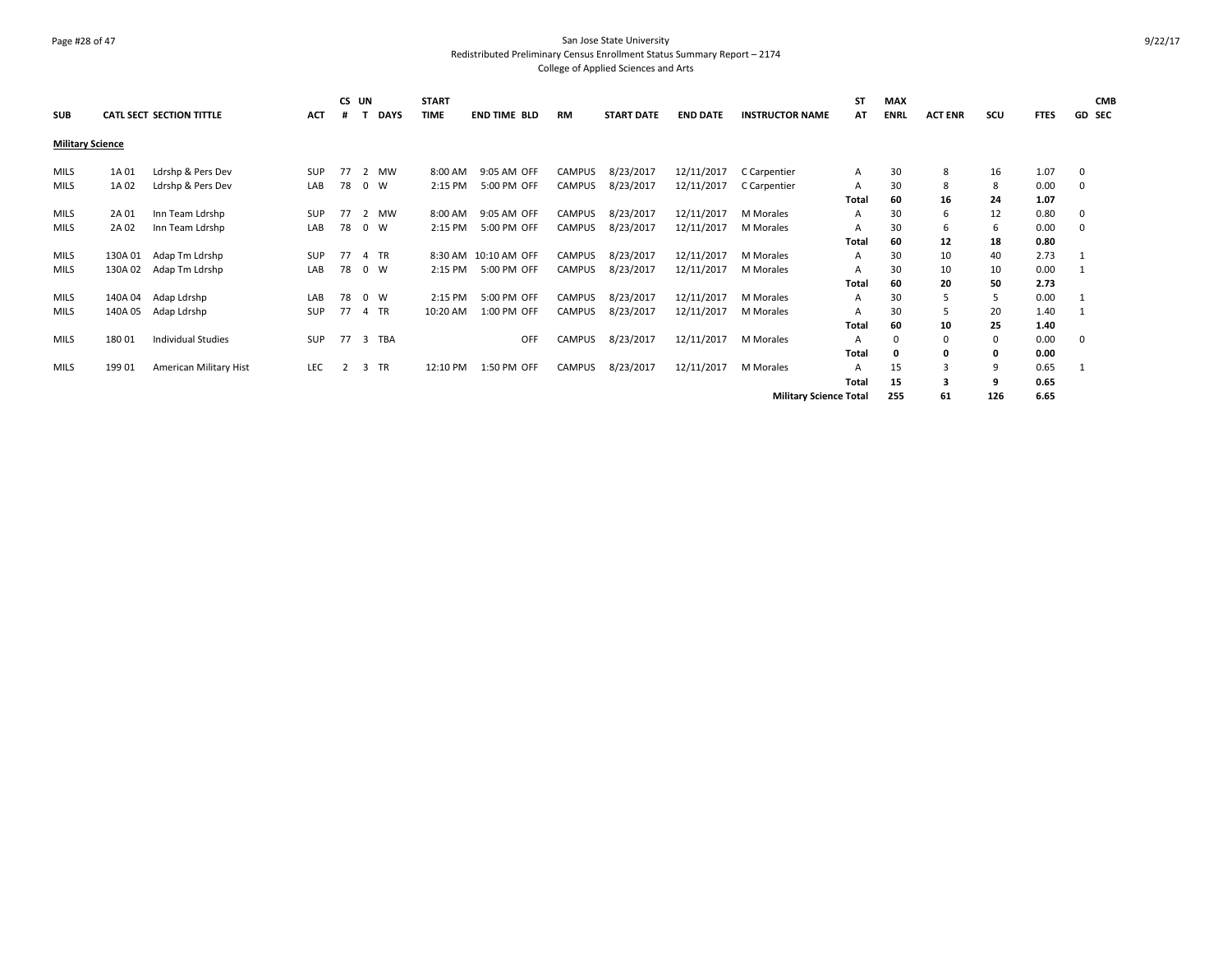### Page #29 of 47 San Jose State University Redistributed Preliminary Census Enrollment Status Summary Report – 2174 College of Applied Sciences and Arts

| <b>SUB</b>     |         | <b>CATL SECT SECTION TITTLE</b> | <b>ACT</b> | #              | CS UN                   | T DAYS       | <b>START</b><br><b>TIME</b> | <b>END TIME BLD</b>   | RM            | <b>START DATE</b> | <b>END DATE</b> | <b>INSTRUCTOR NAME</b> | ST<br>AT     | <b>MAX</b><br><b>ENRL</b> | <b>ACT ENR</b> | SCU         | <b>FTES</b>    | <b>CMB</b><br>GD SEC |
|----------------|---------|---------------------------------|------------|----------------|-------------------------|--------------|-----------------------------|-----------------------|---------------|-------------------|-----------------|------------------------|--------------|---------------------------|----------------|-------------|----------------|----------------------|
| <b>Nursing</b> |         |                                 |            |                |                         |              |                             |                       |               |                   |                 |                        |              |                           |                |             |                |                      |
| <b>NURS</b>    | 23 01   | Pathophysiology-I               | <b>LEC</b> |                | $1 \quad 3 \quad R$     |              |                             | 3:00 PM 5:45 PM SH    |               | 331 8/23/2017     | 12/11/2017      | A Spilker              | Α            | 60                        | 60             | 180         | 12.00          | $\mathbf 0$          |
|                |         |                                 |            |                |                         |              |                             |                       |               |                   |                 |                        | <b>Total</b> | 60                        | 60             | 180         | 12.00          |                      |
| <b>NURS</b>    | 24 01   | Adult Care Mgmt I               | <b>LEC</b> | 1              | $\overline{4}$          | - F          |                             | 10:30 AM 12:10 PM SH  |               | 331 8/23/2017     | 12/11/2017      | A Butzlaff             | Α<br>Total   | 61<br>61                  | 60<br>60       | 240<br>240  | 16.00<br>16.00 | 0                    |
| NURS           | 3301    | Prof Role Dev I                 | LEC        | $\overline{2}$ | 2 W                     |              |                             | 11:00 AM 12:40 PM HB  | 408           | 8/23/2017         | 12/11/2017      | S Guido                | Α            | 30                        | 30             | 60          | 4.00           | 0                    |
| NURS           | 3302    | Prof Role Dev I                 | <b>LEC</b> | $\overline{2}$ | $\overline{2}$          | W            | 5:00 PM                     | 6:40 PM BBC           | 126           | 8/23/2017         | 12/11/2017      | M Haririfar            | Α            | 30                        | 30             | 60          | 4.00           | $\mathbf 0$          |
|                |         |                                 |            |                |                         |              |                             |                       |               |                   |                 |                        | Total        | 60                        | 60             | 120         | 8.00           |                      |
| NURS           | 34A 01  | Prof Role Dev II                | <b>LEC</b> | $\overline{2}$ | 1 F                     |              |                             | 8:00 AM 10:15 AM HB   | 408           | 8/23/2017         | 12/11/2017      | A Spilker              | Α            | 31                        | 31             | 31          | 2.07           | 0                    |
| <b>NURS</b>    | 34A 02  | Prof Role Dev II                | <b>LEC</b> | $\overline{2}$ | 1 F                     |              | 1:30 PM                     | 3:50 PM HB            | 408           | 8/23/2017         | 12/11/2017      | A Spilker              | Α            | 30                        | 29             | 29          | 1.93           | $\Omega$             |
|                |         |                                 |            |                |                         |              |                             |                       |               |                   |                 |                        | Total        | 61                        | 60             | 60          | 4.00           |                      |
| <b>NURS</b>    | 4301    | Pharmacology                    | <b>LEC</b> |                | $1 \quad 3 \quad T$     |              | 1:30 PM                     | 4:15 PM CL            |               | 310 8/23/2017     | 12/11/2017      | S Malloy               | Α            | 60                        | 60             | 180         | 12.00          | $\mathbf 0$          |
|                |         |                                 |            |                |                         |              |                             |                       |               |                   |                 |                        | Total        | 60                        | 60             | 180         | 12.00          |                      |
| NURS           | 44 01   | Adult Care Clin Pract I         | LAB        |                | 3                       |              |                             |                       |               |                   |                 |                        | х            | $\mathbf 0$               | 0              | $\mathbf 0$ | 0.00           | $\mathbf 0$          |
| <b>NURS</b>    | 44 03   | Adult Care Clin Pract I         | LAB        | 17             | $\overline{\mathbf{3}}$ | <b>W</b>     |                             | 2:00 PM 11:00 PM OFF  | CAMPUS        | 8/23/2017         | 12/11/2017      | M Diaz                 | Α            | 10                        | 8              | 24          | 1.60           | $\mathbf 0$          |
| <b>NURS</b>    | 44 04   | Adult Care Clin Pract I         | LAB        | 17             | $\overline{\mathbf{3}}$ | M            |                             | 2:00 PM 11:00 PM OFF  | <b>CAMPUS</b> | 8/23/2017         | 12/11/2017      | C Keane                | A            | 10                        | 9              | 27          | 1.80           | $\mathbf 0$          |
| <b>NURS</b>    | 44 05   | Adult Care Clin Pract I         | LAB        | 17             | 3 <sub>1</sub>          |              |                             | 2:00 PM 11:00 PM OFF  | CAMPUS        | 8/23/2017         | 12/11/2017      | T Tchantchanian        | Α            | 10                        | 9              | 27          | 1.80           | $\mathbf 0$          |
| <b>NURS</b>    | 44 06   | Adult Care Clin Pract I         | LAB        | 17             | 3S                      |              | 6:30 AM                     | 3:30 PM OFF           | <b>CAMPUS</b> | 8/23/2017         | 12/11/2017      | M Mistal               | Α            | 10                        | 8              | 24          | 1.60           | 0                    |
| <b>NURS</b>    | 44 07   | Adult Care Clin Pract I         | LAB        | 17             | 3 <sub>T</sub>          |              |                             | 2:00 PM 11:00 PM OFF  | <b>CAMPUS</b> | 8/23/2017         | 12/11/2017      | P Mayer                | Α            | 10                        | 10             | 30          | 2.00           | $\mathbf 0$          |
| <b>NURS</b>    | 44 08   | Adult Care Clin Pract I         | LAB        | 17             | 3 <sub>1</sub>          |              |                             | 2:00 PM 11:00 PM OFF  | <b>CAMPUS</b> | 8/23/2017         | 12/11/2017      |                        | Α            | 10                        | 0              | $\mathbf 0$ | 0.00           | $\mathbf 0$          |
| <b>NURS</b>    | 44 09   | Adult Care Clin Pract I         | LAB        | 17             | 3 W                     |              |                             | 2:00 PM 11:00 PM OFF  | <b>CAMPUS</b> | 8/23/2017         | 12/11/2017      | M Brown                | Α            | 10                        | 9              | 27          | 1.80           | 0                    |
| <b>NURS</b>    | 44 10   | Adult Care Clin Pract I         | LAB        | 17             | 3 M                     |              |                             | 2:00 PM 11:00 PM OFF  | CAMPUS        | 8/23/2017         | 12/11/2017      | D Law                  | Α            | 10                        | $\overline{7}$ | 21          | 1.40           | 0                    |
|                |         |                                 |            |                |                         |              |                             |                       |               |                   |                 |                        | Total        | 80                        | 60             | 180         | 12.00          |                      |
| NURS           | 5301    | Skills in Nursing               | <b>LEC</b> | $\overline{2}$ | $\mathbf 0$             | <b>TBA</b>   |                             |                       |               | 8/23/2017         | 12/11/2017      | K Bawel-Brinkley       | Α            | 60                        | 60             | 60          | 0.00           | $\mathbf 0$          |
| NURS           | 53 02   | Skills in Nursing I             | LAB        | 16             | $\overline{\mathbf{3}}$ | WF           |                             | 8:00 AM 11:00 AM HB   |               | 311 8/23/2017     | 12/11/2017      | K Bawel-Brinkley       | Α            | 20                        | 20             | 40          | 4.00           | $\mathbf 0$          |
| NURS           | 53 03   | Skills in Nursing I             | LAB        | 16             | $\overline{\mathbf{3}}$ | WF           | 11:00 AM                    | 2:00 PM HB            | 311           | 8/23/2017         | 12/11/2017      | M Mistal               | Α            | 20                        | 20             | 40          | 4.00           | $\mathbf 0$          |
| <b>NURS</b>    | 53 04   | Skills in Nursing I             | LAB        | 16             | $\overline{\mathbf{3}}$ | WF           | 2:00 PM                     | 5:00 PM HB            | 311           | 8/23/2017         | 12/11/2017      | R Cummings             | Α            | 20                        | 20             | 40          | 4.00           | $\mathbf 0$          |
|                |         |                                 |            |                |                         |              |                             |                       |               |                   |                 |                        | Total        | 120                       | 120            | 180         | 12.00          |                      |
| <b>NURS</b>    | 54 01   | <b>Nursing Skills II</b>        | LEC        | 2              |                         | 0 TBA        |                             |                       |               | 8/23/2017         | 12/11/2017      | K Bawel-Brinkley       | Α            | 61                        | 60             | 60          | 0.00           | 0                    |
| <b>NURS</b>    | 54 02   | <b>Nursing Skills II</b>        | LAB        | 16             | $\overline{2}$          | R            |                             | 8:00 AM 11:00 AM HB   | 311           | 8/23/2017         | 12/11/2017      | K Bawel-Brinkley       | Α            | 21                        | 21             | 21          | 2.80           | $\mathbf 0$          |
| <b>NURS</b>    | 54 03   | <b>Nursing Skills II</b>        | LAB        | 16             | 2 R                     |              | 11:00 AM                    | 2:00 PM HB            |               | 311 8/23/2017     | 12/11/2017      | M Mistal               | Α            | 20                        | 21             | 21          | 2.80           | $\mathbf 0$          |
| <b>NURS</b>    | 54 04   | <b>Nursing Skills II</b>        | LAB        | 16             | 2 R                     |              | 2:00 PM                     | 5:00 PM HB            |               | 311 8/23/2017     | 12/11/2017      | M Diaz                 | Α            | 20                        | 18             | 18          | 2.40           | $\mathbf 0$          |
|                |         |                                 |            |                |                         |              |                             |                       |               |                   |                 |                        | <b>Total</b> | 122                       | 120            | 120         | 8.00           |                      |
| <b>NURS</b>    | 124 02  | Nursing Theory II               | LEC        |                | 1 3 W                   |              |                             | 12:00 PM 2:45 PM SH   |               | 435 8/23/2017     | 12/11/2017      | <b>K</b> Kinner        | Α            | 40                        | 38             | 114         | 7.60           | $\mathbf 0$          |
|                |         |                                 |            |                |                         |              |                             |                       |               |                   |                 |                        | Total        | 40                        | 38             | 114         | 7.60           |                      |
| <b>NURS</b>    | 125 01  | Adult Care Mgmt II              | LEC        | $\mathbf{1}$   | $\overline{4}$          | W            |                             | 10:30 AM 12:10 PM CL  | 310           | 8/23/2017         | 12/11/2017      | S Rickman Patrick      | Α            | 58                        | 56             | 224         | 14.93          | $\Omega$             |
|                |         |                                 |            |                |                         |              |                             |                       |               |                   |                 |                        | Total        | 58                        | 56             | 224         | 14.93          |                      |
| <b>NURS</b>    | 126A 01 | Pediatric Theory                | <b>LEC</b> | $\mathbf{1}$   | 2 R                     |              |                             | 10:00 AM 11:40 AM SH  |               | 331 8/23/2017     | 12/11/2017      | C Hill                 | Α            | 63                        | 61             | 244         | 8.13           | 0                    |
|                |         |                                 |            |                |                         |              |                             |                       |               |                   |                 |                        | Total        | 63                        | 61             | 244         | 8.13           |                      |
| <b>NURS</b>    | 126B01  | Mat/Newborn Theory              | <b>LEC</b> |                | 1 2 R                   |              |                             | 1:00 PM 2:40 PM SH    |               | 331 8/23/2017     | 12/11/2017      | D Nelson               | Α            | 63                        | 61             | 122         | 8.13           | $\mathbf 0$          |
|                |         |                                 |            |                |                         |              |                             |                       |               |                   |                 |                        | <b>Total</b> | 63                        | 61             | 122         | 8.13           |                      |
| NURS           | 127A 01 | Psych / MH Theory               | <b>LEC</b> | 1              | 2 F                     |              | 8:00 AM                     | 9:40 AM MH            | 324           | 8/23/2017         | 12/11/2017      | C Mao                  | Α            | 62                        | 61             | 122         | 8.13           | 0                    |
|                |         |                                 |            |                |                         |              |                             |                       |               |                   |                 |                        | <b>Total</b> | 62                        | 61             | 122         | 8.13           |                      |
| <b>NURS</b>    | 127B 01 | <b>Community Theory</b>         | LEC        |                | $1 \quad 2 \quad F$     |              |                             | 10:00 AM 11:40 AM DMH | 359           | 8/23/2017         | 12/11/2017      |                        | Α            | 92                        | 94             | 188         | 12.67          | 4                    |
|                |         |                                 |            |                |                         |              |                             |                       |               |                   |                 |                        | <b>Total</b> | 92                        | 94             | 188         | 12.67          |                      |
| <b>NURS</b>    | 128 01  | <b>EBP</b> in Nursing           | LEC        | $\overline{2}$ | 2 R                     |              | 12:00 PM                    | 1:40 PM HB            |               | 408 8/23/2017     | 12/11/2017      | C Hill                 | Α            | 31                        | 30             | 60          | 4.00           | $\mathbf 0$          |
| NURS           | 128 02  | <b>EBP</b> in Nursing           | <b>LEC</b> | $\overline{2}$ | $\overline{2}$          | $\mathsf{R}$ | 2:00 PM                     | 3:40 PM HB            | 408           | 8/23/2017         | 12/11/2017      | L Anderson             | Α            | 30                        | 30             | 60          | 4.00           | $\mathbf 0$          |
| <b>NURS</b>    | 128 06  | <b>EBP</b> in Nursing           | LEC        | $\overline{2}$ | 2 W                     |              | 3:00 PM                     | 4:40 PM BBC           | 225           | 8/23/2017         | 12/11/2017      | R Patel                | Α            | 40                        | 32             | 64          | 4.27           | $\mathbf 0$          |
| <b>NURS</b>    | 128 07  | <b>EBP</b> in Nursing           | <b>LEC</b> | $\overline{2}$ | 2 S                     |              |                             | 9:00 AM 10:40 AM OFF  | <b>CAMPUS</b> | 8/23/2017         | 12/11/2017      | R Ballin               | A            | 25                        | 14             | 28          | 1.87           | $\mathbf 0$          |
|                |         |                                 |            |                |                         |              |                             |                       |               |                   |                 |                        | <b>Total</b> | 126                       | 106            | 212         | 14.13          |                      |
| <b>NURS</b>    | 13301   | Prof Role Dev IV                | LEC.       |                | $2 \t2 \tT$             |              |                             | 10:30 AM 12:10 PM HB  |               | 408 8/23/2017     | 12/11/2017      | K Abriam-Yago          | Α            | 29                        | 30             | 60          | 4.00           | $\Omega$             |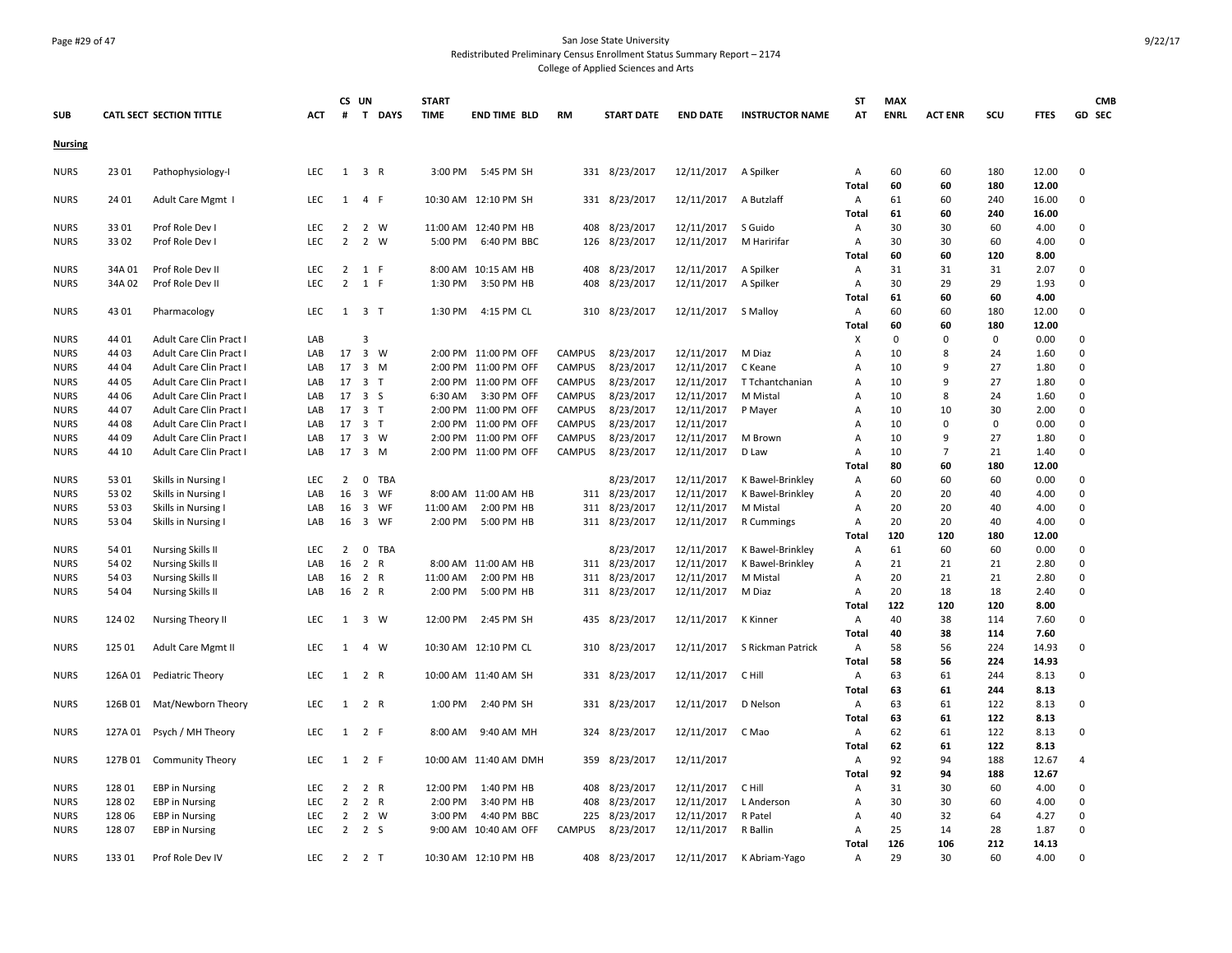### Page #30 of 47 San Jose State University Redistributed Preliminary Census Enrollment Status Summary Report – 2174 College of Applied Sciences and Arts

|             |         |                                 |            | CS UN                            |                                |              | <b>START</b> |                      |               |            |                   |                 |                        | <b>ST</b>    | <b>MAX</b>  |                |             |             | <b>CMB</b>     |
|-------------|---------|---------------------------------|------------|----------------------------------|--------------------------------|--------------|--------------|----------------------|---------------|------------|-------------------|-----------------|------------------------|--------------|-------------|----------------|-------------|-------------|----------------|
| <b>SUB</b>  |         | <b>CATL SECT SECTION TITTLE</b> | <b>ACT</b> | #                                |                                | T DAYS       | <b>TIME</b>  | <b>END TIME BLD</b>  | <b>RM</b>     |            | <b>START DATE</b> | <b>END DATE</b> | <b>INSTRUCTOR NAME</b> | AT           | <b>ENRL</b> | <b>ACT ENR</b> | scu         | <b>FTES</b> | GD SEC         |
| <b>NURS</b> | 13302   | Prof Role Dev IV                | <b>LEC</b> |                                  | $2 \t2 \tT$                    |              |              | 1:00 PM 2:40 PM HB   |               |            | 408 8/23/2017     | 12/11/2017      | V Wong                 | Α            | 29<br>58    | 26<br>56       | 52<br>112   | 3.47        | 0              |
|             | 136 01  |                                 | LEC        |                                  | $\overline{2}$                 | R            | 8:00 AM      |                      |               |            | 8/23/2017         | 12/11/2017      |                        | <b>Total</b> | 32          | 33             | 66          | 7.47        | 0              |
| <b>NURS</b> | 13602   | Prof Role Dev III               | <b>LEC</b> | 2                                |                                |              |              | 9:40 AM HB           |               | 408<br>408 |                   |                 | T Lind                 | Α            | 31          | 28             |             | 4.40        | $\Omega$       |
| <b>NURS</b> |         | Prof Role Dev III               |            | $\overline{2}$                   | 2 R                            |              |              | 4:00 PM 5:40 PM HB   |               |            | 8/23/2017         | 12/11/2017      | D Nelson               | А            | 63          | 61             | 56<br>122   | 3.73        |                |
|             |         |                                 |            |                                  |                                |              |              |                      |               |            |                   |                 |                        | Total        |             |                |             | 8.13        |                |
| <b>NURS</b> | 13701   | Prof Role Dev V                 | <b>LEC</b> | $\overline{2}$                   | $\overline{2}$                 | -F           | 12:30 PM     | 2:10 PM IRC          |               | 306        | 8/23/2017         | 12/11/2017      | T Adelman              | Α            | 31          | 31             | 62          | 4.13        | 0              |
| <b>NURS</b> | 13702   | Prof Role Dev V                 | LEC        | $\overline{2}$                   | $\overline{2}$                 | $\mathsf F$  | 12:30 PM     | 2:10 PM IRC          |               | 306        | 8/23/2017         | 12/11/2017      | D Canham               | A            | 31          | 31             | 62          | 4.13        | 0              |
| <b>NURS</b> | 13703   | Prof Role Dev V                 | LEC        | $\overline{2}$                   | 2 F                            |              | 12:30 PM     | 2:10 PM IRC          |               | 306        | 8/23/2017         | 12/11/2017      | T Adelman              | Α            | 30          | 30             | 60          | 4.07        | $\overline{2}$ |
|             |         |                                 |            |                                  |                                |              |              |                      |               |            |                   |                 |                        | <b>Total</b> | 92          | 92             | 184         | 12.33       |                |
| <b>NURS</b> | 13801   | Prof Role Dev VI                | LEC        | $\overline{2}$<br>$\overline{2}$ | 3 F                            |              |              | 9:00 AM 11:45 AM CCB |               |            | 101 8/23/2017     | 12/11/2017      | T Lind                 | Α            | 39          | 38             | 114         | 7.60        | 0              |
| <b>NURS</b> | 13802   | Prof Role Dev VI                | <b>LEC</b> |                                  | $\overline{\mathbf{3}}$<br>- F |              |              | 9:00 AM 11:45 AM BBC |               | 225        | 8/23/2017         | 12/11/2017      | R Ballin               | Α            | 38          | 37             | 111         | 7.40        | 0              |
|             |         |                                 |            |                                  |                                |              |              |                      |               |            |                   |                 |                        | Total        | 77          | 75             | 225         | 15.00       |                |
| <b>NURS</b> | 144 01  | Clin Nurs Appl                  | LEC        |                                  | 2 2 W                          |              |              | 9:00 AM 10:40 AM CL  |               |            | 111 8/23/2017     | 12/11/2017      | D Nelson               | Α            | 40          | 38             | 76          | 5.07        | 0              |
|             |         |                                 |            |                                  |                                |              |              |                      |               |            |                   |                 |                        | Total        | 40          | 38             | 76          | 5.07        |                |
| <b>NURS</b> | 145 01  | Adult Care Clin II              | LAB        | 17                               | $\overline{4}$                 | <b>RF</b>    | 2:00 PM      | 8:00 PM OFF          | CAMPUS        |            | 8/23/2017         | 12/11/2017      | M Diaz                 | Α            | 10          | 10             | 40          | 2.67        | 0              |
| <b>NURS</b> | 145 02  | Adult Care Clin II              | LAB        |                                  | $\overline{4}$                 |              |              |                      |               |            |                   |                 |                        | x            | $\mathbf 0$ | $\mathbf 0$    | $\mathbf 0$ | 0.00        | 0              |
| <b>NURS</b> | 145 03  | Adult Care Clin II              | LAB        |                                  | $\overline{4}$                 |              |              |                      |               |            |                   |                 |                        | x            | $\mathbf 0$ | $\mathbf 0$    | $\mathbf 0$ | 0.00        | 0              |
| <b>NURS</b> | 145 04  | Adult Care Clin II              | LAB        | 17                               | $\overline{4}$                 | <b>RF</b>    | 7:00 AM      | 1:00 PM OFF          | <b>CAMPUS</b> |            | 8/23/2017         | 12/11/2017      | K Kinner               | A            | 10          | 10             | 40          | 2.67        | $\mathbf 0$    |
| <b>NURS</b> | 145 05  | Adult Care Clin II              | LAB        | 17                               | $\overline{4}$                 | WR           | 2:00 PM      | 8:00 PM OFF          | <b>CAMPUS</b> |            | 8/23/2017         | 12/11/2017      | A Paulson              | Α            | 10          | 10             | 40          | 2.67        | $\mathbf 0$    |
| <b>NURS</b> | 145 06  | Adult Care Clin II              | LAB        | 17                               | $\overline{4}$                 | WR           | 2:00 PM      | 8:00 PM OFF          | <b>CAMPUS</b> |            | 8/23/2017         | 12/11/2017      | P Mayer                | Α            | 10          | 9              | 36          | 2.40        | $\mathbf 0$    |
| <b>NURS</b> | 145 07  | Adult Care Clin II              | LAB        | 17                               | $\overline{4}$                 | <b>RF</b>    | 7:00 AM      | 1:00 PM OFF          | CAMPUS        |            | 8/23/2017         | 12/11/2017      |                        | Α            | 10          | $\mathbf 0$    | $\mathbf 0$ | 0.00        | $\Omega$       |
| <b>NURS</b> | 145 08  | Adult Care Clin II              | LAB        | 17                               | $\overline{4}$                 | WR           | 2:00 PM      | 8:00 PM OFF          | CAMPUS        |            | 8/23/2017         | 12/11/2017      | S Rickman Patrick      | Α            | 10          | 8              | 32          | 2.13        | $\mathbf 0$    |
| <b>NURS</b> | 145 09  | Adult Care Clin II              | LAB        | 17                               | $\overline{4}$                 | $\mathsf{R}$ | 7:00 AM      | 7:00 PM OFF          | CAMPUS        |            | 8/23/2017         | 12/11/2017      | C Pham                 | Α            | 10          | 9              | 36          | 2.40        | $\mathbf 0$    |
|             |         |                                 |            |                                  |                                |              |              |                      |               |            |                   |                 |                        | <b>Total</b> | 70          | 56             | 224         | 14.93       |                |
| <b>NURS</b> | 146A 01 | Peds Clinical                   | LAB        | 17                               | 2 W                            |              | 7:00 AM      | 1:00 PM OFF          | <b>CAMPUS</b> |            | 8/23/2017         | 12/11/2017      | C Hill                 | Α            | 10          | 9              | 18          | 1.20        | 0              |
| <b>NURS</b> | 146A 02 | Peds Clinical                   | LAB        | 17                               | $\overline{2}$                 | F.           | 7:00 AM      | 1:00 PM OFF          | <b>CAMPUS</b> |            | 8/23/2017         | 12/11/2017      | V Brewer               | Α            | 10          | 8              | 16          | 1.07        | 0              |
| <b>NURS</b> | 146A03  | Peds Clinical                   | LAB        |                                  | 17 2 T                         |              | 7:00 AM      | 1:00 PM OFF          | CAMPUS        |            | 8/23/2017         | 12/11/2017      | J Pulatie              | Α            | 10          | 9              | 18          | 1.20        | 0              |
| <b>NURS</b> | 146A 05 | Peds Clinical                   | LAB        |                                  | 17 2 W                         |              | 7:00 AM      | 1:00 PM OFF          | CAMPUS        |            | 8/23/2017         | 12/11/2017      | J Barreto              | Α            | 8           | 8              | 16          | 1.07        | 0              |
| <b>NURS</b> | 146A08  | Peds Clinical                   | LAB        |                                  | 17 2 T                         |              | 3:00 PM      | 9:00 PM OFF          | CAMPUS        |            | 8/23/2017         | 12/11/2017      | J Ruiz                 | Α            | 10          | 9              | 18          | 1.20        | $\mathbf 0$    |
| <b>NURS</b> | 146A 10 | Peds Clinical                   | LAB        |                                  | 17 2 W                         |              | 3:00 PM      | 9:00 PM OFF          | CAMPUS        |            | 8/23/2017         | 12/11/2017      | C Weng                 | Α            | 10          | 9              | 18          | 1.20        | 0              |
| <b>NURS</b> | 146A 11 | Peds Clinical                   | LAB        |                                  | 17 2 F                         |              | 7:00 AM      | 1:00 PM OFF          | CAMPUS        |            | 8/23/2017         | 12/11/2017      | S McKenna              | A            | 10          | 9              | 18          | 1.20        | 0              |
|             |         |                                 |            |                                  |                                |              |              |                      |               |            |                   |                 |                        | Total        | 68          | 61             | 122         | 8.13        |                |
| <b>NURS</b> | 146B 01 | Mat Hlth Clinical               | LAB        |                                  | 17 2 T                         |              | 3:00 PM      | 9:00 PM OFF          | CAMPUS        |            | 8/23/2017         | 12/11/2017      | J Barnby               | Α            | 10          | 9              | 18          | 1.20        | $\mathbf 0$    |
| <b>NURS</b> | 146B 02 | Mat Hith Clinical               | LAB        | 17                               | 2 W                            |              | 7:00 AM      | 1:00 PM OFF          | <b>CAMPUS</b> |            | 8/23/2017         | 12/11/2017      | M Agroia               | Α            | 10          | 9              | 18          | 1.20        | 0              |
| <b>NURS</b> | 146B 04 | Mat Hlth Clinical               | LAB        | 17                               | 2 <sub>T</sub>                 |              | 7:00 AM      | 1:00 PM OFF          | <b>CAMPUS</b> |            | 8/23/2017         | 12/11/2017      | S Bahl                 | Α            | 10          | 9              | 18          | 1.20        | 0              |
| <b>NURS</b> | 146B 05 | Mat Hith Clinical               | LAB        |                                  | 17 2 F                         |              |              | 7:00 AM  1:00 PM OFF | CAMPUS        |            | 8/23/2017         | 12/11/2017      | M Germain              | Α            | 10          | 9              | 18          | 1.20        | $\mathbf 0$    |
| <b>NURS</b> | 146B 06 | Mat Hith Clinical               | LAB        | 17                               | $\overline{2}$                 | W            | 3:00 PM      | 9:00 PM OFF          | <b>CAMPUS</b> |            | 8/23/2017         | 12/11/2017      | <b>B</b> Ashaolu       | A            | 10          | 9              | 18          | 1.20        | $\mathbf 0$    |
| <b>NURS</b> | 146B08  | Mat Hith Clinical               | LAB        | 17                               | 2 W                            |              | 7:00 AM      | 1:00 PM OFF          | CAMPUS        |            | 8/23/2017         | 12/11/2017      | R Billner-Garcia       | Α            | 10          | 8              | 16          | 1.07        | $\mathbf 0$    |
| <b>NURS</b> | 146B 10 | Mat Hith Clinical               | LAB        |                                  | 17 2 T                         |              | 7:00 AM      | 1:00 PM OFF          | CAMPUS        |            | 8/23/2017         | 12/11/2017      | D Nelson               | Α            | 10          | 9              | 18          | 1.20        | $\mathbf 0$    |
|             |         |                                 |            |                                  |                                |              |              |                      |               |            |                   |                 |                        | <b>Total</b> | 70          | 62             | 124         | 8.27        |                |
| <b>NURS</b> | 147A 01 | Mental Health Clin              | LAB        |                                  | 17 2 T                         |              | 3:00 PM      | 9:00 PM OFF          | CAMPUS        |            | 8/23/2017         | 12/11/2017      | J Sugiyama             | Α            | 10          | 9              | 18          | 1.20        | 0              |
| <b>NURS</b> | 147A 02 | Mental Health Clin              | LAB        | 17                               | 2 W                            |              | 8:00 AM      | 2:00 PM OFF          | CAMPUS        |            | 8/23/2017         | 12/11/2017      | C Mao                  | Α            | 9           | 8              | 16          | 1.07        | $\mathbf 0$    |
| <b>NURS</b> | 147A 03 | Mental Health Clin              | LAB        | 17 <sup>2</sup>                  |                                |              |              |                      |               |            | 8/23/2017         | 12/11/2017      |                        | X            | $\Omega$    | $\mathbf 0$    | $\Omega$    | 0.00        | $\Omega$       |
| <b>NURS</b> | 147A 04 | Mental Health Clin              | LAB        |                                  | 17 2 M                         |              | 3:00 PM      | 9:00 PM OFF          | CAMPUS        |            | 8/23/2017         | 12/11/2017      | N Ugokwe               | A            | 10          | 8              | 16          | 1.07        | 0              |
| <b>NURS</b> | 147A 05 | <b>Mental Health Clin</b>       | LAB        | 17                               | $\overline{2}$                 | M            | 8:00 AM      | 2:00 PM OFF          | <b>CAMPUS</b> |            | 8/23/2017         | 12/11/2017      | <b>B</b> Tran          | Α            | 10          | $\overline{7}$ | 14          | 0.93        | 0              |
| <b>NURS</b> | 147A 06 | Mental Health Clin              | LAB        | 17                               | $\overline{2}$                 | W            | 8:00 AM      | 2:00 PM OFF          | CAMPUS        |            | 8/23/2017         | 12/11/2017      | D Francisco            | Α            | 9           | 9              | 18          | 1.20        | 0              |
| <b>NURS</b> | 147A 08 | Mental Health Clin              | LAB        |                                  | $\overline{2}$                 |              |              |                      |               |            |                   |                 |                        | x            | $\Omega$    | $\mathbf 0$    | $\mathbf 0$ | 0.00        | 0              |
| <b>NURS</b> | 147A 09 | <b>Mental Health Clin</b>       | LAB        |                                  | $\overline{2}$                 |              |              |                      |               |            |                   |                 |                        | x            | $\Omega$    | $\mathbf 0$    | $\mathbf 0$ | 0.00        | 0              |
| <b>NURS</b> | 147A 10 | Mental Health Clin              | LAB        | 17                               | $\overline{2}$                 | т            | 8:00 AM      | 2:00 PM OFF          | CAMPUS        |            | 8/23/2017         | 12/11/2017      | C Mao                  | A            | 10          | 10             | 20          | 1.33        | 0              |
| <b>NURS</b> | 147A 11 | Mental Health Clin              | LAB        |                                  | 17 2 M                         |              | 3:00 PM      | 9:00 PM OFF          | CAMPUS        |            | 8/23/2017         | 12/11/2017      | S Lee                  | A            | 9           | 10             | 20          | 1.33        | 0              |
|             |         |                                 |            |                                  |                                |              |              |                      |               |            |                   |                 |                        | Total        | 67          | 61             | 122         | 8.13        |                |
| <b>NURS</b> |         | 147B 01 Com Hith Clin           | LAB        |                                  | 17 3 T                         |              |              | 8:00 AM 5:00 PM OFF  | CAMPUS        |            | 8/23/2017         | 12/11/2017      | P Edwards              | Α            | 10          | 9              | 27          | 1.80        | $\Omega$       |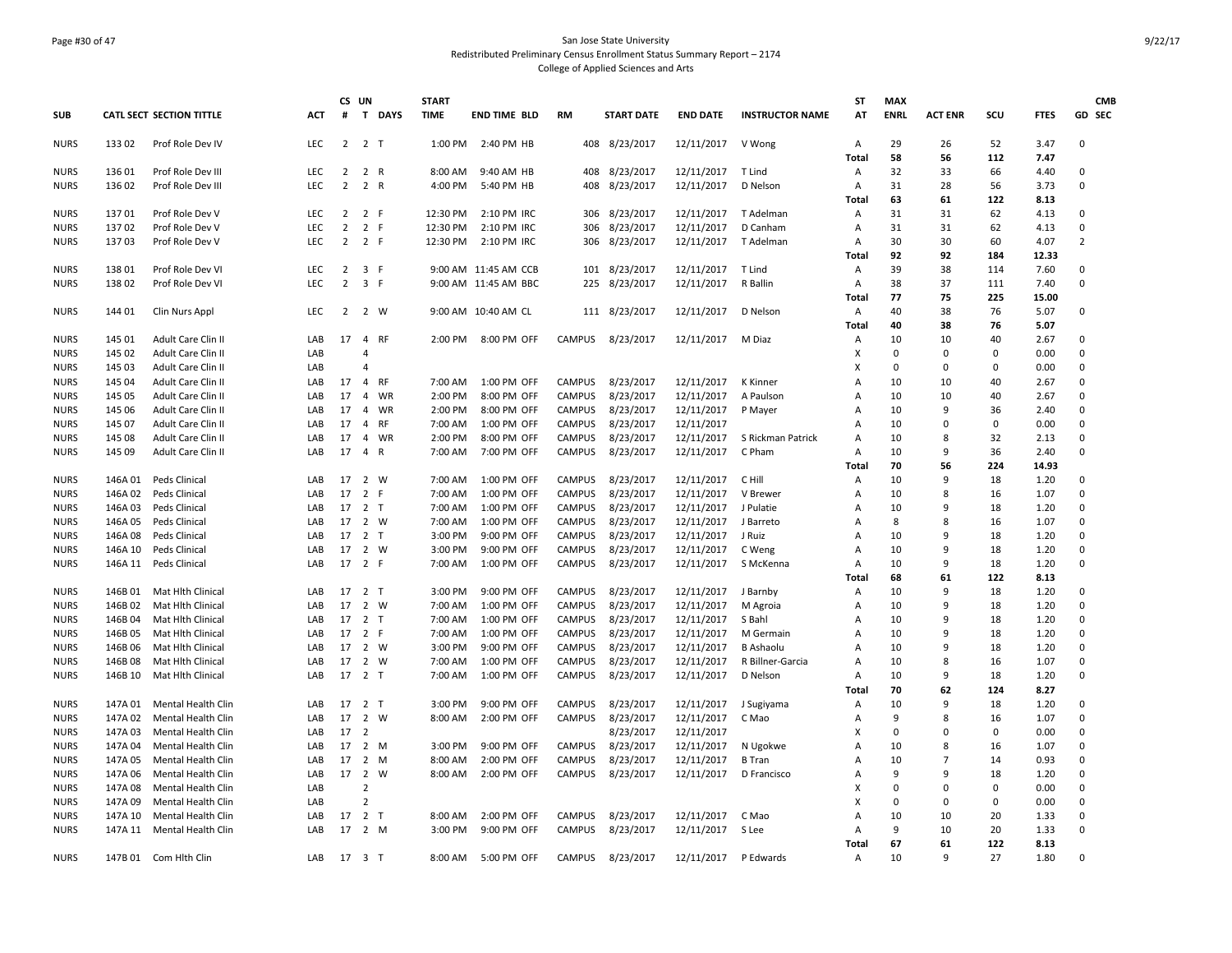### Page #31 of 47 San Jose State University Redistributed Preliminary Census Enrollment Status Summary Report – 2174 College of Applied Sciences and Arts

| <b>SUB</b>  |         | <b>CATL SECT SECTION TITTLE</b> | <b>ACT</b> | CS UN<br># | $\mathbf{T}$<br><b>DAYS</b>      | <b>START</b><br><b>TIME</b> | <b>END TIME BLD</b> | RM            | <b>START DATE</b> | <b>END DATE</b> | <b>INSTRUCTOR NAME</b> | <b>ST</b><br>AT      | <b>MAX</b><br><b>ENRL</b> | <b>ACT ENR</b> | SCU            | <b>FTES</b> | <b>CMB</b><br>GD SEC |
|-------------|---------|---------------------------------|------------|------------|----------------------------------|-----------------------------|---------------------|---------------|-------------------|-----------------|------------------------|----------------------|---------------------------|----------------|----------------|-------------|----------------------|
|             |         |                                 |            |            |                                  |                             |                     |               |                   |                 |                        |                      |                           |                |                |             |                      |
| <b>NURS</b> | 147B 02 | Com Hith Clin                   | LAB        | 17         | 3 W                              | 8:00 AM                     | 5:00 PM OFF         | CAMPUS        | 8/23/2017         | 12/11/2017      | D Canham               | Α                    | 11                        | 11             | 33             | 2.25        | 1                    |
| <b>NURS</b> | 147B 03 | Com Hith Clin                   | LAB        | 17         | 3 <sub>1</sub>                   | 8:00 AM                     | 5:00 PM OFF         | <b>CAMPUS</b> | 8/23/2017         | 12/11/2017      | D Teaford              | A                    | 10                        | 9              | 27             | 1.80        | 0                    |
| <b>NURS</b> | 147B 05 | Com Hith Clin                   | LAB        | 17         | 3 W                              | 8:00 AM                     | 5:00 PM OFF         | <b>CAMPUS</b> | 8/23/2017         | 12/11/2017      | C Finkbeiner           | Α                    | 11                        | 10             | 30             | 2.00        | 0                    |
| <b>NURS</b> | 147B 06 | Com Hlth Clin                   | LAB        | 17         | 3 <sub>1</sub>                   | 8:00 AM                     | 5:00 PM OFF         | <b>CAMPUS</b> | 8/23/2017         | 12/11/2017      | T Adelman              | A                    | 12                        | 12             | 36             | 2.40        | 0                    |
| <b>NURS</b> | 147B 07 | Com Hlth Clin                   | LAB        | 17         | 3 <sub>1</sub>                   | 8:00 AM                     | 5:00 PM OFF         | <b>CAMPUS</b> | 8/23/2017         | 12/11/2017      | C Finkbeiner           | A                    | 10                        | 10             | 30             | 2.00        | 0                    |
| <b>NURS</b> | 147B 08 | Com Hith Clin                   | LAB        | 17         | 3 TBA                            |                             |                     |               | 8/23/2017         | 12/11/2017      |                        | A                    | 12                        | 12             | 36             | 2.50        | $\overline{2}$       |
| <b>NURS</b> | 147B 10 | Com Hlth Clin                   | LAB        | 17         | $\overline{3}$<br>$\overline{R}$ | 8:00 AM                     | 5:00 PM OFF         | <b>CAMPUS</b> | 8/23/2017         | 12/11/2017      | T Adelman              | A                    | 10                        | 11             | 33             | 2.20        | 0                    |
| <b>NURS</b> |         | 147B 12 Com Hith Clin           | LAB        | 17         | 3 W                              | 8:00 AM                     | 5:00 PM OFF         | CAMPUS        | 8/23/2017         | 12/11/2017      | J Cohen                | Α                    | 11                        | 9              | 27             | 1.80        | $\mathbf 0$          |
|             |         |                                 |            |            |                                  |                             |                     |               |                   |                 |                        | Total                | 97                        | 93             | 279            | 18.75       |                      |
| <b>NURS</b> | 148A 01 | Sen Precept                     | PRA        | 17         | <b>TBA</b><br>$\overline{a}$     |                             |                     |               | 8/23/2017         | 12/11/2017      | R Rosenblum            | A                    | 77                        | $\mathbf 0$    | $\mathbf{0}$   | 0.00        | 0                    |
| <b>NURS</b> | 148A 02 | Sen Precept                     | <b>PRA</b> | 17         | <b>TBA</b><br>$\overline{a}$     |                             | OFF                 | <b>CAMPUS</b> | 8/23/2017         | 12/11/2017      |                        | A                    | 13                        | 12             | 48             | 3.20        | 0                    |
| <b>NURS</b> | 148A 03 | Sen Precept                     | PRA        | 17         | <b>TBA</b><br>$\overline{a}$     |                             | OFF                 | <b>CAMPUS</b> | 8/23/2017         | 12/11/2017      |                        | A                    | 12                        | 9              | 36             | 2.40        | 0                    |
| <b>NURS</b> | 148A 04 | Sen Precept                     | PRA        | 17         | TBA<br>4                         |                             | OFF                 | <b>CAMPUS</b> | 8/23/2017         | 12/11/2017      |                        | A                    | 16                        | 12             | 48             | 3.20        | 0                    |
| <b>NURS</b> | 148A 05 | Sen Precept                     | <b>PRA</b> | 17         | TBA<br>$\overline{a}$            |                             | OFF                 | <b>CAMPUS</b> | 8/23/2017         | 12/11/2017      |                        | A                    | 12                        | 21             | 84             | 5.60        | 0                    |
| <b>NURS</b> | 148A 06 | Sen Precept                     | <b>PRA</b> | 17         | <b>TBA</b><br>$\overline{a}$     |                             | OFF                 | <b>CAMPUS</b> | 8/23/2017         | 12/11/2017      |                        | A                    | 16                        | 15             | 60             | 4.00        | 0                    |
| <b>NURS</b> | 148A 07 | Sen Precept                     | PRA        | 17         | <b>TBA</b><br>4                  |                             | OFF                 | <b>CAMPUS</b> | 8/23/2017         | 12/11/2017      |                        | A                    | 9                         | 6              | 24             | 1.60        | $\Omega$             |
|             |         |                                 |            |            |                                  |                             |                     |               |                   |                 |                        | Total                | 155                       | 75             | 300            | 20.00       |                      |
| <b>NURS</b> | 18001   | <b>Indivi Stdies</b>            | SUP        | 36         | 1 TBA                            |                             |                     |               | 8/23/2017         | 12/11/2017      | C O'Leary-Kelley       | Α                    | 36                        | 13             | 13             | 0.87        | 0                    |
| <b>NURS</b> | 18002   | <b>Indivi Stdies</b>            | SUP        | 36         | 2 TBA                            |                             |                     |               | 8/23/2017         | 12/11/2017      | C O'Leary-Kelley       | A                    | 36                        | 5              | 10             | 0.67        | 0                    |
| <b>NURS</b> | 18003   | <b>Indivi Stdies</b>            | SUP        | 36         | 3 TBA                            |                             |                     |               | 8/23/2017         | 12/11/2017      | C O'Leary-Kelley       | Α                    | 36                        | 0              | $\mathbf 0$    | 0.00        | 0                    |
| <b>NURS</b> | 18004   | Indivi Stdies                   | <b>SUP</b> | 36         | TBA<br>$\overline{4}$            |                             |                     |               | 8/23/2017         | 12/11/2017      | C O'Leary-Kelley       | Α                    | 36                        | 0              | $\mathbf 0$    | 0.00        | 0                    |
|             |         |                                 |            |            |                                  |                             |                     |               |                   |                 |                        | Total                | 144                       | 18             | 23             | 1.53        |                      |
| <b>NURS</b> | 200 01  | <b>Health Systems</b>           | SEM        |            | 3                                |                             |                     |               |                   |                 |                        | X                    | $\Omega$                  | $\mathbf 0$    | $\mathbf 0$    | 0.00        | 0                    |
|             |         |                                 |            |            |                                  |                             |                     |               |                   |                 |                        | Total                | 0                         | 0              | 0              | 0.00        |                      |
| <b>NURS</b> | 202 01  | <b>Theoretical Found</b>        | <b>SEM</b> |            | 2                                |                             |                     |               |                   |                 |                        | х                    | $\Omega$                  | 0              | $\mathbf 0$    | 0.00        | 0                    |
|             |         |                                 |            |            |                                  |                             |                     |               |                   |                 |                        | Total                | 0                         | 0              | 0              | 0.00        |                      |
| <b>NURS</b> | 248 01  | Adv Hlth Assess                 | SEM        |            | 3                                |                             |                     |               |                   |                 |                        | X                    | $\Omega$                  | $\Omega$       | $\Omega$       | 0.00        | 0                    |
|             |         |                                 |            |            |                                  |                             |                     |               |                   |                 |                        | Total                | $\mathbf{0}$              | $\mathbf 0$    | 0              | 0.00        |                      |
| <b>NURS</b> | 297 01  | Master's Project                | <b>SUP</b> | 25         | 1 TBA                            |                             |                     |               | 8/23/2017         | 12/11/2017      | D Goyal                | Α                    | 18                        | 11             | 11             | 0.92        | 11                   |
| <b>NURS</b> | 297 02  | Master's Project                | SUP        | 25         | 2 TBA                            |                             |                     |               | 8/23/2017         | 12/11/2017      | D Goyal                | Α                    | 18                        | 1              | $\overline{2}$ | 0.17        | $\mathbf{1}$         |
|             |         |                                 |            |            |                                  |                             |                     |               |                   |                 |                        | <b>Total</b>         | 36                        | 12             | 13             | 1.08        |                      |
|             |         |                                 |            |            |                                  |                             |                     |               |                   |                 |                        | <b>Nursing Total</b> | 2165                      | 1837           | 4412           | 286.57      |                      |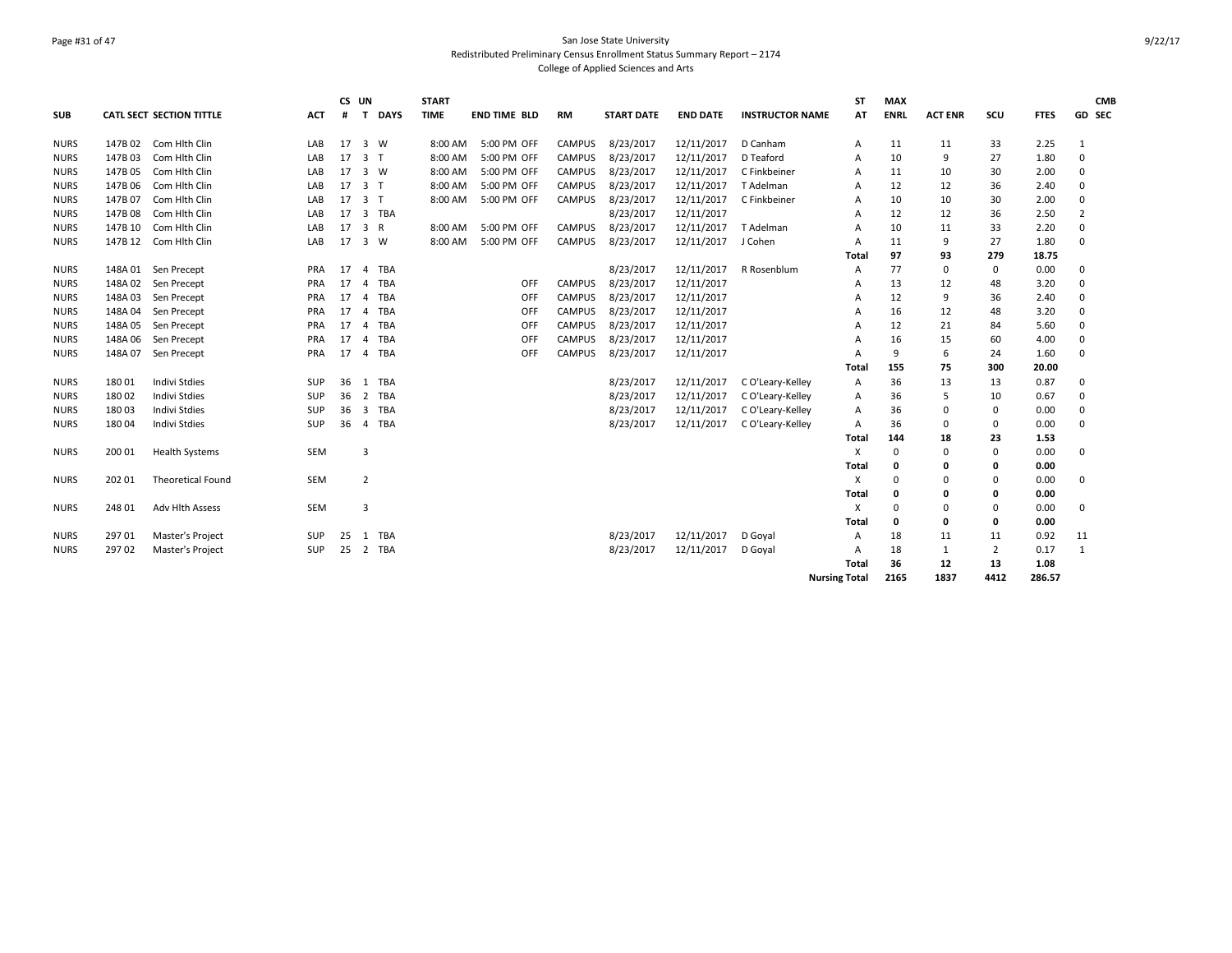#### Page #32 of 47 San Jose State University Redistributed Preliminary Census Enrollment Status Summary Report – 2174 College of Applied Sciences and Arts

**SUB CATL SECT SECTION TITTLE ACT CS UN # T DAYS START TIME END TIME BLD RM START DATE END DATE INSTRUCTOR NAME ST AT MAX ENRL ACT ENR SCU FTES GD CMB SEC Nutrition, Food Science & Packaging** NUFS 1A 01 Physical Science of Food SEM 4 3 MW 12:00 PM 1:15 PM SH 346 8/23/2017 12/11/2017 K Mauldin A 30 30 90 6.00 0 **Total 30 30 90 6.00** NUFS 8 01 Nutr Health Prof LEC 1 3 MW 12:00 PM 1:15 PM SCI 164 8/23/2017 12/11/2017 A Rubin A 45 56 168 11.20 0 **Total 45 56 168 11.20** NUFS 9 01 Intro Human Nutr LEC 1 3 MW 9:00 AM 10:15 AM BBC 201 8/23/2017 12/11/2017 K Knoblaugh A 45 45 135 9.00 0 NUFS 9 02 Intro Human Nutr LEC 1 3 MW 10:30 AM 11:45 AM BBC 201 8/23/2017 12/11/2017 K Knoblaugh A 45 44 132 8.80 0 NUFS 9 03 Intro Human Nutr LEC 1 3 TR 9:00 AM 10:15 AM BBC 201 8/23/2017 12/11/2017 A Whitson A 45 46 138 9.20 0 NUFS 904 Intro<code>Human</code>Nutr LEC 1 3 W 5:00<code>PM 7:45</code> PM SH 346 8/23/2017 12/11/2017 L<code>Sweeney A 45 45 135 9.00 C</code> **Total 180 180 540 36.00** NUFS 16 01 Sci, Physio, Nutr LEC 2 3 TR 12:00 PM 1:15 PM BBC 201 8/23/2017 12/11/2017 Y Sun A 45 46 138 9.20 0 NUFS 16 02 Sci, Physio, Nutr LEC 2 3 TR 1:30 PM 2:45 PM BBC 201 8/23/2017 12/11/2017 Y Sun A 45 45 135 9.00 0 NUFS 16 03 Sci, Physio, Nutr LEC 2 3 MW 12:00 PM 1:15 PM CL 302 8/23/2017 12/11/2017 J Morrill A 45 44 132 8.80 0 **Total 135 135 405 27.00** HSPM 20 01 Sanitatn & Env Iss SEM 4 2 M 12:00 PM 1:40 PM CCB 125 8/23/2017 12/11/2017 A Widaman A 0 0 0 0.00 0 C \* NUFS 20 01 Sanitatn & Env Iss SEM 4 2 M 12:00 PM 1:40 PM CCB 125 8/23/2017 12/11/2017 A Widaman A 20 16 32 2.13 0 C \* **Total 20 16 32 2.13** NUFS 21 01 Culinary Prin & Practice LEC 2 3 W 8:30 AM 10:10 AM CCB 122 8/23/2017 12/11/2017 R Larson A 40 38 76 7.60 0 NUFS 21 02 Culinary Prin & Practice LAB 16 0 W 10:15 AM 1:15 PM CCB 125 8/23/2017 12/11/2017 R Larson A 20 17 17 0.00 0 NUFS 21 03 Culinary Prin & Practice LAB 16 0 F 9:00 AM 12:00 PM CCB 125 8/23/2017 12/11/2017 R Larson A 20 21 21 0.00 0 **Total 80 76 114 7.60** NUFS 22 01 Caterng & Bev Mgmt LEC 2 2 W 1:30 PM 2:20 PM CCB 125 8/23/2017 12/11/2017 A Finkelstein A 20 9 9 1.20 0 C \* HSPM 22 01 Caterng & Bev Mgmt LEC 2 2 W 1:30 PM 2:20 PM CCB 125 8/23/2017 12/11/2017 A Finkelstein A 0 0 0 0.00 0 C \* NUFS 22 02 Caterng & Bev Mgmt LAB 16 0 W 2:25 PM 5:25 PM CCB 125 8/23/2017 12/11/2017 A Finkelstein A 20 9 9 0.00 0 C \* HSPM 22 02 Caterng & Bev Mgmt LAB 16 0 W 2:25 PM 5:25 PM CCB 125 8/23/2017 12/11/2017 A Finkelstein A 0 0 0 0.00 0 C \* **Total 40 18 18 1.20** NUFS 25 01 Intern Fdserv Mgmt SUP 36 1 TBA 8/23/2017 12/11/2017 L Mcproud A 10 1 1 0.07 0 NUFS 25 02 Intern Fdserv Mgmt SUP 36 2 TBA 8/23/2017 12/11/2017 L Mcproud A 10 0 0 0.00 0 **Total 20 1 1 0.07** NUFS 31.01 Prof in Nufs and Pkg LEC 2 1 M 3:00 PM 3:50 PM CCB 102 8/23/2017 12/11/2017 K Mauldin A 35 40 40 2.67 C NUFS 31 02 Prof in Nufs and Pkg LEC 2 1 T 1:30 PM 2:20 PM IS 230 8/23/2017 12/11/2017 C LaSalle A 35 47 47 3.13 0 **Total 70 87 87 5.80** NUFS 101A 01 Food Science LEC 4 4 TR 10:30 AM 11:45 AM BBC 201 8/23/2017 12/11/2017 J Kubota A 60 53 159 14.60 7 NUFS 101A 02 Food Science LAB 16 0 T 12:00 PM 3:00 PM CCB 125 8/23/2017 12/11/2017 J Kubota A 20 19 19 0.00 6 NUFS 101A 03 Food Science LAB 16 0 R 12:00 PM 3:00 PM CCB 125 8/23/2017 12/11/2017 S Spencer A 20 21 21 0.00 1 NUFS 101A 04 Food Science LAB 16 0 R 3:05 PM 6:05 PM CCB 125 8/23/2017 12/11/2017 S Spencer A 20 13 13 0.00 0 **Total 120 106 212 14.60** NUFS 103 01 Food Proc & Pkg I SEM 2 2 T 8:30 AM 10:10 AM CCB 102 8/23/2017 12/11/2017 S Spencer A 45 41 82 5.53 2 NUFS 103 02 Food Proc & Pkg I SEM 2 2 R 8:30 AM 10:10 AM CCB 102 8/23/2017 12/11/2017 S Spencer A 45 31 62 4.17 1 **Total 90 72 144 9.70** NUFS 103L 01 Food Process Lab LAB 16 1 T 12:00 PM 3:00 PM CCB 216 8/23/2017 12/11/2017 S Spencer A 16 17 17 1.13 0 **Total 16 17 17 1.13** NUFS 105 01 Curr Issues in Nutr LEC 1 3 R 3:00 PM 5:45 PM CCB 102 8/23/2017 12/11/2017 L Sweeney A 35 36 108 7.20 0 C \* HS 105 01 Curr Issues in Nutr LEC 1 3 R 3:00 PM 5:45 PM CCB 102 8/23/2017 12/11/2017 L Sweeney A 0 0 0 0.00 0 C \* **Total 35 36 108 7.20** NUFS 106A 01 Nutr in Life Span LEC 2 3 8/23/2017 12/11/2017 X 0 0 0 0.00 0 NUFS 106A 02 Nutr in Life Span LEC 2 3 MW 1:30 PM 2:45 PM CCB 102 8/23/2017 12/11/2017 S Gieng A 35 35 105 7.40 8 NUFS 106A 03 Nutr in Life Span LEC 2 3 TR 3:30 PM 4:45 PM IS 230 8/23/2017 12/11/2017 L Steinberg A 35 16 48 3.20 0 **Total 70 51 153 10.60** NUFS 106B 01 Resrch Method NufS LEC 1 3 TR 9:00 AM 10:15 AM CL 302 8/23/2017 12/11/2017 S Gieng A 30 21 63 4.20 0 **Total 30 21 63 4.20**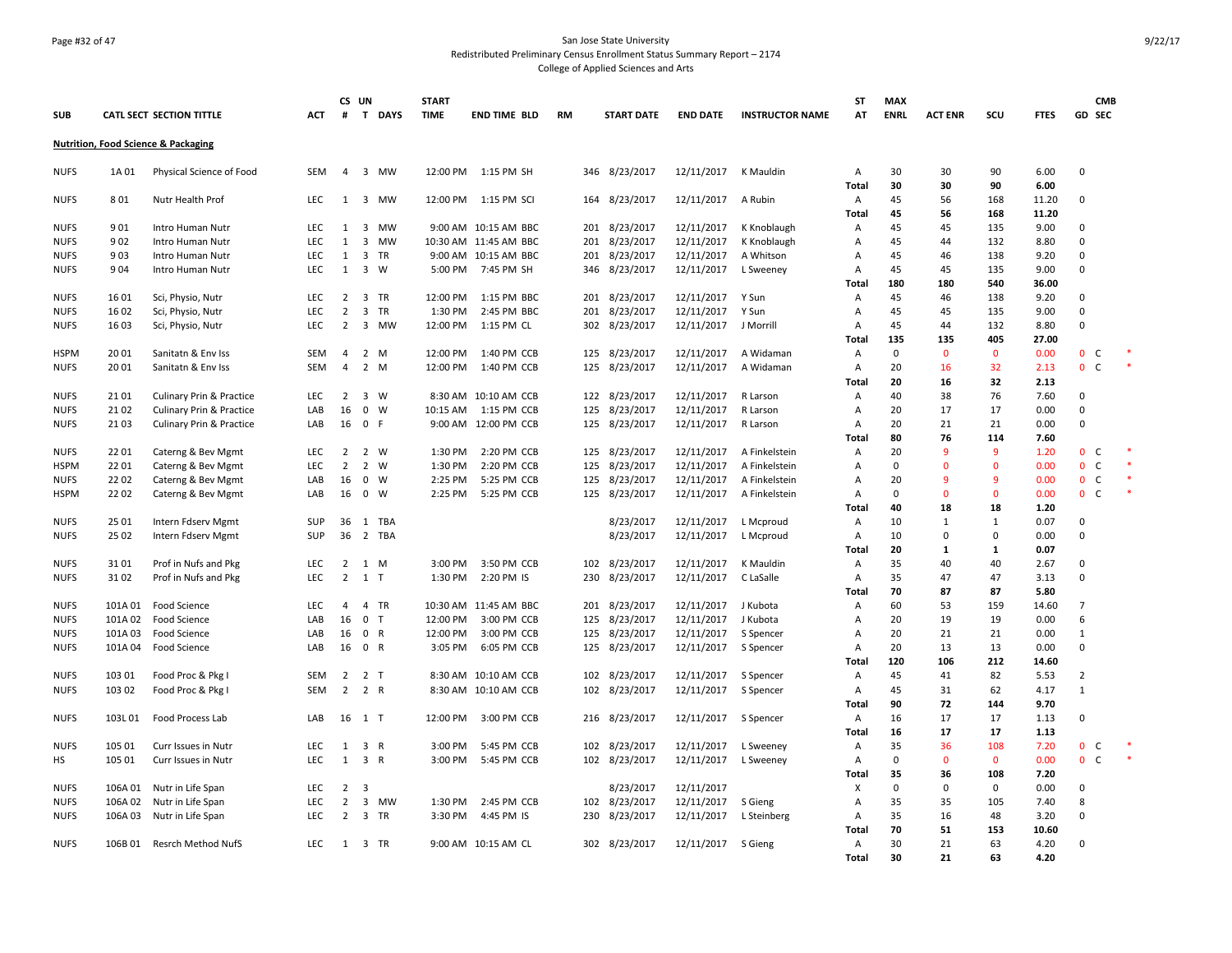### Page #33 of 47 San Jose State University Redistributed Preliminary Census Enrollment Status Summary Report – 2174 College of Applied Sciences and Arts

|             |         |                           |            |                | CS UN                   |              | <b>START</b> |                       |           |     |                   |                 |                        | SΤ                      | <b>MAX</b>  |                |             |              |                | <b>CMB</b>   |        |
|-------------|---------|---------------------------|------------|----------------|-------------------------|--------------|--------------|-----------------------|-----------|-----|-------------------|-----------------|------------------------|-------------------------|-------------|----------------|-------------|--------------|----------------|--------------|--------|
| <b>SUB</b>  |         | CATL SECT SECTION TITTLE  | <b>ACT</b> | #              | $\mathbf{T}$            | <b>DAYS</b>  | <b>TIME</b>  | <b>END TIME BLD</b>   | <b>RM</b> |     | <b>START DATE</b> | <b>END DATE</b> | <b>INSTRUCTOR NAME</b> | AT                      | <b>ENRL</b> | <b>ACT ENR</b> | SCU         | <b>FTES</b>  | GD SEC         |              |        |
| <b>NUFS</b> |         | 108A 01 Nutr & Metab      | <b>LEC</b> | $\overline{2}$ |                         | 3 TR         |              | 12:00 PM 1:15 PM CCB  |           |     | 102 8/23/2017     | 12/11/2017      | C Hollenbeck           | $\overline{A}$          | 30          | 11             | 33          | 2.20         | $\mathbf 0$    |              |        |
|             |         |                           |            |                |                         |              |              |                       |           |     |                   |                 |                        | Total                   | 30          | 11             | 33          | 2.20         |                |              |        |
| <b>NUFS</b> | 108L01  | <b>Nutrition Lab</b>      | LAB        | 16             | 1 R                     |              | 2:00 PM      | 5:00 PM CCB           |           | 221 | 8/23/2017         | 12/11/2017      | K Mauldin              | Α                       | 16          | 15             | 15          | 1.00         | $\Omega$       |              |        |
| <b>NUFS</b> | 108L02  | <b>Nutrition Lab</b>      | LAB        | 16 1           |                         | F            | 10:00 AM     | 1:00 PM CCB           |           | 221 | 8/23/2017         | 12/11/2017      | K Mauldin              | Α                       | 16          | 14             | 14          | 0.98         | 3              |              |        |
|             |         |                           |            |                |                         |              |              |                       |           |     |                   |                 |                        | Total                   | 32<br>40    | 29             | 29          | 1.98         |                |              |        |
| <b>NUFS</b> | 109 01  | Adv Nutr                  | LEC        | $\overline{2}$ |                         | 3 TR         |              | 10:30 AM 11:45 AM CCB |           |     | 102 8/23/2017     | 12/11/2017      | C Hollenbeck           | Α                       | 40          | 35<br>35       | 105<br>105  | 7.05<br>7.05 | $\mathbf{1}$   |              |        |
| <b>NUFS</b> | 110A01  | <b>Med Nutrition Ther</b> | <b>SEM</b> | $\overline{4}$ | 3                       | M            | 12:00 PM     | 1:40 PM IRC           |           | 306 | 8/23/2017         | 12/11/2017      | C LaSalle              | Total<br>$\overline{A}$ | 45          | 31             | 62          | 6.50         | 6              |              |        |
| <b>NUFS</b> | 110A 02 | <b>Med Nutrition Ther</b> | ACT        | 13             | $\mathbf 0$             | W            | 12:00 PM     | 2:00 PM IRC           |           | 306 | 8/23/2017         | 12/11/2017      | C LaSalle              | Α                       | 45          | 31             | 31          | 0.00         | 6              |              |        |
|             |         |                           |            |                |                         |              |              |                       |           |     |                   |                 |                        | Total                   | 90          | 62             | 93          | 6.50         |                |              |        |
| <b>NUFS</b> | 11101   | Fdserv Prod Mgmt          | <b>LEC</b> | $\overline{2}$ | 3 <sub>1</sub>          |              |              | 8:30 AM 10:10 AM CCB  |           | 122 | 8/23/2017         | 12/11/2017      | A Finkelstein          | Α                       | 40          | 28             | 56          | 5.80         | 4              |              |        |
| <b>NUFS</b> | 11102   | <b>Fdserv Prod Mgmt</b>   | LAB        | 16             | $\mathbf 0$             | T            | 10:15 AM     | 1:15 PM CCB           |           | 122 | 8/23/2017         | 12/11/2017      | A Finkelstein          | Α                       | 20          | 16             | 16          | 0.00         | $\overline{4}$ |              |        |
| <b>NUFS</b> | 11103   | <b>Fdserv Prod Mgmt</b>   | LAB        | 16             | $0$ M                   |              | 2:00 PM      | 5:00 PM CCB           |           |     | 122 8/23/2017     | 12/11/2017      | A Finkelstein          | Α                       | 20          | 12             | 12          | 0.00         | $\Omega$       |              |        |
|             |         |                           |            |                |                         |              |              |                       |           |     |                   |                 |                        | Total                   | 80          | 56             | 84          | 5.80         |                |              |        |
| <b>NUFS</b> | 11301   | FdsrSys:Mgmt&Pro          | <b>SEM</b> | 4              | 3                       | M            | 2:00 PM      | 3:40 PM IS            |           | 230 | 8/23/2017         | 12/11/2017      | A Widaman              | Α                       | 30          | 22             | 44          | 4.45         | $\mathbf{1}$   |              |        |
| <b>NUFS</b> | 11302   | FdsrSys:Mgmt&Pro          | LAB        | 16             | $\mathbf 0$             | W            | 2:00 PM      | 4:45 PM IS            |           | 230 | 8/23/2017         | 12/11/2017      | A Widaman              | Α                       | 30          | 22             | 22          | 0.00         | $\mathbf{1}$   |              |        |
|             |         |                           |            |                |                         |              |              |                       |           |     |                   |                 |                        | Total                   | 60          | 44             | 66          | 4.45         |                |              |        |
| <b>NUFS</b> | 114A 01 | Comm Nutrition, Majors    | LEC        | 3              | $\overline{\mathbf{3}}$ | <b>TR</b>    | 1:30 PM      | 2:45 PM CCB           |           |     | 102 8/23/2017     | 12/11/2017      | K Harvey               | Α                       | 45          | 30             | 90          | 6.10         | $\overline{2}$ |              |        |
|             |         |                           |            |                |                         |              |              |                       |           |     |                   |                 |                        | Total                   | 45          | 30             | 90          | 6.10         |                |              |        |
| <b>NUFS</b> | 115 01  | Issues in Food Tox        | <b>SEM</b> | $\overline{4}$ | 3                       | <b>TR</b>    |              | 9:00 AM 10:15 AM IS   |           | 215 | 8/23/2017         | 12/11/2017      | I Chou                 | $\overline{A}$          | 30          | 32             | 96          | 6.40         | $\Omega$       |              |        |
| <b>NUFS</b> | 115 02  | Issues in Food Tox        | SEM        | $\overline{4}$ | $\overline{3}$          | <b>TR</b>    |              | 10:30 AM 11:45 AM IS  |           | 215 | 8/23/2017         | 12/11/2017      | I Chou                 | Α                       | 30          | 32             | 96          | 6.40         | $\mathbf 0$    |              |        |
|             |         |                           |            |                |                         |              |              |                       |           |     |                   |                 |                        | Tota                    | 60          | 64             | 192         | 12.80        |                |              |        |
| <b>NUFS</b> | 116 01  | Aging and Nutr            | <b>LEC</b> | $\overline{2}$ | 3 R                     |              | 3:00 PM      | 5:45 PM CL            |           | 302 | 8/23/2017         | 12/11/2017      | C Haas                 | Α                       | 40          | 40             | 120         | 8.00         | $\mathbf{0}$   | C            | $\ast$ |
| <b>GERO</b> | 116 01  | Aging and Nutr            | LEC        | $\overline{2}$ | 3 R                     |              | 3:00 PM      | 5:45 PM CL            |           |     | 302 8/23/2017     | 12/11/2017      | C Haas                 | Α                       | $\mathbf 0$ | $\mathbf{0}$   | $\mathbf 0$ | 0.00         | $\mathbf{0}$   | $\mathsf{C}$ | $\ast$ |
|             |         |                           |            |                |                         |              |              |                       |           |     |                   |                 |                        | Total                   | 40          | 40             | 120         | 8.00         |                |              |        |
| <b>NUFS</b> | 11801   | Food Chemistry            | LEC        |                | 3                       |              |              |                       |           |     |                   |                 |                        | X                       | $\mathbf 0$ | $\Omega$       | $\mathbf 0$ | 0.00         | 0              |              |        |
| <b>NUFS</b> | 118 02  | Food Chemistry            | LAB        |                | $\mathbf 0$             |              |              |                       |           |     |                   |                 |                        | Χ                       | $\Omega$    | $\Omega$       | $\Omega$    | 0.00         | $\mathbf 0$    |              |        |
|             |         |                           |            |                |                         |              |              |                       |           |     |                   |                 |                        | Total                   | $\mathbf 0$ | 0              | 0           | 0.00         |                |              |        |
| <b>NUFS</b> | 123 01  | Nutrit for Sport          | <b>SEM</b> | 4              | $\overline{\mathbf{3}}$ | <b>MW</b>    |              | 10:30 AM 11:45 AM CCB |           | 102 | 8/23/2017         | 12/11/2017      | E Brown                | Α                       | 40          | 38             | 114         | 7.65         | $\mathbf{1}$   |              |        |
| <b>NUFS</b> | 123 02  | Nutrit for Sport          | SEM        | 4              | 3                       | <b>MW</b>    |              | 12:00 PM 1:15 PM CCB  |           |     | 122 8/23/2017     | 12/11/2017      | E Brown                | Α                       | 40          | 39             | 117         | 7.85         | $\mathbf{1}$   |              |        |
|             |         |                           |            |                |                         |              |              |                       |           |     |                   |                 |                        | Total                   | 80          | 77             | 231         | 15.50        |                |              |        |
| <b>NUFS</b> | 139 01  | Hunger & Environ Nutr     | SEM        | $\overline{4}$ | 3                       | TR           | 1:30 PM      | 2:45 PM IS            |           | 215 | 8/23/2017         | 12/11/2017      | G Acker                | Α                       | 30          | 30             | 90          | 6.00         | 0              |              |        |
| <b>NUFS</b> | 139 02  | Hunger & Environ Nutr     | SEM        | 4              | 3                       | TR           | 3:00 PM      | 4:15 PM IS            |           | 215 | 8/23/2017         | 12/11/2017      | G Acker                | Α                       | 30          | 31             | 93          | 6.20         | $\mathbf 0$    |              |        |
| <b>NUFS</b> | 139 03  | Hunger & Environ Nutr     | <b>SEM</b> | 4              | 3                       | <b>MW</b>    |              | 9:00 AM 10:15 AM CL   |           | 302 | 8/23/2017         | 12/11/2017      | K Cahill               | $\overline{A}$          | 30          | 30             | 90          | 6.00         | $\mathbf 0$    |              |        |
| <b>NUFS</b> | 139 04  | Hunger & Environ Nutr     | SEM        | $\overline{4}$ | 3                       | <b>MW</b>    | 1:30 PM      | 2:45 PM CL            |           | 302 | 8/23/2017         | 12/11/2017      | K Cahill               | $\Delta$                | 30          | 29             | 87          | 5.80         | $\Omega$       |              |        |
| <b>NUFS</b> | 139 05  | Hunger & Environ Nutr     | SEM        | 4              | 3                       | <b>MW</b>    | 12:00 PM     | 1:15 PM BBC           |           | 126 | 8/23/2017         | 12/11/2017      | K Harvey               | $\overline{A}$          | 30          | 28             | 84          | 5.60         | 0              |              |        |
| <b>NUFS</b> | 139 06  | Hunger & Environ Nutr     | <b>SEM</b> | $\overline{4}$ | 3                       | <b>MW</b>    | 1:30 PM      | 2:45 PM BBC           |           | 201 | 8/23/2017         | 12/11/2017      | K Harvey               | $\overline{A}$          | 30          | 27             | 81          | 5.40         | $\Omega$       |              |        |
| <b>NUFS</b> | 139 07  | Hunger & Environ Nutr     | SEM        | 4              | 3                       | W            | 3:00 PM      | 5:45 PM CL            |           | 302 | 8/23/2017         | 12/11/2017      | A Gossard              | Α                       | 30          | 23             | 69          | 4.60         | $\mathbf 0$    |              |        |
| <b>NUFS</b> | 13908   | Hunger & Environ Nutr     | SEM        | $\overline{4}$ | 3                       | W            | 6:00 PM      | 8:45 PM CL            |           | 302 | 8/23/2017         | 12/11/2017      | A Gossard              | Α                       | 30          | 25             | 75          | 5.00         | $\Omega$       |              |        |
| <b>NUFS</b> | 13909   | Hunger & Environ Nutr     | SEM        | $\overline{4}$ | 3                       | <b>MW</b>    | 12:00 PM     | 1:15 PM BBC           |           | 201 | 8/23/2017         | 12/11/2017      | K Knoblaugh            | Α                       | 30          | 31             | 93          | 6.20         | $\mathbf 0$    |              |        |
| <b>NUFS</b> | 139 10  | Hunger & Environ Nutr     | SEM        | 4              | 3                       | $\mathsf{T}$ | 1:30 PM      | 4:15 PM CCB           |           | 122 | 8/23/2017         | 12/11/2017      | E MacKusick            | A                       | 30          | 29             | 87          | 5.80         | 0              |              |        |
| <b>NUFS</b> | 139 11  | Hunger & Environ Nutr     | SEM        | $\overline{4}$ | 3 <sub>T</sub>          |              | 5:30 PM      | 8:15 PM CCB           |           |     | 122 8/23/2017     | 12/11/2017      | E MacKusick            | $\overline{A}$          | 30          | 28             | 84          | 5.60         | $\Omega$       |              |        |
| <b>NUFS</b> | 139 12  | Hunger & Environ Nutr     | SEM        | $\overline{4}$ | 3                       | M            | 5:30 PM      | 8:15 PM CCB           |           | 122 | 8/23/2017         | 12/11/2017      | E MacKusick            | Α                       | 30          | 30             | 90          | 6.00         | $\mathbf 0$    |              |        |
| <b>NUFS</b> | 139 13  | Hunger & Environ Nutr     | SEM        | 4              | 3                       | <b>MW</b>    |              | 10:30 AM 11:45 AM IS  |           | 230 | 8/23/2017         | 12/11/2017      | A Reisenauer           | Α                       | 30          | 30             | 90          | 6.00         | $\Omega$       |              |        |
| <b>NUFS</b> | 139 14  | Hunger & Environ Nutr     | SEM        | $\overline{4}$ | $\overline{\mathbf{3}}$ | <b>MW</b>    | 12:00 PM     | 1:15 PM IS            |           | 230 | 8/23/2017         | 12/11/2017      | A Reisenauer           | Α                       | 30          | 33             | 99          | 6.60         | $\mathbf 0$    |              |        |
| <b>NUFS</b> | 139 15  | Hunger & Environ Nutr     | <b>SEM</b> | $\overline{4}$ | $\overline{\mathbf{3}}$ | T            | 5:30 PM      | 8:15 PM CL            |           | 302 | 8/23/2017         | 12/11/2017      | L Steinberg            | $\overline{A}$          | 30          | 28             | 84          | 5.60         | $\mathbf 0$    |              |        |
| <b>NUFS</b> | 139 16  | Hunger & Environ Nutr     | SEM        | 4              |                         | 3 TR         | 7:30 AM      | 8:45 AM BBC           |           | 201 | 8/23/2017         | 12/11/2017      | A Whitson              | Α                       | 30          | 29             | 87          | 5.80         | $\Omega$       |              |        |
| <b>NUFS</b> | 139 17  | Hunger & Environ Nutr     | SEM        | $\overline{4}$ | $\overline{\mathbf{3}}$ | W            | 6:00 PM      | 8:45 PM BBC           |           | 201 | 8/23/2017         | 12/11/2017      | S Wood                 | Α                       | 30          | 19             | 57          | 3.80         | $\Omega$       |              |        |
|             |         |                           |            |                |                         |              |              |                       |           |     |                   |                 |                        | Total                   | 510         | 480            | 1440        | 96.00        |                |              |        |
| <b>NUFS</b> | 144 01  | Food Culture              | LEC        | 2              | $\overline{\mathbf{3}}$ | $\mathsf{T}$ | 3:00 PM      | 5:45 PM CCB           |           | 102 | 8/23/2017         | 12/11/2017      | A Finkelstein          | Α                       | 30          | 29             | 87          | 5.80         | $\mathbf 0$    |              |        |
| NUFS        | 144 02  | Food Culture              | LEC        | $\overline{2}$ | $\overline{\mathbf{3}}$ | <b>MW</b>    |              | 10:30 AM 11:45 AM CL  |           | 302 | 8/23/2017         | 12/11/2017      | K Cahill               | Α                       | 30          | 30             | 90          | 6.00         | $\Omega$       |              |        |
| <b>NUFS</b> | 144 03  | Food Culture              | LEC.       | $\overline{2}$ | 3 M                     |              |              | 5:30 PM 8:15 PM CL    |           |     | 302 8/23/2017     | 12/11/2017      | K Cahill               | Α                       | 30          | 30             | 90          | 6.00         | $\Omega$       |              |        |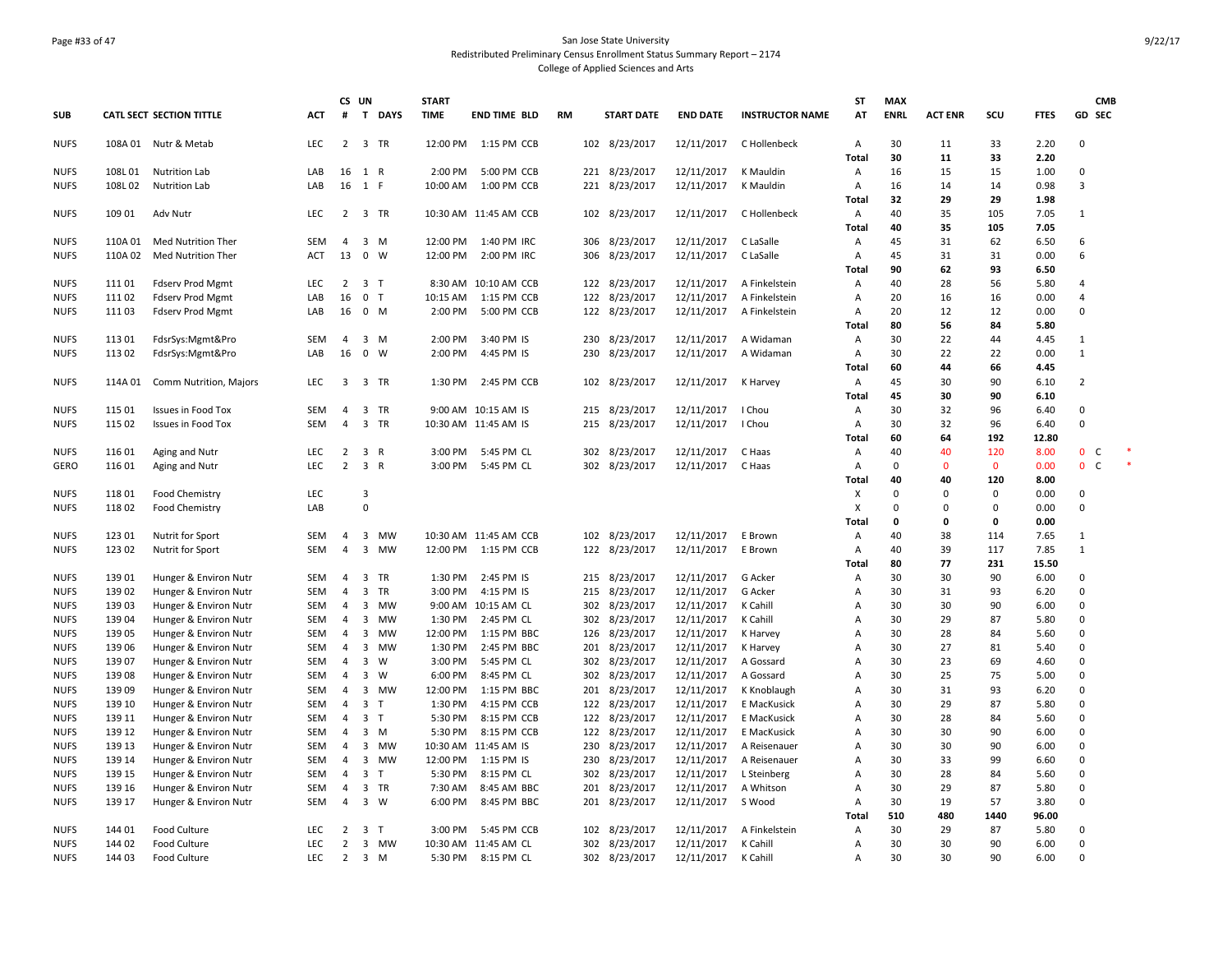### Page #34 of 47 San Jose State University Redistributed Preliminary Census Enrollment Status Summary Report – 2174 College of Applied Sciences and Arts

|             |        |                                 |            |                | CS UN                   |             | <b>START</b> |                       |           |     |                   |                 |                        | ST             | <b>MAX</b>  |                |             |             |                | <b>CMB</b>   |  |
|-------------|--------|---------------------------------|------------|----------------|-------------------------|-------------|--------------|-----------------------|-----------|-----|-------------------|-----------------|------------------------|----------------|-------------|----------------|-------------|-------------|----------------|--------------|--|
| <b>SUB</b>  |        | <b>CATL SECT SECTION TITTLE</b> | ACT        | #              | T                       | <b>DAYS</b> | <b>TIME</b>  | <b>END TIME BLD</b>   | <b>RM</b> |     | <b>START DATE</b> | <b>END DATE</b> | <b>INSTRUCTOR NAME</b> | AT             | <b>ENRL</b> | <b>ACT ENR</b> | scu         | <b>FTES</b> |                | GD SEC       |  |
| <b>NUFS</b> | 14404  | Food Culture                    | <b>LEC</b> | 2              | $\overline{\mathbf{3}}$ | <b>MW</b>   | 3:00 PM      | 4:15 PM IS            |           | 215 | 8/23/2017         | 12/11/2017      | K Harvey               | A              | 30          | 29             | 87          | 5.80        | $\Omega$       |              |  |
| <b>NUFS</b> | 144 05 | Food Culture                    | LEC        | $\overline{2}$ | $\overline{3}$          | <b>MW</b>   | 4:30 PM      | 5:45 PM IS            |           | 215 | 8/23/2017         | 12/11/2017      | K Harvey               | A              | 30          | 30             | 90          | 6.00        | $\mathbf 0$    |              |  |
| <b>NUFS</b> | 144 06 | Food Culture                    | LEC        | $\overline{2}$ | 3                       | TR          |              | 10:30 AM 11:45 AM IS  |           | 230 | 8/23/2017         | 12/11/2017      | D Singamsetti          | A              | 30          | 30             | 90          | 6.00        | $\mathbf 0$    |              |  |
| <b>NUFS</b> | 144 07 | Food Culture                    | LEC        | $\overline{2}$ | $\overline{\mathbf{3}}$ | <b>TR</b>   | 12:00 PM     | 1:15 PM IS            |           | 230 | 8/23/2017         | 12/11/2017      | D Singamsetti          | A              | 30          | 30             | 90          | 6.00        | $\Omega$       |              |  |
| <b>NUFS</b> | 144 08 | Food Culture                    | LEC        | $\overline{2}$ |                         | 3 TR        | 1:30 PM      | 2:45 PM BBC           |           | 126 | 8/23/2017         | 12/11/2017      | D Singamsetti          | A              | 30          | 30             | 90          | 6.00        | $\mathbf 0$    |              |  |
| <b>NUFS</b> | 144 09 | Food Culture                    | <b>LEC</b> | $\overline{2}$ | 3                       | <b>TR</b>   |              | 10:30 AM 11:45 AM CL  |           | 302 | 8/23/2017         | 12/11/2017      | S Spencer              | A              | 30          | 29             | 87          | 5.80        | $\Omega$       |              |  |
| <b>NUFS</b> | 144 10 | Food Culture                    | LEC        | $\overline{2}$ | $\overline{\mathbf{3}}$ | TR          | 12:00 PM     | 1:15 PM CL            |           | 302 | 8/23/2017         | 12/11/2017      | L Steinberg            | $\overline{A}$ | 30          | 30             | 90          | 6.00        | $\mathbf 0$    |              |  |
| <b>NUFS</b> | 144 11 | Food Culture                    | LEC        | $\overline{2}$ | $\overline{\mathbf{3}}$ | <b>TR</b>   | 1:30 PM      | 2:45 PM CL            |           | 302 | 8/23/2017         | 12/11/2017      | L Steinberg            | A              | 30          | 30             | 90          | 6.00        | 0              |              |  |
| <b>NUFS</b> | 144 12 | Food Culture                    | <b>LEC</b> | 2              | $\overline{\mathbf{3}}$ | M           | 5:30 PM      | 8:15 PM IS            |           | 230 | 8/23/2017         | 12/11/2017      | C Nealis               | A              | 30          | 25             | 75          | 5.00        | $\Omega$       |              |  |
| <b>NUFS</b> | 144 13 | Food Culture                    | LEC        | $\overline{2}$ | $\overline{\mathbf{3}}$ | W           | 5:30 PM      | 8:15 PM CCB           |           | 102 | 8/23/2017         | 12/11/2017      | N Tsuji                | A              | 30          | 23             | 69          | 4.60        | 0              |              |  |
| <b>NUFS</b> | 144 14 | Food Culture                    | <b>LEC</b> | $\overline{2}$ | $\overline{\mathbf{3}}$ | TR          | 12:00 PM     | 1:15 PM IS            |           | 215 | 8/23/2017         | 12/11/2017      | L Wiley                | $\overline{A}$ | 30          | 30             | 90          | 6.00        | $\Omega$       |              |  |
| <b>NUFS</b> | 144 15 | Food Culture                    | LEC        | $\overline{2}$ | $\overline{\mathbf{3}}$ | <b>TR</b>   | 1:30 PM      | 2:45 PM DBH           |           | 225 | 8/23/2017         | 12/11/2017      | L Wiley                | A              | 30          | 29             | 87          | 5.80        | $\Omega$       |              |  |
| <b>NUFS</b> | 144 16 | Food Culture                    | LEC        | $\overline{2}$ | $\overline{\mathbf{3}}$ | T           | 3:00 PM      | 5:45 PM CL            |           | 324 | 8/23/2017         | 12/11/2017      | L Wiley                | A              | 30          | 32             | 96          | 6.40        | 0              |              |  |
| <b>NUFS</b> | 144 17 | Food Culture                    | <b>LEC</b> | $\overline{2}$ | 3 <sub>T</sub>          |             | 3:00 PM      | 5:45 PM BBC           |           | 201 | 8/23/2017         | 12/11/2017      | A Whitson              | A              | 30          | 30             | 90          | 6.00        | $\mathbf 0$    |              |  |
| <b>NUFS</b> | 144 18 | Food Culture                    | LEC        | $\overline{2}$ | 3 <sub>T</sub>          |             | 6:00 PM      | 8:45 PM BBC           |           | 201 | 8/23/2017         | 12/11/2017      | A Whitson              | A              | 30          | 30             | 90          | 6.00        | $\mathbf 0$    |              |  |
| <b>NUFS</b> | 144 19 | Food Culture                    | <b>LEC</b> |                | $2 \quad 3 \quad T$     |             | 5:00 PM      | 7:45 PM IS            |           | 230 | 8/23/2017         | 12/11/2017      | L Sweeney              | A              | 30          | 29             | 87          | 5.80        | 0              |              |  |
| <b>NUFS</b> | 144 20 | Food Culture                    | LEC        | $\overline{2}$ | $\overline{\mathbf{3}}$ | <b>MW</b>   |              | 9:00 AM 10:15 AM IS   |           | 230 | 8/23/2017         | 12/11/2017      | A Rubin                | A              | 30          | 30             | 90          | 6.00        | $\mathbf 0$    |              |  |
| <b>NUFS</b> | 144 21 | Food Culture                    | LEC        | $\overline{2}$ | 3 <sub>T</sub>          |             | 6:00 PM      | 8:45 PM CL            |           | 308 | 8/23/2017         | 12/11/2017      | A Clinton              | Α              | 30          | 18             | 54          | 3.60        | 0              |              |  |
|             |        |                                 |            |                |                         |             |              |                       |           |     |                   |                 |                        | Total          | 630         | 603            | 1809        | 120.60      |                |              |  |
| <b>NUFS</b> | 163 01 | Phys Fit + Nutrit               | LEC        | $\overline{2}$ | $\overline{\mathbf{3}}$ | TR          |              | 10:30 AM 11:45 AM CL  |           | 310 | 8/23/2017         | 12/11/2017      | E Brown                | A              | 32          | 17             | 51          | 3.40        | $\mathbf{0}$   | $\mathsf{C}$ |  |
| <b>NUFS</b> | 163 03 | Phys Fit + Nutrit               | LEC        | $\overline{2}$ | 3                       | <b>TR</b>   | 12:00 PM     | 1:15 PM MH            |           | 322 | 8/23/2017         | 12/11/2017      | E Brown                | $\overline{A}$ | 32          | 16             | 48          | 3.20        | $\mathbf 0$    | $\mathsf C$  |  |
| <b>NUFS</b> | 163 04 | Phys Fit + Nutrit               | LEC        | $\overline{2}$ | $\overline{\mathbf{3}}$ | <b>TR</b>   | 12:00 PM     | 1:15 PM CCB           |           | 101 | 8/23/2017         | 12/11/2017      | E Brown                | $\overline{A}$ | 32          | 16             | 48          | 3.20        | $\mathbf{0}$   | $\mathsf{C}$ |  |
| <b>NUFS</b> | 163 05 | Phys Fit + Nutrit               | LEC        | $\overline{2}$ | 3                       | <b>MW</b>   |              | 9:00 AM 10:15 AM IS   |           | 215 | 8/23/2017         | 12/11/2017      | A Bloom                | $\overline{A}$ | 32          | 16             | 48          | 3.20        | $\mathbf{0}$   | $\mathsf{C}$ |  |
| <b>NUFS</b> | 163 06 | Phys Fit + Nutrit               | LEC        | $\overline{2}$ | 3                       | <b>MW</b>   |              | 9:00 AM 10:15 AM CCB  |           | 102 | 8/23/2017         | 12/11/2017      | A Bloom                | $\overline{A}$ | 32          | 16             | 48          | 3.20        | $\mathbf{0}$   | $\mathsf{C}$ |  |
| <b>NUFS</b> | 163 07 | Phys Fit + Nutrit               | <b>LEC</b> | $\overline{2}$ | $\overline{\mathbf{3}}$ | <b>MW</b>   |              | 10:30 AM 11:45 AM IS  |           | 215 | 8/23/2017         | 12/11/2017      | A Bloom                | A              | 32          | 16             | 48          | 3.20        | $\mathbf{1}$   | $\mathsf{C}$ |  |
| <b>NUFS</b> | 16308  | Phys Fit + Nutrit               | LEC        | $\overline{2}$ | $\overline{3}$          | <b>MW</b>   |              | 10:30 AM 11:45 AM MH  |           |     | 322 8/23/2017     | 12/11/2017      | A Bloom                | A              | 32          | 16             | 48          | 3.25        | $\mathbf{1}$   | $\mathsf{C}$ |  |
| <b>NUFS</b> | 163 09 | Phys Fit + Nutrit               | LEC        | $\overline{2}$ | 3                       | <b>MW</b>   | 12:00 PM     | 1:15 PM IS            |           | 215 | 8/23/2017         | 12/11/2017      | A Bloom                | $\overline{A}$ | 32          | 15             | 45          | 3.05        | $\mathbf{1}$   | $\mathsf{C}$ |  |
| <b>NUFS</b> | 163 10 | Phys Fit + Nutrit               | LEC        | $\overline{2}$ | $\overline{\mathbf{3}}$ | <b>MW</b>   | 12:00 PM     | 1:15 PM MH            |           | 322 | 8/23/2017         | 12/11/2017      | A Bloom                | $\overline{A}$ | 32          | 16             | 48          | 3.20        | $\mathbf{0}$   | $\mathsf C$  |  |
| <b>NUFS</b> | 163 11 | Phys Fit + Nutrit               | LEC        | $\overline{2}$ | 3                       | <b>MW</b>   | 1:30 PM      | 2:45 PM IS            |           | 215 | 8/23/2017         | 12/11/2017      | A Bloom                | A              | 32          | 15             | 45          | 3.00        | $\mathbf{0}$   | C            |  |
| <b>NUFS</b> | 163 12 | Phys Fit + Nutrit               | LEC        | $\overline{2}$ | 3                       | <b>MW</b>   | 1:30 PM      | 2:45 PM CL            |           | 310 | 8/23/2017         | 12/11/2017      | A Bloom                | A              | 32          | 16             | 48          | 3.20        | $\mathbf{0}$   | $\mathsf{C}$ |  |
| <b>NUFS</b> | 163 13 | Phys Fit + Nutrit               | LEC        | $\overline{2}$ | $\overline{\mathbf{3}}$ | TR          |              | 10:30 AM 11:45 AM HGH |           | 118 | 8/23/2017         | 12/11/2017      | E Brown                | A              | 32          | 16             | 48          | 3.20        | $\mathbf{0}$   | $\mathsf{C}$ |  |
|             |        |                                 |            |                |                         |             |              |                       |           |     |                   |                 |                        | Total          | 384         | 191            | 573         | 38.30       |                |              |  |
| <b>NUFS</b> | 169 01 | Food Pkg                        | LEC        | $\overline{2}$ | $\overline{\mathbf{3}}$ | MW          |              | 10:30 AM 11:45 AM BBC |           | 225 | 8/23/2017         | 12/11/2017      | F Yambrach             | Α              | $\mathbf 0$ | $\Omega$       | $\mathbf 0$ | 0.00        | $\mathbf{0}$   | $\mathsf{C}$ |  |
|             |        |                                 |            |                |                         |             |              |                       |           |     |                   |                 |                        | Total          | 0           | 0              | 0           | 0.00        |                |              |  |
| <b>NUFS</b> | 180 01 | <b>Individual Studies</b>       | <b>SUP</b> | 36 1           |                         | TBA         |              |                       |           |     | 8/23/2017         | 12/11/2017      | L Mcproud              | Α              | 10          | 3              | 3           | 0.20        | $\mathbf 0$    |              |  |
| <b>NUFS</b> | 18002  | <b>Individual Studies</b>       | SUP        | 36             | $\overline{2}$          | TBA         |              |                       |           |     | 8/23/2017         | 12/11/2017      | L Mcproud              | $\overline{A}$ | 10          | $\Omega$       | $\Omega$    | 0.00        | $\mathbf 0$    |              |  |
| <b>NUFS</b> | 18003  | Individual Studies              | <b>SUP</b> | 36             | $\overline{\mathbf{3}}$ | <b>TBA</b>  |              |                       |           |     | 8/23/2017         | 12/11/2017      | L Mcproud              | A              | 10          | $\Omega$       | $\Omega$    | 0.00        | $\mathbf 0$    |              |  |
| <b>NUFS</b> | 18004  | <b>Individual Studies</b>       | <b>SUP</b> | 36             | $\overline{4}$          | <b>TBA</b>  |              |                       |           |     | 8/23/2017         | 12/11/2017      | L Mcproud              | $\overline{A}$ | 10          | $\Omega$       | $\Omega$    | 0.00        | 0              |              |  |
| <b>NUFS</b> | 18005  | Individual Studies              | SUP        | 36 5           |                         | TBA         |              |                       |           |     | 8/23/2017         | 12/11/2017      | L Mcproud              | A              | 10          | $\Omega$       | $\Omega$    | 0.00        | $\mathbf 0$    |              |  |
| <b>NUFS</b> | 180 06 | <b>Individual Studies</b>       | <b>SUP</b> | 36             | -6                      | <b>TBA</b>  |              |                       |           |     | 8/23/2017         | 12/11/2017      | L Mcproud              | A              | 10          | $\Omega$       | $\Omega$    | 0.00        | $\mathbf 0$    |              |  |
| <b>NUFS</b> | 18007  | <b>Individual Studies</b>       | SUP        | 36 1           |                         | <b>TBA</b>  |              |                       |           |     | 8/23/2017         | 12/11/2017      | C Barmore              | A              | 10          | $\Omega$       | $\Omega$    | 0.00        | $\Omega$       |              |  |
| <b>NUFS</b> | 18008  | Individual Studies              | <b>SUP</b> | 36             |                         | 2 TBA       |              |                       |           |     | 8/23/2017         | 12/11/2017      | C Barmore              | A              | 10          | $\Omega$       | $\Omega$    | 0.00        | $\mathbf 0$    |              |  |
| <b>NUFS</b> | 18009  | <b>Individual Studies</b>       | <b>SUP</b> | 36             | 1                       | <b>TBA</b>  |              |                       |           |     | 8/23/2017         | 12/11/2017      | M Freedman             | A              | 10          | $\Omega$       | $\Omega$    | 0.00        | $\Omega$       |              |  |
| <b>NUFS</b> | 180 10 | <b>Individual Studies</b>       | SUP        | 36             |                         | 1 TBA       |              |                       |           |     | 8/23/2017         | 12/11/2017      | G Pereira Pignotti     | $\overline{A}$ | 10          | 0              | 0           | 0.00        | $\mathbf 0$    |              |  |
| <b>NUFS</b> | 180 11 | <b>Individual Studies</b>       | <b>SUP</b> | 36             |                         | 1 TBA       |              |                       |           |     | 8/23/2017         | 12/11/2017      | A Widaman              | Α              | 10          | 3              | 3           | 0.20        | $\mathbf 0$    |              |  |
|             |        |                                 |            |                |                         |             |              |                       |           |     |                   |                 |                        | <b>Total</b>   | 110         | 6              | 6           | 0.40        |                |              |  |
| <b>NUFS</b> | 190 01 | Nutr Ed & Couns                 | LEC        | 1              | $\overline{\mathbf{3}}$ | <b>MW</b>   |              | 10:30 AM 11:45 AM CCB |           |     | 122 8/23/2017     | 12/11/2017      | G Pereira Pignotti     | Α              | 35          | 36             | 108         | 7.35        | $\overline{3}$ |              |  |
|             |        |                                 |            |                |                         |             |              |                       |           |     |                   |                 |                        | Total          | 35          | 36             | 108         | 7.35        |                |              |  |
| <b>NUFS</b> | 192 01 | Fld Exp NufS/Pkg                | SUP        | 36 1           |                         | TBA         |              |                       |           |     | 8/23/2017         | 12/11/2017      | L Mcproud              | A              | 10          | $\Omega$       | 0           | 0.00        | $\mathbf 0$    |              |  |
| <b>NUFS</b> | 192 02 | Fld Exp NufS/Pkg                | <b>SUP</b> | 36             | $\overline{2}$          | <b>TBA</b>  |              |                       |           |     | 8/23/2017         | 12/11/2017      | L Mcproud              | A              | 40          | 23             | 46          | 3.07        | $\mathbf 0$    |              |  |
| <b>NUFS</b> | 192 03 | Fld Exp NufS/Pkg                | <b>SUP</b> | $36 \quad 3$   |                         | TBA         |              |                       |           |     | 8/23/2017         | 12/11/2017      | L Mcproud              | A              | 10          | $\Omega$       | $\Omega$    | 0.00        | $\mathbf 0$    |              |  |
| <b>NUFS</b> | 192 04 | Fld Exp NufS/Pkg                | <b>SUP</b> |                |                         | 36 4 TBA    |              |                       |           |     | 8/23/2017         | 12/11/2017      | L Mcproud              | $\overline{A}$ | 10          | $\Omega$       | $\Omega$    | 0.00        | $\Omega$       |              |  |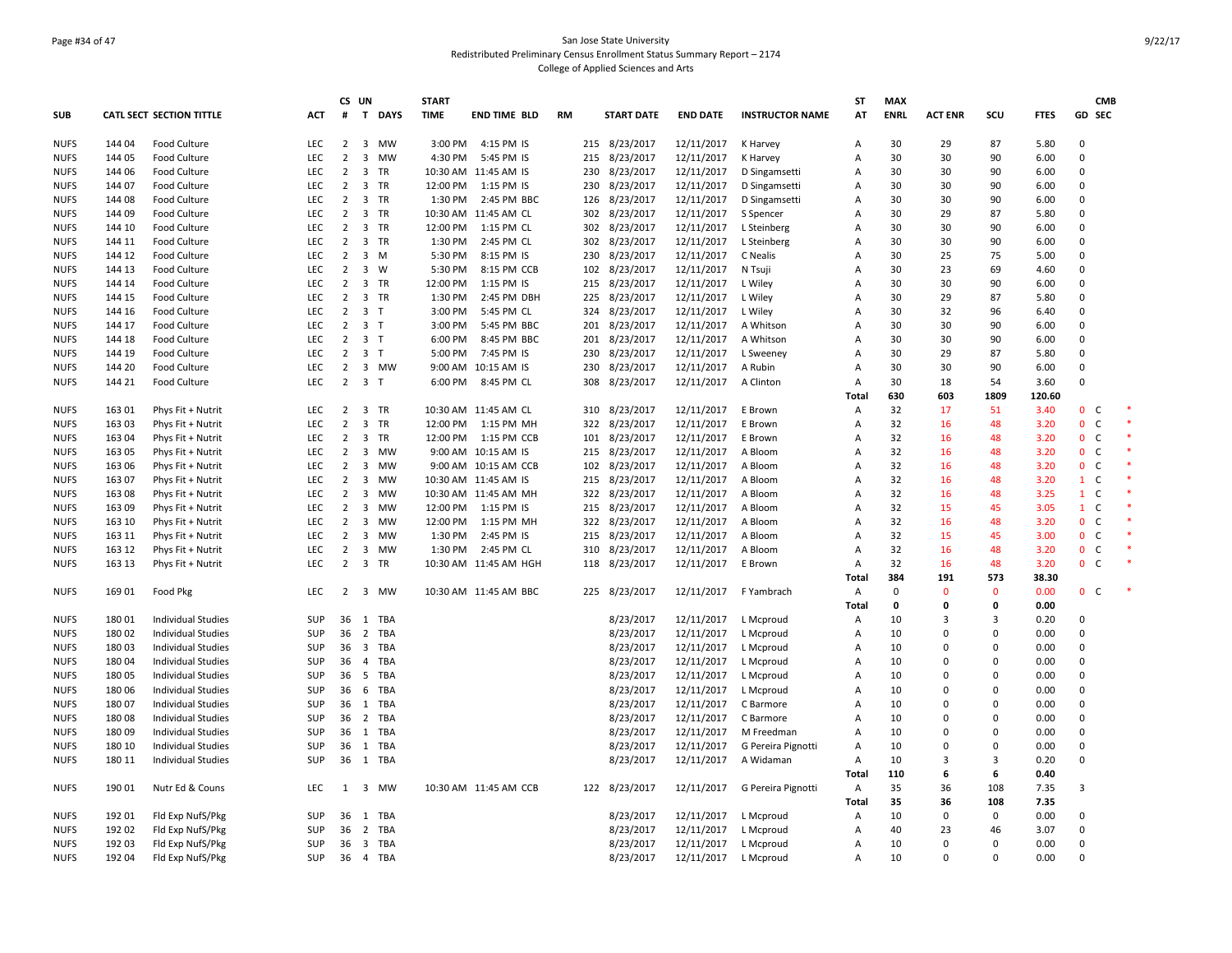### Page #35 of 47 San Jose State University Redistributed Preliminary Census Enrollment Status Summary Report – 2174 College of Applied Sciences and Arts

|             |         |                                 |            | CS UN           |                |            | <b>START</b> |                     |           |                   |                    |                        | <b>ST</b>                 | <b>MAX</b>  |                |                |             | <b>CMB</b>          |        |
|-------------|---------|---------------------------------|------------|-----------------|----------------|------------|--------------|---------------------|-----------|-------------------|--------------------|------------------------|---------------------------|-------------|----------------|----------------|-------------|---------------------|--------|
| <b>SUB</b>  |         | <b>CATL SECT SECTION TITTLE</b> | <b>ACT</b> | #               |                | T DAYS     | <b>TIME</b>  | <b>END TIME BLD</b> | <b>RM</b> | <b>START DATE</b> | <b>END DATE</b>    | <b>INSTRUCTOR NAME</b> | AT                        | <b>ENRL</b> | <b>ACT ENR</b> | SCU            | <b>FTES</b> | GD SEC              |        |
| <b>NUFS</b> | 192 05  | Fld Exp NufS/Pkg                | SUP        | 36              | 5              | TBA        |              |                     |           | 8/23/2017         | 12/11/2017         | L Mcproud              | Α                         | 10          | $\mathbf 0$    | 0              | 0.00        | $\Omega$            |        |
| <b>NUFS</b> | 192 06  | Fld Exp NufS/Pkg                | SUP        | 36              | 6              | TBA        |              |                     |           | 8/23/2017         | 12/11/2017         | L Mcproud              | A                         | 10          | $\mathbf{1}$   | 6              | 0.40        | $\mathbf 0$         |        |
| <b>NUFS</b> | 192 07  | Fld Exp NufS/Pkg                | SUP        | 36              | $\overline{2}$ | <b>TBA</b> |              |                     |           | 8/23/2017         | 12/11/2017         | E Brown                | Α                         | 20          | 10             | 20             | 1.33        | $\mathbf 0$         |        |
| <b>NUFS</b> | 192 08  | Fld Exp NufS/Pkg                | SUP        | 36              | $\overline{2}$ | TBA        |              |                     |           | 8/23/2017         | 12/11/2017         | C Haas                 | $\overline{A}$            | 20          | 12             | 24             | 1.60        | $\Omega$            |        |
| <b>NUFS</b> | 192 09  | Fld Exp NufS/Pkg                | SUP        | 36              | $\overline{4}$ | TBA        |              |                     |           | 8/23/2017         | 12/11/2017         | F Yambrach             | A                         | 10          | 8              | 32             | 2.13        | $\mathbf 0$         |        |
| <b>NUFS</b> | 192 10  | Fld Exp NufS/Pkg                | SUP        | 36              | 5              | TBA        |              |                     |           | 8/23/2017         | 12/11/2017         | F Yambrach             | Α                         | 10          | $\Omega$       | $\mathbf 0$    | 0.00        | $\mathbf 0$         |        |
| <b>NUFS</b> | 192 11  | Fld Exp NufS/Pkg                | SUP        | 36              |                | 6 TBA      |              |                     |           | 8/23/2017         | 12/11/2017         | F Yambrach             | A                         | 10          | 0              | $\mathbf 0$    | 0.00        | $\mathbf 0$         |        |
|             |         |                                 |            |                 |                |            |              |                     |           |                   |                    |                        | Total                     | 160         | 54             | 128            | 8.53        |                     |        |
| <b>NUFS</b> | 194 01  | <b>Entrpre Nutrition</b>        | LEC        | $\overline{2}$  | 1 W            |            | 3:00 PM      | 3:50 PM CCB         |           | 102 8/23/2017     | 12/11/2017         | K Knoblaugh            | A                         | 40          | 23             | 23             | 1.53        | $\mathbf 0$         |        |
|             |         |                                 |            |                 |                |            |              |                     |           |                   |                    |                        | Total                     | 40          | 23             | 23             | 1.53        |                     |        |
| <b>NUFS</b> | 201 01  |                                 | <b>SEM</b> | 5               | 3 R            |            | 3:00 PM      | 5:45 PM CCB         |           | 122 8/23/2017     | 12/11/2017         | G Pereira Pignotti     | $\mathsf{A}$              | 18          | 12             | 36             | 3.00        | 12                  |        |
|             |         | Collog Nutr/Fd/Pkg              |            |                 |                |            |              |                     |           |                   |                    |                        | Total                     | 18          | 12             | 36             | 3.00        |                     |        |
|             |         |                                 |            |                 |                |            |              |                     |           |                   |                    |                        |                           |             |                |                |             |                     |        |
| <b>NUFS</b> | 21701   | Issues Nutr/Fd/Pkg              | SEM        | 5               | 3 M            |            | 3:00 PM      | 5:45 PM CCB         |           | 125 8/23/2017     | 12/11/2017         | G Pereira Pignotti     | A                         | 18          | $\overline{7}$ | 21             | 1.75        | $\overline{7}$      |        |
|             |         |                                 |            |                 |                |            |              |                     |           |                   |                    |                        | Total                     | 18          | $\overline{7}$ | 21             | 1.75        |                     |        |
| <b>NUFS</b> | 219A 01 | Adv Nutr and Metab              | <b>SEM</b> |                 | 3              |            |              |                     |           |                   |                    |                        | X                         | $\mathbf 0$ | $\Omega$       | $\mathbf 0$    | 0.00        | $\mathbf 0$         |        |
| <b>NUFS</b> |         | 219A 02 Adv Nutr and Metab      | <b>SEM</b> | 5               | 3 W            |            | 5:30 PM      | 8:15 PM CCB         |           | 122 8/23/2017     | 12/11/2017 S Gieng |                        | $\overline{A}$            | 18          | $\overline{7}$ | 21             | 1.75        | $\overline{7}$      |        |
|             |         |                                 |            |                 |                |            |              |                     |           |                   |                    |                        | Total                     | 18          | $\overline{7}$ | 21             | 1.75        |                     |        |
| <b>NUFS</b> |         | 220A 01 Adv Mnt                 | <b>SEM</b> | 5               | 3 R            |            | 6:00 PM      | 8:45 PM CCB         |           | 122 8/23/2017     | 12/11/2017         | H Kiehl                | A                         | 18          | $\overline{7}$ | 21             | 1.55        | 3                   |        |
|             |         |                                 |            |                 |                |            |              |                     |           |                   |                    |                        | Total                     | 18          | $\overline{7}$ | 21             | 1.55        |                     |        |
| <b>NUFS</b> | 260 01  | Mitidis Hith Promo              | SEM        | 5               | 3 <sub>1</sub> |            | 6:00 PM      | 8:45 PM CCB         |           | 102 8/23/2017     | 12/11/2017         | C Haas                 | Α                         | 18          | 8              | 24             | 1.80        | $\overline{4}$<br>C | $\ast$ |
| GERO        | 26001   | Mitidis Hith Promo              | <b>SEM</b> | 5               | 3 <sub>1</sub> |            | 6:00 PM      | 8:45 PM CCB         | 102       | 8/23/2017         | 12/11/2017         | C Haas                 | $\overline{A}$            | $\Omega$    | $\Omega$       | $\mathbf{0}$   | 0.00        | $\mathbf{0}$<br>C   |        |
| <b>HPRF</b> | 260 01  | Mitidis Hith Promo              | SEM        |                 | 5 3 T          |            | 6:00 PM      | 8:45 PM CCB         |           | 102 8/23/2017     | 12/11/2017         | C Haas                 | Α                         | $\mathbf 0$ | $\Omega$       | $\mathbf 0$    | 0.00        | 0 <sub>c</sub>      | $\ast$ |
|             |         |                                 |            |                 |                |            |              |                     |           |                   |                    |                        | Total                     | 18          | 8              | 24             | 1.80        |                     |        |
| <b>NUFS</b> | 280A 01 | Dietetic Internship             | SUP        |                 | 25 1 R         |            | 4:00 PM      | 4:50 PM CCB         |           | 121 8/23/2017     | 12/11/2017         | C LaSalle              | Α                         | 10          | $\overline{7}$ | $\overline{7}$ | 0.52        | 3                   |        |
| <b>NUFS</b> | 280A 02 | Dietetic Internship             | SUP        | $25 \quad 3$    |                | TBA        |              |                     |           | 8/23/2017         | 12/11/2017         | C LaSalle              | Α                         | 10          | $\Omega$       | $\Omega$       | 0.00        | $\Omega$            |        |
| <b>NUFS</b> | 280A 03 | Dietetic Internship             | SUP        | 25              | 6              | TBA        |              |                     |           | 8/23/2017         | 12/11/2017         | C LaSalle              | Α                         | 10          | $\Omega$       | $\Omega$       | 0.00        | $\mathbf 0$         |        |
| <b>NUFS</b> | 280A 04 | Dietetic Internship             | SUP        | 25              | 9              | <b>TBA</b> |              |                     |           | 8/23/2017         | 12/11/2017         | C LaSalle              | $\overline{A}$            | 10          | $\Omega$       | $\Omega$       | 0.00        | $\mathbf 0$         |        |
| <b>NUFS</b> | 280A 05 | Dietetic Internship             | SUP        |                 |                | 25 12 TBA  |              |                     |           | 8/23/2017         | 12/11/2017         | C LaSalle              | Α                         | 10          | $\overline{2}$ | 24             | 2.00        | $\overline{2}$      |        |
| <b>NUFS</b> | 280A 06 | Dietetic Internship             | SUP        | 256             |                | TBA        |              |                     |           | 8/23/2017         | 12/11/2017         | K Mauldin              | Α                         | 10          | $\Omega$       | $\Omega$       | 0.00        | $\mathbf 0$         |        |
| <b>NUFS</b> | 280A 07 | Dietetic Internship             | SUP        |                 |                | 25 12 TBA  |              |                     |           | 8/23/2017         | 12/11/2017         | K Mauldin              | $\overline{A}$            | 10          | $\Omega$       | $\Omega$       | 0.00        | $\Omega$            |        |
| <b>NUFS</b> | 280A 08 | Dietetic Internship             | SUP        | 25 6            |                | <b>TBA</b> |              |                     |           | 8/23/2017         | 12/11/2017         | L Mcproud              | Α                         | 10          | $\Omega$       | $\Omega$       | 0.00        | $\mathbf 0$         |        |
| <b>NUFS</b> | 280A 09 | Dietetic Internship             | SUP        |                 |                | 25 12 TBA  |              |                     |           | 8/23/2017         | 12/11/2017         | L Mcproud              | Α                         | 10          | $\Omega$       | $\Omega$       | 0.00        | $\mathbf 0$         |        |
| <b>NUFS</b> | 280A 10 | Dietetic Internship             | SUP        |                 | 6              |            |              |                     |           |                   |                    |                        | X                         | $\Omega$    | $\Omega$       | $\Omega$       | 0.00        | $\mathbf 0$         |        |
| <b>NUFS</b> | 280A 11 | Dietetic Internship             | SUP        |                 | 12             |            |              |                     |           |                   |                    |                        | $\boldsymbol{\mathsf{x}}$ | $\mathbf 0$ | $\Omega$       | $\Omega$       | 0.00        | $\mathbf 0$         |        |
| <b>NUFS</b> | 280A 12 | Dietetic Internship             | <b>SUP</b> |                 |                | 25 6 TBA   |              |                     |           | 8/23/2017         | 12/11/2017         | A Widaman              | $\overline{A}$            | 10          | $\Omega$       | $\mathbf 0$    | 0.00        | $\overline{0}$      |        |
| <b>NUFS</b> | 280A 13 | Dietetic Internship             | SUP        |                 |                | 25 12 TBA  |              |                     |           | 8/23/2017         | 12/11/2017         | A Widaman              | Α                         | 25          | $\mathbf{1}$   | 12             | 1.00        | $\mathbf{1}$        |        |
|             |         |                                 |            |                 |                |            |              |                     |           |                   |                    |                        | Total                     | 125         | 10             | 43             | 3.52        |                     |        |
| <b>NUFS</b> | 298 01  | <b>Special Studies</b>          | SUP        |                 |                | 25 1 TBA   |              |                     |           | 8/23/2017         | 12/11/2017         | E Brown                | Α                         | 10          | $\mathbf 0$    | $\mathbf 0$    | 0.00        | $\mathbf 0$         |        |
| <b>NUFS</b> | 298 02  |                                 | SUP        | 25              | $\overline{2}$ | TBA        |              |                     |           | 8/23/2017         | 12/11/2017         | E Brown                | Α                         | 10          | $\mathbf{1}$   | $\overline{2}$ | 0.17        | $\mathbf{1}$        |        |
|             |         | <b>Special Studies</b>          |            | $25 \quad 3$    |                | TBA        |              |                     |           |                   |                    |                        | A                         | 10          | $\Omega$       | $\Omega$       |             | $\mathbf 0$         |        |
| <b>NUFS</b> | 298 03  | <b>Special Studies</b>          | SUP        |                 |                |            |              |                     |           | 8/23/2017         | 12/11/2017         | E Brown                |                           |             |                |                | 0.00        |                     |        |
| <b>NUFS</b> | 298 04  | <b>Special Studies</b>          | SUP        |                 |                | 25 1 TBA   |              |                     |           | 8/23/2017         | 12/11/2017         | M Freedman             | A                         | 10          | $\Omega$       | $\Omega$       | 0.00        | $\mathbf 0$         |        |
| <b>NUFS</b> | 298 05  | <b>Special Studies</b>          | SUP        | 25 <sub>2</sub> |                | TBA        |              |                     |           | 8/23/2017         | 12/11/2017         | M Freedman             | Α                         | 10          | $\Omega$       | $\Omega$       | 0.00        | $\Omega$            |        |
| <b>NUFS</b> | 298 06  | <b>Special Studies</b>          | SUP        | $25 \quad 3$    |                | TBA        |              |                     |           | 8/23/2017         | 12/11/2017         | M Freedman             | A                         | 10          | $\Omega$       | $\Omega$       | 0.00        | $\mathbf 0$         |        |
| <b>NUFS</b> | 298 07  | <b>Special Studies</b>          | SUP        |                 |                | 25 1 TBA   |              |                     |           | 8/23/2017         | 12/11/2017         | J Kubota               | A                         | 10          | $\Omega$       | $\Omega$       | 0.00        | $\Omega$            |        |
| <b>NUFS</b> | 298 08  | <b>Special Studies</b>          | SUP        |                 |                | 25 2 TBA   |              |                     |           | 8/23/2017         | 12/11/2017         | J Kubota               | Α                         | 10          | $\Omega$       | $\Omega$       | 0.00        | $\mathbf 0$         |        |
| <b>NUFS</b> | 298 09  | <b>Special Studies</b>          | SUP        | $25 \quad 3$    |                | TBA        |              |                     |           | 8/23/2017         | 12/11/2017         | J Kubota               | A                         | 10          | $\Omega$       | $\Omega$       | 0.00        | $\Omega$            |        |
| <b>NUFS</b> | 298 10  | <b>Special Studies</b>          | <b>SUP</b> |                 |                | 25 1 TBA   |              |                     |           | 8/23/2017         | 12/11/2017         | C LaSalle              | A                         | 10          | 3              | 3              | 0.25        | $\overline{3}$      |        |
| <b>NUFS</b> | 298 11  | <b>Special Studies</b>          | SUP        | 25              | $\overline{2}$ | TBA        |              |                     |           | 8/23/2017         | 12/11/2017         | C LaSalle              | Α                         | 10          | $\Omega$       | $\Omega$       | 0.00        | $\mathbf 0$         |        |
| <b>NUFS</b> | 298 12  | <b>Special Studies</b>          | SUP        | $25 \quad 3$    |                | TBA        |              |                     |           | 8/23/2017         | 12/11/2017         | C LaSalle              | $\overline{A}$            | 10          | $\Omega$       | $\Omega$       | 0.00        | $\Omega$            |        |
| <b>NUFS</b> | 298 13  | <b>Special Studies</b>          | SUP        | $25 \quad 1$    |                | TBA        |              |                     |           | 8/23/2017         | 12/11/2017         | X Liu                  | $\overline{A}$            | 10          | $\Omega$       | $\Omega$       | 0.00        | $\Omega$            |        |
| <b>NUFS</b> | 298 14  | <b>Special Studies</b>          | SUP        | 25              |                | 2 TBA      |              |                     |           | 8/23/2017         | 12/11/2017         | X Liu                  | Α                         | 10          | $\Omega$       | $\Omega$       | 0.00        | $\mathbf 0$         |        |
| <b>NUFS</b> | 298 15  | <b>Special Studies</b>          | <b>SUP</b> |                 |                | 25 3 TBA   |              |                     |           | 8/23/2017         | 12/11/2017         | X Liu                  | $\overline{A}$            | 10          | $\Omega$       | $\Omega$       | 0.00        | $\Omega$            |        |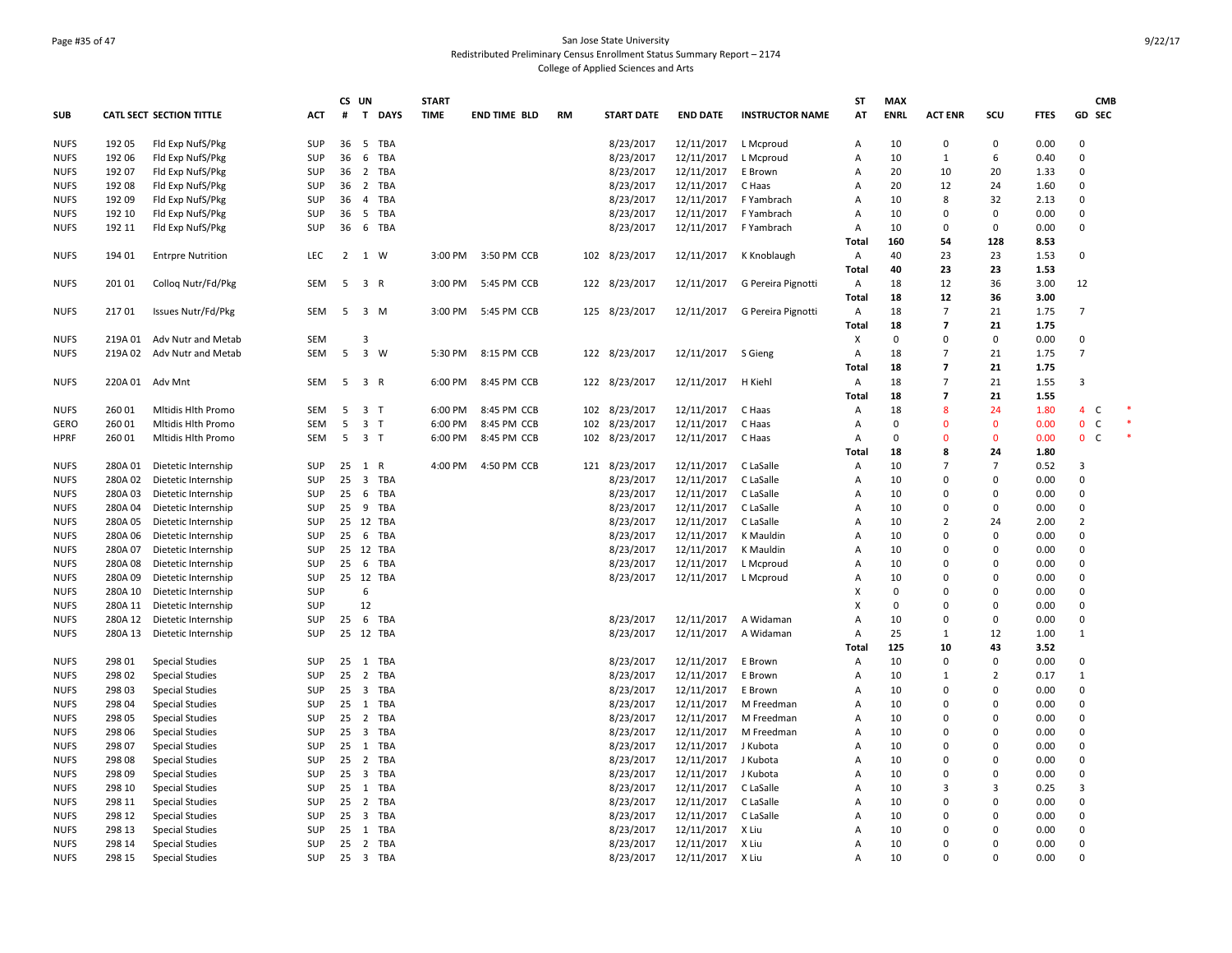### Page #36 of 47 San Jose State University Redistributed Preliminary Census Enrollment Status Summary Report – 2174 College of Applied Sciences and Arts

| <b>CATL SECT SECTION TITTLE</b><br>T DAYS<br><b>TIME</b><br><b>END DATE</b><br><b>ENRL</b><br><b>ACT ENR</b><br>scu<br><b>FTES</b><br>GD SEC<br><b>SUB</b><br>ACT<br>#<br><b>END TIME BLD</b><br><b>RM</b><br><b>START DATE</b><br><b>INSTRUCTOR NAME</b><br>AT<br><b>NUFS</b><br>298 16<br>SUP<br>$25 \quad 1$<br>TBA<br>8/23/2017<br>12/11/2017<br>K Mauldin<br>10<br>3<br>0.25<br>3<br><b>Special Studies</b><br>A<br>3<br>298 17<br>SUP<br>25<br>$\overline{2}$<br><b>TBA</b><br>8/23/2017<br>12/11/2017<br>10<br>$\Omega$<br>0.00<br>$\mathbf 0$<br><b>NUFS</b><br><b>Special Studies</b><br>K Mauldin<br>$\Omega$<br>Α<br>SUP<br>$\overline{\mathbf{3}}$<br><b>TBA</b><br>8/23/2017<br><b>NUFS</b><br>298 18<br><b>Special Studies</b><br>25<br>12/11/2017<br>K Mauldin<br>Α<br>10<br>$\Omega$<br>0.00<br>$\Omega$<br>$\Omega$<br>298 19<br>SUP<br>$25 \quad 1$<br>TBA<br>8/23/2017<br>12/11/2017<br>L Mcproud<br>10<br>0.00<br>$\mathbf 0$<br><b>Special Studies</b><br>Α<br>$\Omega$<br><sup>0</sup><br>25 2 TBA<br>$\mathbf 0$<br><b>NUFS</b><br>298 20<br>SUP<br>8/23/2017<br>12/11/2017<br>10<br><b>Special Studies</b><br>L Mcproud<br>A<br>$\Omega$<br>$\Omega$<br>0.00<br>$25 \quad 3$<br>TBA<br>8/23/2017<br>12/11/2017<br><b>NUFS</b><br>298 21<br><b>Special Studies</b><br>SUP<br>L Mcproud<br>10<br>$\Omega$<br>$\Omega$<br>0.00<br>$\Omega$<br>Α<br>SUP<br><b>NUFS</b><br>298 22<br>25 1 TBA<br>8/23/2017<br>12/11/2017<br>10<br>$\Omega$<br>0.00<br>0<br><b>Special Studies</b><br>G Pereira Pignotti<br>$\Omega$<br>A<br><b>NUFS</b><br>298 23<br>SUP<br>25<br>$\overline{2}$<br>TBA<br>8/23/2017<br>12/11/2017<br>G Pereira Pignotti<br>10<br>0.00<br>$\Omega$<br><b>Special Studies</b><br>A<br>$\Omega$<br>$\Omega$<br>298 24<br>SUP<br>$25 \quad 3$<br>TBA<br>8/23/2017<br>12/11/2017<br>10<br>0.00<br>$\mathbf 0$<br><b>NUFS</b><br>G Pereira Pignotti<br>$\Omega$<br>$\Omega$<br><b>Special Studies</b><br>Α<br>298 25<br>1<br>TBA<br>8/23/2017<br>12/11/2017<br>10<br><b>NUFS</b><br><b>Special Studies</b><br>SUP<br>25<br>A Widaman<br>0.08<br>1<br>Α<br>1<br><b>NUFS</b><br>298 26<br>SUP<br>25<br>2 TBA<br>8/23/2017<br>12/11/2017<br>A Widaman<br>10<br>$\Omega$<br>0.00<br>$\mathbf 0$<br><b>Special Studies</b><br>Α<br>$\Omega$<br>298 27<br>SUP<br>$25 \quad 3$<br>8/23/2017<br>12/11/2017<br>$\mathbf 0$<br><b>NUFS</b><br>TBA<br>A Widaman<br>10<br>0.00<br><b>Special Studies</b><br>A<br>$\Omega$<br>$\Omega$<br>298 28<br>SUP<br>$25 \quad 1$<br>TBA<br>8/23/2017<br>12/11/2017<br>10<br>0.00<br>$\Omega$<br><b>NUFS</b><br><b>Special Studies</b><br>F Yambrach<br>$\Omega$<br>$\Omega$<br>A<br>SUP<br>2 TBA<br>8/23/2017<br>$\mathbf 0$<br><b>NUFS</b><br>298 29<br>25<br>12/11/2017<br>10<br>$\Omega$<br>0.00<br><b>Special Studies</b><br>F Yambrach<br>A<br>$\Omega$<br>25 3 TBA<br>$\mathbf 0$<br><b>NUFS</b><br>298 30<br>SUP<br>8/23/2017<br>12/11/2017<br>F Yambrach<br>10<br>0.00<br><b>Special Studies</b><br>Α<br>$\Omega$<br>$\Omega$<br>300<br>8<br>0.75<br>Tota<br>9<br><b>NUFS</b><br>299 01<br>SUP<br>$25 \quad 1$<br>TBA<br>8/23/2017<br>12/11/2017<br>10<br>$\mathbf 0$<br>Mas Thesis or Proj<br>M Freedman<br>Α<br>$\Omega$<br>$\Omega$<br>0.00<br>SUP<br>$\overline{2}$<br>TBA<br><b>NUFS</b><br>299 02<br>Mas Thesis or Proj<br>25<br>8/23/2017<br>12/11/2017<br>M Freedman<br>10<br>$\Omega$<br>0.00<br>$\Omega$<br>$\overline{A}$<br>$\Omega$<br>299 03<br>SUP<br>$25 \quad 3$<br>TBA<br>8/23/2017<br>12/11/2017<br>10<br>$\mathbf 0$<br><b>NUFS</b><br>Mas Thesis or Proj<br>M Freedman<br>$\Omega$<br>0.00<br>A<br>$\Omega$<br><b>NUFS</b><br>299 04<br>SUP<br>$\overline{4}$<br>TBA<br>8/23/2017<br>12/11/2017<br>J Kubota<br>10<br>0.00<br>$\Omega$<br>Mas Thesis or Proj<br>25<br>A<br>$\Omega$<br>$\Omega$<br>SUP<br>$5\overline{5}$<br><b>TBA</b><br>8/23/2017<br>12/11/2017<br>10<br>0.00<br>$\mathbf 0$<br><b>NUFS</b><br>299 05<br>25<br>J Kubota<br>$\Omega$<br>Mas Thesis or Proj<br>A<br>$\Omega$<br>6<br>0<br><b>NUFS</b><br>299 06<br>Mas Thesis or Proj<br>SUP<br>25<br><b>TBA</b><br>8/23/2017<br>12/11/2017<br>J Kubota<br>10<br>$\Omega$<br>0.00<br>A<br>299 07<br>SUP<br>$25 \quad 1$<br>TBA<br>8/23/2017<br>12/11/2017<br>C LaSalle<br>10<br>0.08<br>$\mathbf{1}$<br>Mas Thesis or Proj<br>Α<br>1<br>-1<br>$\overline{2}$<br>8/23/2017<br>$\mathbf 0$<br><b>NUFS</b><br>299 08<br>SUP<br>25<br>TBA<br>12/11/2017<br>C LaSalle<br>10<br>$\Omega$<br>$\Omega$<br>0.00<br>Mas Thesis or Proj<br>A<br>$\overline{\mathbf{3}}$<br><b>TBA</b><br><b>NUFS</b><br>299 09<br>Mas Thesis or Proj<br>SUP<br>25<br>8/23/2017<br>12/11/2017<br>C LaSalle<br>10<br>$\Omega$<br>0.00<br>0<br>A<br><sup>0</sup><br><b>NUFS</b><br>299 10<br>SUP<br>$\overline{4}$<br>TBA<br>8/23/2017<br>12/11/2017<br>X Liu<br>10<br>0.00<br>$\mathbf 0$<br>Mas Thesis or Proj<br>25<br>$\Omega$<br>$\Omega$<br>A<br>25 <sub>5</sub><br>299 11<br>SUP<br>TBA<br>8/23/2017<br>12/11/2017<br>X Liu<br>10<br>$\Omega$<br>0.00<br>$\Omega$<br>Mas Thesis or Proj<br>A<br>$\Omega$<br><b>NUFS</b><br>299 12<br>SUP<br>6<br>TBA<br>8/23/2017<br>12/11/2017<br>X Liu<br>10<br>$\mathbf 0$<br>Mas Thesis or Proj<br>25<br>$\Omega$<br>0.00<br>Α<br>$\Omega$<br>SUP<br>$\overline{1}$<br><b>TBA</b><br>8/23/2017<br>$\mathbf{1}$<br><b>NUFS</b><br>299 13<br>Mas Thesis or Proj<br>25<br>12/11/2017<br>K Mauldin<br>A<br>10<br>0.08<br>-1<br>1<br>8/23/2017<br><b>NUFS</b><br>299 14<br>Mas Thesis or Proj<br>SUP<br>25<br>$\overline{2}$<br>TBA<br>12/11/2017<br>K Mauldin<br>10<br>$\Omega$<br>0.00<br>$\mathbf 0$<br>A<br>$\Omega$<br>SUP<br>8/23/2017<br>12/11/2017<br>$\mathbf 0$<br><b>NUFS</b><br>299 15<br>25<br>$\overline{\mathbf{3}}$<br><b>TBA</b><br>K Mauldin<br>10<br>$\Omega$<br>0.00<br>Mas Thesis or Proj<br>A<br>$\Omega$<br>299 16<br>SUP<br>$\overline{4}$<br>TBA<br>8/23/2017<br>12/11/2017<br>10<br>0.00<br>$\Omega$<br><b>NUFS</b><br>Mas Thesis or Proj<br>25<br>L Mcproud<br>$\overline{A}$<br>$\Omega$<br>$\Omega$<br>25 <sub>5</sub><br>8/23/2017<br><b>NUFS</b><br>299 17<br>SUP<br>TBA<br>12/11/2017<br>10<br>$\Omega$<br>0.00<br>$\mathbf 0$<br>Mas Thesis or Proj<br>L Mcproud<br>A<br>$\Omega$<br>8/23/2017<br><b>NUFS</b><br>299 18<br>Mas Thesis or Proj<br><b>SUP</b><br>25<br>6<br><b>TBA</b><br>12/11/2017<br>L Mcproud<br>10<br>$\Omega$<br>0.00<br>$\mathbf 0$<br>A<br>$\Omega$<br>299 19<br>SUP<br>$\overline{1}$<br>TBA<br>8/23/2017<br>12/11/2017<br>10<br>0.08<br>$\mathbf{1}$<br><b>NUFS</b><br>Mas Thesis or Proj<br>25<br>A Widaman<br>Α<br>1<br>-1<br>$\overline{2}$<br>$\Omega$<br>299 20<br>SUP<br>TBA<br>8/23/2017<br>12/11/2017<br>10<br><b>NUFS</b><br>Mas Thesis or Proj<br>25<br>A Widaman<br>A<br>$\Omega$<br>$\Omega$<br>0.00<br>$\overline{\mathbf{3}}$<br>8/23/2017<br><b>NUFS</b><br>299 21<br>Mas Thesis or Proj<br><b>SUP</b><br>25<br><b>TBA</b><br>12/11/2017<br>A Widaman<br>10<br>$\Omega$<br>0.00<br>$\mathbf 0$<br>A<br>$\Omega$<br><b>NUFS</b><br>299 22<br>SUP<br>TBA<br>8/23/2017<br>12/11/2017<br>10<br>0.00<br>$\mathbf 0$<br>Mas Thesis or Proj<br>25<br>$\overline{4}$<br>A Widaman<br>$\Omega$<br>A<br>$\Omega$<br>299 23<br>SUP<br>25 5<br>TBA<br>8/23/2017<br>12/11/2017<br>10<br>$\Omega$<br><b>NUFS</b><br>Mas Thesis or Proj<br>A Widaman<br>A<br>$\Omega$<br>0.00<br><sup>0</sup><br>299 24<br>SUP<br>6<br><b>TBA</b><br>8/23/2017<br>12/11/2017<br>0.00<br>$\mathbf 0$<br><b>NUFS</b><br>25<br>A Widaman<br>10<br>$\Omega$<br>Mas Thesis or Proj<br>Α<br>$\Omega$<br>8/23/2017<br><b>NUFS</b><br>299 25<br>Mas Thesis or Proj<br>SUP<br>25<br>1<br>TBA<br>12/11/2017<br>F Yambrach<br>10<br>$\Omega$<br>0.00<br>0<br>Α<br><sup>0</sup><br><b>NUFS</b><br>299 26<br>SUP<br>25<br>$\overline{2}$<br>TBA<br>8/23/2017<br>12/11/2017<br>10<br>0.00<br>$\mathbf 0$<br>Mas Thesis or Proj<br>F Yambrach<br>Α<br>$\Omega$<br>$\Omega$<br>3 TBA<br>$\mathbf 0$<br>299 27<br>SUP<br>25<br>8/23/2017<br>12/11/2017<br>10<br>$\Omega$<br>0.00<br><b>NUFS</b><br>Mas Thesis or Proj<br>F Yambrach<br>A<br>$\Omega$<br>270<br>0.25<br>Tota<br>3<br>3<br>107 01<br>LEC<br>7:45 PM DMH<br>8/23/2017<br>12/11/2017<br>40<br>60<br>180<br>12.05<br>$\mathbf{1}$<br>PKG<br>Prin of Packaging<br>2<br>$\overline{\mathbf{3}}$<br>M<br>5:00 PM<br>234<br>F Yambrach<br>Α<br>C<br>3 M<br>$\mathsf{C}$<br><b>NUFS</b><br>10701<br>Prin of Packaging<br><b>LEC</b><br>$\overline{2}$<br>5:00 PM<br>7:45 PM DMH<br>234<br>8/23/2017<br>12/11/2017<br>F Yambrach<br>$\mathbf 0$<br>$\mathbf{0}$<br>0.00<br>$\mathbf{0}$<br>$\overline{A}$<br>$\Omega$<br>40<br>60<br>180<br>12.05<br>Tota<br>12/11/2017<br>20<br>$\mathbf{1}$<br>PKG<br>141A 01<br>Pkg Materials I<br>LEC<br>2<br>3<br>M<br>1:30 PM<br>3:10 PM IS<br>115 8/23/2017<br>X Liu<br>Α<br>23<br>46<br>4.65<br>C<br>141A 01<br>Pkg Materials I<br>LEC<br>$\overline{2}$<br>$\overline{\mathbf{3}}$<br>M<br>1:30 PM<br>3:10 PM IS<br>115<br>8/23/2017<br>12/11/2017<br>X Liu<br>$\mathbf 0$<br>$\mathbf{0}$<br>$\mathbf{0}$<br>0.00<br>$\mathbf 0$<br>C<br><b>NUFS</b><br>Α<br>$\mathbf 0$<br>20<br>23<br>$\mathbf{1}$<br>$\mathsf{C}$<br>Pkg Materials I<br><b>ACT</b><br>$\overline{7}$<br>W<br>1:30 PM<br>3:30 PM IS<br>8/23/2017<br>12/11/2017<br>X Liu<br>23<br>0.00<br>PKG<br>141A 02<br>114<br>A<br><b>ACT</b><br>$7^{\circ}$<br>$0 \quad W$<br>1:30 PM<br>3:30 PM IS<br>114 8/23/2017<br>12/11/2017<br>$\mathbf 0$<br>$\mathbf{0}$<br>0.00<br>$\mathbf{0}$<br>$\mathsf{C}$<br><b>NUFS</b><br>141A 02 Pkg Materials I<br>X Liu<br>$\Omega$<br>A<br>40<br>69<br><b>Total</b><br>46<br>4.65 |             |  | CS UN |  | <b>START</b> |  |  | <b>ST</b> | <b>MAX</b> |  | <b>CMB</b> |  |
|--------------------------------------------------------------------------------------------------------------------------------------------------------------------------------------------------------------------------------------------------------------------------------------------------------------------------------------------------------------------------------------------------------------------------------------------------------------------------------------------------------------------------------------------------------------------------------------------------------------------------------------------------------------------------------------------------------------------------------------------------------------------------------------------------------------------------------------------------------------------------------------------------------------------------------------------------------------------------------------------------------------------------------------------------------------------------------------------------------------------------------------------------------------------------------------------------------------------------------------------------------------------------------------------------------------------------------------------------------------------------------------------------------------------------------------------------------------------------------------------------------------------------------------------------------------------------------------------------------------------------------------------------------------------------------------------------------------------------------------------------------------------------------------------------------------------------------------------------------------------------------------------------------------------------------------------------------------------------------------------------------------------------------------------------------------------------------------------------------------------------------------------------------------------------------------------------------------------------------------------------------------------------------------------------------------------------------------------------------------------------------------------------------------------------------------------------------------------------------------------------------------------------------------------------------------------------------------------------------------------------------------------------------------------------------------------------------------------------------------------------------------------------------------------------------------------------------------------------------------------------------------------------------------------------------------------------------------------------------------------------------------------------------------------------------------------------------------------------------------------------------------------------------------------------------------------------------------------------------------------------------------------------------------------------------------------------------------------------------------------------------------------------------------------------------------------------------------------------------------------------------------------------------------------------------------------------------------------------------------------------------------------------------------------------------------------------------------------------------------------------------------------------------------------------------------------------------------------------------------------------------------------------------------------------------------------------------------------------------------------------------------------------------------------------------------------------------------------------------------------------------------------------------------------------------------------------------------------------------------------------------------------------------------------------------------------------------------------------------------------------------------------------------------------------------------------------------------------------------------------------------------------------------------------------------------------------------------------------------------------------------------------------------------------------------------------------------------------------------------------------------------------------------------------------------------------------------------------------------------------------------------------------------------------------------------------------------------------------------------------------------------------------------------------------------------------------------------------------------------------------------------------------------------------------------------------------------------------------------------------------------------------------------------------------------------------------------------------------------------------------------------------------------------------------------------------------------------------------------------------------------------------------------------------------------------------------------------------------------------------------------------------------------------------------------------------------------------------------------------------------------------------------------------------------------------------------------------------------------------------------------------------------------------------------------------------------------------------------------------------------------------------------------------------------------------------------------------------------------------------------------------------------------------------------------------------------------------------------------------------------------------------------------------------------------------------------------------------------------------------------------------------------------------------------------------------------------------------------------------------------------------------------------------------------------------------------------------------------------------------------------------------------------------------------------------------------------------------------------------------------------------------------------------------------------------------------------------------------------------------------------------------------------------------------------------------------------------------------------------------------------------------------------------------------------------------------------------------------------------------------------------------------------------------------------------------------------------------------------------------------------------------------------------------------------------------------------------------------------------------------------------------------------------------------------------------------------------------------------------------------------------------------------------------------------------------------------------------------------------------------------------------------------------------------------------------------------------------------------------------------------------------------------------------------------------------------------------------------------------------------------------------------------------------------------------------------------------------------------------------------------------------------------------------------------------------------------------------------------------------------------------------------------------------------------------------------------------------------------------------------------------------------------------------------------------------------------------------------------------------------------------------------------------------------------------------------------------------------------------------------------------------------------------------------------------------------------------------------------------------------------------------------------------------------------------------------------------------------------------------------------------------------------------------------------------------------------------------------------------------------------------------------------------------------------------------------------------------------------------------------------------------------------------------------------------------------------------------------------------------------------------------------------------------------------------------------------------------------------------------------------------------------------------------------------------------------------------------------------------------------------------------------------------------------------------------------------------------------------------------------------------------------------------------------------------------|-------------|--|-------|--|--------------|--|--|-----------|------------|--|------------|--|
|                                                                                                                                                                                                                                                                                                                                                                                                                                                                                                                                                                                                                                                                                                                                                                                                                                                                                                                                                                                                                                                                                                                                                                                                                                                                                                                                                                                                                                                                                                                                                                                                                                                                                                                                                                                                                                                                                                                                                                                                                                                                                                                                                                                                                                                                                                                                                                                                                                                                                                                                                                                                                                                                                                                                                                                                                                                                                                                                                                                                                                                                                                                                                                                                                                                                                                                                                                                                                                                                                                                                                                                                                                                                                                                                                                                                                                                                                                                                                                                                                                                                                                                                                                                                                                                                                                                                                                                                                                                                                                                                                                                                                                                                                                                                                                                                                                                                                                                                                                                                                                                                                                                                                                                                                                                                                                                                                                                                                                                                                                                                                                                                                                                                                                                                                                                                                                                                                                                                                                                                                                                                                                                                                                                                                                                                                                                                                                                                                                                                                                                                                                                                                                                                                                                                                                                                                                                                                                                                                                                                                                                                                                                                                                                                                                                                                                                                                                                                                                                                                                                                                                                                                                                                                                                                                                                                                                                                                                                                                                                                                                                                                                                                                                                                                                                                                                                                                                                                                                                                                                                                                                                                                                                                                                                                                                                                                                                                                                                                                                                                                                                                                                                                                                                                                                                                                                                                                                                                                                                                                                                                                                    |             |  |       |  |              |  |  |           |            |  |            |  |
|                                                                                                                                                                                                                                                                                                                                                                                                                                                                                                                                                                                                                                                                                                                                                                                                                                                                                                                                                                                                                                                                                                                                                                                                                                                                                                                                                                                                                                                                                                                                                                                                                                                                                                                                                                                                                                                                                                                                                                                                                                                                                                                                                                                                                                                                                                                                                                                                                                                                                                                                                                                                                                                                                                                                                                                                                                                                                                                                                                                                                                                                                                                                                                                                                                                                                                                                                                                                                                                                                                                                                                                                                                                                                                                                                                                                                                                                                                                                                                                                                                                                                                                                                                                                                                                                                                                                                                                                                                                                                                                                                                                                                                                                                                                                                                                                                                                                                                                                                                                                                                                                                                                                                                                                                                                                                                                                                                                                                                                                                                                                                                                                                                                                                                                                                                                                                                                                                                                                                                                                                                                                                                                                                                                                                                                                                                                                                                                                                                                                                                                                                                                                                                                                                                                                                                                                                                                                                                                                                                                                                                                                                                                                                                                                                                                                                                                                                                                                                                                                                                                                                                                                                                                                                                                                                                                                                                                                                                                                                                                                                                                                                                                                                                                                                                                                                                                                                                                                                                                                                                                                                                                                                                                                                                                                                                                                                                                                                                                                                                                                                                                                                                                                                                                                                                                                                                                                                                                                                                                                                                                                                                    |             |  |       |  |              |  |  |           |            |  |            |  |
|                                                                                                                                                                                                                                                                                                                                                                                                                                                                                                                                                                                                                                                                                                                                                                                                                                                                                                                                                                                                                                                                                                                                                                                                                                                                                                                                                                                                                                                                                                                                                                                                                                                                                                                                                                                                                                                                                                                                                                                                                                                                                                                                                                                                                                                                                                                                                                                                                                                                                                                                                                                                                                                                                                                                                                                                                                                                                                                                                                                                                                                                                                                                                                                                                                                                                                                                                                                                                                                                                                                                                                                                                                                                                                                                                                                                                                                                                                                                                                                                                                                                                                                                                                                                                                                                                                                                                                                                                                                                                                                                                                                                                                                                                                                                                                                                                                                                                                                                                                                                                                                                                                                                                                                                                                                                                                                                                                                                                                                                                                                                                                                                                                                                                                                                                                                                                                                                                                                                                                                                                                                                                                                                                                                                                                                                                                                                                                                                                                                                                                                                                                                                                                                                                                                                                                                                                                                                                                                                                                                                                                                                                                                                                                                                                                                                                                                                                                                                                                                                                                                                                                                                                                                                                                                                                                                                                                                                                                                                                                                                                                                                                                                                                                                                                                                                                                                                                                                                                                                                                                                                                                                                                                                                                                                                                                                                                                                                                                                                                                                                                                                                                                                                                                                                                                                                                                                                                                                                                                                                                                                                                                    |             |  |       |  |              |  |  |           |            |  |            |  |
|                                                                                                                                                                                                                                                                                                                                                                                                                                                                                                                                                                                                                                                                                                                                                                                                                                                                                                                                                                                                                                                                                                                                                                                                                                                                                                                                                                                                                                                                                                                                                                                                                                                                                                                                                                                                                                                                                                                                                                                                                                                                                                                                                                                                                                                                                                                                                                                                                                                                                                                                                                                                                                                                                                                                                                                                                                                                                                                                                                                                                                                                                                                                                                                                                                                                                                                                                                                                                                                                                                                                                                                                                                                                                                                                                                                                                                                                                                                                                                                                                                                                                                                                                                                                                                                                                                                                                                                                                                                                                                                                                                                                                                                                                                                                                                                                                                                                                                                                                                                                                                                                                                                                                                                                                                                                                                                                                                                                                                                                                                                                                                                                                                                                                                                                                                                                                                                                                                                                                                                                                                                                                                                                                                                                                                                                                                                                                                                                                                                                                                                                                                                                                                                                                                                                                                                                                                                                                                                                                                                                                                                                                                                                                                                                                                                                                                                                                                                                                                                                                                                                                                                                                                                                                                                                                                                                                                                                                                                                                                                                                                                                                                                                                                                                                                                                                                                                                                                                                                                                                                                                                                                                                                                                                                                                                                                                                                                                                                                                                                                                                                                                                                                                                                                                                                                                                                                                                                                                                                                                                                                                                                    |             |  |       |  |              |  |  |           |            |  |            |  |
|                                                                                                                                                                                                                                                                                                                                                                                                                                                                                                                                                                                                                                                                                                                                                                                                                                                                                                                                                                                                                                                                                                                                                                                                                                                                                                                                                                                                                                                                                                                                                                                                                                                                                                                                                                                                                                                                                                                                                                                                                                                                                                                                                                                                                                                                                                                                                                                                                                                                                                                                                                                                                                                                                                                                                                                                                                                                                                                                                                                                                                                                                                                                                                                                                                                                                                                                                                                                                                                                                                                                                                                                                                                                                                                                                                                                                                                                                                                                                                                                                                                                                                                                                                                                                                                                                                                                                                                                                                                                                                                                                                                                                                                                                                                                                                                                                                                                                                                                                                                                                                                                                                                                                                                                                                                                                                                                                                                                                                                                                                                                                                                                                                                                                                                                                                                                                                                                                                                                                                                                                                                                                                                                                                                                                                                                                                                                                                                                                                                                                                                                                                                                                                                                                                                                                                                                                                                                                                                                                                                                                                                                                                                                                                                                                                                                                                                                                                                                                                                                                                                                                                                                                                                                                                                                                                                                                                                                                                                                                                                                                                                                                                                                                                                                                                                                                                                                                                                                                                                                                                                                                                                                                                                                                                                                                                                                                                                                                                                                                                                                                                                                                                                                                                                                                                                                                                                                                                                                                                                                                                                                                                    | <b>NUFS</b> |  |       |  |              |  |  |           |            |  |            |  |
|                                                                                                                                                                                                                                                                                                                                                                                                                                                                                                                                                                                                                                                                                                                                                                                                                                                                                                                                                                                                                                                                                                                                                                                                                                                                                                                                                                                                                                                                                                                                                                                                                                                                                                                                                                                                                                                                                                                                                                                                                                                                                                                                                                                                                                                                                                                                                                                                                                                                                                                                                                                                                                                                                                                                                                                                                                                                                                                                                                                                                                                                                                                                                                                                                                                                                                                                                                                                                                                                                                                                                                                                                                                                                                                                                                                                                                                                                                                                                                                                                                                                                                                                                                                                                                                                                                                                                                                                                                                                                                                                                                                                                                                                                                                                                                                                                                                                                                                                                                                                                                                                                                                                                                                                                                                                                                                                                                                                                                                                                                                                                                                                                                                                                                                                                                                                                                                                                                                                                                                                                                                                                                                                                                                                                                                                                                                                                                                                                                                                                                                                                                                                                                                                                                                                                                                                                                                                                                                                                                                                                                                                                                                                                                                                                                                                                                                                                                                                                                                                                                                                                                                                                                                                                                                                                                                                                                                                                                                                                                                                                                                                                                                                                                                                                                                                                                                                                                                                                                                                                                                                                                                                                                                                                                                                                                                                                                                                                                                                                                                                                                                                                                                                                                                                                                                                                                                                                                                                                                                                                                                                                                    |             |  |       |  |              |  |  |           |            |  |            |  |
|                                                                                                                                                                                                                                                                                                                                                                                                                                                                                                                                                                                                                                                                                                                                                                                                                                                                                                                                                                                                                                                                                                                                                                                                                                                                                                                                                                                                                                                                                                                                                                                                                                                                                                                                                                                                                                                                                                                                                                                                                                                                                                                                                                                                                                                                                                                                                                                                                                                                                                                                                                                                                                                                                                                                                                                                                                                                                                                                                                                                                                                                                                                                                                                                                                                                                                                                                                                                                                                                                                                                                                                                                                                                                                                                                                                                                                                                                                                                                                                                                                                                                                                                                                                                                                                                                                                                                                                                                                                                                                                                                                                                                                                                                                                                                                                                                                                                                                                                                                                                                                                                                                                                                                                                                                                                                                                                                                                                                                                                                                                                                                                                                                                                                                                                                                                                                                                                                                                                                                                                                                                                                                                                                                                                                                                                                                                                                                                                                                                                                                                                                                                                                                                                                                                                                                                                                                                                                                                                                                                                                                                                                                                                                                                                                                                                                                                                                                                                                                                                                                                                                                                                                                                                                                                                                                                                                                                                                                                                                                                                                                                                                                                                                                                                                                                                                                                                                                                                                                                                                                                                                                                                                                                                                                                                                                                                                                                                                                                                                                                                                                                                                                                                                                                                                                                                                                                                                                                                                                                                                                                                                                    |             |  |       |  |              |  |  |           |            |  |            |  |
|                                                                                                                                                                                                                                                                                                                                                                                                                                                                                                                                                                                                                                                                                                                                                                                                                                                                                                                                                                                                                                                                                                                                                                                                                                                                                                                                                                                                                                                                                                                                                                                                                                                                                                                                                                                                                                                                                                                                                                                                                                                                                                                                                                                                                                                                                                                                                                                                                                                                                                                                                                                                                                                                                                                                                                                                                                                                                                                                                                                                                                                                                                                                                                                                                                                                                                                                                                                                                                                                                                                                                                                                                                                                                                                                                                                                                                                                                                                                                                                                                                                                                                                                                                                                                                                                                                                                                                                                                                                                                                                                                                                                                                                                                                                                                                                                                                                                                                                                                                                                                                                                                                                                                                                                                                                                                                                                                                                                                                                                                                                                                                                                                                                                                                                                                                                                                                                                                                                                                                                                                                                                                                                                                                                                                                                                                                                                                                                                                                                                                                                                                                                                                                                                                                                                                                                                                                                                                                                                                                                                                                                                                                                                                                                                                                                                                                                                                                                                                                                                                                                                                                                                                                                                                                                                                                                                                                                                                                                                                                                                                                                                                                                                                                                                                                                                                                                                                                                                                                                                                                                                                                                                                                                                                                                                                                                                                                                                                                                                                                                                                                                                                                                                                                                                                                                                                                                                                                                                                                                                                                                                                                    |             |  |       |  |              |  |  |           |            |  |            |  |
|                                                                                                                                                                                                                                                                                                                                                                                                                                                                                                                                                                                                                                                                                                                                                                                                                                                                                                                                                                                                                                                                                                                                                                                                                                                                                                                                                                                                                                                                                                                                                                                                                                                                                                                                                                                                                                                                                                                                                                                                                                                                                                                                                                                                                                                                                                                                                                                                                                                                                                                                                                                                                                                                                                                                                                                                                                                                                                                                                                                                                                                                                                                                                                                                                                                                                                                                                                                                                                                                                                                                                                                                                                                                                                                                                                                                                                                                                                                                                                                                                                                                                                                                                                                                                                                                                                                                                                                                                                                                                                                                                                                                                                                                                                                                                                                                                                                                                                                                                                                                                                                                                                                                                                                                                                                                                                                                                                                                                                                                                                                                                                                                                                                                                                                                                                                                                                                                                                                                                                                                                                                                                                                                                                                                                                                                                                                                                                                                                                                                                                                                                                                                                                                                                                                                                                                                                                                                                                                                                                                                                                                                                                                                                                                                                                                                                                                                                                                                                                                                                                                                                                                                                                                                                                                                                                                                                                                                                                                                                                                                                                                                                                                                                                                                                                                                                                                                                                                                                                                                                                                                                                                                                                                                                                                                                                                                                                                                                                                                                                                                                                                                                                                                                                                                                                                                                                                                                                                                                                                                                                                                                                    |             |  |       |  |              |  |  |           |            |  |            |  |
|                                                                                                                                                                                                                                                                                                                                                                                                                                                                                                                                                                                                                                                                                                                                                                                                                                                                                                                                                                                                                                                                                                                                                                                                                                                                                                                                                                                                                                                                                                                                                                                                                                                                                                                                                                                                                                                                                                                                                                                                                                                                                                                                                                                                                                                                                                                                                                                                                                                                                                                                                                                                                                                                                                                                                                                                                                                                                                                                                                                                                                                                                                                                                                                                                                                                                                                                                                                                                                                                                                                                                                                                                                                                                                                                                                                                                                                                                                                                                                                                                                                                                                                                                                                                                                                                                                                                                                                                                                                                                                                                                                                                                                                                                                                                                                                                                                                                                                                                                                                                                                                                                                                                                                                                                                                                                                                                                                                                                                                                                                                                                                                                                                                                                                                                                                                                                                                                                                                                                                                                                                                                                                                                                                                                                                                                                                                                                                                                                                                                                                                                                                                                                                                                                                                                                                                                                                                                                                                                                                                                                                                                                                                                                                                                                                                                                                                                                                                                                                                                                                                                                                                                                                                                                                                                                                                                                                                                                                                                                                                                                                                                                                                                                                                                                                                                                                                                                                                                                                                                                                                                                                                                                                                                                                                                                                                                                                                                                                                                                                                                                                                                                                                                                                                                                                                                                                                                                                                                                                                                                                                                                                    |             |  |       |  |              |  |  |           |            |  |            |  |
|                                                                                                                                                                                                                                                                                                                                                                                                                                                                                                                                                                                                                                                                                                                                                                                                                                                                                                                                                                                                                                                                                                                                                                                                                                                                                                                                                                                                                                                                                                                                                                                                                                                                                                                                                                                                                                                                                                                                                                                                                                                                                                                                                                                                                                                                                                                                                                                                                                                                                                                                                                                                                                                                                                                                                                                                                                                                                                                                                                                                                                                                                                                                                                                                                                                                                                                                                                                                                                                                                                                                                                                                                                                                                                                                                                                                                                                                                                                                                                                                                                                                                                                                                                                                                                                                                                                                                                                                                                                                                                                                                                                                                                                                                                                                                                                                                                                                                                                                                                                                                                                                                                                                                                                                                                                                                                                                                                                                                                                                                                                                                                                                                                                                                                                                                                                                                                                                                                                                                                                                                                                                                                                                                                                                                                                                                                                                                                                                                                                                                                                                                                                                                                                                                                                                                                                                                                                                                                                                                                                                                                                                                                                                                                                                                                                                                                                                                                                                                                                                                                                                                                                                                                                                                                                                                                                                                                                                                                                                                                                                                                                                                                                                                                                                                                                                                                                                                                                                                                                                                                                                                                                                                                                                                                                                                                                                                                                                                                                                                                                                                                                                                                                                                                                                                                                                                                                                                                                                                                                                                                                                                                    |             |  |       |  |              |  |  |           |            |  |            |  |
|                                                                                                                                                                                                                                                                                                                                                                                                                                                                                                                                                                                                                                                                                                                                                                                                                                                                                                                                                                                                                                                                                                                                                                                                                                                                                                                                                                                                                                                                                                                                                                                                                                                                                                                                                                                                                                                                                                                                                                                                                                                                                                                                                                                                                                                                                                                                                                                                                                                                                                                                                                                                                                                                                                                                                                                                                                                                                                                                                                                                                                                                                                                                                                                                                                                                                                                                                                                                                                                                                                                                                                                                                                                                                                                                                                                                                                                                                                                                                                                                                                                                                                                                                                                                                                                                                                                                                                                                                                                                                                                                                                                                                                                                                                                                                                                                                                                                                                                                                                                                                                                                                                                                                                                                                                                                                                                                                                                                                                                                                                                                                                                                                                                                                                                                                                                                                                                                                                                                                                                                                                                                                                                                                                                                                                                                                                                                                                                                                                                                                                                                                                                                                                                                                                                                                                                                                                                                                                                                                                                                                                                                                                                                                                                                                                                                                                                                                                                                                                                                                                                                                                                                                                                                                                                                                                                                                                                                                                                                                                                                                                                                                                                                                                                                                                                                                                                                                                                                                                                                                                                                                                                                                                                                                                                                                                                                                                                                                                                                                                                                                                                                                                                                                                                                                                                                                                                                                                                                                                                                                                                                                                    |             |  |       |  |              |  |  |           |            |  |            |  |
|                                                                                                                                                                                                                                                                                                                                                                                                                                                                                                                                                                                                                                                                                                                                                                                                                                                                                                                                                                                                                                                                                                                                                                                                                                                                                                                                                                                                                                                                                                                                                                                                                                                                                                                                                                                                                                                                                                                                                                                                                                                                                                                                                                                                                                                                                                                                                                                                                                                                                                                                                                                                                                                                                                                                                                                                                                                                                                                                                                                                                                                                                                                                                                                                                                                                                                                                                                                                                                                                                                                                                                                                                                                                                                                                                                                                                                                                                                                                                                                                                                                                                                                                                                                                                                                                                                                                                                                                                                                                                                                                                                                                                                                                                                                                                                                                                                                                                                                                                                                                                                                                                                                                                                                                                                                                                                                                                                                                                                                                                                                                                                                                                                                                                                                                                                                                                                                                                                                                                                                                                                                                                                                                                                                                                                                                                                                                                                                                                                                                                                                                                                                                                                                                                                                                                                                                                                                                                                                                                                                                                                                                                                                                                                                                                                                                                                                                                                                                                                                                                                                                                                                                                                                                                                                                                                                                                                                                                                                                                                                                                                                                                                                                                                                                                                                                                                                                                                                                                                                                                                                                                                                                                                                                                                                                                                                                                                                                                                                                                                                                                                                                                                                                                                                                                                                                                                                                                                                                                                                                                                                                                                    |             |  |       |  |              |  |  |           |            |  |            |  |
|                                                                                                                                                                                                                                                                                                                                                                                                                                                                                                                                                                                                                                                                                                                                                                                                                                                                                                                                                                                                                                                                                                                                                                                                                                                                                                                                                                                                                                                                                                                                                                                                                                                                                                                                                                                                                                                                                                                                                                                                                                                                                                                                                                                                                                                                                                                                                                                                                                                                                                                                                                                                                                                                                                                                                                                                                                                                                                                                                                                                                                                                                                                                                                                                                                                                                                                                                                                                                                                                                                                                                                                                                                                                                                                                                                                                                                                                                                                                                                                                                                                                                                                                                                                                                                                                                                                                                                                                                                                                                                                                                                                                                                                                                                                                                                                                                                                                                                                                                                                                                                                                                                                                                                                                                                                                                                                                                                                                                                                                                                                                                                                                                                                                                                                                                                                                                                                                                                                                                                                                                                                                                                                                                                                                                                                                                                                                                                                                                                                                                                                                                                                                                                                                                                                                                                                                                                                                                                                                                                                                                                                                                                                                                                                                                                                                                                                                                                                                                                                                                                                                                                                                                                                                                                                                                                                                                                                                                                                                                                                                                                                                                                                                                                                                                                                                                                                                                                                                                                                                                                                                                                                                                                                                                                                                                                                                                                                                                                                                                                                                                                                                                                                                                                                                                                                                                                                                                                                                                                                                                                                                                                    |             |  |       |  |              |  |  |           |            |  |            |  |
|                                                                                                                                                                                                                                                                                                                                                                                                                                                                                                                                                                                                                                                                                                                                                                                                                                                                                                                                                                                                                                                                                                                                                                                                                                                                                                                                                                                                                                                                                                                                                                                                                                                                                                                                                                                                                                                                                                                                                                                                                                                                                                                                                                                                                                                                                                                                                                                                                                                                                                                                                                                                                                                                                                                                                                                                                                                                                                                                                                                                                                                                                                                                                                                                                                                                                                                                                                                                                                                                                                                                                                                                                                                                                                                                                                                                                                                                                                                                                                                                                                                                                                                                                                                                                                                                                                                                                                                                                                                                                                                                                                                                                                                                                                                                                                                                                                                                                                                                                                                                                                                                                                                                                                                                                                                                                                                                                                                                                                                                                                                                                                                                                                                                                                                                                                                                                                                                                                                                                                                                                                                                                                                                                                                                                                                                                                                                                                                                                                                                                                                                                                                                                                                                                                                                                                                                                                                                                                                                                                                                                                                                                                                                                                                                                                                                                                                                                                                                                                                                                                                                                                                                                                                                                                                                                                                                                                                                                                                                                                                                                                                                                                                                                                                                                                                                                                                                                                                                                                                                                                                                                                                                                                                                                                                                                                                                                                                                                                                                                                                                                                                                                                                                                                                                                                                                                                                                                                                                                                                                                                                                                                    |             |  |       |  |              |  |  |           |            |  |            |  |
|                                                                                                                                                                                                                                                                                                                                                                                                                                                                                                                                                                                                                                                                                                                                                                                                                                                                                                                                                                                                                                                                                                                                                                                                                                                                                                                                                                                                                                                                                                                                                                                                                                                                                                                                                                                                                                                                                                                                                                                                                                                                                                                                                                                                                                                                                                                                                                                                                                                                                                                                                                                                                                                                                                                                                                                                                                                                                                                                                                                                                                                                                                                                                                                                                                                                                                                                                                                                                                                                                                                                                                                                                                                                                                                                                                                                                                                                                                                                                                                                                                                                                                                                                                                                                                                                                                                                                                                                                                                                                                                                                                                                                                                                                                                                                                                                                                                                                                                                                                                                                                                                                                                                                                                                                                                                                                                                                                                                                                                                                                                                                                                                                                                                                                                                                                                                                                                                                                                                                                                                                                                                                                                                                                                                                                                                                                                                                                                                                                                                                                                                                                                                                                                                                                                                                                                                                                                                                                                                                                                                                                                                                                                                                                                                                                                                                                                                                                                                                                                                                                                                                                                                                                                                                                                                                                                                                                                                                                                                                                                                                                                                                                                                                                                                                                                                                                                                                                                                                                                                                                                                                                                                                                                                                                                                                                                                                                                                                                                                                                                                                                                                                                                                                                                                                                                                                                                                                                                                                                                                                                                                                                    |             |  |       |  |              |  |  |           |            |  |            |  |
|                                                                                                                                                                                                                                                                                                                                                                                                                                                                                                                                                                                                                                                                                                                                                                                                                                                                                                                                                                                                                                                                                                                                                                                                                                                                                                                                                                                                                                                                                                                                                                                                                                                                                                                                                                                                                                                                                                                                                                                                                                                                                                                                                                                                                                                                                                                                                                                                                                                                                                                                                                                                                                                                                                                                                                                                                                                                                                                                                                                                                                                                                                                                                                                                                                                                                                                                                                                                                                                                                                                                                                                                                                                                                                                                                                                                                                                                                                                                                                                                                                                                                                                                                                                                                                                                                                                                                                                                                                                                                                                                                                                                                                                                                                                                                                                                                                                                                                                                                                                                                                                                                                                                                                                                                                                                                                                                                                                                                                                                                                                                                                                                                                                                                                                                                                                                                                                                                                                                                                                                                                                                                                                                                                                                                                                                                                                                                                                                                                                                                                                                                                                                                                                                                                                                                                                                                                                                                                                                                                                                                                                                                                                                                                                                                                                                                                                                                                                                                                                                                                                                                                                                                                                                                                                                                                                                                                                                                                                                                                                                                                                                                                                                                                                                                                                                                                                                                                                                                                                                                                                                                                                                                                                                                                                                                                                                                                                                                                                                                                                                                                                                                                                                                                                                                                                                                                                                                                                                                                                                                                                                                                    |             |  |       |  |              |  |  |           |            |  |            |  |
|                                                                                                                                                                                                                                                                                                                                                                                                                                                                                                                                                                                                                                                                                                                                                                                                                                                                                                                                                                                                                                                                                                                                                                                                                                                                                                                                                                                                                                                                                                                                                                                                                                                                                                                                                                                                                                                                                                                                                                                                                                                                                                                                                                                                                                                                                                                                                                                                                                                                                                                                                                                                                                                                                                                                                                                                                                                                                                                                                                                                                                                                                                                                                                                                                                                                                                                                                                                                                                                                                                                                                                                                                                                                                                                                                                                                                                                                                                                                                                                                                                                                                                                                                                                                                                                                                                                                                                                                                                                                                                                                                                                                                                                                                                                                                                                                                                                                                                                                                                                                                                                                                                                                                                                                                                                                                                                                                                                                                                                                                                                                                                                                                                                                                                                                                                                                                                                                                                                                                                                                                                                                                                                                                                                                                                                                                                                                                                                                                                                                                                                                                                                                                                                                                                                                                                                                                                                                                                                                                                                                                                                                                                                                                                                                                                                                                                                                                                                                                                                                                                                                                                                                                                                                                                                                                                                                                                                                                                                                                                                                                                                                                                                                                                                                                                                                                                                                                                                                                                                                                                                                                                                                                                                                                                                                                                                                                                                                                                                                                                                                                                                                                                                                                                                                                                                                                                                                                                                                                                                                                                                                                                    |             |  |       |  |              |  |  |           |            |  |            |  |
|                                                                                                                                                                                                                                                                                                                                                                                                                                                                                                                                                                                                                                                                                                                                                                                                                                                                                                                                                                                                                                                                                                                                                                                                                                                                                                                                                                                                                                                                                                                                                                                                                                                                                                                                                                                                                                                                                                                                                                                                                                                                                                                                                                                                                                                                                                                                                                                                                                                                                                                                                                                                                                                                                                                                                                                                                                                                                                                                                                                                                                                                                                                                                                                                                                                                                                                                                                                                                                                                                                                                                                                                                                                                                                                                                                                                                                                                                                                                                                                                                                                                                                                                                                                                                                                                                                                                                                                                                                                                                                                                                                                                                                                                                                                                                                                                                                                                                                                                                                                                                                                                                                                                                                                                                                                                                                                                                                                                                                                                                                                                                                                                                                                                                                                                                                                                                                                                                                                                                                                                                                                                                                                                                                                                                                                                                                                                                                                                                                                                                                                                                                                                                                                                                                                                                                                                                                                                                                                                                                                                                                                                                                                                                                                                                                                                                                                                                                                                                                                                                                                                                                                                                                                                                                                                                                                                                                                                                                                                                                                                                                                                                                                                                                                                                                                                                                                                                                                                                                                                                                                                                                                                                                                                                                                                                                                                                                                                                                                                                                                                                                                                                                                                                                                                                                                                                                                                                                                                                                                                                                                                                                    |             |  |       |  |              |  |  |           |            |  |            |  |
|                                                                                                                                                                                                                                                                                                                                                                                                                                                                                                                                                                                                                                                                                                                                                                                                                                                                                                                                                                                                                                                                                                                                                                                                                                                                                                                                                                                                                                                                                                                                                                                                                                                                                                                                                                                                                                                                                                                                                                                                                                                                                                                                                                                                                                                                                                                                                                                                                                                                                                                                                                                                                                                                                                                                                                                                                                                                                                                                                                                                                                                                                                                                                                                                                                                                                                                                                                                                                                                                                                                                                                                                                                                                                                                                                                                                                                                                                                                                                                                                                                                                                                                                                                                                                                                                                                                                                                                                                                                                                                                                                                                                                                                                                                                                                                                                                                                                                                                                                                                                                                                                                                                                                                                                                                                                                                                                                                                                                                                                                                                                                                                                                                                                                                                                                                                                                                                                                                                                                                                                                                                                                                                                                                                                                                                                                                                                                                                                                                                                                                                                                                                                                                                                                                                                                                                                                                                                                                                                                                                                                                                                                                                                                                                                                                                                                                                                                                                                                                                                                                                                                                                                                                                                                                                                                                                                                                                                                                                                                                                                                                                                                                                                                                                                                                                                                                                                                                                                                                                                                                                                                                                                                                                                                                                                                                                                                                                                                                                                                                                                                                                                                                                                                                                                                                                                                                                                                                                                                                                                                                                                                                    |             |  |       |  |              |  |  |           |            |  |            |  |
|                                                                                                                                                                                                                                                                                                                                                                                                                                                                                                                                                                                                                                                                                                                                                                                                                                                                                                                                                                                                                                                                                                                                                                                                                                                                                                                                                                                                                                                                                                                                                                                                                                                                                                                                                                                                                                                                                                                                                                                                                                                                                                                                                                                                                                                                                                                                                                                                                                                                                                                                                                                                                                                                                                                                                                                                                                                                                                                                                                                                                                                                                                                                                                                                                                                                                                                                                                                                                                                                                                                                                                                                                                                                                                                                                                                                                                                                                                                                                                                                                                                                                                                                                                                                                                                                                                                                                                                                                                                                                                                                                                                                                                                                                                                                                                                                                                                                                                                                                                                                                                                                                                                                                                                                                                                                                                                                                                                                                                                                                                                                                                                                                                                                                                                                                                                                                                                                                                                                                                                                                                                                                                                                                                                                                                                                                                                                                                                                                                                                                                                                                                                                                                                                                                                                                                                                                                                                                                                                                                                                                                                                                                                                                                                                                                                                                                                                                                                                                                                                                                                                                                                                                                                                                                                                                                                                                                                                                                                                                                                                                                                                                                                                                                                                                                                                                                                                                                                                                                                                                                                                                                                                                                                                                                                                                                                                                                                                                                                                                                                                                                                                                                                                                                                                                                                                                                                                                                                                                                                                                                                                                                    |             |  |       |  |              |  |  |           |            |  |            |  |
|                                                                                                                                                                                                                                                                                                                                                                                                                                                                                                                                                                                                                                                                                                                                                                                                                                                                                                                                                                                                                                                                                                                                                                                                                                                                                                                                                                                                                                                                                                                                                                                                                                                                                                                                                                                                                                                                                                                                                                                                                                                                                                                                                                                                                                                                                                                                                                                                                                                                                                                                                                                                                                                                                                                                                                                                                                                                                                                                                                                                                                                                                                                                                                                                                                                                                                                                                                                                                                                                                                                                                                                                                                                                                                                                                                                                                                                                                                                                                                                                                                                                                                                                                                                                                                                                                                                                                                                                                                                                                                                                                                                                                                                                                                                                                                                                                                                                                                                                                                                                                                                                                                                                                                                                                                                                                                                                                                                                                                                                                                                                                                                                                                                                                                                                                                                                                                                                                                                                                                                                                                                                                                                                                                                                                                                                                                                                                                                                                                                                                                                                                                                                                                                                                                                                                                                                                                                                                                                                                                                                                                                                                                                                                                                                                                                                                                                                                                                                                                                                                                                                                                                                                                                                                                                                                                                                                                                                                                                                                                                                                                                                                                                                                                                                                                                                                                                                                                                                                                                                                                                                                                                                                                                                                                                                                                                                                                                                                                                                                                                                                                                                                                                                                                                                                                                                                                                                                                                                                                                                                                                                                                    |             |  |       |  |              |  |  |           |            |  |            |  |
|                                                                                                                                                                                                                                                                                                                                                                                                                                                                                                                                                                                                                                                                                                                                                                                                                                                                                                                                                                                                                                                                                                                                                                                                                                                                                                                                                                                                                                                                                                                                                                                                                                                                                                                                                                                                                                                                                                                                                                                                                                                                                                                                                                                                                                                                                                                                                                                                                                                                                                                                                                                                                                                                                                                                                                                                                                                                                                                                                                                                                                                                                                                                                                                                                                                                                                                                                                                                                                                                                                                                                                                                                                                                                                                                                                                                                                                                                                                                                                                                                                                                                                                                                                                                                                                                                                                                                                                                                                                                                                                                                                                                                                                                                                                                                                                                                                                                                                                                                                                                                                                                                                                                                                                                                                                                                                                                                                                                                                                                                                                                                                                                                                                                                                                                                                                                                                                                                                                                                                                                                                                                                                                                                                                                                                                                                                                                                                                                                                                                                                                                                                                                                                                                                                                                                                                                                                                                                                                                                                                                                                                                                                                                                                                                                                                                                                                                                                                                                                                                                                                                                                                                                                                                                                                                                                                                                                                                                                                                                                                                                                                                                                                                                                                                                                                                                                                                                                                                                                                                                                                                                                                                                                                                                                                                                                                                                                                                                                                                                                                                                                                                                                                                                                                                                                                                                                                                                                                                                                                                                                                                                                    |             |  |       |  |              |  |  |           |            |  |            |  |
|                                                                                                                                                                                                                                                                                                                                                                                                                                                                                                                                                                                                                                                                                                                                                                                                                                                                                                                                                                                                                                                                                                                                                                                                                                                                                                                                                                                                                                                                                                                                                                                                                                                                                                                                                                                                                                                                                                                                                                                                                                                                                                                                                                                                                                                                                                                                                                                                                                                                                                                                                                                                                                                                                                                                                                                                                                                                                                                                                                                                                                                                                                                                                                                                                                                                                                                                                                                                                                                                                                                                                                                                                                                                                                                                                                                                                                                                                                                                                                                                                                                                                                                                                                                                                                                                                                                                                                                                                                                                                                                                                                                                                                                                                                                                                                                                                                                                                                                                                                                                                                                                                                                                                                                                                                                                                                                                                                                                                                                                                                                                                                                                                                                                                                                                                                                                                                                                                                                                                                                                                                                                                                                                                                                                                                                                                                                                                                                                                                                                                                                                                                                                                                                                                                                                                                                                                                                                                                                                                                                                                                                                                                                                                                                                                                                                                                                                                                                                                                                                                                                                                                                                                                                                                                                                                                                                                                                                                                                                                                                                                                                                                                                                                                                                                                                                                                                                                                                                                                                                                                                                                                                                                                                                                                                                                                                                                                                                                                                                                                                                                                                                                                                                                                                                                                                                                                                                                                                                                                                                                                                                                                    | <b>NUFS</b> |  |       |  |              |  |  |           |            |  |            |  |
|                                                                                                                                                                                                                                                                                                                                                                                                                                                                                                                                                                                                                                                                                                                                                                                                                                                                                                                                                                                                                                                                                                                                                                                                                                                                                                                                                                                                                                                                                                                                                                                                                                                                                                                                                                                                                                                                                                                                                                                                                                                                                                                                                                                                                                                                                                                                                                                                                                                                                                                                                                                                                                                                                                                                                                                                                                                                                                                                                                                                                                                                                                                                                                                                                                                                                                                                                                                                                                                                                                                                                                                                                                                                                                                                                                                                                                                                                                                                                                                                                                                                                                                                                                                                                                                                                                                                                                                                                                                                                                                                                                                                                                                                                                                                                                                                                                                                                                                                                                                                                                                                                                                                                                                                                                                                                                                                                                                                                                                                                                                                                                                                                                                                                                                                                                                                                                                                                                                                                                                                                                                                                                                                                                                                                                                                                                                                                                                                                                                                                                                                                                                                                                                                                                                                                                                                                                                                                                                                                                                                                                                                                                                                                                                                                                                                                                                                                                                                                                                                                                                                                                                                                                                                                                                                                                                                                                                                                                                                                                                                                                                                                                                                                                                                                                                                                                                                                                                                                                                                                                                                                                                                                                                                                                                                                                                                                                                                                                                                                                                                                                                                                                                                                                                                                                                                                                                                                                                                                                                                                                                                                                    |             |  |       |  |              |  |  |           |            |  |            |  |
|                                                                                                                                                                                                                                                                                                                                                                                                                                                                                                                                                                                                                                                                                                                                                                                                                                                                                                                                                                                                                                                                                                                                                                                                                                                                                                                                                                                                                                                                                                                                                                                                                                                                                                                                                                                                                                                                                                                                                                                                                                                                                                                                                                                                                                                                                                                                                                                                                                                                                                                                                                                                                                                                                                                                                                                                                                                                                                                                                                                                                                                                                                                                                                                                                                                                                                                                                                                                                                                                                                                                                                                                                                                                                                                                                                                                                                                                                                                                                                                                                                                                                                                                                                                                                                                                                                                                                                                                                                                                                                                                                                                                                                                                                                                                                                                                                                                                                                                                                                                                                                                                                                                                                                                                                                                                                                                                                                                                                                                                                                                                                                                                                                                                                                                                                                                                                                                                                                                                                                                                                                                                                                                                                                                                                                                                                                                                                                                                                                                                                                                                                                                                                                                                                                                                                                                                                                                                                                                                                                                                                                                                                                                                                                                                                                                                                                                                                                                                                                                                                                                                                                                                                                                                                                                                                                                                                                                                                                                                                                                                                                                                                                                                                                                                                                                                                                                                                                                                                                                                                                                                                                                                                                                                                                                                                                                                                                                                                                                                                                                                                                                                                                                                                                                                                                                                                                                                                                                                                                                                                                                                                                    |             |  |       |  |              |  |  |           |            |  |            |  |
|                                                                                                                                                                                                                                                                                                                                                                                                                                                                                                                                                                                                                                                                                                                                                                                                                                                                                                                                                                                                                                                                                                                                                                                                                                                                                                                                                                                                                                                                                                                                                                                                                                                                                                                                                                                                                                                                                                                                                                                                                                                                                                                                                                                                                                                                                                                                                                                                                                                                                                                                                                                                                                                                                                                                                                                                                                                                                                                                                                                                                                                                                                                                                                                                                                                                                                                                                                                                                                                                                                                                                                                                                                                                                                                                                                                                                                                                                                                                                                                                                                                                                                                                                                                                                                                                                                                                                                                                                                                                                                                                                                                                                                                                                                                                                                                                                                                                                                                                                                                                                                                                                                                                                                                                                                                                                                                                                                                                                                                                                                                                                                                                                                                                                                                                                                                                                                                                                                                                                                                                                                                                                                                                                                                                                                                                                                                                                                                                                                                                                                                                                                                                                                                                                                                                                                                                                                                                                                                                                                                                                                                                                                                                                                                                                                                                                                                                                                                                                                                                                                                                                                                                                                                                                                                                                                                                                                                                                                                                                                                                                                                                                                                                                                                                                                                                                                                                                                                                                                                                                                                                                                                                                                                                                                                                                                                                                                                                                                                                                                                                                                                                                                                                                                                                                                                                                                                                                                                                                                                                                                                                                                    |             |  |       |  |              |  |  |           |            |  |            |  |
|                                                                                                                                                                                                                                                                                                                                                                                                                                                                                                                                                                                                                                                                                                                                                                                                                                                                                                                                                                                                                                                                                                                                                                                                                                                                                                                                                                                                                                                                                                                                                                                                                                                                                                                                                                                                                                                                                                                                                                                                                                                                                                                                                                                                                                                                                                                                                                                                                                                                                                                                                                                                                                                                                                                                                                                                                                                                                                                                                                                                                                                                                                                                                                                                                                                                                                                                                                                                                                                                                                                                                                                                                                                                                                                                                                                                                                                                                                                                                                                                                                                                                                                                                                                                                                                                                                                                                                                                                                                                                                                                                                                                                                                                                                                                                                                                                                                                                                                                                                                                                                                                                                                                                                                                                                                                                                                                                                                                                                                                                                                                                                                                                                                                                                                                                                                                                                                                                                                                                                                                                                                                                                                                                                                                                                                                                                                                                                                                                                                                                                                                                                                                                                                                                                                                                                                                                                                                                                                                                                                                                                                                                                                                                                                                                                                                                                                                                                                                                                                                                                                                                                                                                                                                                                                                                                                                                                                                                                                                                                                                                                                                                                                                                                                                                                                                                                                                                                                                                                                                                                                                                                                                                                                                                                                                                                                                                                                                                                                                                                                                                                                                                                                                                                                                                                                                                                                                                                                                                                                                                                                                                                    | <b>NUFS</b> |  |       |  |              |  |  |           |            |  |            |  |
|                                                                                                                                                                                                                                                                                                                                                                                                                                                                                                                                                                                                                                                                                                                                                                                                                                                                                                                                                                                                                                                                                                                                                                                                                                                                                                                                                                                                                                                                                                                                                                                                                                                                                                                                                                                                                                                                                                                                                                                                                                                                                                                                                                                                                                                                                                                                                                                                                                                                                                                                                                                                                                                                                                                                                                                                                                                                                                                                                                                                                                                                                                                                                                                                                                                                                                                                                                                                                                                                                                                                                                                                                                                                                                                                                                                                                                                                                                                                                                                                                                                                                                                                                                                                                                                                                                                                                                                                                                                                                                                                                                                                                                                                                                                                                                                                                                                                                                                                                                                                                                                                                                                                                                                                                                                                                                                                                                                                                                                                                                                                                                                                                                                                                                                                                                                                                                                                                                                                                                                                                                                                                                                                                                                                                                                                                                                                                                                                                                                                                                                                                                                                                                                                                                                                                                                                                                                                                                                                                                                                                                                                                                                                                                                                                                                                                                                                                                                                                                                                                                                                                                                                                                                                                                                                                                                                                                                                                                                                                                                                                                                                                                                                                                                                                                                                                                                                                                                                                                                                                                                                                                                                                                                                                                                                                                                                                                                                                                                                                                                                                                                                                                                                                                                                                                                                                                                                                                                                                                                                                                                                                                    |             |  |       |  |              |  |  |           |            |  |            |  |
|                                                                                                                                                                                                                                                                                                                                                                                                                                                                                                                                                                                                                                                                                                                                                                                                                                                                                                                                                                                                                                                                                                                                                                                                                                                                                                                                                                                                                                                                                                                                                                                                                                                                                                                                                                                                                                                                                                                                                                                                                                                                                                                                                                                                                                                                                                                                                                                                                                                                                                                                                                                                                                                                                                                                                                                                                                                                                                                                                                                                                                                                                                                                                                                                                                                                                                                                                                                                                                                                                                                                                                                                                                                                                                                                                                                                                                                                                                                                                                                                                                                                                                                                                                                                                                                                                                                                                                                                                                                                                                                                                                                                                                                                                                                                                                                                                                                                                                                                                                                                                                                                                                                                                                                                                                                                                                                                                                                                                                                                                                                                                                                                                                                                                                                                                                                                                                                                                                                                                                                                                                                                                                                                                                                                                                                                                                                                                                                                                                                                                                                                                                                                                                                                                                                                                                                                                                                                                                                                                                                                                                                                                                                                                                                                                                                                                                                                                                                                                                                                                                                                                                                                                                                                                                                                                                                                                                                                                                                                                                                                                                                                                                                                                                                                                                                                                                                                                                                                                                                                                                                                                                                                                                                                                                                                                                                                                                                                                                                                                                                                                                                                                                                                                                                                                                                                                                                                                                                                                                                                                                                                                                    |             |  |       |  |              |  |  |           |            |  |            |  |
|                                                                                                                                                                                                                                                                                                                                                                                                                                                                                                                                                                                                                                                                                                                                                                                                                                                                                                                                                                                                                                                                                                                                                                                                                                                                                                                                                                                                                                                                                                                                                                                                                                                                                                                                                                                                                                                                                                                                                                                                                                                                                                                                                                                                                                                                                                                                                                                                                                                                                                                                                                                                                                                                                                                                                                                                                                                                                                                                                                                                                                                                                                                                                                                                                                                                                                                                                                                                                                                                                                                                                                                                                                                                                                                                                                                                                                                                                                                                                                                                                                                                                                                                                                                                                                                                                                                                                                                                                                                                                                                                                                                                                                                                                                                                                                                                                                                                                                                                                                                                                                                                                                                                                                                                                                                                                                                                                                                                                                                                                                                                                                                                                                                                                                                                                                                                                                                                                                                                                                                                                                                                                                                                                                                                                                                                                                                                                                                                                                                                                                                                                                                                                                                                                                                                                                                                                                                                                                                                                                                                                                                                                                                                                                                                                                                                                                                                                                                                                                                                                                                                                                                                                                                                                                                                                                                                                                                                                                                                                                                                                                                                                                                                                                                                                                                                                                                                                                                                                                                                                                                                                                                                                                                                                                                                                                                                                                                                                                                                                                                                                                                                                                                                                                                                                                                                                                                                                                                                                                                                                                                                                                    |             |  |       |  |              |  |  |           |            |  |            |  |
|                                                                                                                                                                                                                                                                                                                                                                                                                                                                                                                                                                                                                                                                                                                                                                                                                                                                                                                                                                                                                                                                                                                                                                                                                                                                                                                                                                                                                                                                                                                                                                                                                                                                                                                                                                                                                                                                                                                                                                                                                                                                                                                                                                                                                                                                                                                                                                                                                                                                                                                                                                                                                                                                                                                                                                                                                                                                                                                                                                                                                                                                                                                                                                                                                                                                                                                                                                                                                                                                                                                                                                                                                                                                                                                                                                                                                                                                                                                                                                                                                                                                                                                                                                                                                                                                                                                                                                                                                                                                                                                                                                                                                                                                                                                                                                                                                                                                                                                                                                                                                                                                                                                                                                                                                                                                                                                                                                                                                                                                                                                                                                                                                                                                                                                                                                                                                                                                                                                                                                                                                                                                                                                                                                                                                                                                                                                                                                                                                                                                                                                                                                                                                                                                                                                                                                                                                                                                                                                                                                                                                                                                                                                                                                                                                                                                                                                                                                                                                                                                                                                                                                                                                                                                                                                                                                                                                                                                                                                                                                                                                                                                                                                                                                                                                                                                                                                                                                                                                                                                                                                                                                                                                                                                                                                                                                                                                                                                                                                                                                                                                                                                                                                                                                                                                                                                                                                                                                                                                                                                                                                                                                    |             |  |       |  |              |  |  |           |            |  |            |  |
|                                                                                                                                                                                                                                                                                                                                                                                                                                                                                                                                                                                                                                                                                                                                                                                                                                                                                                                                                                                                                                                                                                                                                                                                                                                                                                                                                                                                                                                                                                                                                                                                                                                                                                                                                                                                                                                                                                                                                                                                                                                                                                                                                                                                                                                                                                                                                                                                                                                                                                                                                                                                                                                                                                                                                                                                                                                                                                                                                                                                                                                                                                                                                                                                                                                                                                                                                                                                                                                                                                                                                                                                                                                                                                                                                                                                                                                                                                                                                                                                                                                                                                                                                                                                                                                                                                                                                                                                                                                                                                                                                                                                                                                                                                                                                                                                                                                                                                                                                                                                                                                                                                                                                                                                                                                                                                                                                                                                                                                                                                                                                                                                                                                                                                                                                                                                                                                                                                                                                                                                                                                                                                                                                                                                                                                                                                                                                                                                                                                                                                                                                                                                                                                                                                                                                                                                                                                                                                                                                                                                                                                                                                                                                                                                                                                                                                                                                                                                                                                                                                                                                                                                                                                                                                                                                                                                                                                                                                                                                                                                                                                                                                                                                                                                                                                                                                                                                                                                                                                                                                                                                                                                                                                                                                                                                                                                                                                                                                                                                                                                                                                                                                                                                                                                                                                                                                                                                                                                                                                                                                                                                                    |             |  |       |  |              |  |  |           |            |  |            |  |
|                                                                                                                                                                                                                                                                                                                                                                                                                                                                                                                                                                                                                                                                                                                                                                                                                                                                                                                                                                                                                                                                                                                                                                                                                                                                                                                                                                                                                                                                                                                                                                                                                                                                                                                                                                                                                                                                                                                                                                                                                                                                                                                                                                                                                                                                                                                                                                                                                                                                                                                                                                                                                                                                                                                                                                                                                                                                                                                                                                                                                                                                                                                                                                                                                                                                                                                                                                                                                                                                                                                                                                                                                                                                                                                                                                                                                                                                                                                                                                                                                                                                                                                                                                                                                                                                                                                                                                                                                                                                                                                                                                                                                                                                                                                                                                                                                                                                                                                                                                                                                                                                                                                                                                                                                                                                                                                                                                                                                                                                                                                                                                                                                                                                                                                                                                                                                                                                                                                                                                                                                                                                                                                                                                                                                                                                                                                                                                                                                                                                                                                                                                                                                                                                                                                                                                                                                                                                                                                                                                                                                                                                                                                                                                                                                                                                                                                                                                                                                                                                                                                                                                                                                                                                                                                                                                                                                                                                                                                                                                                                                                                                                                                                                                                                                                                                                                                                                                                                                                                                                                                                                                                                                                                                                                                                                                                                                                                                                                                                                                                                                                                                                                                                                                                                                                                                                                                                                                                                                                                                                                                                                                    |             |  |       |  |              |  |  |           |            |  |            |  |
|                                                                                                                                                                                                                                                                                                                                                                                                                                                                                                                                                                                                                                                                                                                                                                                                                                                                                                                                                                                                                                                                                                                                                                                                                                                                                                                                                                                                                                                                                                                                                                                                                                                                                                                                                                                                                                                                                                                                                                                                                                                                                                                                                                                                                                                                                                                                                                                                                                                                                                                                                                                                                                                                                                                                                                                                                                                                                                                                                                                                                                                                                                                                                                                                                                                                                                                                                                                                                                                                                                                                                                                                                                                                                                                                                                                                                                                                                                                                                                                                                                                                                                                                                                                                                                                                                                                                                                                                                                                                                                                                                                                                                                                                                                                                                                                                                                                                                                                                                                                                                                                                                                                                                                                                                                                                                                                                                                                                                                                                                                                                                                                                                                                                                                                                                                                                                                                                                                                                                                                                                                                                                                                                                                                                                                                                                                                                                                                                                                                                                                                                                                                                                                                                                                                                                                                                                                                                                                                                                                                                                                                                                                                                                                                                                                                                                                                                                                                                                                                                                                                                                                                                                                                                                                                                                                                                                                                                                                                                                                                                                                                                                                                                                                                                                                                                                                                                                                                                                                                                                                                                                                                                                                                                                                                                                                                                                                                                                                                                                                                                                                                                                                                                                                                                                                                                                                                                                                                                                                                                                                                                                                    |             |  |       |  |              |  |  |           |            |  |            |  |
|                                                                                                                                                                                                                                                                                                                                                                                                                                                                                                                                                                                                                                                                                                                                                                                                                                                                                                                                                                                                                                                                                                                                                                                                                                                                                                                                                                                                                                                                                                                                                                                                                                                                                                                                                                                                                                                                                                                                                                                                                                                                                                                                                                                                                                                                                                                                                                                                                                                                                                                                                                                                                                                                                                                                                                                                                                                                                                                                                                                                                                                                                                                                                                                                                                                                                                                                                                                                                                                                                                                                                                                                                                                                                                                                                                                                                                                                                                                                                                                                                                                                                                                                                                                                                                                                                                                                                                                                                                                                                                                                                                                                                                                                                                                                                                                                                                                                                                                                                                                                                                                                                                                                                                                                                                                                                                                                                                                                                                                                                                                                                                                                                                                                                                                                                                                                                                                                                                                                                                                                                                                                                                                                                                                                                                                                                                                                                                                                                                                                                                                                                                                                                                                                                                                                                                                                                                                                                                                                                                                                                                                                                                                                                                                                                                                                                                                                                                                                                                                                                                                                                                                                                                                                                                                                                                                                                                                                                                                                                                                                                                                                                                                                                                                                                                                                                                                                                                                                                                                                                                                                                                                                                                                                                                                                                                                                                                                                                                                                                                                                                                                                                                                                                                                                                                                                                                                                                                                                                                                                                                                                                                    |             |  |       |  |              |  |  |           |            |  |            |  |
|                                                                                                                                                                                                                                                                                                                                                                                                                                                                                                                                                                                                                                                                                                                                                                                                                                                                                                                                                                                                                                                                                                                                                                                                                                                                                                                                                                                                                                                                                                                                                                                                                                                                                                                                                                                                                                                                                                                                                                                                                                                                                                                                                                                                                                                                                                                                                                                                                                                                                                                                                                                                                                                                                                                                                                                                                                                                                                                                                                                                                                                                                                                                                                                                                                                                                                                                                                                                                                                                                                                                                                                                                                                                                                                                                                                                                                                                                                                                                                                                                                                                                                                                                                                                                                                                                                                                                                                                                                                                                                                                                                                                                                                                                                                                                                                                                                                                                                                                                                                                                                                                                                                                                                                                                                                                                                                                                                                                                                                                                                                                                                                                                                                                                                                                                                                                                                                                                                                                                                                                                                                                                                                                                                                                                                                                                                                                                                                                                                                                                                                                                                                                                                                                                                                                                                                                                                                                                                                                                                                                                                                                                                                                                                                                                                                                                                                                                                                                                                                                                                                                                                                                                                                                                                                                                                                                                                                                                                                                                                                                                                                                                                                                                                                                                                                                                                                                                                                                                                                                                                                                                                                                                                                                                                                                                                                                                                                                                                                                                                                                                                                                                                                                                                                                                                                                                                                                                                                                                                                                                                                                                                    |             |  |       |  |              |  |  |           |            |  |            |  |
|                                                                                                                                                                                                                                                                                                                                                                                                                                                                                                                                                                                                                                                                                                                                                                                                                                                                                                                                                                                                                                                                                                                                                                                                                                                                                                                                                                                                                                                                                                                                                                                                                                                                                                                                                                                                                                                                                                                                                                                                                                                                                                                                                                                                                                                                                                                                                                                                                                                                                                                                                                                                                                                                                                                                                                                                                                                                                                                                                                                                                                                                                                                                                                                                                                                                                                                                                                                                                                                                                                                                                                                                                                                                                                                                                                                                                                                                                                                                                                                                                                                                                                                                                                                                                                                                                                                                                                                                                                                                                                                                                                                                                                                                                                                                                                                                                                                                                                                                                                                                                                                                                                                                                                                                                                                                                                                                                                                                                                                                                                                                                                                                                                                                                                                                                                                                                                                                                                                                                                                                                                                                                                                                                                                                                                                                                                                                                                                                                                                                                                                                                                                                                                                                                                                                                                                                                                                                                                                                                                                                                                                                                                                                                                                                                                                                                                                                                                                                                                                                                                                                                                                                                                                                                                                                                                                                                                                                                                                                                                                                                                                                                                                                                                                                                                                                                                                                                                                                                                                                                                                                                                                                                                                                                                                                                                                                                                                                                                                                                                                                                                                                                                                                                                                                                                                                                                                                                                                                                                                                                                                                                                    |             |  |       |  |              |  |  |           |            |  |            |  |
|                                                                                                                                                                                                                                                                                                                                                                                                                                                                                                                                                                                                                                                                                                                                                                                                                                                                                                                                                                                                                                                                                                                                                                                                                                                                                                                                                                                                                                                                                                                                                                                                                                                                                                                                                                                                                                                                                                                                                                                                                                                                                                                                                                                                                                                                                                                                                                                                                                                                                                                                                                                                                                                                                                                                                                                                                                                                                                                                                                                                                                                                                                                                                                                                                                                                                                                                                                                                                                                                                                                                                                                                                                                                                                                                                                                                                                                                                                                                                                                                                                                                                                                                                                                                                                                                                                                                                                                                                                                                                                                                                                                                                                                                                                                                                                                                                                                                                                                                                                                                                                                                                                                                                                                                                                                                                                                                                                                                                                                                                                                                                                                                                                                                                                                                                                                                                                                                                                                                                                                                                                                                                                                                                                                                                                                                                                                                                                                                                                                                                                                                                                                                                                                                                                                                                                                                                                                                                                                                                                                                                                                                                                                                                                                                                                                                                                                                                                                                                                                                                                                                                                                                                                                                                                                                                                                                                                                                                                                                                                                                                                                                                                                                                                                                                                                                                                                                                                                                                                                                                                                                                                                                                                                                                                                                                                                                                                                                                                                                                                                                                                                                                                                                                                                                                                                                                                                                                                                                                                                                                                                                                                    |             |  |       |  |              |  |  |           |            |  |            |  |
|                                                                                                                                                                                                                                                                                                                                                                                                                                                                                                                                                                                                                                                                                                                                                                                                                                                                                                                                                                                                                                                                                                                                                                                                                                                                                                                                                                                                                                                                                                                                                                                                                                                                                                                                                                                                                                                                                                                                                                                                                                                                                                                                                                                                                                                                                                                                                                                                                                                                                                                                                                                                                                                                                                                                                                                                                                                                                                                                                                                                                                                                                                                                                                                                                                                                                                                                                                                                                                                                                                                                                                                                                                                                                                                                                                                                                                                                                                                                                                                                                                                                                                                                                                                                                                                                                                                                                                                                                                                                                                                                                                                                                                                                                                                                                                                                                                                                                                                                                                                                                                                                                                                                                                                                                                                                                                                                                                                                                                                                                                                                                                                                                                                                                                                                                                                                                                                                                                                                                                                                                                                                                                                                                                                                                                                                                                                                                                                                                                                                                                                                                                                                                                                                                                                                                                                                                                                                                                                                                                                                                                                                                                                                                                                                                                                                                                                                                                                                                                                                                                                                                                                                                                                                                                                                                                                                                                                                                                                                                                                                                                                                                                                                                                                                                                                                                                                                                                                                                                                                                                                                                                                                                                                                                                                                                                                                                                                                                                                                                                                                                                                                                                                                                                                                                                                                                                                                                                                                                                                                                                                                                                    |             |  |       |  |              |  |  |           |            |  |            |  |
|                                                                                                                                                                                                                                                                                                                                                                                                                                                                                                                                                                                                                                                                                                                                                                                                                                                                                                                                                                                                                                                                                                                                                                                                                                                                                                                                                                                                                                                                                                                                                                                                                                                                                                                                                                                                                                                                                                                                                                                                                                                                                                                                                                                                                                                                                                                                                                                                                                                                                                                                                                                                                                                                                                                                                                                                                                                                                                                                                                                                                                                                                                                                                                                                                                                                                                                                                                                                                                                                                                                                                                                                                                                                                                                                                                                                                                                                                                                                                                                                                                                                                                                                                                                                                                                                                                                                                                                                                                                                                                                                                                                                                                                                                                                                                                                                                                                                                                                                                                                                                                                                                                                                                                                                                                                                                                                                                                                                                                                                                                                                                                                                                                                                                                                                                                                                                                                                                                                                                                                                                                                                                                                                                                                                                                                                                                                                                                                                                                                                                                                                                                                                                                                                                                                                                                                                                                                                                                                                                                                                                                                                                                                                                                                                                                                                                                                                                                                                                                                                                                                                                                                                                                                                                                                                                                                                                                                                                                                                                                                                                                                                                                                                                                                                                                                                                                                                                                                                                                                                                                                                                                                                                                                                                                                                                                                                                                                                                                                                                                                                                                                                                                                                                                                                                                                                                                                                                                                                                                                                                                                                                                    |             |  |       |  |              |  |  |           |            |  |            |  |
|                                                                                                                                                                                                                                                                                                                                                                                                                                                                                                                                                                                                                                                                                                                                                                                                                                                                                                                                                                                                                                                                                                                                                                                                                                                                                                                                                                                                                                                                                                                                                                                                                                                                                                                                                                                                                                                                                                                                                                                                                                                                                                                                                                                                                                                                                                                                                                                                                                                                                                                                                                                                                                                                                                                                                                                                                                                                                                                                                                                                                                                                                                                                                                                                                                                                                                                                                                                                                                                                                                                                                                                                                                                                                                                                                                                                                                                                                                                                                                                                                                                                                                                                                                                                                                                                                                                                                                                                                                                                                                                                                                                                                                                                                                                                                                                                                                                                                                                                                                                                                                                                                                                                                                                                                                                                                                                                                                                                                                                                                                                                                                                                                                                                                                                                                                                                                                                                                                                                                                                                                                                                                                                                                                                                                                                                                                                                                                                                                                                                                                                                                                                                                                                                                                                                                                                                                                                                                                                                                                                                                                                                                                                                                                                                                                                                                                                                                                                                                                                                                                                                                                                                                                                                                                                                                                                                                                                                                                                                                                                                                                                                                                                                                                                                                                                                                                                                                                                                                                                                                                                                                                                                                                                                                                                                                                                                                                                                                                                                                                                                                                                                                                                                                                                                                                                                                                                                                                                                                                                                                                                                                                    |             |  |       |  |              |  |  |           |            |  |            |  |
|                                                                                                                                                                                                                                                                                                                                                                                                                                                                                                                                                                                                                                                                                                                                                                                                                                                                                                                                                                                                                                                                                                                                                                                                                                                                                                                                                                                                                                                                                                                                                                                                                                                                                                                                                                                                                                                                                                                                                                                                                                                                                                                                                                                                                                                                                                                                                                                                                                                                                                                                                                                                                                                                                                                                                                                                                                                                                                                                                                                                                                                                                                                                                                                                                                                                                                                                                                                                                                                                                                                                                                                                                                                                                                                                                                                                                                                                                                                                                                                                                                                                                                                                                                                                                                                                                                                                                                                                                                                                                                                                                                                                                                                                                                                                                                                                                                                                                                                                                                                                                                                                                                                                                                                                                                                                                                                                                                                                                                                                                                                                                                                                                                                                                                                                                                                                                                                                                                                                                                                                                                                                                                                                                                                                                                                                                                                                                                                                                                                                                                                                                                                                                                                                                                                                                                                                                                                                                                                                                                                                                                                                                                                                                                                                                                                                                                                                                                                                                                                                                                                                                                                                                                                                                                                                                                                                                                                                                                                                                                                                                                                                                                                                                                                                                                                                                                                                                                                                                                                                                                                                                                                                                                                                                                                                                                                                                                                                                                                                                                                                                                                                                                                                                                                                                                                                                                                                                                                                                                                                                                                                                                    |             |  |       |  |              |  |  |           |            |  |            |  |
|                                                                                                                                                                                                                                                                                                                                                                                                                                                                                                                                                                                                                                                                                                                                                                                                                                                                                                                                                                                                                                                                                                                                                                                                                                                                                                                                                                                                                                                                                                                                                                                                                                                                                                                                                                                                                                                                                                                                                                                                                                                                                                                                                                                                                                                                                                                                                                                                                                                                                                                                                                                                                                                                                                                                                                                                                                                                                                                                                                                                                                                                                                                                                                                                                                                                                                                                                                                                                                                                                                                                                                                                                                                                                                                                                                                                                                                                                                                                                                                                                                                                                                                                                                                                                                                                                                                                                                                                                                                                                                                                                                                                                                                                                                                                                                                                                                                                                                                                                                                                                                                                                                                                                                                                                                                                                                                                                                                                                                                                                                                                                                                                                                                                                                                                                                                                                                                                                                                                                                                                                                                                                                                                                                                                                                                                                                                                                                                                                                                                                                                                                                                                                                                                                                                                                                                                                                                                                                                                                                                                                                                                                                                                                                                                                                                                                                                                                                                                                                                                                                                                                                                                                                                                                                                                                                                                                                                                                                                                                                                                                                                                                                                                                                                                                                                                                                                                                                                                                                                                                                                                                                                                                                                                                                                                                                                                                                                                                                                                                                                                                                                                                                                                                                                                                                                                                                                                                                                                                                                                                                                                                                    |             |  |       |  |              |  |  |           |            |  |            |  |
|                                                                                                                                                                                                                                                                                                                                                                                                                                                                                                                                                                                                                                                                                                                                                                                                                                                                                                                                                                                                                                                                                                                                                                                                                                                                                                                                                                                                                                                                                                                                                                                                                                                                                                                                                                                                                                                                                                                                                                                                                                                                                                                                                                                                                                                                                                                                                                                                                                                                                                                                                                                                                                                                                                                                                                                                                                                                                                                                                                                                                                                                                                                                                                                                                                                                                                                                                                                                                                                                                                                                                                                                                                                                                                                                                                                                                                                                                                                                                                                                                                                                                                                                                                                                                                                                                                                                                                                                                                                                                                                                                                                                                                                                                                                                                                                                                                                                                                                                                                                                                                                                                                                                                                                                                                                                                                                                                                                                                                                                                                                                                                                                                                                                                                                                                                                                                                                                                                                                                                                                                                                                                                                                                                                                                                                                                                                                                                                                                                                                                                                                                                                                                                                                                                                                                                                                                                                                                                                                                                                                                                                                                                                                                                                                                                                                                                                                                                                                                                                                                                                                                                                                                                                                                                                                                                                                                                                                                                                                                                                                                                                                                                                                                                                                                                                                                                                                                                                                                                                                                                                                                                                                                                                                                                                                                                                                                                                                                                                                                                                                                                                                                                                                                                                                                                                                                                                                                                                                                                                                                                                                                                    |             |  |       |  |              |  |  |           |            |  |            |  |
|                                                                                                                                                                                                                                                                                                                                                                                                                                                                                                                                                                                                                                                                                                                                                                                                                                                                                                                                                                                                                                                                                                                                                                                                                                                                                                                                                                                                                                                                                                                                                                                                                                                                                                                                                                                                                                                                                                                                                                                                                                                                                                                                                                                                                                                                                                                                                                                                                                                                                                                                                                                                                                                                                                                                                                                                                                                                                                                                                                                                                                                                                                                                                                                                                                                                                                                                                                                                                                                                                                                                                                                                                                                                                                                                                                                                                                                                                                                                                                                                                                                                                                                                                                                                                                                                                                                                                                                                                                                                                                                                                                                                                                                                                                                                                                                                                                                                                                                                                                                                                                                                                                                                                                                                                                                                                                                                                                                                                                                                                                                                                                                                                                                                                                                                                                                                                                                                                                                                                                                                                                                                                                                                                                                                                                                                                                                                                                                                                                                                                                                                                                                                                                                                                                                                                                                                                                                                                                                                                                                                                                                                                                                                                                                                                                                                                                                                                                                                                                                                                                                                                                                                                                                                                                                                                                                                                                                                                                                                                                                                                                                                                                                                                                                                                                                                                                                                                                                                                                                                                                                                                                                                                                                                                                                                                                                                                                                                                                                                                                                                                                                                                                                                                                                                                                                                                                                                                                                                                                                                                                                                                                    |             |  |       |  |              |  |  |           |            |  |            |  |
|                                                                                                                                                                                                                                                                                                                                                                                                                                                                                                                                                                                                                                                                                                                                                                                                                                                                                                                                                                                                                                                                                                                                                                                                                                                                                                                                                                                                                                                                                                                                                                                                                                                                                                                                                                                                                                                                                                                                                                                                                                                                                                                                                                                                                                                                                                                                                                                                                                                                                                                                                                                                                                                                                                                                                                                                                                                                                                                                                                                                                                                                                                                                                                                                                                                                                                                                                                                                                                                                                                                                                                                                                                                                                                                                                                                                                                                                                                                                                                                                                                                                                                                                                                                                                                                                                                                                                                                                                                                                                                                                                                                                                                                                                                                                                                                                                                                                                                                                                                                                                                                                                                                                                                                                                                                                                                                                                                                                                                                                                                                                                                                                                                                                                                                                                                                                                                                                                                                                                                                                                                                                                                                                                                                                                                                                                                                                                                                                                                                                                                                                                                                                                                                                                                                                                                                                                                                                                                                                                                                                                                                                                                                                                                                                                                                                                                                                                                                                                                                                                                                                                                                                                                                                                                                                                                                                                                                                                                                                                                                                                                                                                                                                                                                                                                                                                                                                                                                                                                                                                                                                                                                                                                                                                                                                                                                                                                                                                                                                                                                                                                                                                                                                                                                                                                                                                                                                                                                                                                                                                                                                                                    |             |  |       |  |              |  |  |           |            |  |            |  |
|                                                                                                                                                                                                                                                                                                                                                                                                                                                                                                                                                                                                                                                                                                                                                                                                                                                                                                                                                                                                                                                                                                                                                                                                                                                                                                                                                                                                                                                                                                                                                                                                                                                                                                                                                                                                                                                                                                                                                                                                                                                                                                                                                                                                                                                                                                                                                                                                                                                                                                                                                                                                                                                                                                                                                                                                                                                                                                                                                                                                                                                                                                                                                                                                                                                                                                                                                                                                                                                                                                                                                                                                                                                                                                                                                                                                                                                                                                                                                                                                                                                                                                                                                                                                                                                                                                                                                                                                                                                                                                                                                                                                                                                                                                                                                                                                                                                                                                                                                                                                                                                                                                                                                                                                                                                                                                                                                                                                                                                                                                                                                                                                                                                                                                                                                                                                                                                                                                                                                                                                                                                                                                                                                                                                                                                                                                                                                                                                                                                                                                                                                                                                                                                                                                                                                                                                                                                                                                                                                                                                                                                                                                                                                                                                                                                                                                                                                                                                                                                                                                                                                                                                                                                                                                                                                                                                                                                                                                                                                                                                                                                                                                                                                                                                                                                                                                                                                                                                                                                                                                                                                                                                                                                                                                                                                                                                                                                                                                                                                                                                                                                                                                                                                                                                                                                                                                                                                                                                                                                                                                                                                                    |             |  |       |  |              |  |  |           |            |  |            |  |
|                                                                                                                                                                                                                                                                                                                                                                                                                                                                                                                                                                                                                                                                                                                                                                                                                                                                                                                                                                                                                                                                                                                                                                                                                                                                                                                                                                                                                                                                                                                                                                                                                                                                                                                                                                                                                                                                                                                                                                                                                                                                                                                                                                                                                                                                                                                                                                                                                                                                                                                                                                                                                                                                                                                                                                                                                                                                                                                                                                                                                                                                                                                                                                                                                                                                                                                                                                                                                                                                                                                                                                                                                                                                                                                                                                                                                                                                                                                                                                                                                                                                                                                                                                                                                                                                                                                                                                                                                                                                                                                                                                                                                                                                                                                                                                                                                                                                                                                                                                                                                                                                                                                                                                                                                                                                                                                                                                                                                                                                                                                                                                                                                                                                                                                                                                                                                                                                                                                                                                                                                                                                                                                                                                                                                                                                                                                                                                                                                                                                                                                                                                                                                                                                                                                                                                                                                                                                                                                                                                                                                                                                                                                                                                                                                                                                                                                                                                                                                                                                                                                                                                                                                                                                                                                                                                                                                                                                                                                                                                                                                                                                                                                                                                                                                                                                                                                                                                                                                                                                                                                                                                                                                                                                                                                                                                                                                                                                                                                                                                                                                                                                                                                                                                                                                                                                                                                                                                                                                                                                                                                                                                    |             |  |       |  |              |  |  |           |            |  |            |  |
|                                                                                                                                                                                                                                                                                                                                                                                                                                                                                                                                                                                                                                                                                                                                                                                                                                                                                                                                                                                                                                                                                                                                                                                                                                                                                                                                                                                                                                                                                                                                                                                                                                                                                                                                                                                                                                                                                                                                                                                                                                                                                                                                                                                                                                                                                                                                                                                                                                                                                                                                                                                                                                                                                                                                                                                                                                                                                                                                                                                                                                                                                                                                                                                                                                                                                                                                                                                                                                                                                                                                                                                                                                                                                                                                                                                                                                                                                                                                                                                                                                                                                                                                                                                                                                                                                                                                                                                                                                                                                                                                                                                                                                                                                                                                                                                                                                                                                                                                                                                                                                                                                                                                                                                                                                                                                                                                                                                                                                                                                                                                                                                                                                                                                                                                                                                                                                                                                                                                                                                                                                                                                                                                                                                                                                                                                                                                                                                                                                                                                                                                                                                                                                                                                                                                                                                                                                                                                                                                                                                                                                                                                                                                                                                                                                                                                                                                                                                                                                                                                                                                                                                                                                                                                                                                                                                                                                                                                                                                                                                                                                                                                                                                                                                                                                                                                                                                                                                                                                                                                                                                                                                                                                                                                                                                                                                                                                                                                                                                                                                                                                                                                                                                                                                                                                                                                                                                                                                                                                                                                                                                                                    |             |  |       |  |              |  |  |           |            |  |            |  |
|                                                                                                                                                                                                                                                                                                                                                                                                                                                                                                                                                                                                                                                                                                                                                                                                                                                                                                                                                                                                                                                                                                                                                                                                                                                                                                                                                                                                                                                                                                                                                                                                                                                                                                                                                                                                                                                                                                                                                                                                                                                                                                                                                                                                                                                                                                                                                                                                                                                                                                                                                                                                                                                                                                                                                                                                                                                                                                                                                                                                                                                                                                                                                                                                                                                                                                                                                                                                                                                                                                                                                                                                                                                                                                                                                                                                                                                                                                                                                                                                                                                                                                                                                                                                                                                                                                                                                                                                                                                                                                                                                                                                                                                                                                                                                                                                                                                                                                                                                                                                                                                                                                                                                                                                                                                                                                                                                                                                                                                                                                                                                                                                                                                                                                                                                                                                                                                                                                                                                                                                                                                                                                                                                                                                                                                                                                                                                                                                                                                                                                                                                                                                                                                                                                                                                                                                                                                                                                                                                                                                                                                                                                                                                                                                                                                                                                                                                                                                                                                                                                                                                                                                                                                                                                                                                                                                                                                                                                                                                                                                                                                                                                                                                                                                                                                                                                                                                                                                                                                                                                                                                                                                                                                                                                                                                                                                                                                                                                                                                                                                                                                                                                                                                                                                                                                                                                                                                                                                                                                                                                                                                                    |             |  |       |  |              |  |  |           |            |  |            |  |
|                                                                                                                                                                                                                                                                                                                                                                                                                                                                                                                                                                                                                                                                                                                                                                                                                                                                                                                                                                                                                                                                                                                                                                                                                                                                                                                                                                                                                                                                                                                                                                                                                                                                                                                                                                                                                                                                                                                                                                                                                                                                                                                                                                                                                                                                                                                                                                                                                                                                                                                                                                                                                                                                                                                                                                                                                                                                                                                                                                                                                                                                                                                                                                                                                                                                                                                                                                                                                                                                                                                                                                                                                                                                                                                                                                                                                                                                                                                                                                                                                                                                                                                                                                                                                                                                                                                                                                                                                                                                                                                                                                                                                                                                                                                                                                                                                                                                                                                                                                                                                                                                                                                                                                                                                                                                                                                                                                                                                                                                                                                                                                                                                                                                                                                                                                                                                                                                                                                                                                                                                                                                                                                                                                                                                                                                                                                                                                                                                                                                                                                                                                                                                                                                                                                                                                                                                                                                                                                                                                                                                                                                                                                                                                                                                                                                                                                                                                                                                                                                                                                                                                                                                                                                                                                                                                                                                                                                                                                                                                                                                                                                                                                                                                                                                                                                                                                                                                                                                                                                                                                                                                                                                                                                                                                                                                                                                                                                                                                                                                                                                                                                                                                                                                                                                                                                                                                                                                                                                                                                                                                                                                    |             |  |       |  |              |  |  |           |            |  |            |  |
|                                                                                                                                                                                                                                                                                                                                                                                                                                                                                                                                                                                                                                                                                                                                                                                                                                                                                                                                                                                                                                                                                                                                                                                                                                                                                                                                                                                                                                                                                                                                                                                                                                                                                                                                                                                                                                                                                                                                                                                                                                                                                                                                                                                                                                                                                                                                                                                                                                                                                                                                                                                                                                                                                                                                                                                                                                                                                                                                                                                                                                                                                                                                                                                                                                                                                                                                                                                                                                                                                                                                                                                                                                                                                                                                                                                                                                                                                                                                                                                                                                                                                                                                                                                                                                                                                                                                                                                                                                                                                                                                                                                                                                                                                                                                                                                                                                                                                                                                                                                                                                                                                                                                                                                                                                                                                                                                                                                                                                                                                                                                                                                                                                                                                                                                                                                                                                                                                                                                                                                                                                                                                                                                                                                                                                                                                                                                                                                                                                                                                                                                                                                                                                                                                                                                                                                                                                                                                                                                                                                                                                                                                                                                                                                                                                                                                                                                                                                                                                                                                                                                                                                                                                                                                                                                                                                                                                                                                                                                                                                                                                                                                                                                                                                                                                                                                                                                                                                                                                                                                                                                                                                                                                                                                                                                                                                                                                                                                                                                                                                                                                                                                                                                                                                                                                                                                                                                                                                                                                                                                                                                                                    |             |  |       |  |              |  |  |           |            |  |            |  |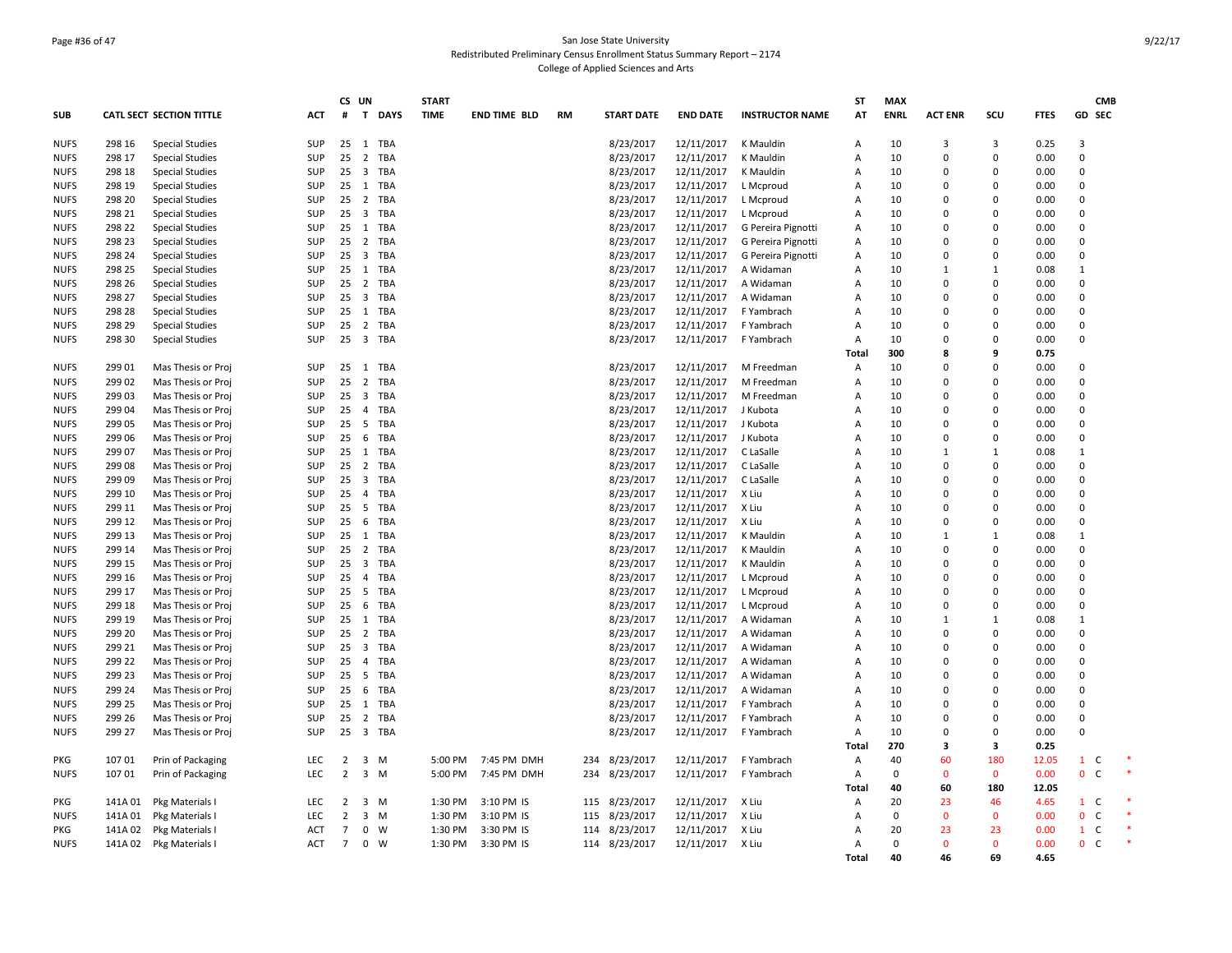# Page #37 of 47 San Jose State University Redistributed Preliminary Census Enrollment Status Summary Report – 2174 College of Applied Sciences and Arts

| <b>SUB</b>  |        | <b>CATL SECT SECTION TITTLE</b> | <b>ACT</b> |     | CS UN          | <b>DAYS</b> | <b>START</b><br><b>TIME</b> | <b>END TIME BLD</b>   | RM |     | <b>START DATE</b> | <b>END DATE</b> | <b>INSTRUCTOR NAME</b>                    | <b>ST</b><br>AT | <b>MAX</b><br><b>ENRL</b> | <b>ACT ENR</b> | scu      | <b>FTES</b> | <b>CMB</b><br><b>GD SEC</b> |  |
|-------------|--------|---------------------------------|------------|-----|----------------|-------------|-----------------------------|-----------------------|----|-----|-------------------|-----------------|-------------------------------------------|-----------------|---------------------------|----------------|----------|-------------|-----------------------------|--|
| PKG         | 156 01 | Pkg Mchnry Systems              | LEC        |     | 3 T            |             |                             | 10:30 AM 12:10 PM IS  |    | 115 | 8/23/2017         | 12/11/2017      | X Liu                                     | A               | 20                        | 23             | 46       | 4.65        | $\mathbf{1}$                |  |
| <b>NUFS</b> | 156 01 | Pkg Mchnry Systems              | LEC        |     | 3 T            |             |                             | 10:30 AM 12:10 PM IS  |    | 115 | 8/23/2017         | 12/11/2017      | X Liu                                     | A               | $\mathbf 0$               | $\mathbf 0$    | $\Omega$ | 0.00        | 0 <sup>o</sup>              |  |
| <b>PKG</b>  | 156 02 | Pkg Mchnry Systems              | ACT        |     |                | 0 R         |                             | 10:30 AM 12:30 PM IS  |    | 114 | 8/23/2017         | 12/11/2017      | X Liu                                     | A               | 20                        | 23             | 23       | 0.00        | $1 \quad C$                 |  |
| <b>NUFS</b> | 156 02 | Pkg Mchnry Systems              | <b>ACT</b> |     |                | 0 R         |                             | 10:30 AM 12:30 PM IS  |    | 114 | 8/23/2017         | 12/11/2017      | X Liu                                     | A               | 0                         | $\Omega$       | $\Omega$ | 0.00        | 0 <sup>o</sup>              |  |
|             |        |                                 |            |     |                |             |                             |                       |    |     |                   |                 |                                           | Total           | 40                        | 46             | 69       | 4.65        |                             |  |
| PKG         | 169 01 | Food Pkg                        | <b>LEC</b> | 2   | $\mathbf{3}$   | <b>MW</b>   |                             | 10:30 AM 11:45 AM BBC |    | 225 | 8/23/2017         | 12/11/2017      | F Yambrach                                | A               | 20                        | 27             | 81       | 5.45        | $1 \quad C$                 |  |
|             |        |                                 |            |     |                |             |                             |                       |    |     |                   |                 |                                           | <b>Total</b>    | 20                        | 27             | 81       | 5.45        |                             |  |
| PKG         | 180 01 | <b>Individual Studies</b>       | <b>SUP</b> | 36  | -1             | <b>TBA</b>  |                             |                       |    |     | 8/23/2017         | 12/11/2017      | F Yambrach                                | $\mathsf{A}$    | 20                        | 0              |          | 0.00        | 0                           |  |
| PKG         | 180 02 | Individual Studies              | <b>SUP</b> | 36  | 2              | <b>TBA</b>  |                             |                       |    |     | 8/23/2017         | 12/11/2017      | F Yambrach                                | A               | 20                        | 0              |          | 0.00        | 0                           |  |
| <b>PKG</b>  | 18003  | Individual Studies              | SUP        | 36  | 3              | <b>TBA</b>  |                             |                       |    |     | 8/23/2017         | 12/11/2017      | F Yambrach                                | A               | 20                        | 13             | 39       | 2.60        | 0                           |  |
| <b>PKG</b>  | 18004  | Individual Studies              | <b>SUP</b> | 36  | $\overline{4}$ | TBA         |                             |                       |    |     | 8/23/2017         | 12/11/2017      | F Yambrach                                | A               | 20                        | $\Omega$       |          | 0.00        |                             |  |
| PKG         | 18005  | <b>Individual Studies</b>       | <b>SUP</b> | -36 | -5             | <b>TBA</b>  |                             |                       |    |     | 8/23/2017         | 12/11/2017      | F Yambrach                                | А               | 20                        | $\Omega$       |          | 0.00        | $\Omega$                    |  |
| PKG         | 18006  | <b>Individual Studies</b>       | <b>SUP</b> | 36  | -6             | <b>TBA</b>  |                             |                       |    |     | 8/23/2017         | 12/11/2017      | F Yambrach                                | A               | 20                        | $\Omega$       |          | 0.00        | $\Omega$                    |  |
| <b>PKG</b>  | 18007  | <b>Individual Studies</b>       | <b>SUP</b> | 36  |                | 3 R         | 1:30 PM                     | 4:15 PM IS            |    | 114 | 8/23/2017         | 12/11/2017      | X Liu                                     |                 | 6                         |                | 21       | 1.40        | 0                           |  |
|             |        |                                 |            |     |                |             |                             |                       |    |     |                   |                 |                                           | Total           | 126                       | 20             | 60       | 4.00        |                             |  |
|             |        |                                 |            |     |                |             |                             |                       |    |     |                   |                 | Nutrition, Food Science & Packaging Total |                 | 4458                      | 3004           | 7919     | 532.70      |                             |  |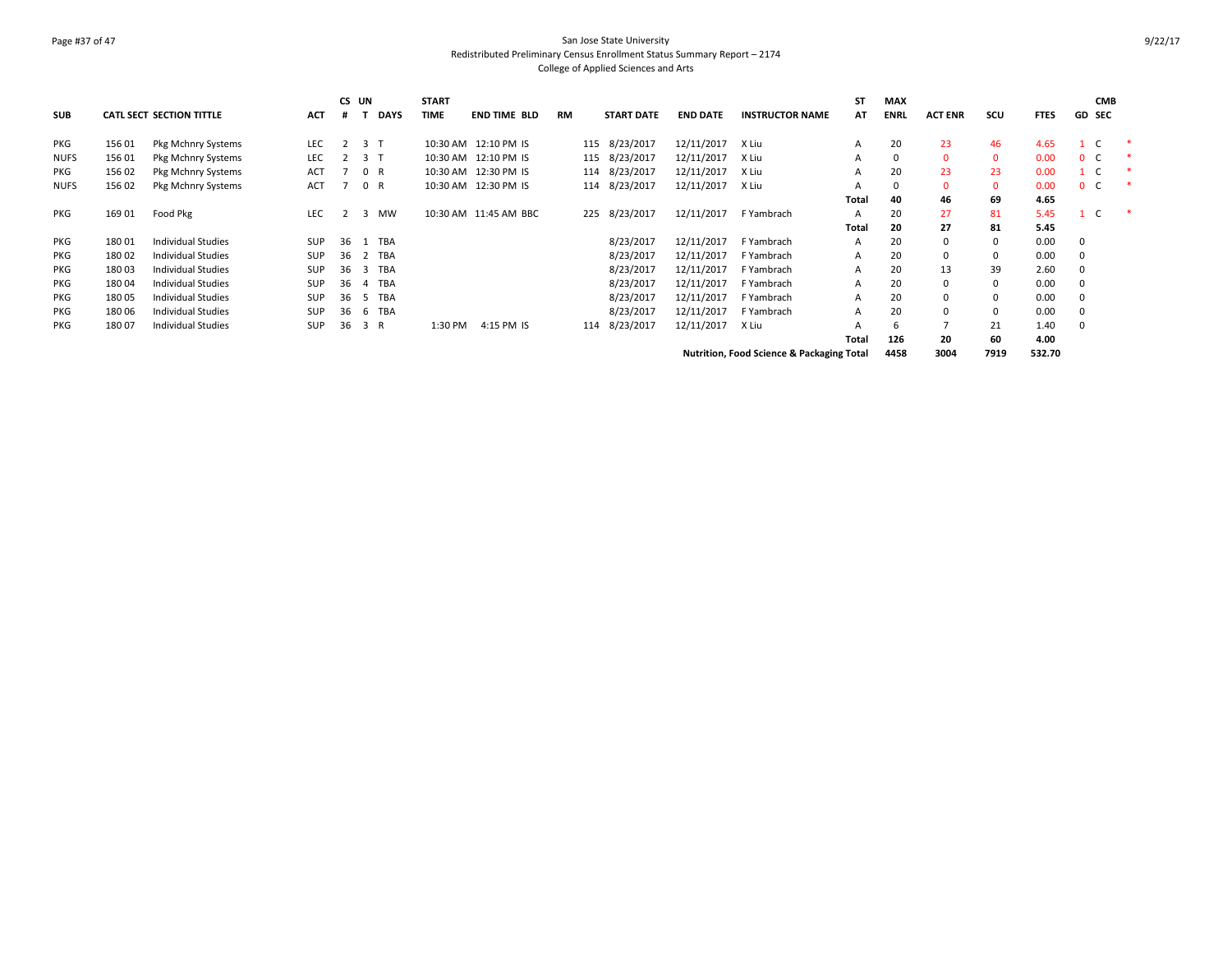#### Page #38 of 47 San Jose State University Redistributed Preliminary Census Enrollment Status Summary Report – 2174 College of Applied Sciences and Arts

**SUB CATL SECT SECTION TITTLE ACT CS UN # T DAYS START TIME END TIME BLD RM START DATE END DATE INSTRUCTOR NAME ST AT MAX ENRL ACT ENR SCU FTES GD CMB SEC Occupational Therapy** OCTH 201A 01 Field Work Exper SUP 25 6 TBA 8/23/2017 12/11/2017 D Wiederecht A 4 0 0 0.00 0 **Total 4 0 0 0.00** OCTH 201B 01 Adv Field Wrk Exp SUP 25 6 TBA 8/23/2017 8/23/2017 12/11/2017 D Wiederecht A 50 53 318 26.50 53 **Total 50 53 318 26.50** OCTH 211 01 Hist Theory OT LEC 2 3 M 9:00 AM 11:45 AM CCB 101 8/23/2017 12/11/2017 D Bolding A 27 28 84 7.00 28 OCTH 211 02 Hist Theory OT LEC 2 3 M 1:30 PM 4:15 PM CCB 101 8/23/2017 12/11/2017 H Pendleton A 27 27 81 6.75 27 OCTH 211 03 Hist Theory OT LEC 2 3 T 1:30 PM 4:15 PM CCB 101 8/23/2017 12/11/2017 C Glogoski A 27 27 81 6.75 27 **Total 81 82 246 20.50** OCTH 212 01 Lifespan occupat LEC 2 3 M 9:00 AM 11:45 AM CCB 115 8/23/2017 12/11/2017 M Chang A 24 27 81 6.75 27 OCTH 212 02 Lifespan occupat LEC 2 3 M 1:30 PM 4:15 PM CCB 115 8/23/2017 12/11/2017 M Chang A 27 28 84 7.00 28 OCTH 212 03 Lifespan occupat LEC 2 3 R 9:00 AM 11:45 AM HB 407 8/23/2017 12/11/2017 A Niehues A 27 27 81 6.75 27 **Total 78 82 246 20.50** OCTH 213 01 Prof Develop I LEC 2 3 W 9:00 AM 11:45 AM CCB 115 8/23/2017 12/11/2017 D Lashgari A 27 27 81 6.75 27 OCTH 213 02 Prof Develop I LEC 2 3 W 1:30 PM 4:15 PM CCB 115 8/23/2017 12/11/2017 H Pendleton A 27 27 81 6.75 27 OCTH 213 03 Prof Develop I LEC 3 X 0 0 0 0.00 0 OCTH 213 04 Prof Develop I LEC 2 3 F 9:00 AM 11:45 AM CCB 115 8/23/2017 12/11/2017 B Weinerth A 28 28 84 7.00 28 **Total 82 82 246 20.50** OCTH 221 01 OccupatAnalysis SEM 3 X 0 0 0 0.00 0 OCTH 221 02 OccupatAnalysis SEM 6 3 T 1:30 PM 4:15 PM CCB 210 8/23/2017 12/11/2017 L Andonian A 20 21 63 5.25 21 OCTH 221 03 OccupatAnalysis SEM 6 3 W 9:00 AM 11:45 AM CCB 210 8/23/2017 12/11/2017 C Glogoski A 20 21 63 5.25 21 OCTH 221 04 OccupatAnalysis SEM 6 3 W 1:30 PM 4:15 PM CCB 210 8/23/2017 12/11/2017 C Glogoski A 20 20 60 5.00 20 OCTH 221 05 OccupatAnalysis SEM 6 3 M 5:00 PM 7:45 PM CCB 210 8/23/2017 12/11/2017 A Smith A 20 20 60 5.00 20 **Total 80 82 246 20.50** OCTH 222 01 Funct Kinesiology SEM 6 3 TR 9:00 AM 10:15 AM CCB 101 8/23/2017 12/11/2017 A George A 20 20 60 5.00 20 OCTH 222 02 Funct Kinesiology SEM 6 3 TR 10:30 AM 11:45 AM CCB 101 8/23/2017 12/11/2017 A George A 20 21 63 5.25 21 **Total 40 41 123 10.25** OCTH 226 01 OT with Children SEM 5 3 M 9:00 AM 11:45 AM CCB 210 8/23/2017 12/11/2017 W Schultz-Krohn A 18 19 57 4.75 19 OCTH 226 02 OT with Children SEM 5 3 M 1:30 PM 4:15 PM CCB 210 8/23/2017 12/11/2017 A Smith A 18 18 54 4.50 18 **Total 36 37 111 9.25** OCTH 233 01 Prof Develop II LEC 2 3 M 9:00 AM 11:45 AM CCB 209 8/23/2017 12/11/2017 L Andonian A 24 24 72 6.00 24 OCTH 233 02 Prof Develop II LEC 2 3 W 9:00 AM 11:45 AM CCB 101 8/23/2017 12/11/2017 J Smith A 24 24 72 6.00 24 OCTH 233 03 Prof Develop II LEC 2 3 W 1:30 PM 4:15 PM CCB 101 8/23/2017 12/11/2017 J Smith A 24 26 78 6.50 26 **Total 72 74 222 18.50** OCTH 234 01 OT in Community II SEM 5 3 M 1:30 PM 4:15 PM CCB 209 8/23/2017 12/11/2017 L Andonian A 18 19 57 4.75 19 OCTH 234 02 OT in Community II SEM 5 3 T 9:00 AM 11:45 AM CCB 210 8/23/2017 12/11/2017 C Glogoski A 18 18 54 4.50 18 **Total 36 37 111 9.25** OCTH 236 02 OT with Youth SEM 5 3 T 9:00 AM 11:45 AM CCB 209 8/23/2017 12/11/2017 A Niehues A 18 19 57 4.75 19 OCTH 236 03 OT with Youth SEM 5 3 T 1:30 PM 4:15 PM CCB 209 8/23/2017 12/11/2017 A George A 20 19 57 4.75 19 **Total 38 38 114 9.50** OCTH 246 01 OT w Young Adults SEM 5 3 W 9:00 AM 11:45 AM CCB 209 8/23/2017 12/11/2017 D Bolding A 18 20 60 5.00 20 OCTH 246 02 OT w Young Adults SEM 5 3 W 1:30 PM 4:15 PM CCB 209 8/23/2017 12/11/2017 A George A 18 18 54 4.50 18 **Total 36 38 114 9.50** OCTH 256 01 OT Mid Age Adults SEM 5 3 R 9:00 AM 11:45 AM CCB 210 8/23/2017 12/11/2017 J Smith A 20 19 57 4.75 19 OCTH 256 02 OT Mid Age Adults SEM 5 3 R 1:30 PM 4:15 PM CCB 210 8/23/2017 12/11/2017 A George A 18 19 57 4.75 19 **Total 38 38 114 9.50** OCTH 275 01 EBP in OT SEM 5 3 M 1:30 PM 4:15 PM HB 408 8/23/2017 12/11/2017 D Bolding A 24 24 72 6.00 24 OCTH 275 02 EBP in OT SEM 5 3 R 9:00 AM 11:45 AM CCB 209 8/23/2017 12/11/2017 M Chang A 24 26 78 6.50 26 OCTH 275 03 EBP in OT SEM 5 3 R 1:30 PM 4:15 PM CCB 209 8/23/2017 12/11/2017 M Chang A 24 24 72 6.00 24 **Total 72 74 222 18.50** OCTH 276 01 Pract & Seminar 1A SEM 5 0 T 5:00 PM 7:05 PM CCB 210 8/23/2017 12/11/2017 D Wiederecht A 20 20 50 0.00 20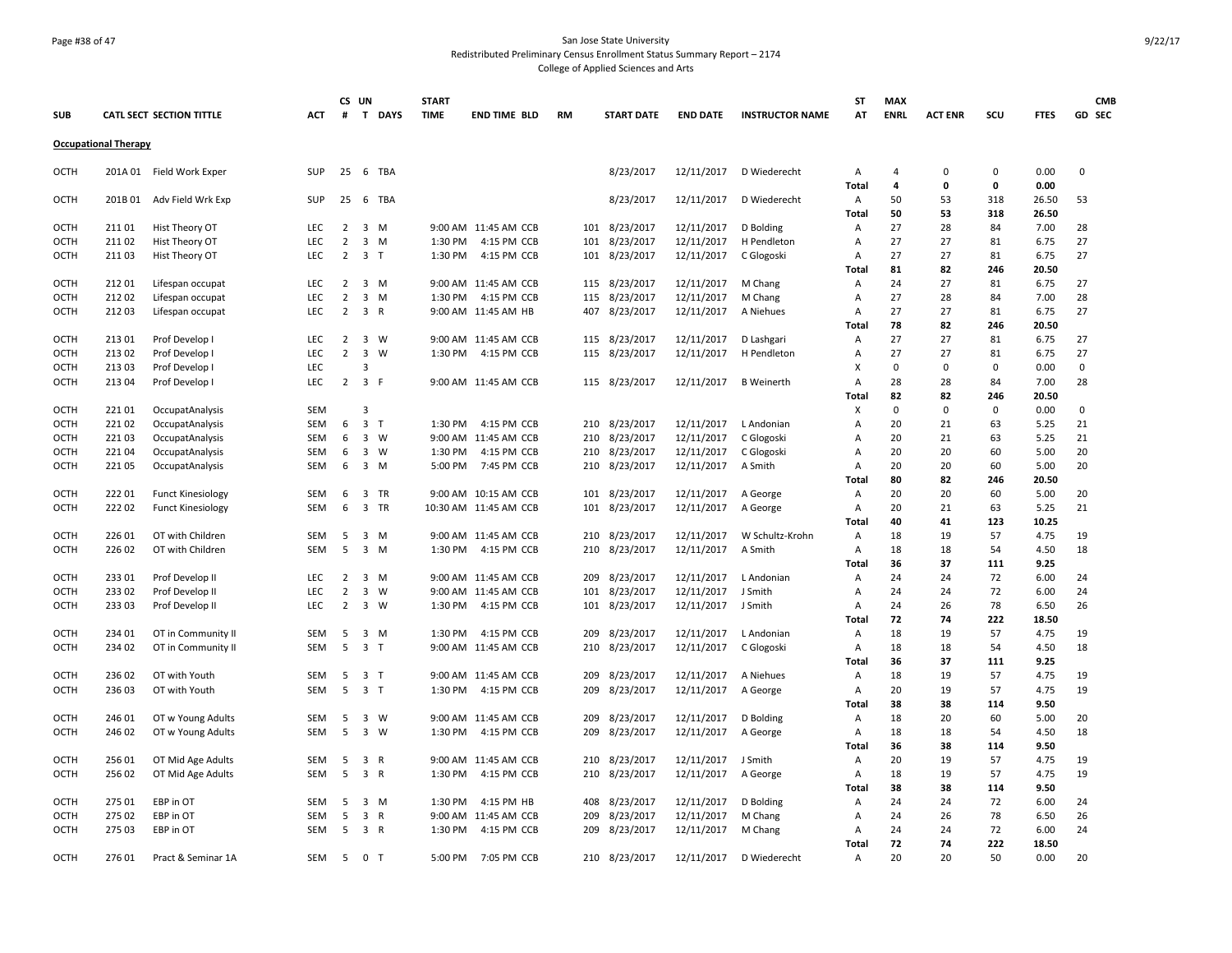### Page #39 of 47 San Jose State University Redistributed Preliminary Census Enrollment Status Summary Report – 2174 College of Applied Sciences and Arts

| <b>SUB</b>  |        | <b>CATL SECT SECTION TITTLE</b> | <b>ACT</b> | CS UN<br># |                             | <b>START</b><br><b>TIME</b><br><b>DAYS</b> |         | <b>END TIME BLD</b>  | <b>RM</b> |     | <b>START DATE</b> | <b>END DATE</b> | <b>INSTRUCTOR NAME</b>            | <b>ST</b><br>AT | <b>MAX</b><br><b>ENRL</b> | <b>ACT ENR</b> | scu          | <b>FTES</b> | <b>CMB</b><br><b>GD SEC</b> |
|-------------|--------|---------------------------------|------------|------------|-----------------------------|--------------------------------------------|---------|----------------------|-----------|-----|-------------------|-----------------|-----------------------------------|-----------------|---------------------------|----------------|--------------|-------------|-----------------------------|
| OCTH        | 27602  | Pract & Seminar 1A              | LAB        | 17         | <b>TBA</b><br>3             |                                            |         |                      |           |     | 8/23/2017         | 12/11/2017      | D Wiederecht                      | A               | 20                        | 20             | 10           | 5.00        | 20                          |
| OCTH        | 27603  | Pract & Seminar 1A              | <b>SEM</b> | 5          | $\mathbf{0}$<br>R           |                                            | 5:00 PM | 7:05 PM CCB          |           | 210 | 8/23/2017         | 12/11/2017      | G Teaford                         | A               | 20                        | 21             | 52.5         | 0.00        | 21                          |
| <b>OCTH</b> | 27604  | Pract & Seminar 1A              | LAB        | 17         | <b>TBA</b><br>3             |                                            |         |                      |           |     | 8/23/2017         | 12/11/2017      | G Teaford                         | A               | 20                        | 21             | 10.5         | 5.25        | 21                          |
|             |        |                                 |            |            |                             |                                            |         |                      |           |     |                   |                 |                                   | Total           | 80                        | 82             | 123          | 10.25       |                             |
| OCTH        | 286 01 | Seminar & Pract IB              | <b>SEM</b> | -5         | <b>TR</b><br>$\overline{a}$ |                                            |         | 9:00 AM 10:15 AM CCB |           | 115 | 8/23/2017         | 12/11/2017      | L Andonian                        | A               | 12                        | 12             | 36           | 4.00        | 12                          |
| OCTH        | 286 02 | Seminar & Pract IB              | SUP        | 23         | <b>TR</b><br>$\mathbf 0$    | 10:30 AM                                   |         | 11:45 AM CCB         |           | 115 | 8/23/2017         | 12/11/2017      | L Andonian                        | A               | 12                        | 12             | 48           | 0.00        | 12                          |
| OCTH        | 286 03 | Seminar & Pract IB              | <b>SEM</b> |            | <b>TR</b><br>4              |                                            | 1:30 PM | 2:45 PM CCB          |           | 115 | 8/23/2017         | 12/11/2017      | M Tipton-Burton                   | A               | 12                        | 12             | 36           | 4.00        | 12                          |
| <b>OCTH</b> | 286 04 | Seminar & Pract IB              | <b>SUP</b> | 23         | <b>TR</b><br>$\Omega$       |                                            | 3:30 PM | 4:45 PM CCB          |           |     | 222 8/23/2017     | 12/11/2017      | M Tipton-Burton                   | A               | 12                        | 12             | 48           | 0.00        | 12                          |
| OCTH        | 286 05 | Seminar & Pract IB              | <b>SEM</b> | 5          | <b>TR</b><br>4              |                                            | 2:00 PM | 3:15 PM CCB          |           | 222 | 8/23/2017         | 12/11/2017      | A Niehues                         | A               | 12                        | 13             | 39           | 4.33        | 13                          |
| <b>OCTH</b> | 286 06 | Seminar & Pract IB              | SUP        | 23         | <b>TR</b><br>$\mathbf{0}$   |                                            | 3:30 PM | 4:45 PM CCB          |           | 115 | 8/23/2017         | 12/11/2017      | A Niehues                         | A               | 12                        | 13             | 52           | 0.00        | 13                          |
|             |        |                                 |            |            |                             |                                            |         |                      |           |     |                   |                 |                                   | Total           | 72                        | 74             | 259          | 12.33       |                             |
| OCTH        | 298 01 | Sup Study OT                    | SUP        | 25         | <b>TBA</b>                  |                                            |         |                      |           |     | 8/23/2017         | 12/11/2017      |                                   | A               | 80                        | 0              | $\mathbf{0}$ | 0.00        | 0                           |
| OCTH        | 298 02 | Sup Study OT                    | SUP        | 25         | <b>TBA</b><br>2             |                                            |         |                      |           |     | 8/23/2017         | 12/11/2017      |                                   | A               | 16                        | $\mathbf 0$    | 0            | 0.00        |                             |
| OCTH        | 298 03 | Sup Study OT                    | SUP        | 25         | <b>TBA</b><br>-3            |                                            |         |                      |           |     | 8/23/2017         | 12/11/2017      |                                   | А               | 16                        | $\mathbf 0$    | 0            | 0.00        |                             |
| OCTH        | 298 04 | Sup Study OT                    | SUP        | 25         | <b>TBA</b>                  |                                            |         |                      |           |     | 8/23/2017         | 12/11/2017      |                                   | A               | 60                        | $\mathbf 0$    | $\Omega$     | 0.00        |                             |
|             |        |                                 |            |            |                             |                                            |         |                      |           |     |                   |                 |                                   | Total           | 172                       | 0              | $\mathbf{o}$ | 0.00        |                             |
|             |        |                                 |            |            |                             |                                            |         |                      |           |     |                   |                 | <b>Occupational Therapy Total</b> |                 | 1067                      | 914            | 2815         | 225.33      |                             |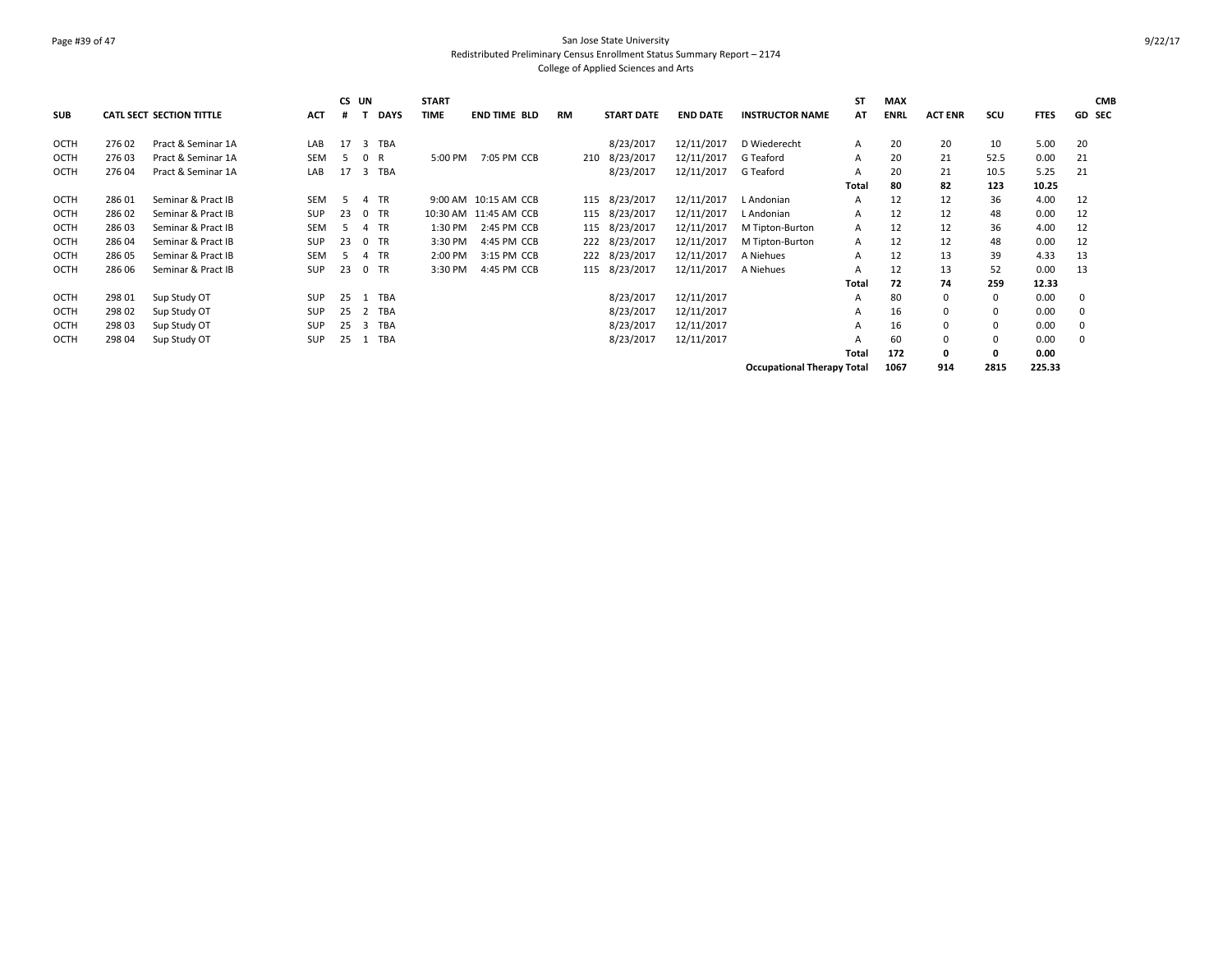### Page #40 of 47 San Jose State University Redistributed Preliminary Census Enrollment Status Summary Report – 2174 College of Applied Sciences and Arts

|             |                                         |                                      |            |                | CS UN               | <b>START</b> |                       |           |                   |                   |                        | ST                | <b>MAX</b>  |                |                |              | <b>CMB</b>  |
|-------------|-----------------------------------------|--------------------------------------|------------|----------------|---------------------|--------------|-----------------------|-----------|-------------------|-------------------|------------------------|-------------------|-------------|----------------|----------------|--------------|-------------|
| <b>SUB</b>  |                                         | <b>CATL SECT SECTION TITTLE</b>      | ACT        | #              | T DAYS              | <b>TIME</b>  | END TIME BLD          | <b>RM</b> | <b>START DATE</b> | <b>END DATE</b>   | <b>INSTRUCTOR NAME</b> | AT                | <b>ENRL</b> | <b>ACT ENR</b> | scu            | <b>FTES</b>  | GD SEC      |
|             | <b>Recreation &amp; Leisure Studies</b> |                                      |            |                |                     |              |                       |           |                   |                   |                        |                   |             |                |                |              |             |
| RECL        | 1001                                    | <b>Creat Meaning Life</b>            | <b>LEC</b> | $\overline{2}$ | 3<br><b>MW</b>      |              | 10:30 AM 11:45 AM YUH |           | 243 8/23/2017     | 12/11/2017        | P Toney                | Α                 | 40          | 37             | 111            | 7.40         | $\mathbf 0$ |
| <b>RECL</b> | 1003                                    | <b>Creat Meaning Life</b>            | LEC        | $\overline{2}$ | 3<br>MW             |              | 12:00 PM 1:15 PM CCB  | 101       | 8/23/2017         | 12/11/2017        | F Noonis               | Α                 | 40          | 40             | 120            | 8.00         | $\mathbf 0$ |
| <b>RECL</b> | 1004                                    | <b>Creat Meaning Life</b>            | LEC        | $\overline{2}$ | 3<br><b>TR</b>      |              | 1:30 PM 2:45 PM SH    |           | 346 8/23/2017     | 12/11/2017        | M Duphily              | Α                 | 40          | 37             | 111            | 7.40         | 0           |
| <b>RECL</b> | 1005                                    | <b>Creat Meaning Life</b>            | LEC        | $\overline{2}$ | 3<br><b>TR</b>      |              | 10:30 AM 11:45 AM DMH | 165       | 8/23/2017         | 12/11/2017        | M Duphily              | Α                 | 40          | 39             | 117            | 7.80         | $\mathbf 0$ |
| RECL        | 10 06                                   | <b>Creat Meaning Life</b>            | LEC        | $\overline{2}$ | 3<br>TR             |              | 10:30 AM 11:45 AM BBC |           | 205 8/23/2017     | 12/11/2017        | W Spain                | Α                 | 40          | 28             | 84             | 5.60         | $\mathbf 0$ |
| <b>RECL</b> | 1080                                    | <b>Creat Meaning Life</b>            | <b>LEC</b> | $\overline{2}$ | 3 TBA               |              |                       |           | 8/23/2017         | 12/11/2017        | <b>B</b> Grosvenor     | Α                 | 30          | 28             | 84             | 5.60         | 0           |
|             |                                         |                                      |            |                |                     |              |                       |           |                   |                   |                        | Total             | 230         | 209            | 627            | 41.80        |             |
| RECL        | 90 02                                   | Rec Parks Tourism                    | LEC        |                | 2 3 TR              |              | 9:00 AM 10:15 AM BBC  |           | 103 8/23/2017     | 12/11/2017        | P Toney                | Α                 | 40          | 36             | 108            | 7.20         | $\mathsf 0$ |
|             |                                         |                                      |            |                |                     |              |                       |           |                   |                   |                        | Total             | 40          | 36             | 108            | 7.20         |             |
| RECL        | 9701                                    | <b>Event Planning</b>                | LEC        | $\overline{2}$ | 3 TR                | 12:00 PM     | 1:15 PM CL            | 310       | 8/23/2017         | 12/11/2017        | <b>B</b> Grosvenor     | Α                 | 35          | 15             | 30             | 3.00         | 0           |
| <b>RECL</b> | 9702                                    | <b>Event Planning</b>                | ACT        |                | 11 0 T              | 6:00 PM      | 8:45 PM YUH           | 243       | 8/23/2017         | 12/11/2017        | <b>B</b> Grosvenor     | Α                 | 35          | 15             | 15             | 0.00         | 0           |
|             |                                         |                                      |            |                |                     |              |                       |           |                   |                   |                        | Total             | 70          | 30             | 45             | 3.00         |             |
| <b>RECL</b> |                                         | 100W 01 Writing Workshop             | SEM        | 4              | 3 R                 | 3:00 PM      | 5:45 PM MH            |           | 322 8/23/2017     | 12/11/2017        | C Jones                | A                 | 25          | 24             | 72             | 4.80         | 0           |
|             |                                         |                                      |            |                |                     |              |                       |           |                   |                   |                        | Total             | 25          | 24             | 72             | 4.80         |             |
| RECL        | 110 01                                  | Leisure, Life                        | <b>LEC</b> | $\overline{2}$ | 3 MW                |              | 9:00 AM 10:15 AM SH   |           | 242 8/23/2017     | 12/11/2017        | P Toney                | A                 | 40          | 30             | 90             | 6.00         | $\mathbf 0$ |
|             |                                         |                                      |            |                |                     |              |                       |           |                   |                   |                        | <b>Total</b>      | 40          | 30             | 90             | 6.00         |             |
| RECL        | 111 01                                  | Leis Cult & Ident                    | <b>LEC</b> | 2              | 3 MW                |              | 9:00 AM 10:15 AM MH   | 324       | 8/23/2017         | 12/11/2017        | L Levine               | Α                 | 40          | 39             | 117            | 7.80         | 0           |
|             |                                         |                                      |            |                |                     |              |                       |           |                   |                   |                        | <b>Total</b>      | 40          | 39             | 117            | 7.80         |             |
| <b>RECL</b> | 11201                                   | Intro to RT                          | LEC        |                | 2 3 TR              |              | 1:30 PM 2:45 PM YUH   |           | 243 8/23/2017     | 12/11/2017        | <b>B</b> Grosvenor     | Α                 | 40          | 44             | 132            | 8.80         | $\mathbf 0$ |
|             |                                         |                                      |            |                |                     |              |                       |           |                   |                   |                        | Total             | 40          | 44             | 132            | 8.80         |             |
| RECL        | 13001                                   | <b>Event Marketing in Recreation</b> | LEC        |                | $\overline{3}$      |              |                       |           |                   |                   |                        | Х                 | $\Omega$    | $\Omega$       | $\mathbf 0$    | 0.00         | $\mathbf 0$ |
|             |                                         |                                      |            |                |                     |              |                       |           |                   |                   |                        | Total             | 0           | 0              | 0              | 0.00         |             |
| RECL        | 132 01                                  | Rec Program Plan                     | <b>LEC</b> | 2              | 3 M                 |              | 12:00 PM 2:45 PM YUH  |           | 243 8/23/2017     | 12/11/2017        | L Levine               | Α                 | 40          | 16             | 48             | 3.20         | 0           |
|             |                                         |                                      |            |                |                     |              |                       |           |                   |                   |                        | Total             | 40          | 16             | 48             | 3.20         |             |
| <b>RECL</b> | 135 06                                  | Rec Areas & Facilit                  | <b>SEM</b> |                | 4 3 F               |              | 9:30 AM 12:15 PM MH   |           | 322 8/23/2017     | 12/11/2017        | J Baur                 | Α                 | 30          | 18             | 54             | 3.60         | 0           |
|             |                                         |                                      |            |                |                     |              |                       |           |                   |                   |                        | Total             | 30          | 18             | 54             | 3.60         |             |
| RECL        | 136 01                                  | Rec & Park Admin                     | LEC        | $\overline{2}$ | 3 TR                |              | 9:00 AM 10:15 AM MH   |           | 322 8/23/2017     | 12/11/2017        | W Spain                | Α                 | 30<br>30    | 19             | 57             | 3.80         | 0           |
| <b>RECL</b> | 148 01                                  | BiofdbckPrinciples&Pract             | LEC        |                | $\overline{3}$      |              |                       |           |                   |                   |                        | <b>Total</b><br>Х | $\Omega$    | 19<br>$\Omega$ | 57<br>$\Omega$ | 3.80<br>0.00 | $\mathbf 0$ |
|             |                                         |                                      |            |                |                     |              |                       |           |                   |                   |                        | <b>Total</b>      | 0           | 0              | 0              | 0.00         |             |
| <b>RECL</b> | 153 01                                  | Youth Development                    | LEC        |                | $2 \quad 3 \quad T$ |              | 3:00 PM 5:45 PM MH    |           | 322 8/23/2017     | 12/11/2017        | P Toney                | Α                 | 30          | 14             | 42             | 2.80         | $\mathbf 0$ |
|             |                                         |                                      |            |                |                     |              |                       |           |                   |                   |                        | <b>Total</b>      | 30          | 14             | 42             | 2.80         |             |
| <b>RECL</b> | 155 01                                  | Outdoor Rec System                   | LEC        |                | 3                   |              |                       |           |                   |                   |                        | X                 | $\Omega$    | $\mathbf 0$    | $\mathbf 0$    | 0.00         | $\mathbf 0$ |
|             |                                         |                                      |            |                |                     |              |                       |           |                   |                   |                        | Total             | 0           | 0              | 0              | 0.00         |             |
| <b>RECL</b> | 15701                                   | Sus Rec & Eco Tour                   | LEC        |                | 3                   |              |                       |           |                   |                   |                        | Х                 | $\Omega$    | $\Omega$       | $\Omega$       | 0.00         | $\mathbf 0$ |
|             |                                         |                                      |            |                |                     |              |                       |           |                   |                   |                        | Total             | 0           | 0              | 0              | 0.00         |             |
| RECL        | 16001                                   | Eval & Res in Rec                    | <b>LEC</b> | 3              | 3 MW                |              | 10:30 AM 11:45 AM DBH |           | 225 8/23/2017     | 12/11/2017        | J Baur                 | Α                 | 35          | 21             | 63             | 4.20         | $\mathbf 0$ |
|             |                                         |                                      |            |                |                     |              |                       |           |                   |                   |                        | <b>Total</b>      | 35          | 21             | 63             | 4.20         |             |
| RECL        | 16980                                   | Practicum in RT                      | <b>SUP</b> |                | 36 1 TBA            |              |                       |           | 8/23/2017         | 12/11/2017        | S Ross                 | A                 | 35          | 15             | 15             | 1.00         | 0           |
|             |                                         |                                      |            |                |                     |              |                       |           |                   |                   |                        | Total             | 35          | 15             | 15             | 1.00         |             |
| <b>RECL</b> | 170A 80                                 | Pre-Intern Workshp                   | LEC        | $\overline{2}$ | 1 TBA               |              |                       |           | 8/23/2017         | 12/11/2017        | J Baur                 | Α                 | 15          | 16             | 16             | 1.07         | $\mathbf 0$ |
|             |                                         |                                      |            |                |                     |              |                       |           |                   |                   |                        | Total             | 15          | 16             | 16             | 1.07         |             |
| RECL        | 170B 80                                 | Intern in Rec                        | SUP        |                | 36 10 TBA           |              |                       |           | 8/23/2017         | 12/11/2017        | J Baur                 | Α                 | 12          | $\overline{4}$ | 40             | 2.67         | $\mathbf 0$ |
|             |                                         |                                      |            |                |                     |              |                       |           |                   |                   |                        | Total             | 12          | 4              | 40             | 2.67         |             |
| <b>RECL</b> | 170C 80                                 | Intern in TR                         | SUP        |                | 36 10 TBA           |              |                       |           | 8/23/2017         | 12/11/2017 S Ross |                        | Α                 | 15          | 9              | 90             | 6.00         | 0           |
|             |                                         |                                      |            |                |                     |              |                       |           |                   |                   |                        | Total             | 15          | 9              | 90             | 6.00         |             |
| RECL        | 180 01                                  | Indiv Study                          | SUP        | 36             | 3 TBA               |              |                       |           | 8/23/2017         | 12/11/2017        | J Baur                 | Α                 | 30          | 3              | 9              | 0.60         | $\mathbf 0$ |
|             |                                         |                                      |            |                |                     |              |                       |           |                   |                   |                        | <b>Total</b>      | 30          | 3              | 9              | 0.60         |             |
| <b>RECL</b> | 184 01                                  | <b>Directed Reading</b>              | <b>SUP</b> |                | 36 3 TBA            |              |                       |           | 8/23/2017         | 12/11/2017        | J Baur                 | Α                 | 30          | $\overline{2}$ | 6              | 0.40         | $\mathsf 0$ |
|             |                                         |                                      |            |                |                     |              |                       |           |                   |                   |                        | Total             | 30          | $\mathbf{2}$   | 6              | 0.40         |             |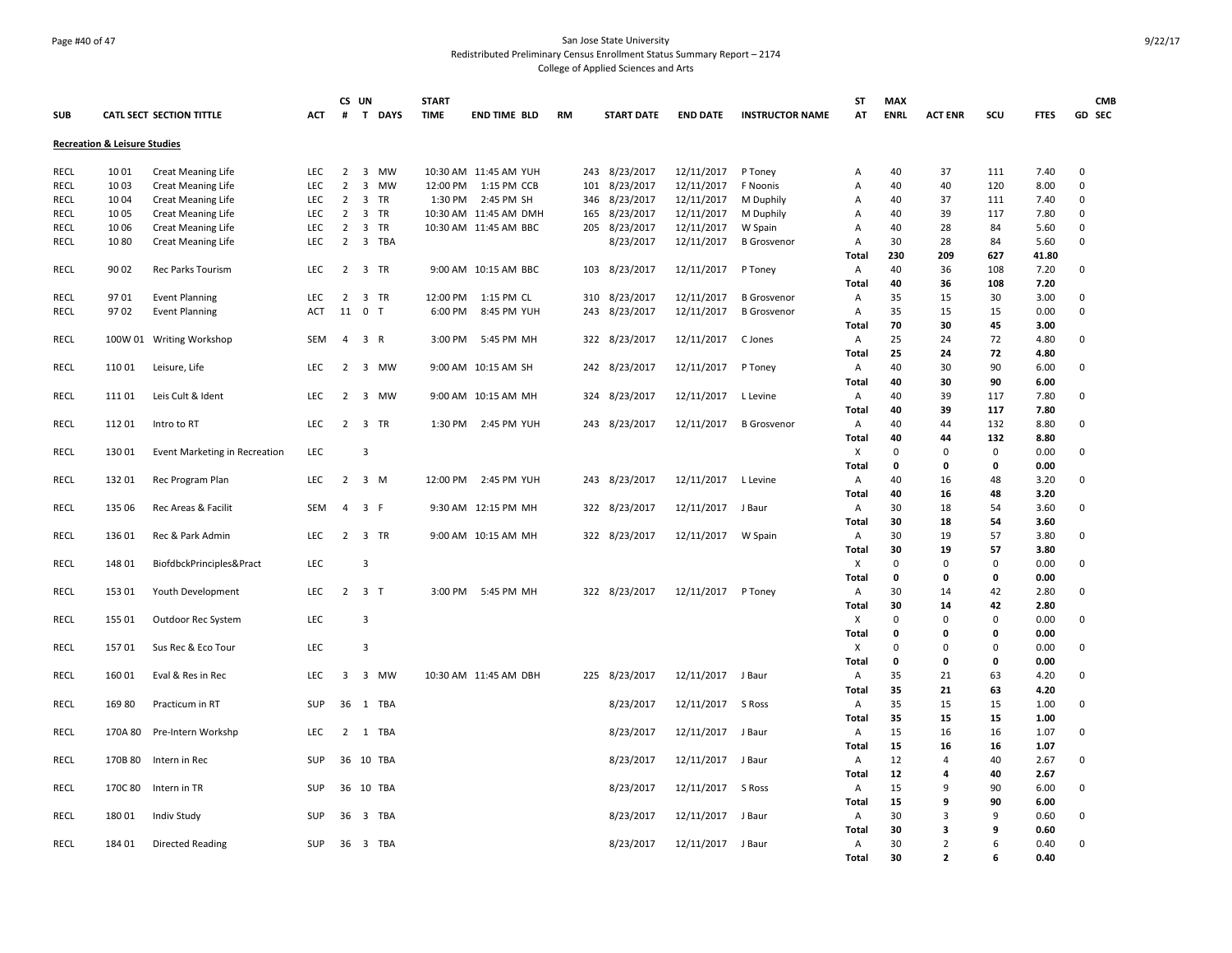### Page #41 of 47 San Jose State University Redistributed Preliminary Census Enrollment Status Summary Report – 2174 College of Applied Sciences and Arts

|            |        |                                 |            | CS UN       | <b>START</b> |              |    |                   |                 |                                               | <b>ST</b>    | MAX         |                |             |             | <b>CMB</b>    |
|------------|--------|---------------------------------|------------|-------------|--------------|--------------|----|-------------------|-----------------|-----------------------------------------------|--------------|-------------|----------------|-------------|-------------|---------------|
| <b>SUB</b> |        | <b>CATL SECT SECTION TITTLE</b> | <b>ACT</b> | <b>DAYS</b> | <b>TIME</b>  | END TIME BLD | RM | <b>START DATE</b> | <b>END DATE</b> | <b>INSTRUCTOR NAME</b>                        | AT           | <b>ENRL</b> | <b>ACT ENR</b> | scu         | <b>FTES</b> | <b>GD SEC</b> |
| RECL       | 185 01 | Leis Rec & Aging                | LEC        | 3           |              |              |    |                   |                 |                                               | Х            | 0           | $\mathbf{0}$   | $\mathbf 0$ | 0.00        | $\mathbf 0$   |
| GERO       | 185 01 | Leis Rec & Aging                | LEC        | 3           |              |              |    |                   |                 |                                               | X            | $\Omega$    | $\mathbf{0}$   | $\mathbf 0$ | 0.00        | $^{\circ}$    |
|            |        |                                 |            |             |              |              |    |                   |                 |                                               | Total        | 0           | 0              | $\mathbf 0$ | 0.00        |               |
| RECL       | 18701  | Leisure Education RT            | LEC        | MW<br>3     | 1:30 PM      | 2:45 PM HB   |    | 8/23/2017<br>407  | 12/11/2017      | S Ross                                        | A            | 35          | 21             | 63          | 4.20        | $\mathbf 0$   |
| RECL       | 18702  | Leisure Education RT            | LEC        | 3           |              |              |    |                   |                 |                                               | X            | $\mathbf 0$ | $\mathbf{0}$   | $\mathbf 0$ | 0.00        | 0             |
|            |        |                                 |            |             |              |              |    |                   |                 |                                               | <b>Total</b> | 35          | 21             | 63          | 4.20        |               |
| RECL       | 193 01 | RT for Phys Cond                | <b>LEC</b> | 3<br>w      | 3:00 PM      | 5:45 PM SH   |    | 314 8/23/2017     | 12/11/2017      | <b>B</b> Grosvenor                            | A            | 35          | 28             | 84          | 5.60        | 0             |
| RECL       | 193 02 | RT for Phys Cond                | LEC        | 3           |              |              |    |                   |                 |                                               | X            | 0           | $\mathbf{0}$   | $\mathbf 0$ | 0.00        | 0             |
|            |        |                                 |            |             |              |              |    |                   |                 |                                               | Total        | 35          | 28             | 84          | 5.60        |               |
| RECL       | 198 01 | RT Assess and Doc               | LEC        | 3           |              |              |    |                   |                 |                                               | X            | $\Omega$    | $\Omega$       | 0           | 0.00        | $\mathbf 0$   |
| RECL       | 19802  | RT Assess and Doc               | LEC        | MW<br>3     | 12:00 PM     | 1:15 PM ENG  |    | 403 8/23/2017     | 12/11/2017      | S Ross                                        | A            | 40          | 24             | 72          | 4.80        | 0             |
|            |        |                                 |            |             |              |              |    |                   |                 |                                               | Total        | 40          | 24             | 72          | 4.80        |               |
|            |        |                                 |            |             |              |              |    |                   |                 | <b>Recreation &amp; Leisure Studies Total</b> |              | 897         | 622            | 1850        | 123.33      |               |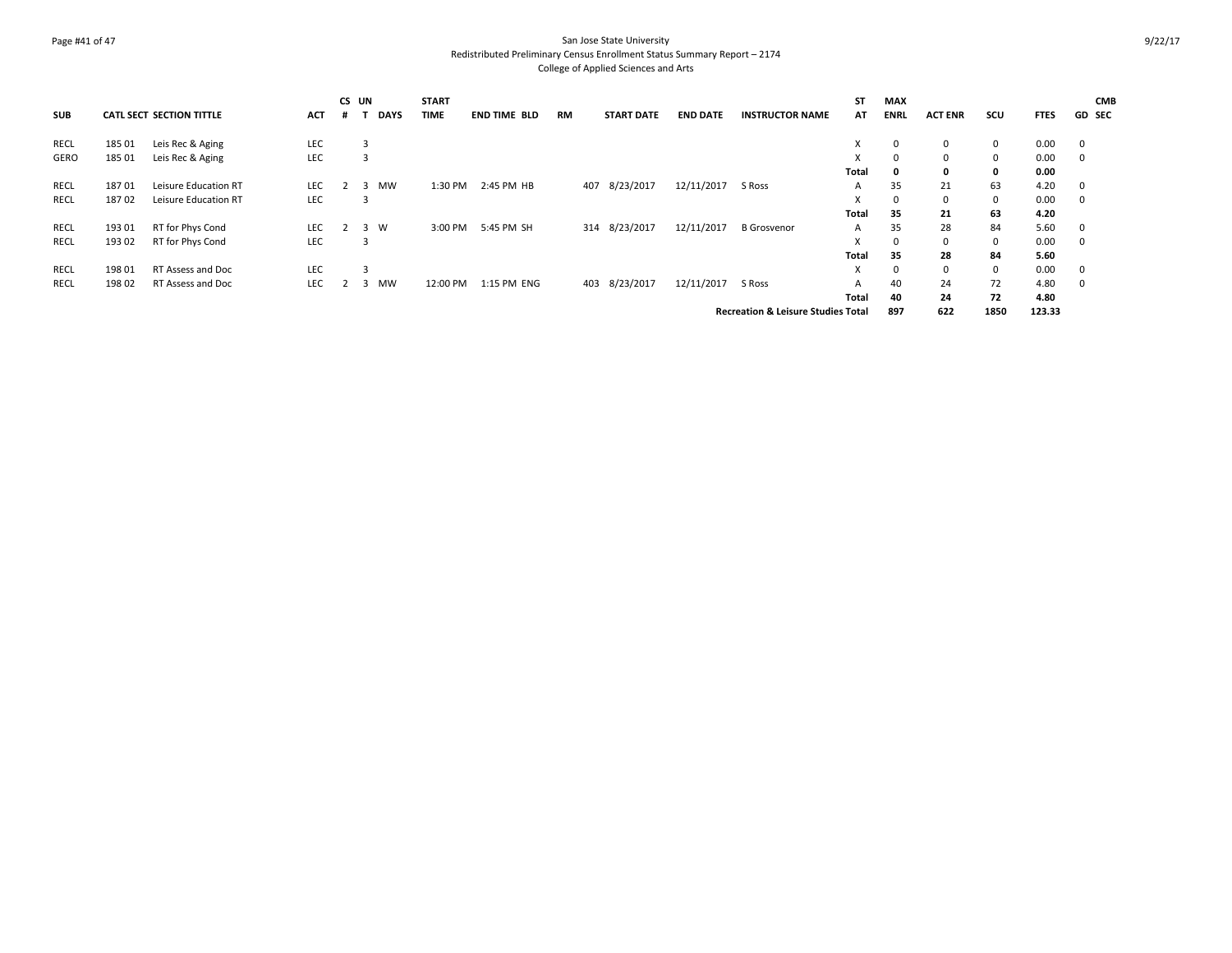### Page #42 of 47 San Jose State University Redistributed Preliminary Census Enrollment Status Summary Report – 2174 College of Applied Sciences and Arts

| <b>SUB</b>                 |                              | <b>CATL SECT SECTION TITTLE</b> | <b>ACT</b> | CS UN<br>#     | T DAYS                                  | <b>START</b><br><b>TIME</b> | <b>END TIME BLD</b> | <b>RM</b> | <b>START DATE</b>      | <b>END DATE</b>          | <b>INSTRUCTOR NAME</b>     | <b>ST</b><br>AT   | <b>MAX</b><br><b>ENRL</b> | <b>ACT ENR</b> | scu         | <b>FTES</b>  | <b>CMB</b><br><b>GD SEC</b> |
|----------------------------|------------------------------|---------------------------------|------------|----------------|-----------------------------------------|-----------------------------|---------------------|-----------|------------------------|--------------------------|----------------------------|-------------------|---------------------------|----------------|-------------|--------------|-----------------------------|
|                            | <b>School of Information</b> |                                 |            |                |                                         |                             |                     |           |                        |                          |                            |                   |                           |                |             |              |                             |
| <b>INFO</b>                | 200 01                       | Inf. Comm                       | <b>SEM</b> | 5              | $\overline{\mathbf{3}}$<br>TBA          |                             |                     |           | 8/23/2017              | 12/11/2017 Z Liu         |                            | Α                 | 35                        | 29             | 87          | 7.20         | 28                          |
| <b>INFO</b>                | 200 02                       | Inf. Comm                       | SEM        | 5              | $\overline{3}$<br><b>TBA</b>            |                             |                     |           | 8/23/2017              | 12/11/2017               | M Stephens                 | A                 | 35                        | 26             | 78          | 6.50         | 26                          |
| <b>INFO</b><br><b>INFO</b> | 200 03<br>200 04             | Inf. Comm<br>Inf. Comm          | SEM<br>SEM | 5<br>5         | $\overline{\mathbf{3}}$<br>TBA<br>3 TBA |                             |                     |           | 8/23/2017<br>8/23/2017 | 12/11/2017<br>12/11/2017 | K Bontenbal<br>K Bontenbal | Α<br>Α            | 35<br>35                  | 25<br>23       | 75<br>69    | 6.25<br>5.70 | 25<br>22                    |
|                            |                              |                                 |            |                |                                         |                             |                     |           |                        |                          |                            | Total             | 140                       | 103            | 309         | 25.65        |                             |
| <b>INFO</b>                | 202 01                       | Inf. Ret. Sys. Des              | SEM        | - 5            | $\overline{\mathbf{3}}$<br>TBA          |                             |                     |           | 8/23/2017              | 12/11/2017               | H Chen                     | Α                 | 35                        | 29             | 87          | 7.25         | 29                          |
| <b>INFO</b>                | 202 02                       | Inf. Ret. Sys. Des              | SEM        | 5              | $\overline{\mathbf{3}}$<br>TBA          |                             |                     |           | 8/23/2017              | 12/11/2017               | G Liu                      | Α                 | 35                        | 5              | 15          | 1.25         | 5                           |
| <b>INFO</b>                | 202 03                       | Inf. Ret. Sys. Des              | SEM        | 5              | 3 TBA                                   |                             |                     |           | 8/23/2017              | 12/11/2017               | T San Nicolas-Rocca        | Α                 | 35                        | 28             | 84          | 7.00         | 28                          |
| <b>INFO</b>                | 202 04                       | Inf. Ret. Sys. Des              | <b>SEM</b> | - 5            | $\overline{\mathbf{3}}$<br>TBA          |                             |                     |           | 8/23/2017              | 12/11/2017               | V Tucker                   | A                 | 35                        | 34             | 102         | 8.45         | 33                          |
|                            |                              |                                 |            |                |                                         |                             |                     |           |                        |                          |                            | <b>Total</b>      | 140                       | 96             | 288         | 23.95        |                             |
| <b>INFO</b>                | 203 01                       | <b>Online Learning</b>          | SEM        |                | 2 1 TBA                                 |                             |                     |           | 8/23/2017              | 12/11/2017               | C Runnels                  | Α                 | 75                        | 47             | 47          | 3.90         | 46                          |
| <b>INFO</b>                | 203 02                       | <b>Online Learning</b>          | <b>SEM</b> | $\overline{2}$ | TBA<br>1                                |                             |                     |           | 8/23/2017              | 12/11/2017               | C Runnels                  | Α                 | 75                        | 33             | 33          | 2.75         | 33                          |
| <b>INFO</b>                | 203 03                       | <b>Online Learning</b>          | SEM        |                | 2 1 TBA                                 |                             |                     |           | 8/23/2017              | 12/11/2017               | C Runnels                  | Α                 | 70                        | 29             | 29          | 2.40         | 28                          |
|                            |                              |                                 |            |                |                                         |                             |                     |           |                        |                          |                            | <b>Total</b>      | 220                       | 109            | 109         | 9.05         |                             |
| <b>INFO</b>                | 204 01                       | Inf. Prof                       | SEM        | 5              | $\overline{\mathbf{3}}$<br>TBA          |                             |                     |           | 8/23/2017              | 12/11/2017               | C Dee                      | Α                 | 35                        | 20             | 60          | 5.00         | 20                          |
| <b>INFO</b>                | 204 02                       | Inf. Prof                       | SEM        | 5              | 3<br>TBA                                |                             |                     |           | 8/23/2017              | 12/11/2017               | C Sawyer                   | Α                 | 35                        | 18             | 54          | 4.45         | 17                          |
| <b>INFO</b>                | 204 03                       | Inf. Prof                       | SEM        | 5              | $\overline{\mathbf{3}}$<br>TBA          |                             |                     |           | 8/23/2017              | 12/11/2017               | C Dee                      | Α                 | 35                        | 34             | 102         | 8.50         | 34                          |
| <b>INFO</b>                | 204 04                       | Inf. Prof                       | SEM        | 5              | 3 TBA                                   |                             |                     |           | 8/23/2017              | 12/11/2017               | M Otero-Boisvert           | Α                 | 35                        | 28             | 84          | 6.95         | 27                          |
|                            |                              |                                 |            |                |                                         |                             |                     |           |                        |                          |                            | Total             | 140                       | 100            | 300         | 24.90        |                             |
| <b>INFO</b>                | 210 01                       | Reference Info Services         | SEM        | - 5            | 3 TBA                                   |                             |                     |           | 8/23/2017              | 12/11/2017 T Gilman      |                            | Α                 | 35                        | 26             | 26          | 6.50         | 26                          |
|                            |                              |                                 |            |                |                                         |                             |                     |           |                        |                          |                            | <b>Total</b>      | 35                        | 26             | 26          | 6.50         |                             |
| <b>INFO</b>                | 232 01                       | Iss Publ Libs                   | <b>SUP</b> |                | 36 3 TBA                                |                             |                     |           | 8/23/2017              | 12/11/2017 R Barefoot    |                            | Α                 | 35                        | 28             | 84          | 7.00         | 28                          |
|                            |                              |                                 |            |                |                                         |                             |                     |           |                        |                          |                            | Total             | 35                        | 28             | 84          | 7.00         |                             |
| <b>INFO</b>                | 234 01                       | Int Freedom Sem                 | SEM        | 5              | 3 TBA                                   |                             |                     |           | 8/23/2017              | 12/11/2017               | C Gardner                  | Α                 | 35                        | 13             | 39          | 3.25         | 13                          |
|                            |                              |                                 |            |                |                                         |                             |                     |           |                        |                          |                            | Total             | 35                        | 13             | 39          | 3.25         |                             |
| <b>INFO</b>                | 23701                        | SchLibMedMtls                   | SEM        | 5              | $\overline{\mathbf{3}}$<br>TBA          |                             |                     |           | 8/23/2017              | 12/11/2017               | M Harlan                   | Α<br><b>Total</b> | 35<br>35                  | 19<br>19       | 57<br>57    | 4.70<br>4.70 | 18                          |
| <b>INFO</b>                | 240 01                       | Info Tech Tools & Aplc          | SEM        |                | 5 3 TBA                                 |                             |                     |           | 8/23/2017              | 12/11/2017               | R Dean                     | A                 | 35                        | 35             | 105         | 8.75         | 35                          |
|                            |                              |                                 |            |                |                                         |                             |                     |           |                        |                          |                            | Total             | 35                        | 35             | 105         | 8.75         |                             |
| <b>INFO</b>                | 244 01                       | <b>Online Searching</b>         | SEM        | - 5            | 3 TBA                                   |                             |                     |           | 8/23/2017              | 12/11/2017 V Steiner     |                            | Α                 | 35                        | 31             | 93          | 7.75         | 31                          |
|                            |                              |                                 |            |                |                                         |                             |                     |           |                        |                          |                            | Total             | 35                        | 31             | 93          | 7.75         |                             |
| <b>INFO</b>                | 247 01                       | Voc Design                      | SEM        | 5              | 3 TBA                                   |                             |                     |           | 8/23/2017              | 12/11/2017 L Zhang       |                            | Α                 | 35                        | 19             | 57          | 4.75         | 19                          |
|                            |                              |                                 |            |                |                                         |                             |                     |           |                        |                          |                            | Total             | 35                        | 19             | 57          | 4.75         |                             |
| <b>INFO</b>                | 248 01                       | Beg Cat & Class                 | SEM        | -5             | 3 TBA                                   |                             |                     |           | 8/23/2017              | 12/11/2017               | G Cotton                   | Α                 | 35                        | 29             | 87          | 7.20         | 28                          |
|                            |                              |                                 |            |                |                                         |                             |                     |           |                        |                          |                            | Total             | 35                        | 29             | 87          | 7.20         |                             |
| <b>INFO</b>                | 250 01                       | Instr Dsgn Info Prof            | SEM        | 5              | $\overline{\mathbf{3}}$<br>TBA          |                             |                     |           | 8/23/2017              | 12/11/2017 D Kovacs      |                            | Α                 | 35                        | 21             | 63          | 5.25         | 21                          |
| <b>INFO</b>                | 250 02                       | Instr Dsgn Info Prof            | SEM        |                | $\overline{3}$                          |                             |                     |           |                        |                          |                            | X                 | $\mathbf 0$               | $\mathbf 0$    | $\mathbf 0$ | 0.00         | $\mathbf 0$                 |
|                            |                              |                                 |            |                |                                         |                             |                     |           |                        |                          |                            | Total             | 35                        | 21             | 63          | 5.25         |                             |
| <b>INFO</b>                | 25101                        | Web Usability                   | SEM        |                | 5 3 TBA                                 |                             |                     |           | 8/23/2017              | 12/11/2017 J Kemp        |                            | Α                 | 35                        | 16             | 48          | 4.00         | 16                          |
|                            |                              |                                 |            |                |                                         |                             |                     |           |                        |                          |                            | Total             | 35                        | 16             | 48          | 4.00         |                             |
| <b>INFO</b>                | 256 01                       | Archy & Mnscpt                  | <b>SEM</b> | 5              | 3 TBA                                   |                             |                     |           | 8/23/2017              | 12/11/2017               | D DeLorenzo                | Α                 | 35                        | 20             | 60          | 5.00         | 20                          |
|                            |                              |                                 |            |                |                                         |                             |                     |           |                        |                          |                            | Total             | 35                        | 20             | 60          | 5.00         |                             |
| <b>INFO</b>                | 259 01                       | Presrv Mgmt                     | SEM        | 5              | $\overline{\mathbf{3}}$<br>TBA          |                             |                     |           | 8/23/2017              | 12/11/2017               | E Holmes                   | Α                 | 35                        | 14             | 42          | 3.50         | 14                          |
|                            |                              |                                 |            |                |                                         |                             |                     |           |                        |                          |                            | Total             | 35                        | 14             | 42          | 3.50         |                             |
| <b>INFO</b>                | 260A 01                      | Prgrm and Srvcs for Chld        | LEC        |                | 2 3 TBA                                 |                             |                     |           | 8/23/2017              | 12/11/2017               | P Peck                     | Α                 | 35                        | 19             | 57          | 4.75         | 19                          |
|                            |                              |                                 |            |                |                                         |                             |                     |           |                        |                          |                            | Total             | 35                        | 19             | 57          | 4.75         |                             |
| <b>INFO</b>                | 261A 01                      | Prgrm and Srvcs for Yas         | LEC        |                | 2 3 TBA                                 |                             |                     |           | 8/23/2017              | 12/11/2017               | A Bernier                  | Α<br><b>Total</b> | 35<br>35                  | 16<br>16       | 48<br>48    | 4.00<br>4.00 | 16                          |
| <b>INFO</b>                | 265 01                       | Matrls for YAS                  | <b>LEC</b> |                | 2 3 TBA                                 |                             |                     |           | 8/23/2017              | 12/11/2017 J Bodart      |                            | Α                 | 35                        | 10             | 30          | 2.50         | 10                          |
|                            |                              |                                 |            |                |                                         |                             |                     |           |                        |                          |                            | Total             | 35                        | 10             | 30          | 2.50         |                             |
|                            |                              |                                 |            |                |                                         |                             |                     |           |                        |                          |                            |                   |                           |                |             |              |                             |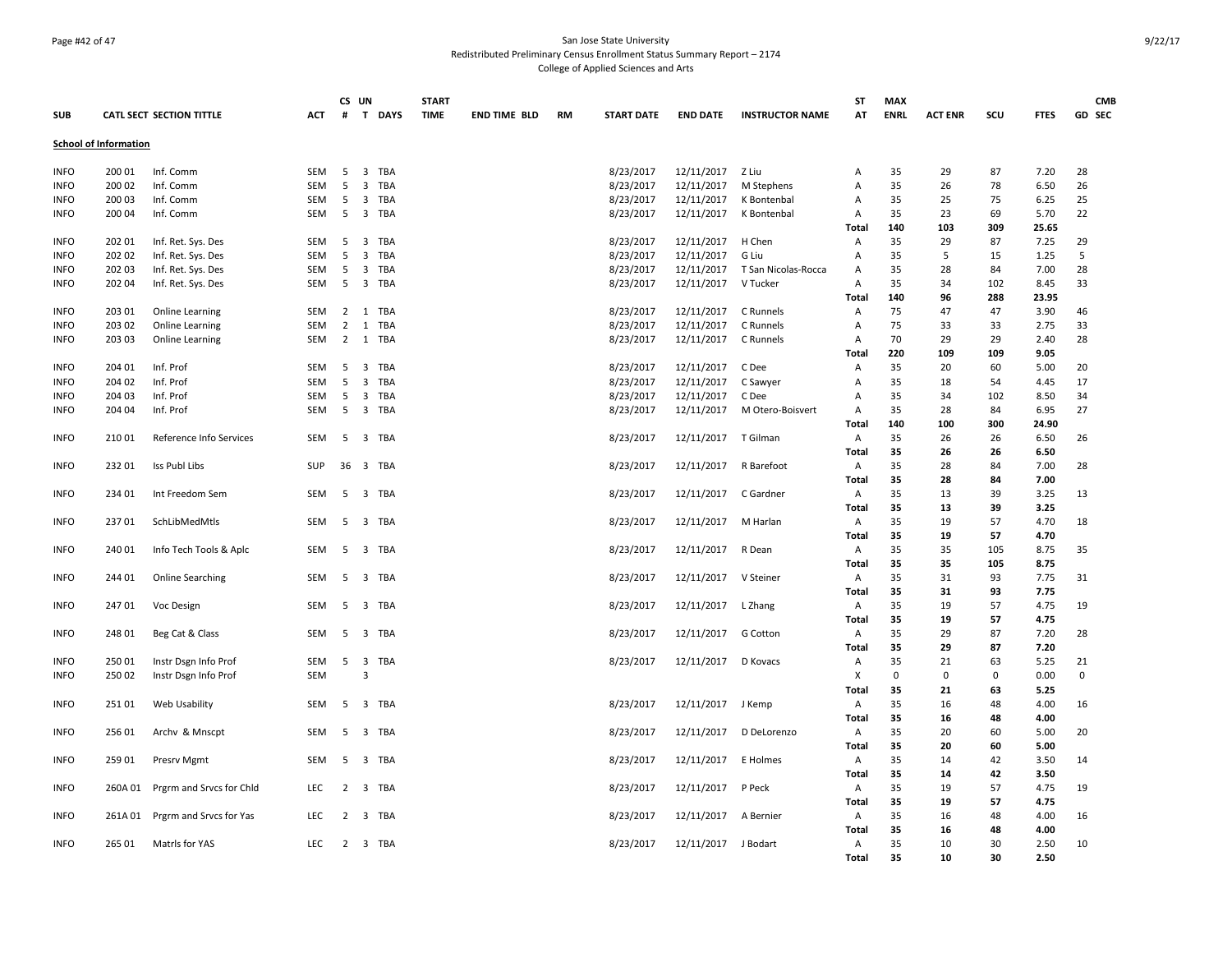# Page #43 of 47 San Jose State University Redistributed Preliminary Census Enrollment Status Summary Report – 2174 College of Applied Sciences and Arts

|             |        |                            |            |    | CS UN                        | <b>START</b> |                     |           |                   |                 |                                    | ST           | <b>MAX</b>  |                |                |             | <b>CMB</b>     |
|-------------|--------|----------------------------|------------|----|------------------------------|--------------|---------------------|-----------|-------------------|-----------------|------------------------------------|--------------|-------------|----------------|----------------|-------------|----------------|
| <b>SUB</b>  |        | CATL SECT SECTION TITTLE   | ACT        | #  | <b>DAYS</b><br>$\mathbf{T}$  | <b>TIME</b>  | <b>END TIME BLD</b> | <b>RM</b> | <b>START DATE</b> | <b>END DATE</b> | <b>INSTRUCTOR NAME</b>             | AT           | <b>ENRL</b> | <b>ACT ENR</b> | SCU            | <b>FTES</b> | GD SEC         |
| <b>INFO</b> | 26601  | <b>Collection Mgmt</b>     | SEM        | 5  | 3 TBA                        |              |                     |           | 8/23/2017         | 12/11/2017      | M Sloane                           | Α            | 35          | 35             | 105            | 8.75        | 35             |
| <b>INFO</b> | 266 02 | <b>Collection Mgmt</b>     | <b>SEM</b> |    | 3                            |              |                     |           |                   |                 |                                    | X            | $\mathbf 0$ | $\mathbf 0$    | $\mathbf 0$    | 0.00        | $\mathbf 0$    |
|             |        |                            |            |    |                              |              |                     |           |                   |                 |                                    | Total        | 35          | 35             | 105            | 8.75        |                |
| <b>INFO</b> | 275 01 | Libr Sev Div Comm          | SEM        | 5  | 3 TBA                        |              |                     |           | 8/23/2017         | 12/11/2017      | K Rebmann                          | Α            | 35          | 13             | 39             | 3.25        | 13             |
|             |        |                            |            |    |                              |              |                     |           |                   |                 |                                    | Total        | 35          | 13             | 39             | 3.25        |                |
| <b>INFO</b> | 281 01 | Collog Contemp Iss         | SEM        | 5  | 3 TBA                        |              |                     |           | 8/23/2017         | 12/11/2017      | D DeLorenzo                        | Α            | 35          | 10             | 30             | 2.50        | 10             |
|             |        |                            |            |    |                              |              |                     |           |                   |                 |                                    | <b>Total</b> | 35          | 10             | 30             | 2.50        |                |
| <b>INFO</b> | 282 01 | Sem in Libr Mgmt           | SEM        | 5  | 2 TBA                        |              |                     |           | 8/23/2017         | 12/11/2017      | E Valenti                          | Α            | 35          | 21             | 21             | 3.50        | 21             |
|             |        |                            |            |    |                              |              |                     |           |                   |                 |                                    | Total        | 35          | 21             | 21             | 3.50        |                |
| <b>INFO</b> | 284 01 | Sem Archiv Rec Mgmt        | SEM        | 5  | 1 TBA                        |              |                     |           | 8/23/2017         | 12/11/2017      | L Main                             | Α            | 35          | 11             | 11             | 0.92        | 11             |
| <b>INFO</b> | 284 02 | Sem Archiv Rec Mgmt        | SEM        | 5  | $\overline{2}$<br><b>TBA</b> |              |                     |           | 8/23/2017         | 12/11/2017      | L Main                             | Α            | 35          | $\overline{7}$ | $\overline{7}$ | 1.17        | $\overline{7}$ |
| <b>INFO</b> | 284 03 | Sem Archiv Rec Mgmt        | SEM        | 5  | $2^{\circ}$<br>TBA           |              |                     |           | 8/23/2017         | 12/11/2017      | L Main                             | Α            | 35          | 8              | 8              | 1.33        | 8              |
| INFO        | 284 04 | Sem Archiv Rec Mgmt        | SEM        |    | 5 3 TBA                      |              |                     |           | 8/23/2017         | 12/11/2017      | M Winget                           | Α            | 35          | $\overline{7}$ | $\overline{7}$ | 1.75        | $\overline{7}$ |
|             |        |                            |            |    |                              |              |                     |           |                   |                 |                                    | Total        | 140         | 33             | 33             | 5.17        |                |
| <b>INFO</b> | 285 01 | App. Res. Methods          | SEM        | 5  | 3 TBA                        |              |                     |           | 8/23/2017         | 12/11/2017      | S Walter                           | Α            | 35          | 10             | 10             | 2.50        | 10             |
| <b>INFO</b> | 285 02 | App. Res. Methods          | <b>SEM</b> | 5  | 3<br>TBA                     |              |                     |           | 8/23/2017         | 12/11/2017      | C Hagar                            | Α            | 35          | 14             | 14             | 3.50        | 14             |
| INFO        | 285 03 | App. Res. Methods          | <b>SEM</b> | 5  | 3<br>TBA                     |              |                     |           | 8/23/2017         | 12/11/2017      | D Hansen                           | Α            | 35          | 21             | 21             | 5.25        | 21             |
|             |        |                            |            |    |                              |              |                     |           |                   |                 |                                    | Total        | 105         | 45             | 45             | 11.25       |                |
| <b>INFO</b> | 28701  | Sem Inf Sci                | <b>SEM</b> | 5  | <b>TBA</b><br>3              |              |                     |           | 8/23/2017         | 12/11/2017      | M Stephens                         | Α            | 35          | 27             | 27             | 6.75        | 27             |
| <b>INFO</b> | 28702  | Sem Inf Sci                | <b>SEM</b> | 5  | 2 TBA                        |              |                     |           | 8/23/2017         | 12/11/2017      | H Cervone                          | Α            | 36          | $\overline{3}$ | $\overline{3}$ | 0.50        | 3              |
| INFO        | 28703  | Sem Inf Sci                | <b>SEM</b> |    | $\overline{3}$               |              |                     |           |                   |                 |                                    | X            | $\mathbf 0$ | $\mathbf 0$    | $\mathbf 0$    | 0.00        | 0              |
|             |        |                            |            |    |                              |              |                     |           |                   |                 |                                    | Total        | 71          | 30             | 30             | 7.25        |                |
| <b>INFO</b> | 289 01 | Adv Topics Libr & Info Sci | SUP        | 25 | 3 TBA                        |              |                     |           | 8/23/2017         | 12/11/2017      | D Faires                           | Α            | 70          | 27             | 81             | 6.75        | 27             |
|             |        |                            |            |    |                              |              |                     |           |                   |                 |                                    | <b>Total</b> | 70          | 27             | 81             | 6.75        |                |
| <b>INFO</b> | 294 02 | Prof Exp Intern            | <b>SUP</b> | 25 | 2 TBA                        |              |                     |           | 8/23/2017         | 12/11/2017      | W Fisher                           | Α            | 35          | $\mathbf{1}$   | $\overline{2}$ | 0.17        | $\mathbf{1}$   |
| <b>INFO</b> | 294 03 | Prof Exp Intern            | SUP        | 25 | 3 TBA                        |              |                     |           | 8/23/2017         | 12/11/2017      | W Fisher                           | Α            | 35          | $\overline{3}$ | 9              | 0.75        | 3              |
| <b>INFO</b> | 294 04 | Prof Exp Intern            | SUP        | 25 | 4 TBA                        |              |                     |           | 8/23/2017         | 12/11/2017      | W Fisher                           | Α            | 35          | $\overline{2}$ | 8              | 0.67        | $\overline{2}$ |
| <b>INFO</b> | 294 05 | Prof Exp Intern            | <b>SUP</b> | 25 | 2 TBA                        |              |                     |           | 8/23/2017         | 12/11/2017      | L Main                             | A            | 35          | 0              | $\mathbf 0$    | 0.00        | 0              |
| <b>INFO</b> | 294 06 | Prof Exp Intern            | SUP        | 25 | 3 TBA                        |              |                     |           | 8/23/2017         | 12/11/2017      | L Main                             | Α            | 35          | 1              | 3              | 0.25        | $1\,$          |
| <b>INFO</b> | 294 07 | Prof Exp Intern            | SUP        | 25 | 4 TBA                        |              |                     |           | 8/23/2017         | 12/11/2017      | L Main                             | Α            | 35          | 1              | $\overline{4}$ | 0.33        | $\mathbf{1}$   |
|             |        |                            |            |    |                              |              |                     |           |                   |                 |                                    | Total        | 210         | 8              | 26             | 2.17        |                |
| INFO        | 295 01 | Sch Libr Fieldwork         | <b>SUP</b> | 25 | 3 TBA                        |              |                     |           | 8/23/2017         | 12/11/2017      | M Harlan                           | Α            | 20          | $\overline{2}$ | 6              | 0.45        | $\mathbf{1}$   |
|             |        |                            |            |    |                              |              |                     |           |                   |                 |                                    | Total        | 20          | $\overline{2}$ | 6              | 0.45        |                |
| <b>INFO</b> | 298 01 | Special Study              | <b>SUP</b> | 25 | 1 TBA                        |              |                     |           | 8/23/2017         | 12/11/2017      | D Faires                           | Α            | 20          | $\overline{2}$ | $\overline{2}$ | 0.17        | $\overline{2}$ |
| <b>INFO</b> | 298 02 | Special Study              | SUP        |    | 25 2 TBA                     |              |                     |           | 8/23/2017         | 12/11/2017      | D Faires                           | Α            | 20          | $\mathbf 0$    | $\mathbf 0$    | 0.00        | 0              |
| INFO        | 298 03 | Special Study              | SUP        | 25 | 3 TBA                        |              |                     |           | 8/23/2017         | 12/11/2017      | D Faires                           | A            | 20          | $\overline{3}$ | 9              | 0.75        | 3              |
| <b>INFO</b> | 298 04 | Special Study              | SUP        | 25 | 3 TBA                        |              |                     |           | 8/23/2017         | 12/11/2017      | D Faires                           | A            | 20          | $\overline{2}$ | 6              | 0.50        | $\overline{2}$ |
| <b>INFO</b> | 298 05 | Special Study              | SUP        | 25 | 3 TBA                        |              |                     |           | 8/23/2017         | 12/11/2017      | D Faires                           | Α            | 20          | $\mathbf 0$    | $\mathbf 0$    | 0.00        | $\mathbf 0$    |
| <b>INFO</b> | 298 06 | Special Study              | SUP        | 25 | 3 TBA                        |              |                     |           | 8/23/2017         | 12/11/2017      | D Faires                           | Α            | 20          | $\mathbf{1}$   | $\overline{3}$ | 0.25        | $\mathbf{1}$   |
|             |        |                            |            |    |                              |              |                     |           |                   |                 |                                    | Total        | 120         | 8              | 20             | 1.67        |                |
| <b>INFO</b> | 299 01 | MA Thesis/Project          | SEM        | 25 | 3 TBA                        |              |                     |           | 8/23/2017         | 12/11/2017      | D Hansen                           | Α            | 5           | $\mathbf 0$    | $\mathbf 0$    | 0.00        | 0              |
|             |        |                            |            |    |                              |              |                     |           |                   |                 |                                    | <b>Total</b> | 5           | $\mathbf 0$    | $\mathbf{0}$   | 0.00        |                |
|             |        |                            |            |    |                              |              |                     |           |                   |                 | <b>School of Information Total</b> |              | 2046        | 956            | 2338           | 215.15      |                |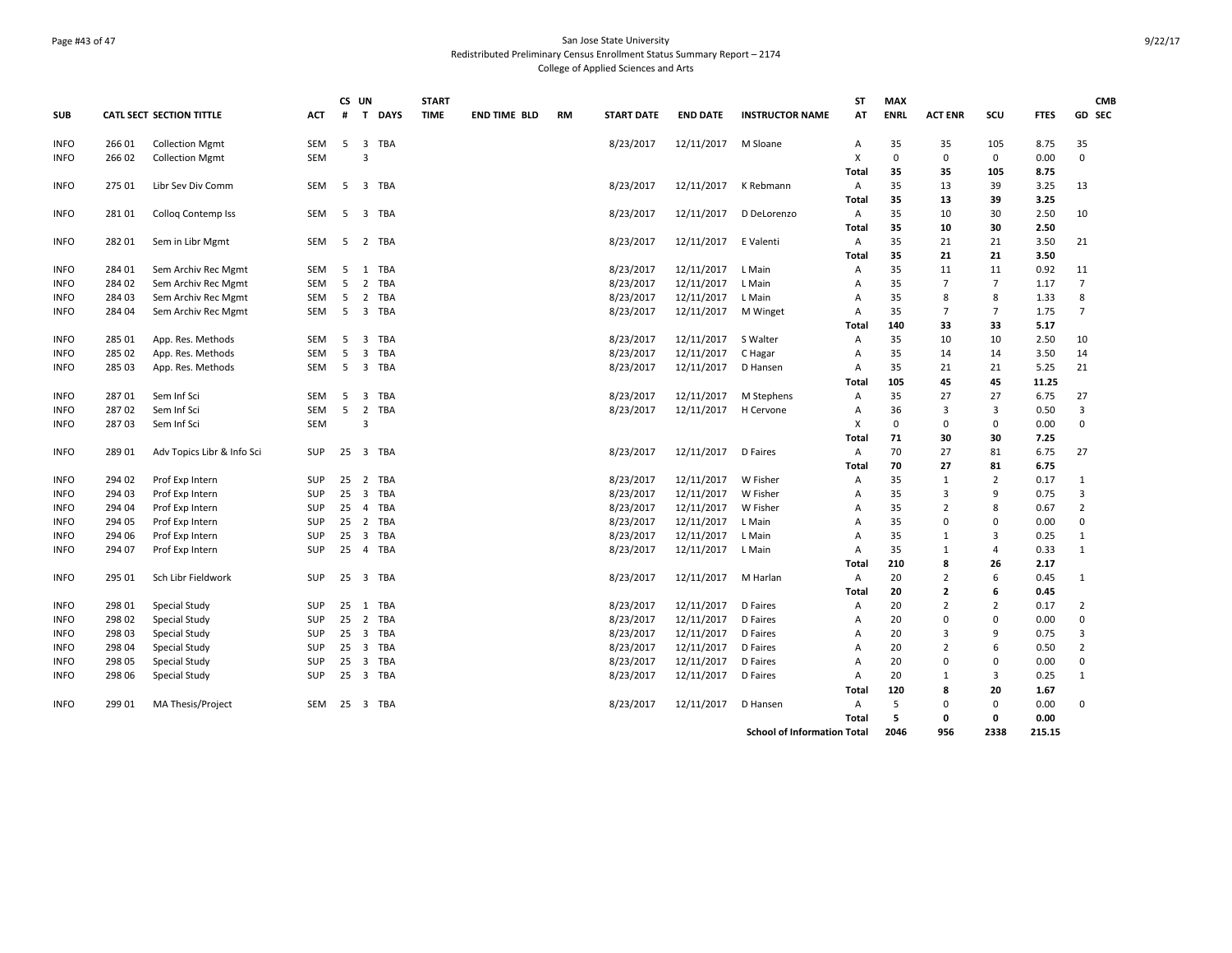### Page #44 of 47 San Jose State University Redistributed Preliminary Census Enrollment Status Summary Report – 2174 College of Applied Sciences and Arts

|                    |        |                                 |            | CS UN          |                                         | <b>START</b> |                     |           |                   |                      |                        | <b>ST</b>      | <b>MAX</b>  |                |              |             | <b>CMB</b>                   |  |
|--------------------|--------|---------------------------------|------------|----------------|-----------------------------------------|--------------|---------------------|-----------|-------------------|----------------------|------------------------|----------------|-------------|----------------|--------------|-------------|------------------------------|--|
| <b>SUB</b>         |        | <b>CATL SECT SECTION TITTLE</b> | АСТ        | #              | T DAYS                                  | <b>TIME</b>  | <b>END TIME BLD</b> | <b>RM</b> | <b>START DATE</b> | <b>END DATE</b>      | <b>INSTRUCTOR NAME</b> | AT             | <b>ENRL</b> | <b>ACT ENR</b> | scu          | <b>FTES</b> | GD SEC                       |  |
| <b>Social Work</b> |        |                                 |            |                |                                         |              |                     |           |                   |                      |                        |                |             |                |              |             |                              |  |
| GERO               | 10701  | Aging and Society               | LEC        | 2              | 3 M                                     | 6:00 PM      | 8:45 PM SH          |           | 312 8/23/2017     | 12/11/2017           | V Silva                | Α              | 35          | 33             | 99           | 6.60        | $\mathbf{0}$<br>C            |  |
| <b>SCWK</b>        | 10701  | Aging and Society               | LEC        | 2              | $\overline{3}$<br>M                     | 6:00 PM      | 8:45 PM SH          | 312       | 8/23/2017         | 12/11/2017           | V Silva                | $\overline{A}$ | 0           | $\mathbf 0$    | $\mathbf 0$  | 0.00        | $\mathbf{0}$<br>$\mathsf{C}$ |  |
| <b>HS</b>          | 10701  | Aging and Society               | <b>LEC</b> | $\overline{2}$ | $\overline{\mathbf{3}}$<br>M            | 6:00 PM      | 8:45 PM SH          |           | 312<br>8/23/2017  | 12/11/2017           | V Silva                | $\overline{A}$ | $\Omega$    | $\Omega$       | $\mathbf{0}$ | 0.00        | $\mathbf{0}$<br>$\mathsf{C}$ |  |
| <b>GERO</b>        | 107 02 | Aging and Society               | LEC        | $\overline{2}$ | $\overline{3}$<br>$\mathsf{R}$          | 12:00 PM     | 2:45 PM SH          |           | 312 8/23/2017     | 12/11/2017           | V Silva                | $\overline{A}$ | 35          | 34             | 102          | 6.80        | $\mathbf{0}$<br>$\mathsf{C}$ |  |
| <b>SCWK</b>        | 10702  | Aging and Society               | LEC        | 2              | 3 R                                     | 12:00 PM     | 2:45 PM SH          | 312       | 8/23/2017         | 12/11/2017           | V Silva                | $\overline{A}$ | 0           | $\overline{0}$ | $\mathbf{0}$ | 0.00        | $\mathbf{0}$<br>$\mathsf{C}$ |  |
| HS                 | 10702  | Aging and Society               | LEC        | $\overline{2}$ | $\overline{\mathbf{3}}$<br>$\mathsf{R}$ | 12:00 PM     | 2:45 PM SH          | 312       | 8/23/2017         | 12/11/2017           | V Silva                | Α              | $\Omega$    | $\Omega$       | $\mathbf{0}$ | 0.00        | $\mathbf 0$<br>$\mathsf{C}$  |  |
| <b>SCWK</b>        | 10703  | Aging and Society               | LEC        |                | 3                                       |              |                     |           |                   |                      |                        | X              | 0           | $\Omega$       | $\mathbf 0$  | 0.00        | $\mathbf 0$                  |  |
| <b>GERO</b>        | 107 03 | Aging and Society               | <b>LEC</b> |                | $\overline{3}$                          |              |                     |           |                   |                      |                        | X              | $\Omega$    | $\Omega$       | $\Omega$     | 0.00        | $\Omega$                     |  |
| НS                 | 107 03 | Aging and Society               | LEC        |                | $\overline{3}$                          |              |                     |           |                   |                      |                        | X              | $\mathbf 0$ | $\Omega$       | $\mathbf 0$  | 0.00        | $\mathbf 0$                  |  |
|                    |        |                                 |            |                |                                         |              |                     |           |                   |                      |                        | Total          | 70          | 67             | 201          | 13.40       |                              |  |
| <b>GERO</b>        | 108 01 | Hith in Later Life              | LEC        |                | $\overline{3}$                          |              |                     |           |                   |                      |                        | х              | $\Omega$    | $\Omega$       | $\mathbf 0$  | 0.00        | $\Omega$                     |  |
| НS                 | 108 01 | Hith in Later Life              | LEC        |                | $\overline{3}$                          |              |                     |           |                   |                      |                        | X              | 0           | $\Omega$       | $\Omega$     | 0.00        | $\mathbf 0$                  |  |
|                    |        |                                 |            |                |                                         |              |                     |           |                   |                      |                        | Total          | $\Omega$    | $\mathbf 0$    | $\mathbf 0$  | 0.00        |                              |  |
| <b>GERO</b>        | 11702  | Soc Pol Serv Aging              | <b>LEC</b> | $2^{\circ}$    | 3 <sub>1</sub>                          | 6:00 PM      | 8:45 PM BBC         |           | 125 8/23/2017     | 12/11/2017           | J McCabe               | Α              | 40          | 21             | 63           | 4.20        | $\mathbf{0}$<br>C            |  |
| НS                 | 11702  | Soc Pol Serv Aging              | <b>LEC</b> | $\overline{2}$ | 3 <sub>1</sub>                          | 6:00 PM      | 8:45 PM BBC         | 125       | 8/23/2017         | 12/11/2017           | J McCabe               | Α              | 0           | $\mathbf{0}$   | $\mathbf{0}$ | 0.00        | $\mathbf{0}$<br>$\mathsf{C}$ |  |
| GERO               | 11703  | Soc Pol Serv Aging              | LEC        | $\overline{2}$ | 3 <sub>1</sub>                          | 3:00 PM      | 5:45 PM YUH         | 243       | 8/23/2017         | 12/11/2017           | J McCabe               | Α              | 35          | 33             | 99           | 6.60        | $\mathbf{0}$<br>$\mathsf{C}$ |  |
| нs                 | 11703  | Soc Pol Serv Aging              | LEC        | $\overline{2}$ | 3 <sub>1</sub>                          | 3:00 PM      | 5:45 PM YUH         |           | 243 8/23/2017     | 12/11/2017           | J McCabe               | Α              | 0           | $\mathbf{0}$   | $\mathbf{0}$ | 0.00        | 0 <sub>c</sub>               |  |
|                    |        |                                 |            |                |                                         |              |                     |           |                   |                      |                        | <b>Total</b>   | 75          | 54             | 162          | 10.80       |                              |  |
| GERO               | 133 01 | Gero Field Work                 | <b>SUP</b> |                | 36 3 TBA                                |              |                     |           | 8/23/2017         | 12/11/2017           |                        | Α              | 10          | $\Omega$       | $\mathbf 0$  | 0.00        | $\mathbf 0$                  |  |
|                    |        |                                 |            |                |                                         |              |                     |           |                   |                      |                        | Total          | 10          | $\mathbf 0$    | $\mathbf{0}$ | 0.00        |                              |  |
| <b>SCWK</b>        | 1001   | Int Soc Wel & SocW              | LEC        |                | 3                                       |              |                     |           |                   |                      |                        | Χ              | 0           | $\Omega$       | $\Omega$     | 0.00        | $\Omega$                     |  |
| <b>SCWK</b>        | 1002   | Int Soc Wel & SocW              | LEC        |                | $\overline{3}$                          |              |                     |           |                   |                      |                        | X              | 0           | $\Omega$       | $\Omega$     | 0.00        | $\mathbf 0$                  |  |
|                    |        |                                 |            |                |                                         |              |                     |           |                   |                      |                        | <b>Total</b>   | 0           | $\Omega$       | $\Omega$     | 0.00        |                              |  |
| SCWK               |        | 100W 01 Writing Workshop        | <b>SEM</b> |                | 3                                       |              |                     |           |                   |                      |                        | х              | 0           | $\Omega$       | $\Omega$     | 0.00        | $\mathbf 0$                  |  |
| <b>SCWK</b>        |        | 100W 02 Writing Workshop        | <b>SEM</b> |                | $\overline{3}$                          |              |                     |           |                   |                      |                        | X              | 0           | $\Omega$       | $\Omega$     | 0.00        | $\Omega$                     |  |
|                    |        |                                 |            |                |                                         |              |                     |           |                   |                      |                        | Total          | 0           | 0              | $\mathbf 0$  | 0.00        |                              |  |
| <b>SCWK</b>        | 110 01 | Fnd Sw Practice                 | <b>SEM</b> | $\overline{4}$ | $3 \, M$                                |              | 9:00 AM 11:45 AM SH |           | 312 8/23/2017     | 12/11/2017           | S Lee                  | Α              | 25          | 29             | 87           | 5.80        | $\Omega$                     |  |
| <b>SCWK</b>        | 110 02 | Fnd Sw Practice                 | <b>SEM</b> | $\overline{4}$ | $\overline{3}$<br>$\mathbf{I}$          |              | 9:00 AM 11:45 AM SH |           | 312 8/23/2017     | 12/11/2017 Y Maxwell |                        | Α              | 25          | 25             | 75           | 5.00        | $\mathbf 0$                  |  |
| <b>SCWK</b>        | 110 03 | Fnd Sw Practice                 | <b>SEM</b> |                | 3                                       |              |                     |           |                   |                      |                        | х              | $\mathbf 0$ | $\Omega$       | $\mathbf 0$  | 0.00        | $\mathbf 0$                  |  |
|                    |        |                                 |            |                |                                         |              |                     |           |                   |                      |                        | Total          | 50          | 54             | 162          | 10.80       |                              |  |
| <b>SCWK</b>        | 11101  | Gen SW Practice I               | <b>SEM</b> | $\overline{4}$ | $3 \, M$                                | 6:00 PM      | 8:45 PM SH          | 345       | 8/23/2017         | 12/11/2017           | L Moore-Guerra         | Α              | 26          | 26             | 78           | 5.20        | $\Omega$                     |  |
| <b>SCWK</b>        | 11102  | Gen SW Practice I               | <b>SEM</b> | 4              | $\overline{\mathbf{3}}$<br>W            | 12:00 PM     | 2:45 PM SH          | 312       | 8/23/2017         | 12/11/2017           | J Bloom                | Α              | 26          | 27             | 81           | 5.40        | $\mathbf 0$                  |  |
| <b>SCWK</b>        | 11103  | Gen SW Practice I               | <b>SEM</b> | $\overline{4}$ | 3 W                                     | 3:00 PM      | 5:45 PM SH          |           | 345 8/23/2017     | 12/11/2017           | M Reyes                | Α              | 25          | 23             | 69           | 4.60        | $\mathbf 0$                  |  |
|                    |        |                                 |            |                |                                         |              |                     |           |                   |                      |                        | <b>Total</b>   | 77          | 76             | 228          | 15.20       |                              |  |
| <b>SCWK</b>        | 12001  | Soc SW Practice I               | LEC        | 5              | $\overline{\mathbf{3}}$<br>M            | 12:00 PM     | 2:45 PM MH          | 321       | 8/23/2017         | 12/11/2017           | E Bruce                | Α              | 25          | 33             | 99           | 6.60        | $\Omega$                     |  |
| <b>SCWK</b>        | 120 02 | Soc SW Practice I               | <b>LEC</b> |                | 3                                       |              |                     |           |                   |                      |                        | х              | $\Omega$    | $\mathbf 0$    | $\mathbf 0$  | 0.00        | $\Omega$                     |  |
| <b>SCWK</b>        | 120 03 | Soc SW Practice I               | LEC        |                | $\overline{3}$                          |              |                     |           |                   |                      |                        | X              | 0           | $\mathbf 0$    | $\Omega$     | 0.00        | $\Omega$                     |  |
| <b>SCWK</b>        | 120 05 | Soc SW Practice I               | LEC        | 5              | $3 \, M$                                | 6:00 PM      | 8:45 PM BBC         | 126       | 8/23/2017         | 12/11/2017           | E Bruce                | Α              | 25          | 20             | 60           | 4.00        | $\mathbf 0$                  |  |
|                    |        |                                 |            |                |                                         |              |                     |           |                   |                      |                        | <b>Total</b>   | 50          | 53             | 159          | 10.60       |                              |  |
| <b>SCWK</b>        | 130 01 | Hm Bhvr Soc Envt I              | LEC        | $\overline{2}$ | 3 <sub>1</sub>                          | 12:00 PM     | 2:45 PM SH          | 345       | 8/23/2017         | 12/11/2017           | S Diwan                | Α              | 25          | 27             | 81           | 5.40        | $\Omega$                     |  |
| <b>SCWK</b>        | 130 02 | Hm Bhvr Soc Envt I              | LEC        | $\overline{2}$ | $\overline{\mathbf{3}}$<br>$\mathsf{T}$ | 3:00 PM      | 5:45 PM SH          | 345       | 8/23/2017         | 12/11/2017           | Y Maxwell              | Α              | 25          | 26             | 78           | 5.20        | $\Omega$                     |  |
| <b>SCWK</b>        | 130 03 | Hm Bhvr Soc Envt I              | LEC        |                | 3                                       |              |                     |           |                   |                      |                        | X              | $\mathbf 0$ | $\mathbf 0$    | $\Omega$     | 0.00        | $\Omega$                     |  |
|                    |        |                                 |            |                |                                         |              |                     |           |                   |                      |                        | Total          | 50          | 53             | 159          | 10.60       |                              |  |
| <b>SCWK</b>        | 140 01 | Intro to Field Prac             | <b>SUP</b> | 36             | 3 <sub>1</sub>                          | 12:00 PM     | 2:45 PM             |           | 8/23/2017         | 12/11/2017           | S Lee                  | Α              | 25          | 27             | 81           | 5.40        | $\Omega$                     |  |
| <b>SCWK</b>        | 140 02 | Intro to Field Prac             | SUP        | 36             | $\overline{\mathbf{3}}$<br>$\mathsf{T}$ | 3:00 PM      | 5:45 PM DBH         |           | 133 8/23/2017     | 12/11/2017           | J Hubbs                | Α              | 25          | 25             | 75           | 5.00        | $\mathbf 0$                  |  |
| <b>SCWK</b>        | 140 03 | Intro to Field Prac             | <b>SUP</b> |                | 3                                       |              |                     |           |                   |                      |                        | X              | 0           | $\Omega$       | $\mathbf 0$  | 0.00        | $\mathbf 0$                  |  |
|                    |        |                                 |            |                |                                         |              |                     |           |                   |                      |                        | <b>Total</b>   | 50          | 52             | 156          | 10.40       |                              |  |
| <b>SCWK</b>        | 141 01 | Field Practicum                 | <b>SUP</b> | 36             | 4<br>TBA                                |              |                     |           | 8/23/2017         | 12/11/2017           | M Blandino             | Α              | 30          | 16             | 64           | 4.27        | $\Omega$                     |  |
| <b>SCWK</b>        | 141 02 | Field Practicum I               | <b>SUP</b> | 36             | $\overline{4}$<br>TBA                   |              |                     |           | 8/23/2017         | 12/11/2017           | M Curry                | Α              | 30          | 16             | 64           | 4.27        | $\Omega$                     |  |
| <b>SCWK</b>        | 141 03 | Field Practicum I               | SUP        | 36             | 4 TBA                                   |              |                     |           | 8/23/2017         | 12/11/2017           | L Chin                 | Α              | 30          | 16             | 64           | 4.27        | $\Omega$                     |  |
|                    |        |                                 |            |                |                                         |              |                     |           |                   |                      |                        |                |             |                |              |             |                              |  |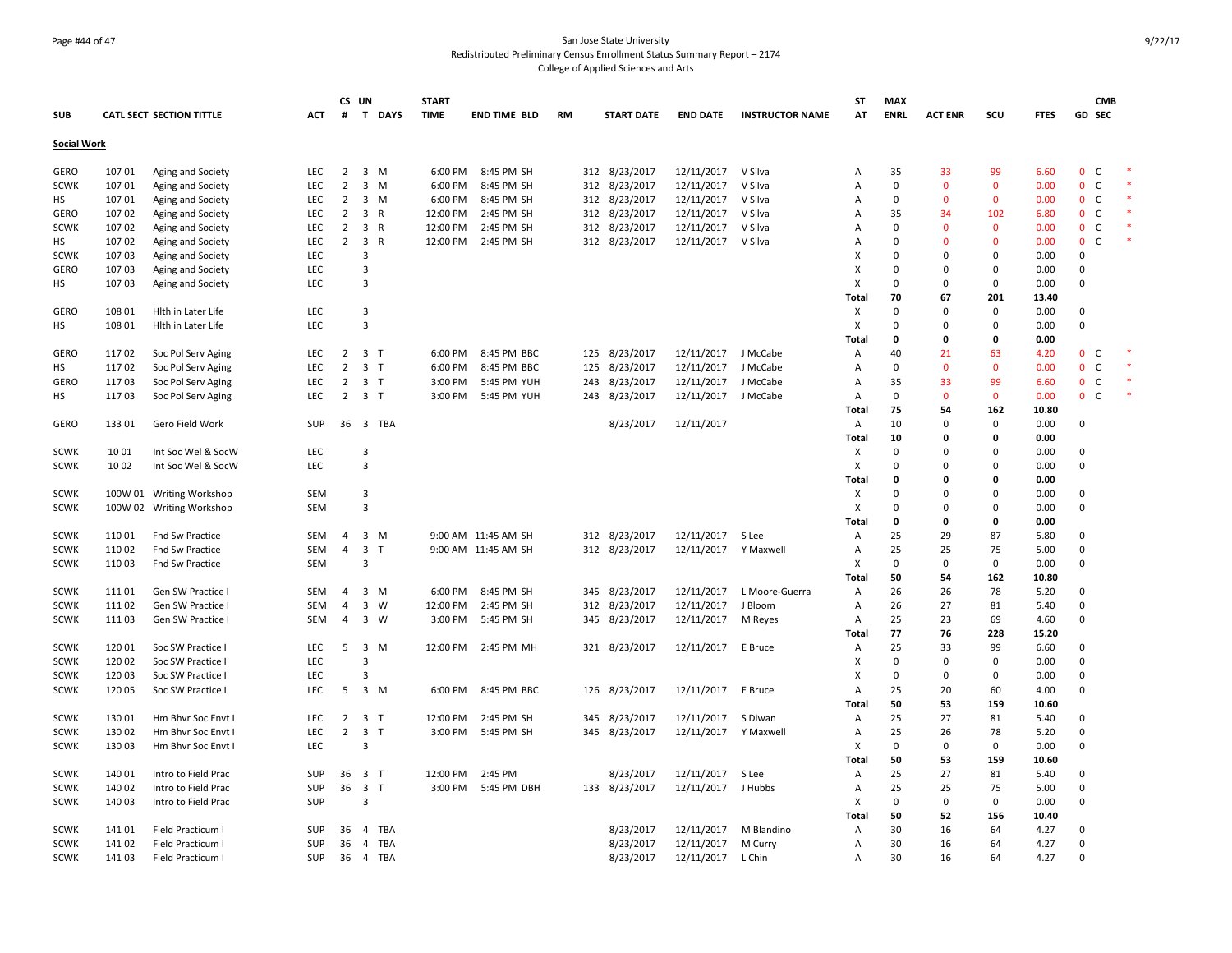### Page #45 of 47 San Jose State University Redistributed Preliminary Census Enrollment Status Summary Report – 2174 College of Applied Sciences and Arts

|             |        |                                 |            |    | CS UN                   |            | <b>START</b> |                      |           |                   |                 |                        | <b>ST</b>    | <b>MAX</b>  |                |              |             | <b>CMB</b>                   |  |
|-------------|--------|---------------------------------|------------|----|-------------------------|------------|--------------|----------------------|-----------|-------------------|-----------------|------------------------|--------------|-------------|----------------|--------------|-------------|------------------------------|--|
| <b>SUB</b>  |        | <b>CATL SECT SECTION TITTLE</b> | ACT        | #  |                         | T DAYS     | <b>TIME</b>  | <b>END TIME BLD</b>  | <b>RM</b> | <b>START DATE</b> | <b>END DATE</b> | <b>INSTRUCTOR NAME</b> | AT           | <b>ENRL</b> | <b>ACT ENR</b> | scu          | <b>FTES</b> | GD SEC                       |  |
| <b>SCWK</b> | 14104  | Field Practicum I               | <b>SUP</b> | 36 | $\overline{4}$          | <b>TBA</b> |              |                      |           | 8/23/2017         | 12/11/2017      | R Bhader               | A            | 30          | 15             | 60           | 4.00        | $\Omega$                     |  |
| <b>SCWK</b> | 14105  | Field Practicum I               | SUP        | 36 | $\overline{4}$          | TBA        |              |                      |           | 8/23/2017         | 12/11/2017      | R Bhader               | Α            | 30          | 14             | 56           | 3.73        | $\mathbf 0$                  |  |
|             |        |                                 |            |    |                         |            |              |                      |           |                   |                 |                        | Total        | 150         | 77             | 308          | 20.53       |                              |  |
| <b>SCWK</b> | 202 01 | Soc Policy and Services         | SEM        | 5  | 3 F                     |            | 12:30 PM     | 3:15 PM SH           | 345       | 8/23/2017         | 12/11/2017      | J Torai                | Α            | 30          | 34             | 102          | 8.50        | 34                           |  |
| <b>SCWK</b> | 202 02 | Soc Policy and Services         | <b>SEM</b> | 5  | 3 F                     |            | 12:30 PM     | 3:15 PM MH           | 322       | 8/23/2017         | 12/11/2017      | G Thomas               | Α            | 30          | 29             | 87           | 7.25        | 29                           |  |
| <b>SCWK</b> | 202 03 | Soc Policy and Services         | <b>SEM</b> | 5  | 3 F                     |            |              | 9:30 AM 12:15 PM CL  | 324       | 8/23/2017         | 12/11/2017      | E Gorman               | A            | 30          | 29             | 87           | 7.25        | 29                           |  |
| <b>SCWK</b> | 202 04 | Soc Policy and Services         | <b>SEM</b> | 5  | 3 W                     |            | 6:00 PM      | 8:45 PM BBC          | 225       | 8/23/2017         | 12/11/2017      | E Gorman               | Α            | 30          | 31             | 93           | 7.75        | 31                           |  |
|             |        |                                 |            |    |                         |            |              |                      |           |                   |                 |                        | Total        | 120         | 123            | 369          | 30.75       |                              |  |
| <b>SCWK</b> | 212 01 | Hum Be Soc Env I                | <b>SEM</b> | 5  | $\overline{\mathbf{3}}$ | M          |              | 9:00 AM 11:45 AM SH  | 345       | 8/23/2017         | 12/11/2017      | L Drabble              | A            | 30          | 34             | 102          | 8.50        | 34                           |  |
| <b>SCWK</b> | 21202  | Hum Be Soc Env I                | <b>SEM</b> | 5  | $\overline{\mathbf{3}}$ | W          |              | 12:00 PM 2:45 PM HGH | 124       | 8/23/2017         | 12/11/2017      | S Sen                  | Α            | 30          | 30             | 90           | 7.50        | 30                           |  |
| <b>SCWK</b> | 21203  | Hum Be Soc Env I                | <b>SEM</b> | 5  | $\overline{\mathbf{3}}$ | W          |              | 9:00 AM 11:45 AM HB  | 407       | 8/23/2017         | 12/11/2017      | F Krebs                | A            | 30          | 28             | 84           | 7.00        | 28                           |  |
| <b>SCWK</b> | 21204  | Hum Be Soc Env I                | <b>SEM</b> | 5  |                         | $3 \, M$   | 6:00 PM      | 8:45 PM BBC          | 225       | 8/23/2017         | 12/11/2017      | F Krebs                | Α            | 30          | 32             | 96           | 8.00        | 32                           |  |
|             |        |                                 |            |    |                         |            |              |                      |           |                   |                 |                        | Total        | 120         | 124            | 372          | 31.00       |                              |  |
| <b>SCWK</b> | 220 01 | Trans Gen Prac I                | <b>SEM</b> | 5  |                         | 3 M        | 12:00 PM     | 2:45 PM SH           | 345       | 8/23/2017         | 12/11/2017      | M Reyes                | A            | 30          | 34             | 102          | 8.50        | 34                           |  |
| <b>SCWK</b> | 220 02 | Trans Gen Prac I                | <b>SEM</b> | 5  | $\overline{3}$          | W          |              | 9:00 AM 11:45 AM SH  | 345       | 8/23/2017         | 12/11/2017      | J Wall                 | Α            | 30          | 30             | 90           | 7.50        | 30                           |  |
| <b>SCWK</b> | 220 03 | Trans Gen Prac I                | <b>SEM</b> | 5  | $\overline{\mathbf{3}}$ | W          | 12:00 PM     | 2:45 PM SH           | 345       | 8/23/2017         | 12/11/2017      | M Reyes                | A            | 30          | 28             | 84           | 7.00        | 28                           |  |
| <b>SCWK</b> | 220 04 | Trans Gen Prac I                | <b>SEM</b> | 5  |                         | 3 M        | 6:00 PM      | 8:45 PM HB           | 408       | 8/23/2017         | 12/11/2017      | N Dubus                | Α            | 30          | 23             | 69           | 5.75        | 23                           |  |
|             |        |                                 |            |    |                         |            |              |                      |           |                   |                 |                        | Total        | 120         | 115            | 345          | 28.75       |                              |  |
| <b>SCWK</b> | 22201  | Trans Adv Gen I                 | <b>SEM</b> | 5  | 3 <sub>1</sub>          |            | 12:00 PM     | 2:45 PM SH           | 312       | 8/23/2017         | 12/11/2017      | G Thomas               | A            | 25          | 29             | 87           | 7.25        | 29                           |  |
| <b>SCWK</b> | 222 02 | Trans Adv Gen I                 | <b>SEM</b> | 5  | $\overline{\mathbf{3}}$ | M          | 12:00 PM     | 2:45 PM HGH          | 124       | 8/23/2017         | 12/11/2017      | J Wall                 | Α            | 25          | 37             | 111          | 9.25        | 37                           |  |
|             |        |                                 |            |    |                         |            |              |                      |           |                   |                 |                        | Total        | 50          | 66             | 198          | 16.50       |                              |  |
| <b>SCWK</b> | 223 01 | Trans Adv Gen II                | <b>SEM</b> |    | 5 3 T                   |            |              | 9:00 AM 11:45 AM SH  |           | 345 8/23/2017     | 12/11/2017      | G Thomas               | Α            | 25          | 16             | 48           | 4.00        | 16                           |  |
|             |        |                                 |            |    |                         |            |              |                      |           |                   |                 |                        | <b>Total</b> | 25          | 16             | 48           | 4.00        |                              |  |
| <b>SCWK</b> | 224 01 | Pract with Sp Sp                | SEM        | 5  | 3 <sub>1</sub>          |            | 6:00 PM      | 8:45 PM SH           | 345       | 8/23/2017         | 12/11/2017      | M Reyes                | Α            | 25          | 24             | 72           | 6.00        | 24                           |  |
|             |        |                                 |            |    |                         |            |              |                      |           |                   |                 |                        | Total        | 25          | 24             | 72           | 6.00        |                              |  |
| <b>SCWK</b> | 230 01 | Soc W Pract I                   | SUP        | 23 | $\overline{\mathbf{3}}$ | <b>TBA</b> |              |                      |           | 8/23/2017         | 12/11/2017      | M Blandino             | A            | 30          | 13             | 39           | 3.25        | 13                           |  |
| <b>SCWK</b> | 230 02 | Soc W Pract I                   | SUP        | 23 | $\overline{\mathbf{3}}$ | <b>TBA</b> |              |                      |           | 8/23/2017         | 12/11/2017      | <b>B</b> Tavera        | Α            | 30          | 16             | 48           | 4.00        | 16                           |  |
| <b>SCWK</b> | 23003  | Soc W Pract                     | SUP        | 23 | $\overline{\mathbf{3}}$ | <b>TBA</b> |              |                      |           | 8/23/2017         | 12/11/2017      | J Jackson              | Α            | 30          | 17             | 51           | 4.25        | 17                           |  |
| <b>SCWK</b> | 230 04 | Soc W Pract I                   | SUP        | 23 | $\overline{\mathbf{3}}$ | <b>TBA</b> |              |                      |           | 8/23/2017         | 12/11/2017      | A Fimbres-Windley      | A            | 30          | 17             | 51           | 4.25        | 17                           |  |
| <b>SCWK</b> | 23005  | Soc W Pract                     | SUP        | 23 | $\overline{\mathbf{3}}$ | <b>TBA</b> |              |                      |           | 8/23/2017         | 12/11/2017      | V Smith                | A            | 30          | 16             | 48           | 4.00        | 16                           |  |
| <b>SCWK</b> | 230 06 | Soc W Pract I                   | SUP        | 23 | $\overline{\mathbf{3}}$ | <b>TBA</b> |              |                      |           | 8/23/2017         | 12/11/2017      | J Rose                 | A            | 30          | 10             | 30           | 2.50        | 10                           |  |
| <b>SCWK</b> | 230 07 | Soc W Pract I                   | SUP        | 23 | $\overline{\mathbf{3}}$ | <b>TBA</b> |              |                      |           | 8/23/2017         | 12/11/2017      | M Curry                | Α            | 30          | 14             | 42           | 3.50        | 14                           |  |
| <b>SCWK</b> | 23008  | Soc W Pract I                   | SUP        |    |                         | 23 3 TBA   |              |                      |           | 8/23/2017         | 12/11/2017      | <b>B</b> Watkins       | Α            | 30          | 12             | 36           | 3.00        | 12                           |  |
|             |        |                                 |            |    |                         |            |              |                      |           |                   |                 |                        | Total        | 240         | 115            | 345          | 28.75       |                              |  |
| <b>SCWK</b> | 232 01 | Soc W Pract III                 | <b>SUP</b> | 23 | $\overline{4}$          | <b>TBA</b> |              |                      |           | 8/23/2017         | 12/11/2017      | L Chin                 | A            | 30          | 13             | 52           | 4.33        | 13                           |  |
| <b>SCWK</b> | 232 02 | Soc W Pract III                 | SUP        | 23 | $\overline{4}$          | TBA        |              |                      |           | 8/23/2017         | 12/11/2017      | <b>B</b> Tavera        | А            | 30          | 14             | 56           | 4.67        | 14                           |  |
| <b>SCWK</b> | 232 03 | Soc W Pract III                 | SUP        | 23 | $\overline{a}$          | <b>TBA</b> |              |                      |           | 8/23/2017         | 12/11/2017      | J Jackson              | A            | 30          | 11             | 44           | 3.67        | 11                           |  |
| <b>SCWK</b> | 232 04 | Soc W Pract III                 | <b>SUP</b> | 23 | $\overline{4}$          | <b>TBA</b> |              |                      |           | 8/23/2017         | 12/11/2017      | A Fimbres-Windley      | A            | 30          | 9              | 36           | 3.00        | 9                            |  |
| <b>SCWK</b> | 232 05 | Soc W Pract III                 | SUP        | 23 | $\overline{4}$          | TBA        |              |                      |           | 8/23/2017         | 12/11/2017      | <b>B</b> Watkins       | A            | 30          | 11             | 44           | 3.67        | 11                           |  |
| <b>SCWK</b> | 232 06 | Soc W Pract III                 | SUP        | 23 | $\overline{4}$          | <b>TBA</b> |              |                      |           | 8/23/2017         | 12/11/2017      | R Ghezzi               | A            | 30          | 5              | 20           | 1.67        | 5                            |  |
| <b>SCWK</b> | 232 07 | Soc W Pract III                 | SUP        | 23 | $\overline{4}$          | TBA        |              |                      |           | 8/23/2017         | 12/11/2017      | V Smith                | A            | 30          | 11             | 44           | 3.67        | 11                           |  |
| <b>SCWK</b> | 232 08 | Soc W Pract III                 | SUP        | 23 | 4                       | <b>TBA</b> |              |                      |           | 8/23/2017         | 12/11/2017      | J Rose                 | A            | 30          | 20             | 80           | 6.67        | 20                           |  |
| <b>SCWK</b> | 23209  | Soc W Pract III                 | <b>SUP</b> | 23 | $\overline{4}$          | <b>TBA</b> |              |                      |           | 8/23/2017         | 12/11/2017      | R Ghezzi               | A            | 20          | $\overline{7}$ | 28           | 2.33        | $\overline{7}$               |  |
| <b>SCWK</b> | 232 10 | Soc W Pract III                 | SUP        | 23 |                         | 3 TBA      |              |                      |           | 8/23/2017         | 12/11/2017      | C Shaffar              | Α            | 10          | $\overline{4}$ | 12           | 1.00        | $\overline{a}$               |  |
|             |        |                                 |            |    |                         |            |              |                      |           |                   |                 |                        | Total        | 270         | 105            | 416          | 34.67       |                              |  |
| <b>SCWK</b> | 240 01 | Res Method & Des                | <b>SEM</b> | 5  | $\overline{3}$          | F          |              | 9:30 AM 12:15 PM SH  | 345       | 8/23/2017         | 12/11/2017      | K Lemon Osterling      | A            | 30          | 34             | 102          | 8.50        | 34                           |  |
| <b>SCWK</b> | 240 02 | Res Method & Des                | <b>SEM</b> | 5  | 3 F                     |            |              | 9:30 AM 12:15 PM SH  | 312       | 8/23/2017         | 12/11/2017      | H Song                 | Α            | 30          | 30             | 90           | 7.50        | 30                           |  |
| <b>SCWK</b> | 24003  | Res Method & Des                | <b>SEM</b> | 5  | 3 F                     |            | 12:30 PM     | 3:15 PM SH           | 312       | 8/23/2017         | 12/11/2017      | E Cohen                | Α            | 30          | 28             | 84           | 7.00        | 28                           |  |
| <b>SCWK</b> | 240 04 | Res Method & Des                | <b>SEM</b> | 5  | 3 W                     |            | 6:00 PM      | 8:45 PM MH           | 523       | 8/23/2017         | 12/11/2017      | K Lemon Osterling      | Α            | 30          | 23             | 69           | 5.75        | 23                           |  |
|             |        |                                 |            |    |                         |            |              |                      |           |                   |                 |                        | Total        | 120         | 115            | 345          | 28.75       |                              |  |
| <b>SCWK</b> | 251 01 | Soc Wk W Aging Pop              | <b>SEM</b> | 5  |                         | 3 M        | 6:00 PM      | 8:45 PM SH           | 242       | 8/23/2017         | 12/11/2017      | S Diwan                | Α            | 25          | 19             | 57           | 4.75        | 19 C                         |  |
| <b>GERO</b> | 251 01 | Soc Wk W Aging Pop              | <b>SEM</b> | 5  | $3 \, M$                |            | 6:00 PM      | 8:45 PM SH           |           | 242 8/23/2017     | 12/11/2017      | S Diwan                | Α            | $\Omega$    | $\Omega$       | $\mathbf{0}$ | 0.00        | $\mathsf{C}$<br>$\mathbf{0}$ |  |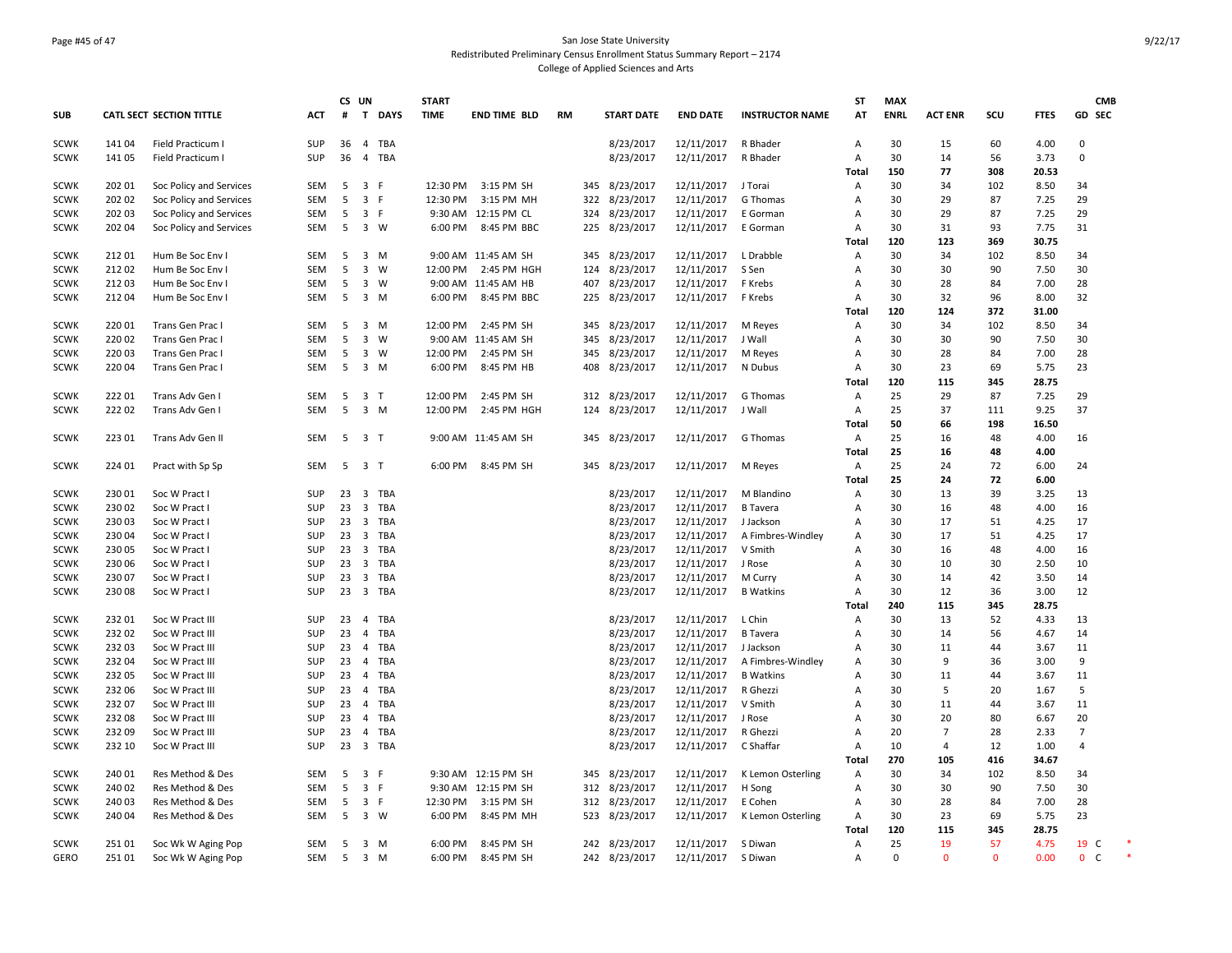### Page #46 of 47 San Jose State University Redistributed Preliminary Census Enrollment Status Summary Report – 2174 College of Applied Sciences and Arts

| <b>SUB</b>  |        | <b>CATL SECT SECTION TITTLE</b> | <b>ACT</b> | #              | CS UN<br>т     | <b>DAYS</b> | <b>START</b><br><b>TIME</b> | <b>END TIME BLD</b> | <b>RM</b> | <b>START DATE</b> | <b>END DATE</b> | <b>INSTRUCTOR NAME</b>   | <b>ST</b><br>AT | <b>MAX</b><br><b>ENRL</b> | <b>ACT ENR</b> | scu  | <b>FTES</b> | <b>CMB</b><br><b>GD SEC</b> |
|-------------|--------|---------------------------------|------------|----------------|----------------|-------------|-----------------------------|---------------------|-----------|-------------------|-----------------|--------------------------|-----------------|---------------------------|----------------|------|-------------|-----------------------------|
|             |        |                                 |            |                |                |             |                             |                     |           |                   |                 |                          | Total           | 25                        | 19             | 57   | 4.75        |                             |
| <b>SCWK</b> | 26101  | Dir Pract Children              | <b>SEM</b> | 5 <sup>5</sup> |                | $3 \, M$    |                             | 9:00 AM 11:45 AM SH |           | 331 8/23/2017     | 12/11/2017      | L Arieta Hayes           | Α               | 25                        | 35             | 105  | 8.75        | 35                          |
|             |        |                                 |            |                |                |             |                             |                     |           |                   |                 |                          | Total           | 25                        | 35             | 105  | 8.75        |                             |
| SCWK        | 262 01 | Soc W Prac Addles               | <b>SEM</b> | 5 <sup>5</sup> |                | 3 M         | 6:00 PM                     | 8:45 PM CCB         |           | 101 8/23/2017     | 12/11/2017      | L Arieta Hayes           | Α               | 25                        | 40             | 120  | 10.00       | 40                          |
|             |        |                                 |            |                |                |             |                             |                     |           |                   |                 |                          | Total           | 25                        | 40             | 120  | 10.00       |                             |
| <b>SCWK</b> | 27201  | <b>School Social Work</b>       | LEC        | 2              | 3 <sub>1</sub> |             |                             | 9:00 AM 11:45 AM SH |           | 346 8/23/2017     | 12/11/2017      | T Washington Toland      | $\overline{A}$  | 25                        | 28             | 84   | 7.00        | 28                          |
|             |        |                                 |            |                |                |             |                             |                     |           |                   |                 |                          | Total           | 25                        | 28             | 84   | 7.00        |                             |
| <b>SCWK</b> | 281 01 | Soc W in H/MH                   | <b>SEM</b> | -5             |                | 3M          | 12:00 PM                    | 2:45 PM SH          |           | 312 8/23/2017     | 12/11/2017      | M Conroy                 | A               | 25                        | 31             | 93   | 7.75        | 31                          |
| <b>SCWK</b> | 28102  | Soc W in H/MH                   | <b>SEM</b> | -5             | 3 T            |             | 6:00 PM                     | 8:45 PM SH          |           | 242 8/23/2017     | 12/11/2017      | M Conroy                 | A               | 25                        | 33             | 99   | 8.25        | 33                          |
|             |        |                                 |            |                |                |             |                             |                     |           |                   |                 |                          | Total           | 50                        | 64             | 192  | 16.00       |                             |
| <b>SCWK</b> | 298 01 | Special Study                   | <b>SUP</b> | 25             |                | 3 M         | 3:00 PM                     | 5:45 PM SH          |           | 332 8/23/2017     | 12/11/2017      | E Cohen                  | A               | 10                        | 14             | 42   | 3.50        | 14                          |
| <b>SCWK</b> | 298 02 | Special Study                   | SUP        | 25             |                | 3 M         | 3:00 PM                     | 5:45 PM SH          |           | 345 8/23/2017     | 12/11/2017      | N Dubus                  | A               | 10                        | 14             | 42   | 3.50        | 14                          |
| <b>SCWK</b> | 298 03 | Special Study                   | SUP        | 25             |                | $3 \, M$    | 3:00 PM                     | 5:45 PM CL          |           | 303 8/23/2017     | 12/11/2017      | S Diwan                  | A               | 10                        | 13             | 39   | 3.25        | 13                          |
| <b>SCWK</b> | 298 04 | Special Study                   | SUP        | 25             |                | 3 M         | 3:00 PM                     | 5:45 PM             |           | 8/23/2017         | 12/11/2017      | S Lee                    | Α               | 10                        | 13             | 39   | 3.25        | 13                          |
| <b>SCWK</b> | 298 05 | Special Study                   | <b>SUP</b> | 25             | 3 <sub>1</sub> |             | 3:00 PM                     | 5:45 PM HB          |           | 408 8/23/2017     | 12/11/2017      | A D'Andrade              | A               | 10                        | 13             | 39   | 3.25        | 13                          |
| <b>SCWK</b> | 298 06 | Special Study                   | SUP        | 25             | 3              |             | 3:00 PM                     | 5:45 PM SH          |           | 331 8/23/2017     | 12/11/2017      | E Gorman                 | A               | 10                        | 11             | 33   | 2.75        | 11                          |
| <b>SCWK</b> | 298 07 | Special Study                   | SUP        | 25             | 3 <sub>1</sub> |             | 3:00 PM                     | 5:45 PM DH          |           | 243 8/23/2017     | 12/11/2017      | E Bruce                  | A               | 10                        | 14             | 42   | 3.50        | 14                          |
| <b>SCWK</b> | 298 08 | Special Study                   | <b>SUP</b> | 25             | 3 <sub>1</sub> |             | 3:00 PM                     | 5:45 PM             |           | 8/23/2017         | 12/11/2017      | S Sen                    | A               | 10                        | 13             | 39   | 3.25        | 13                          |
|             |        |                                 |            |                |                |             |                             |                     |           |                   |                 |                          | Total           | 80                        | 105            | 315  | 26.25       |                             |
|             |        |                                 |            |                |                |             |                             |                     |           |                   |                 | <b>Social Work Total</b> |                 | 1902                      | 1580           | 4918 | 384.25      |                             |